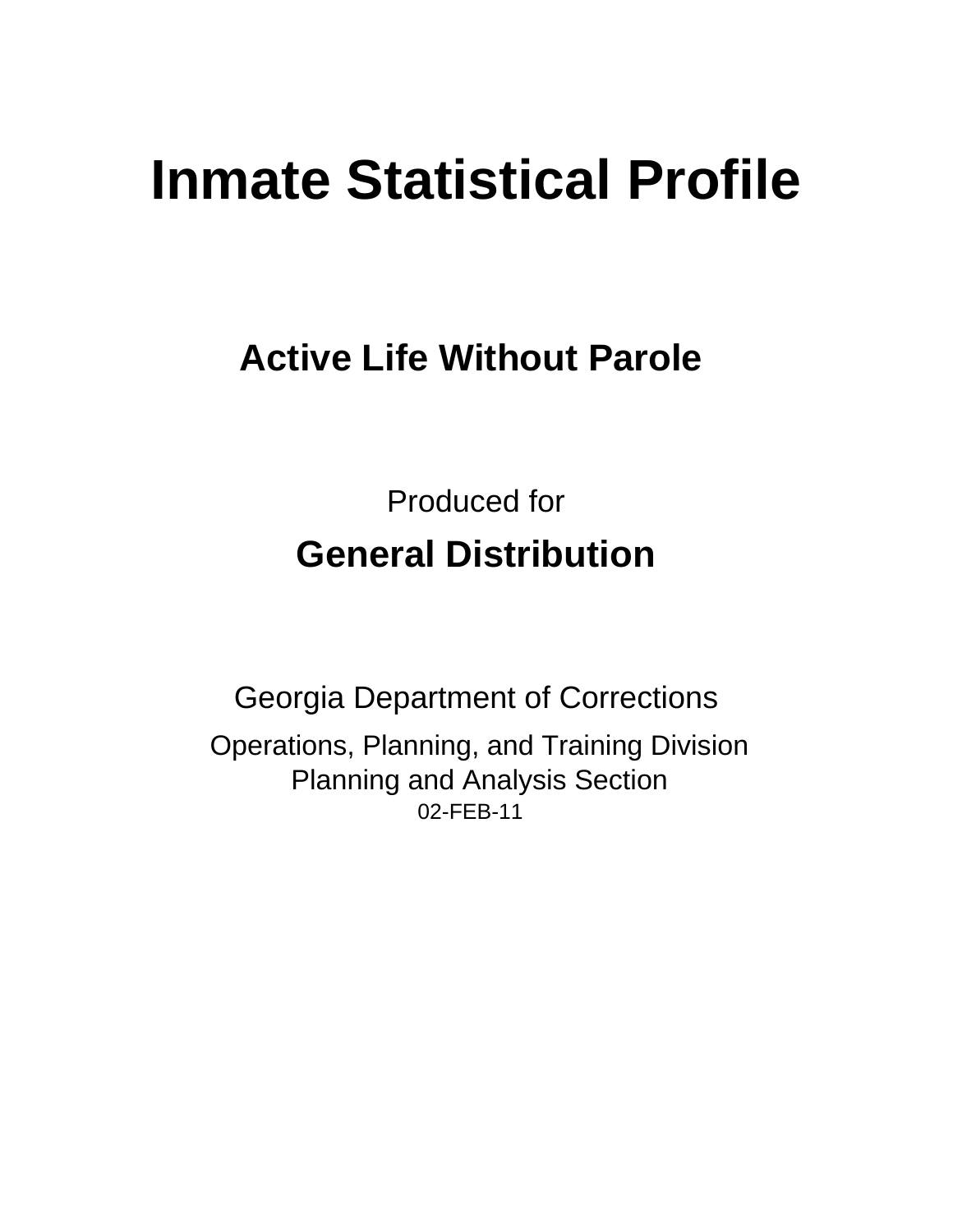# Inmate Statistical Profile 02-FEB-11

Contents

**Active Life Without Parole** 

Produced for General Distribution

# **Table of Contents**

| <b>Demographic information</b>                                       |
|----------------------------------------------------------------------|
| 5 Current age, broken out in ten year age groups                     |
| 6 Race group                                                         |
| 7 Hispanic Origin                                                    |
| 8 Marital status, self-reported at entry to prison                   |
| 9 Number of children, self-reported at entry to prison               |
| 10 Religious affiliation, self-reported at entry to prison           |
| 11 Home county - self-reported at entry to prison                    |
| 14 Socioeconomic class, self-reported at entry to prison             |
| 15 Environment to age 16, self-reported at entry to prison           |
| 16 Guardian status to age 16, self-reported at entry to prison       |
| 17 Employment status before prison, self-reported at entry to prison |
| 18 Age at admission                                                  |
| 20 Height, measured at entry to prison                               |
| 21 Weight, measured at entry to prison                               |
| 22 Military service                                                  |
| <b>Correctional information</b>                                      |
| 23 Type of admission to prison                                       |
| 24 Current / last security status                                    |
| 25 Current / last institution type                                   |
| 26 Institution type - transitional centers                           |
| 27 Institution type - mental hospitals                               |
| 28 Institution type - county prisons                                 |
| 29 Institution type - state prisons                                  |
| 30 Institution type - private prisons                                |
| 31 Institution type - prison annexes                                 |
| 32 Institution type - pre-release centers                            |
| 33 Institution type - inmate boot camp                               |
| 34 Number of disciplinary reports                                    |
| 35 Number of transfers                                               |
| 36 Number of escapes                                                 |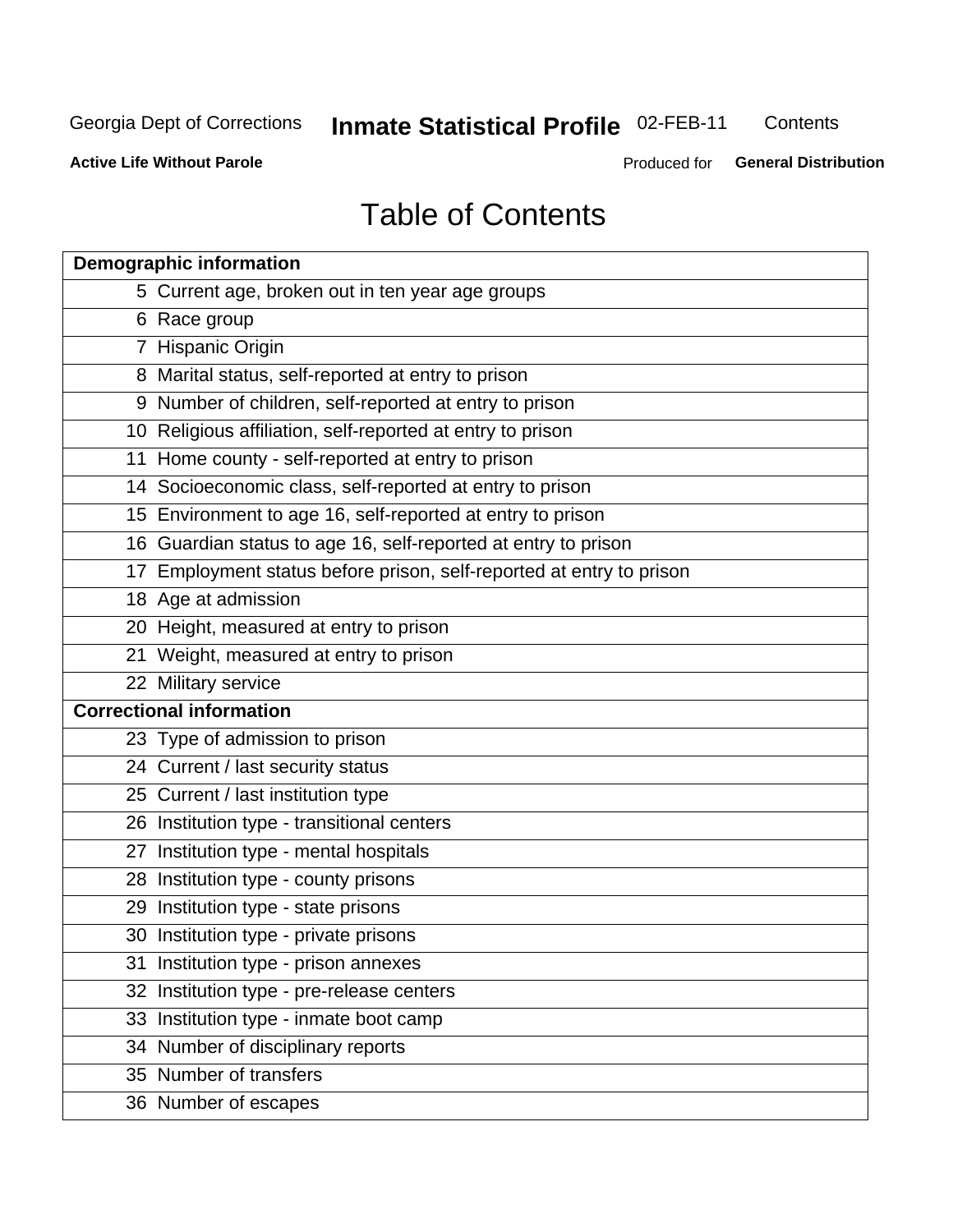# Inmate Statistical Profile 02-FEB-11

Contents

**Active Life Without Parole** 

Produced for **General Distribution** 

# **Table of Contents**

| <b>Correctional information</b>                                  |  |  |  |  |  |  |  |
|------------------------------------------------------------------|--|--|--|--|--|--|--|
| 37 Time served in current (or last) institution                  |  |  |  |  |  |  |  |
| Educational, psychological and physical information              |  |  |  |  |  |  |  |
| 38 Highest grade level attained                                  |  |  |  |  |  |  |  |
| 39 Culture fair IQ scores                                        |  |  |  |  |  |  |  |
| 40 Wide Range Achievement Test (WRAT) reading score              |  |  |  |  |  |  |  |
| 41 Wide Range Achievement Test (WRAT) math score                 |  |  |  |  |  |  |  |
| 42 Wide Range Achievement Test (WRAT) spelling score             |  |  |  |  |  |  |  |
| 43 Scope of substance abuse - summary                            |  |  |  |  |  |  |  |
| 44 Scope of substance abuse - detail                             |  |  |  |  |  |  |  |
| 45 Current / last mental health treatment level                  |  |  |  |  |  |  |  |
| 46 PULHESDWIT medical scale - 'P' overall condition ('P'hysical) |  |  |  |  |  |  |  |
| 47 PULHESDWIT medical scale - 'U' upper body                     |  |  |  |  |  |  |  |
| 48 PULHESDWIT medical scale - 'L' lower body                     |  |  |  |  |  |  |  |
| 49 PULHESDWIT medical scale - 'H' hearing                        |  |  |  |  |  |  |  |
| 50 PULHESDWIT medical scale - 'E' vision                         |  |  |  |  |  |  |  |
| 51 PULHESDWIT medical scale -'S' psychiatric                     |  |  |  |  |  |  |  |
| 52 PULHESDWIT medical scale - 'D' dental                         |  |  |  |  |  |  |  |
| 53 PULHESDWIT medical scale - 'W' work ability                   |  |  |  |  |  |  |  |
| 54 PULHESDWIT medical scale - 'I' impairment                     |  |  |  |  |  |  |  |
| 55 PULHESDWIT medical scale - 'T' transportability               |  |  |  |  |  |  |  |
| 56 Criminality in family, self-reported                          |  |  |  |  |  |  |  |
| 57 Alcoholism in family, self-reported                           |  |  |  |  |  |  |  |
| 58 Drug abuse in family, self-reported                           |  |  |  |  |  |  |  |
| 59 Subjected to frequent beatings, self-reported                 |  |  |  |  |  |  |  |
| 60 Father absent during inmate's childhood                       |  |  |  |  |  |  |  |
| Mother absent during inmate's childhood<br>61                    |  |  |  |  |  |  |  |
| 62 Inmate diagnosed as manipulative                              |  |  |  |  |  |  |  |
| 63 Inmate diagnosed as assaultive                                |  |  |  |  |  |  |  |
| <b>Crimes and criminal history information</b>                   |  |  |  |  |  |  |  |
| 64 Number of prior Georgia incarcerations                        |  |  |  |  |  |  |  |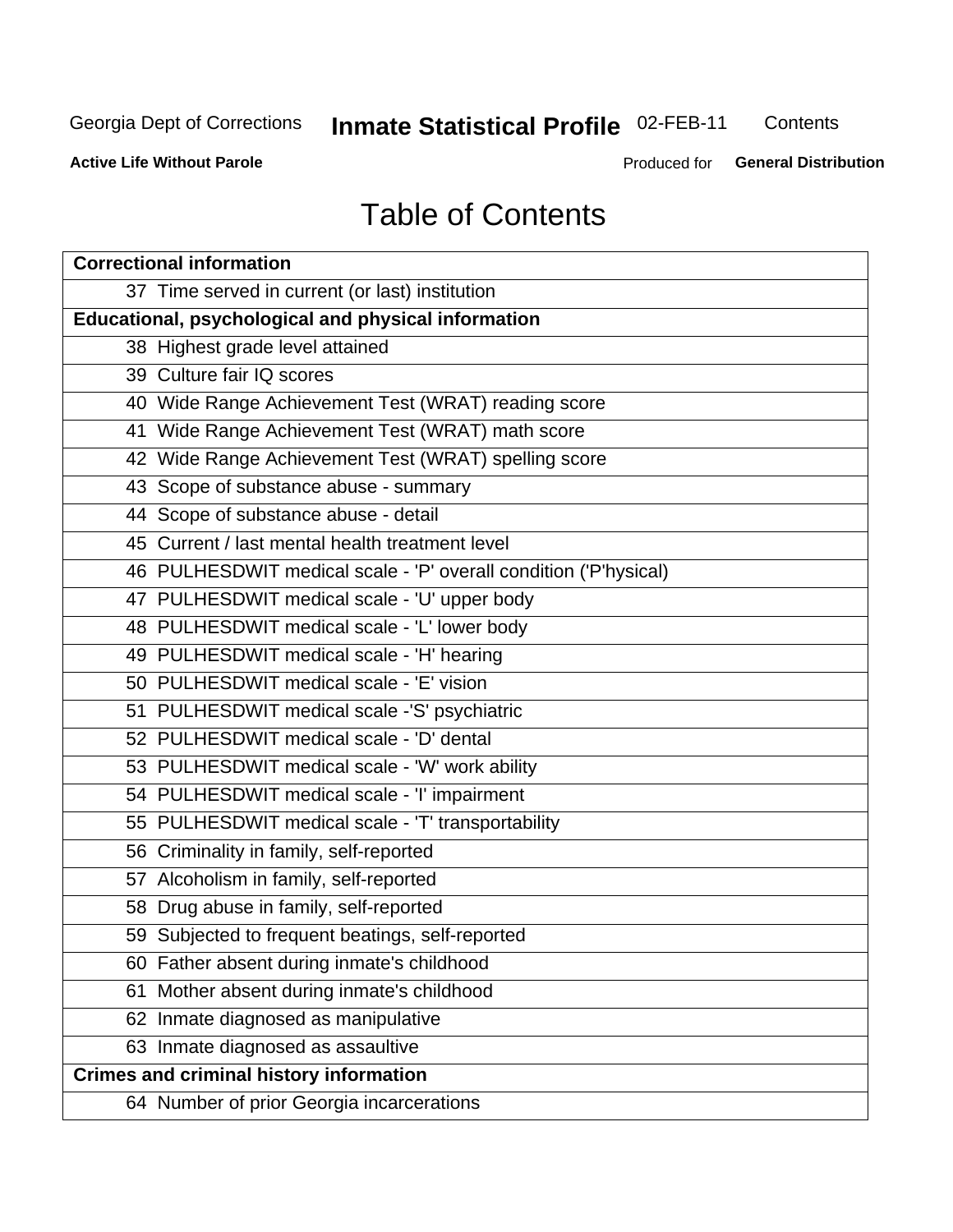# Inmate Statistical Profile 02-FEB-11

Contents

**Active Life Without Parole** 

Produced for General Distribution

# **Table of Contents**

| <b>Crimes and criminal history information</b>                 |
|----------------------------------------------------------------|
| 65 Prison sentence in years                                    |
| 66 Primary offense, broken out into felonies vs misdemeanors   |
| 67 Primary offense, broken out into six broad crime categories |
| 68 Primary offense, detailed offense code                      |
| 69 County of conviction of primary offense                     |
| 73 Circuit of conviction of primary offense                    |
| 75 Years served (jail + prison) in this incarceration          |
| <b>Medical information</b>                                     |
| 76 Results of most recent HIV test                             |
| 77 Results of most recent tuberculosis test                    |
| 78 Results of most recent syphilis test                        |
| 79 Results of most recent Hepatitis-C test                     |
|                                                                |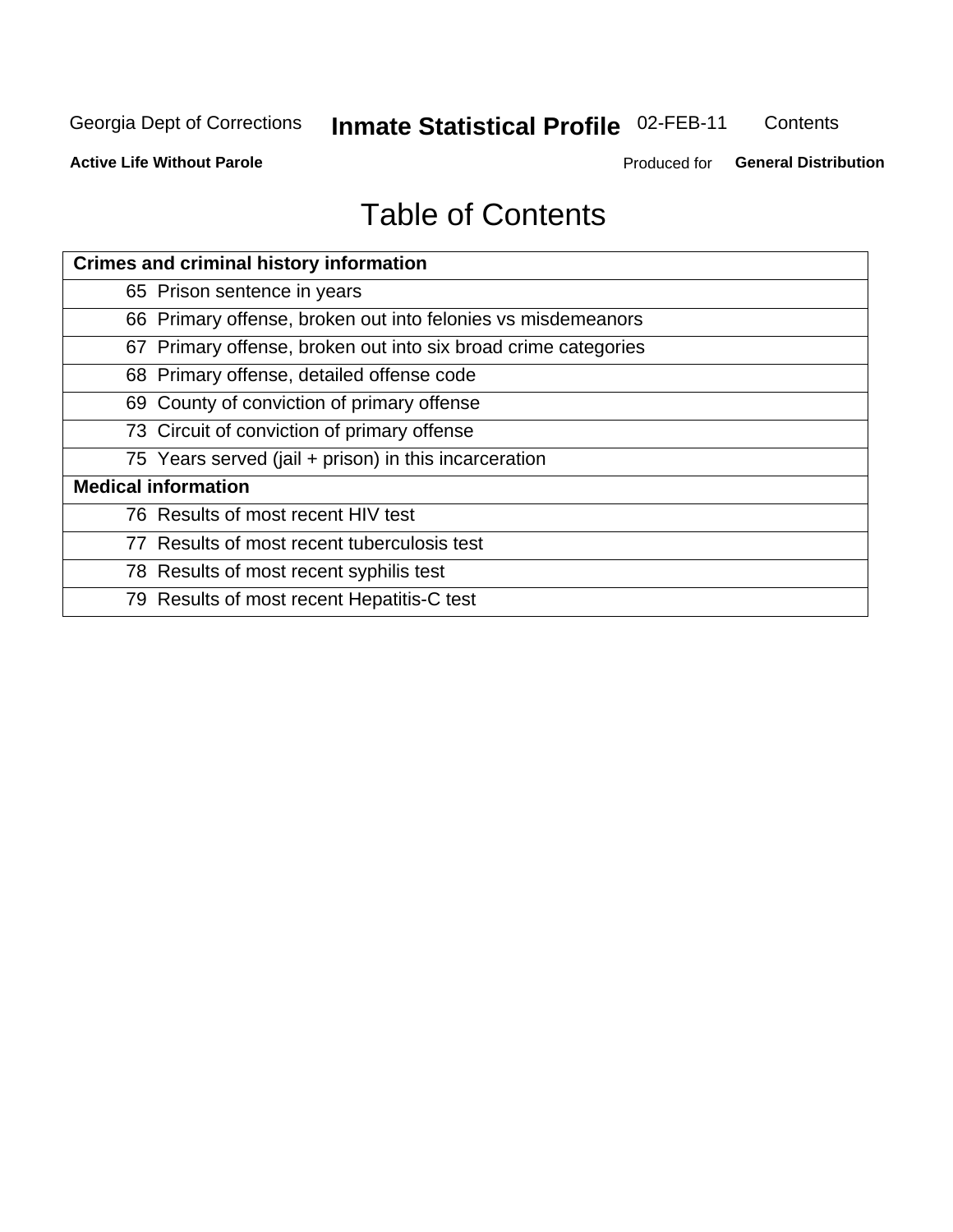#### Inmate Statistical Profile 02-FEB-11 Page 5

### **Active Life Without Parole**

### Produced for General Distribution

### Current age, broken out in ten-year age groups

COL % - percent each COUNT is of its particular column

|                          |                 | <b>Male</b> |         |              | <b>Female</b> |       |              | <b>Total</b> |
|--------------------------|-----------------|-------------|---------|--------------|---------------|-------|--------------|--------------|
| <b>Current Age</b>       | <b>Count</b>    | Col %       | Row %   | <b>Count</b> | Col %         | Row % | <b>Total</b> | Col %        |
| Twenties (20-29)         | 49              | 8.11%       | 96.08%  | 2            | 20.00%        | 3.92% | 51           | 8.31%        |
| Thirties (30-39)         | 200             | 33.11%      | 98.52%  | 3            | 30.00%        | 1.48% |              | 203 33.06%   |
| <b>Forties (40-49)</b>   | 193             | $31.95\%$   | 98.97%  | 2            | 20.00%        | 1.03% |              | 195 31.76%   |
| <b>Fifties (50-59)</b>   | 123             | 20.36%      | 97.62%  | 3            | 30.00%        | 2.38% |              | 126 20.52%   |
| <b>Sixties (60-69)</b>   | 28 <sub>1</sub> | 4.64%       | 100.00% |              |               |       | 28           | 4.56%        |
| Seventy + (70 and above) | 11              | 1.82%       | 100.00% |              |               |       | 11           | 1.79%        |
| <b>Total Reported</b>    | 604             | 100%        | 98.37%  | 10           | 100%          | 1.63% | 614          | 100%         |

| portea<br>NO.<br>$-11$ |     |  |
|------------------------|-----|--|
| υιαι<br>______         | 604 |  |

| <b>Mean</b><br>(average) | 42.97 | 40.6 | 42.93 |
|--------------------------|-------|------|-------|
| Median (middle)          | -14   | 40.5 | 44    |
| Mode<br>(most frequent)  | -14   | 30   | 4∡    |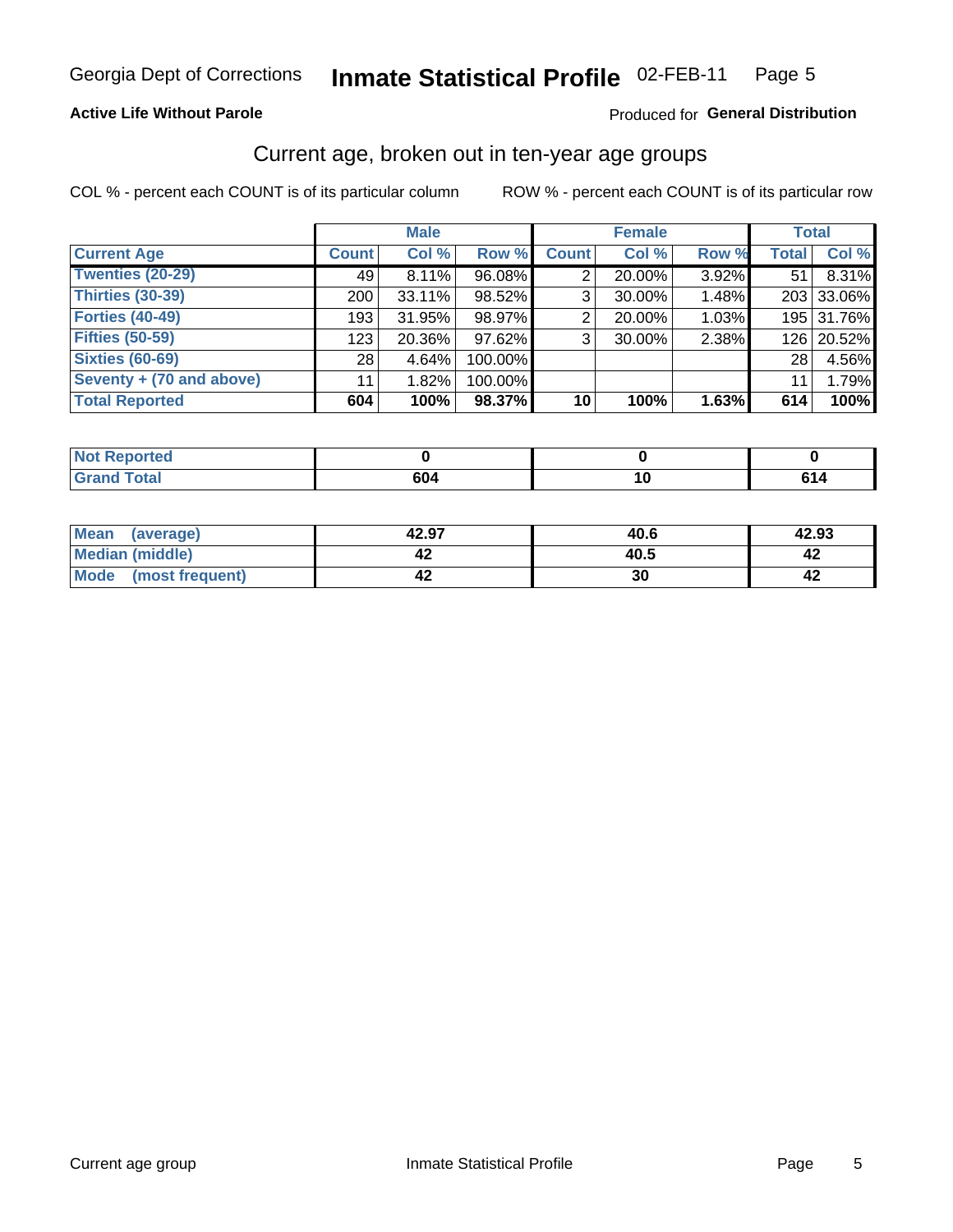#### Inmate Statistical Profile 02-FEB-11 Page 6

### **Active Life Without Parole**

**Produced for General Distribution** 

### Race group

COL % - percent each COUNT is of its particular column

|                              |              | <b>Male</b> |                    |    | <b>Female</b> |       |              | <b>Total</b> |
|------------------------------|--------------|-------------|--------------------|----|---------------|-------|--------------|--------------|
| <b>Race Group</b>            | <b>Count</b> | Col %       | <b>Row % Count</b> |    | Col %         | Row % | <b>Total</b> | Col %        |
| <b>White</b>                 | 147          | 24.34%      | 96.71%             | 5  | 50.00%        | 3.29% | 152          | 24.76%       |
| <b>Black</b><br>$\mathbf{2}$ | 445          | 73.68%      | 98.89%             | 5  | 50.00%        | 1.11% | 450          | 73.29%       |
| <b>Other</b><br>5.           |              | .17%        | 100.00%            |    |               |       |              | .16%         |
| <b>Asian</b><br>6            |              | .17%        | 100.00%            |    |               |       |              | .16%         |
| <b>Hispanic</b><br>10        | 10           | $1.66\%$    | 100.00%            |    |               |       | 10           | 1.63%        |
| <b>Total Reported</b>        | 604          | 100%        | 98.37%             | 10 | 100%          | 1.63% | 614          | 100%         |

| ∖rted        |             |    |     |
|--------------|-------------|----|-----|
| <b>Total</b> | 604<br>$ -$ | 10 | e a |

| M | .<br>w | Piasn |
|---|--------|-------|
|   |        |       |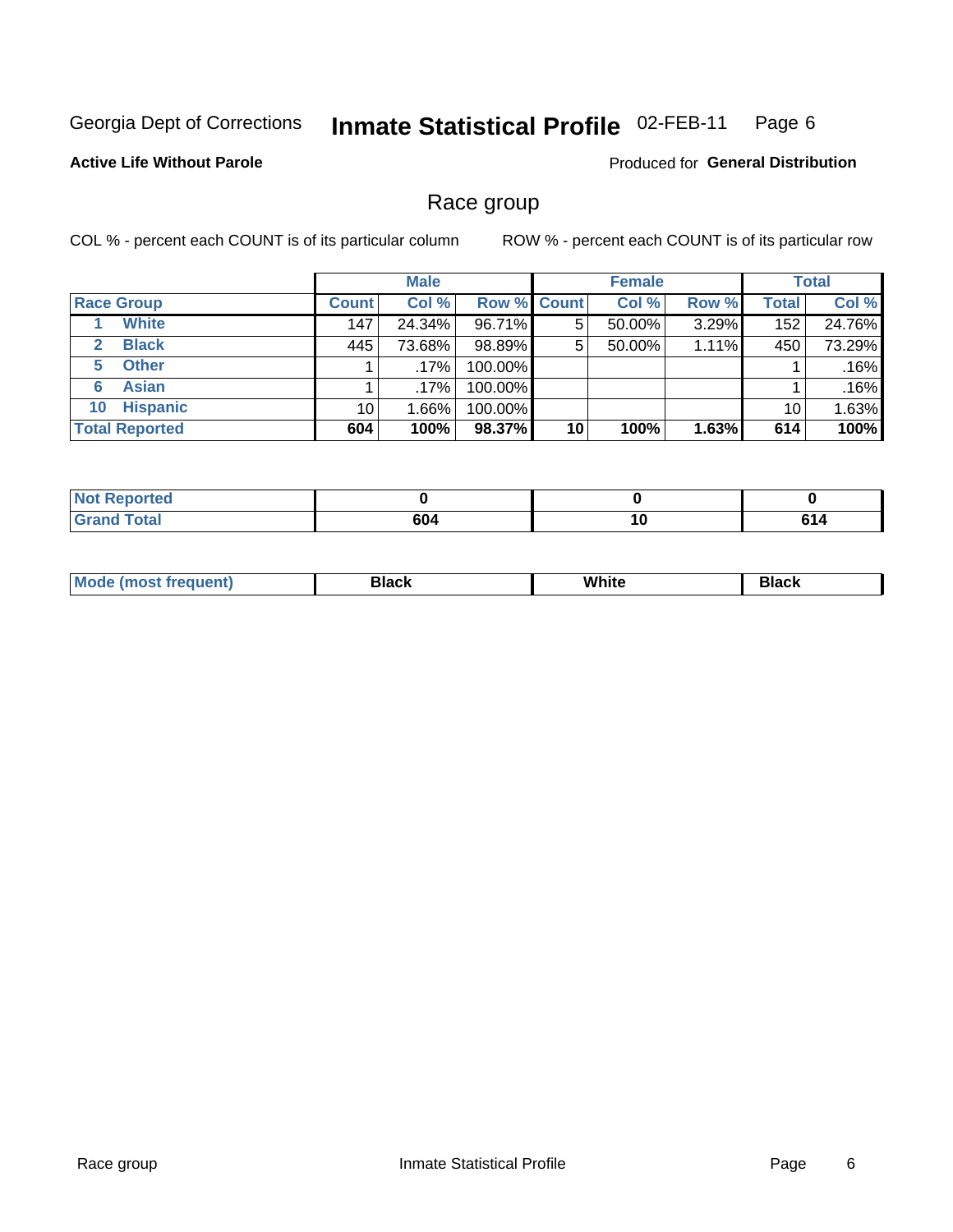#### Inmate Statistical Profile 02-FEB-11 Page 7

**Active Life Without Parole** 

Produced for General Distribution

### Hispanic Origin

COL % - percent each COUNT is of its particular column

ROW % - percent each COUNT is of its particular row

|                        |              | <b>Male</b> |                    |    | <b>Female</b> |          |         | <b>Total</b> |
|------------------------|--------------|-------------|--------------------|----|---------------|----------|---------|--------------|
| <b>Hispanic Origin</b> | <b>Count</b> | Col %       | <b>Row % Count</b> |    | Col %         | Row %    | Total I | Col %        |
| <b>Non Hispanic</b>    | 594          | 98.34%      | 98.34%             | 10 | 100.00%       | $1.66\%$ | 604     | 98.37%       |
| <b>Hispanic</b>        | 10           | $1.66\%$    | 100.00%            |    |               |          | 10      | .63%         |
| <b>Total Reported</b>  | 604          | 100%        | 98.37%             | 10 | 100%          | 1.63%    | 614     | 100%         |

An inmate is counted as Hispanic if

(a) he self-reported as Hispanic during the diagnostic process, or

(b) his primary language is Spanish, or

(c) he claimed birth or citizenship in Spain or a Latin American country, or

(d) he had a common Spanish surname such as Lopez or Garcia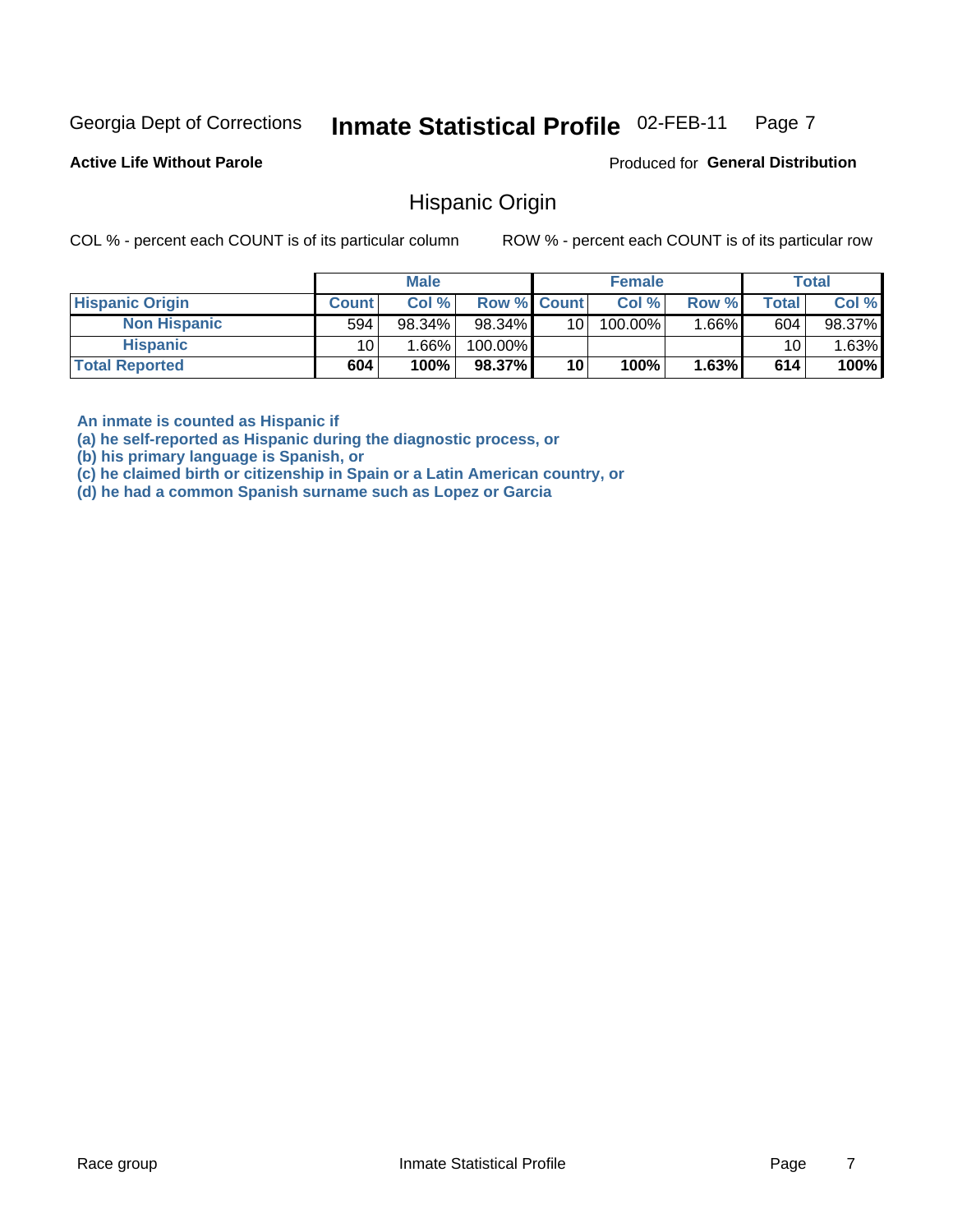#### Inmate Statistical Profile 02-FEB-11 Page 8

### **Active Life Without Parole**

### **Produced for General Distribution**

### Marital status, self-reported at entry to prison

COL % - percent each COUNT is of its particular column

|                            | <b>Male</b>     |         |         | <b>Female</b> |        |        | <b>Total</b>     |        |
|----------------------------|-----------------|---------|---------|---------------|--------|--------|------------------|--------|
| <b>Marital Status</b>      | <b>Count</b>    | Col %   | Row %   | <b>Count</b>  | Col %  | Row %  | <b>Total</b>     | Col %  |
| <b>Unknown</b><br>$\bf{0}$ |                 | $.17\%$ | 100.00% |               |        |        |                  | .16%   |
| <b>Divorced</b><br>D       | 44              | 7.28%   | 97.78%  |               | 10.00% | 2.22%  | 45               | 7.33%  |
| <b>Married</b><br>М        | 103             | 17.05%  | 98.10%  | 2             | 20.00% | 1.90%  | 105 <sub>1</sub> | 17.10% |
| <b>Separated</b><br>S      | 13 <sub>1</sub> | 2.15%   | 100.00% |               |        |        | 13               | 2.12%  |
| <b>Unmarried</b><br>U      | 430             | 71.19%  | 98.85%  | 5             | 50.00% | 1.15%  | 435              | 70.85% |
| <b>Widow</b><br>W          | 13              | 2.15%   | 86.67%  | 2             | 20.00% | 13.33% | 15               | 2.44%  |
| <b>Total Reported</b>      | 604             | 100%    | 98.37%  | 10            | 100%   | 1.63%  | 614              | 100%   |

| <b>Not Reported</b><br>. <b>.</b> |                               |     |     |
|-----------------------------------|-------------------------------|-----|-----|
| <b>Total</b>                      | CN <sub>4</sub><br><b>604</b> | IU. | r., |

|--|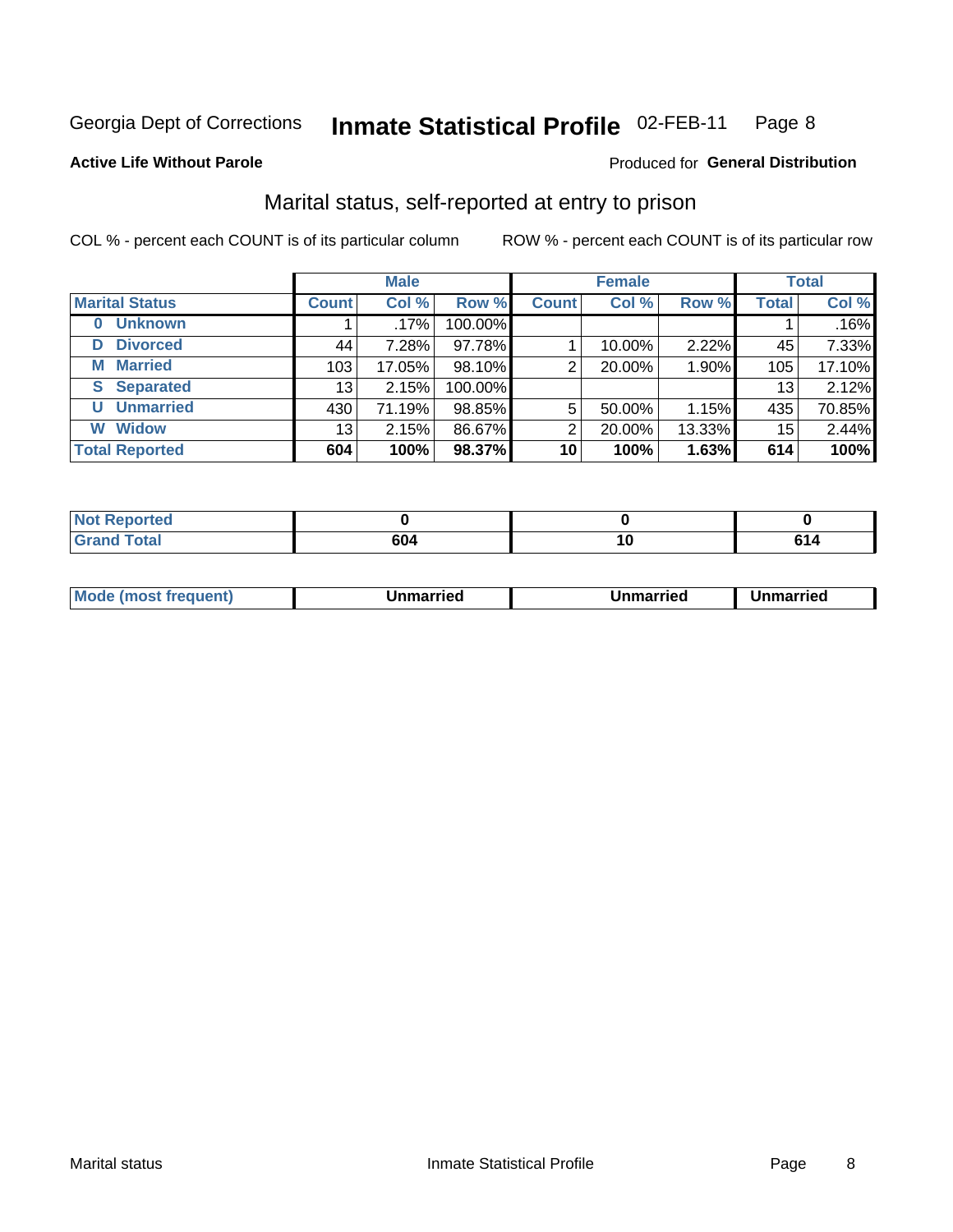#### Inmate Statistical Profile 02-FEB-11 Page 9

**Active Life Without Parole** 

### **Produced for General Distribution**

### Number of children, self reported at entry to prison

COL % - percent each COUNT is of its particular column

|                           |              | <b>Male</b> |         |                | <b>Female</b> |       | <b>Total</b> |        |
|---------------------------|--------------|-------------|---------|----------------|---------------|-------|--------------|--------|
| <b>Number of Children</b> | <b>Count</b> | Col %       | Row %   | <b>Count</b>   | Col %         | Row % | <b>Total</b> | Col %  |
| $\overline{\mathbf{0}}$   | 218          | 36.27%      | 98.64%  | 3              | 30.00%        | 1.36% | 221          | 36.17% |
|                           | 152          | 25.29%      | 97.44%  | 4              | 40.00%        | 2.56% | 156          | 25.53% |
| $\overline{2}$            | 104          | 17.30%      | 98.11%  | $\overline{2}$ | 20.00%        | 1.89% | 106          | 17.35% |
| 3                         | 59           | 9.82%       | 100.00% |                |               |       | 59           | 9.66%  |
| 4                         | 38           | 6.32%       | 97.44%  |                | 10.00%        | 2.56% | 39           | 6.38%  |
| 5                         | 17           | 2.83%       | 100.00% |                |               |       | 17           | 2.78%  |
| 6                         | 5            | 0.83%       | 100.00% |                |               |       | 5            | 0.82%  |
|                           |              | 0.17%       | 100.00% |                |               |       |              | 0.16%  |
| 8                         |              | 0.17%       | 100.00% |                |               |       |              | 0.16%  |
| 9                         | 2            | 0.33%       | 100.00% |                |               |       | 2            | 0.33%  |
| 10                        |              | 0.17%       | 100.00% |                |               |       |              | 0.16%  |
| Over 10                   | 3            | 0.50%       | 100.00% |                |               |       | 3            | 0.49%  |
| <b>Total Reported</b>     | 601          | 100%        | 98.36%  | 10             | 100%          | 1.64% | 611          | 100%   |

| rtea<br><b>INIA</b>                     |           |                 |
|-----------------------------------------|-----------|-----------------|
| $f \wedge f \wedge f$<br>υιαι<br>$\sim$ | --<br>0U4 | .<br>c.<br>- 14 |

| Mean<br>(average)       | . | 1.46 |
|-------------------------|---|------|
| Median (middle)         |   |      |
| Mode<br>(most frequent) |   |      |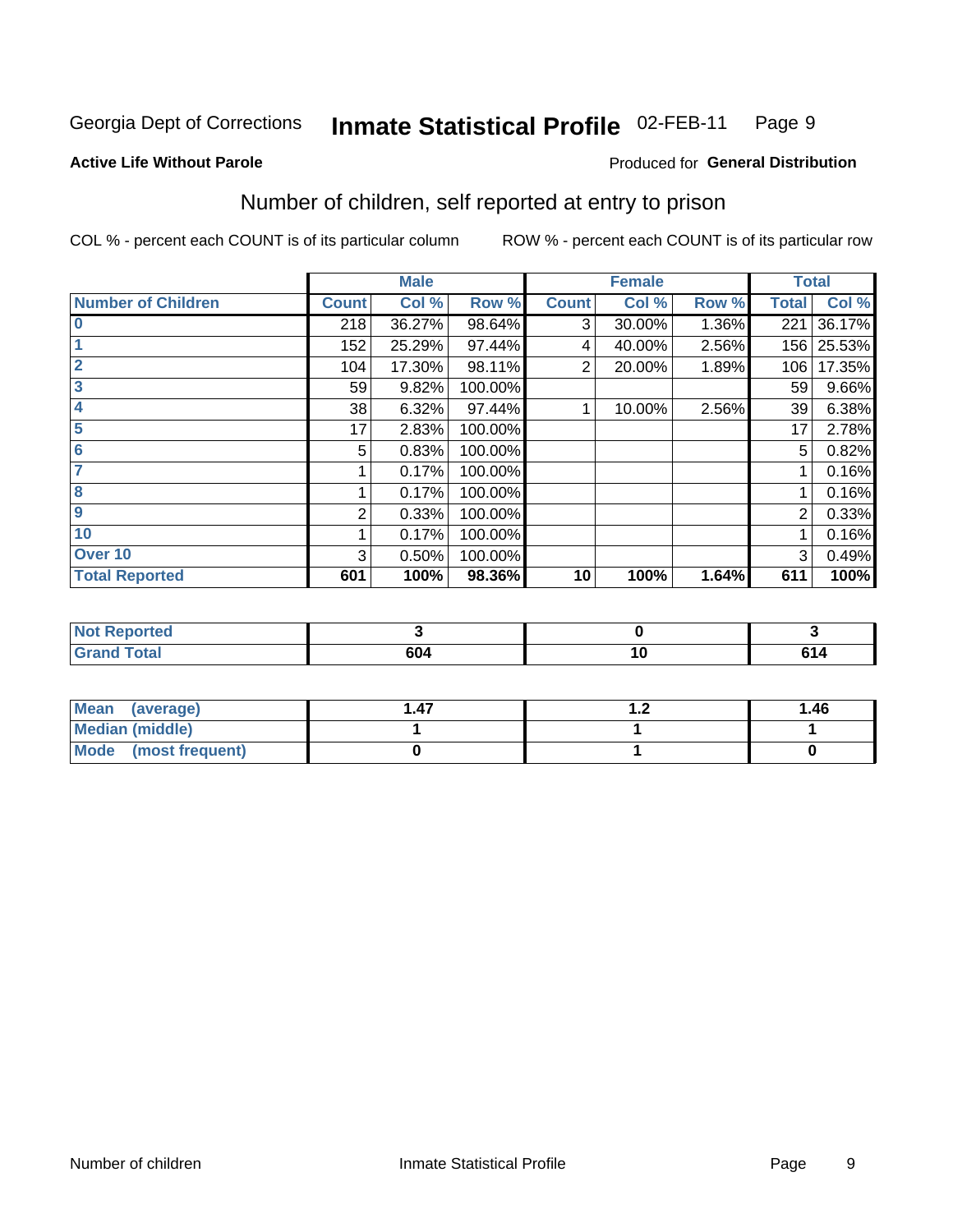#### Inmate Statistical Profile 02-FEB-11 Page 10

### **Active Life Without Parole**

### **Produced for General Distribution**

### Religious affiliation, self-reported at entry to prison

COL % - percent each COUNT is of its particular column

|              |                              |              | <b>Male</b> |         |                | <b>Female</b> |       |       | <b>Total</b> |
|--------------|------------------------------|--------------|-------------|---------|----------------|---------------|-------|-------|--------------|
|              | <b>Religious Affiliation</b> | <b>Count</b> | Col %       | Row %   | <b>Count</b>   | Col %         | Row % | Total | Col %        |
|              | <b>Islam</b>                 | 39           | 7.74%       | 97.50%  |                | 11.11%        | 2.50% | 40    | 7.80%        |
| $\mathbf{2}$ | <b>Catholic</b>              | 18           | 3.57%       | 94.74%  |                | 11.11%        | 5.26% | 19    | 3.70%        |
| 3            | <b>Baptist</b>               | 216          | 42.86%      | 97.74%  | 5              | 55.56%        | 2.26% | 221   | 43.08%       |
| 4            | <b>Methodist</b>             | 6            | 1.19%       | 100.00% |                |               |       | 6     | 1.17%        |
| 7            | <b>Chc Of God</b>            | 2            | .40%        | 100.00% |                |               |       | 2     | .39%         |
| 8            | <b>Holiness</b>              | 17           | 3.37%       | 100.00% |                |               |       | 17    | 3.31%        |
| 9            | <b>Jewish</b>                |              | .20%        | 100.00% |                |               |       |       | .19%         |
| 10           | <b>Anglican</b>              |              | .20%        | 100.00% |                |               |       |       | .19%         |
| 12           | <b>Hindu</b>                 |              | .20%        | 100.00% |                |               |       |       | .19%         |
| 16           | <b>Seven D Ad</b>            | 4            | .79%        | 100.00% |                |               |       | 4     | .78%         |
| 17           | <b>Jehovah Wt</b>            | 9            | 1.79%       | 100.00% |                |               |       | 9     | 1.75%        |
| 18           | <b>Latr Day S</b>            |              | .20%        | 100.00% |                |               |       |       | .19%         |
| 20           | <b>Other Prot</b>            | 79           | 15.67%      | 97.53%  | $\overline{2}$ | 22.22%        | 2.47% | 81    | 15.79%       |
| 96           | <b>None</b>                  | 110          | 21.83%      | 100.00% |                |               |       | 110   | 21.44%       |
|              | <b>Total Reported</b>        | 504          | 100%        | 98.25%  | 9              | 100%          | 1.75% | 513   | 100%         |

| ortea<br>$\overline{\mathbf{r}}$ | 100 |            | 404    |
|----------------------------------|-----|------------|--------|
| _____                            | 604 | <u>, u</u> | $\sim$ |

| <b>Mode (most frequent)</b> | Baptist | Baptist | <b>Baptist</b> |
|-----------------------------|---------|---------|----------------|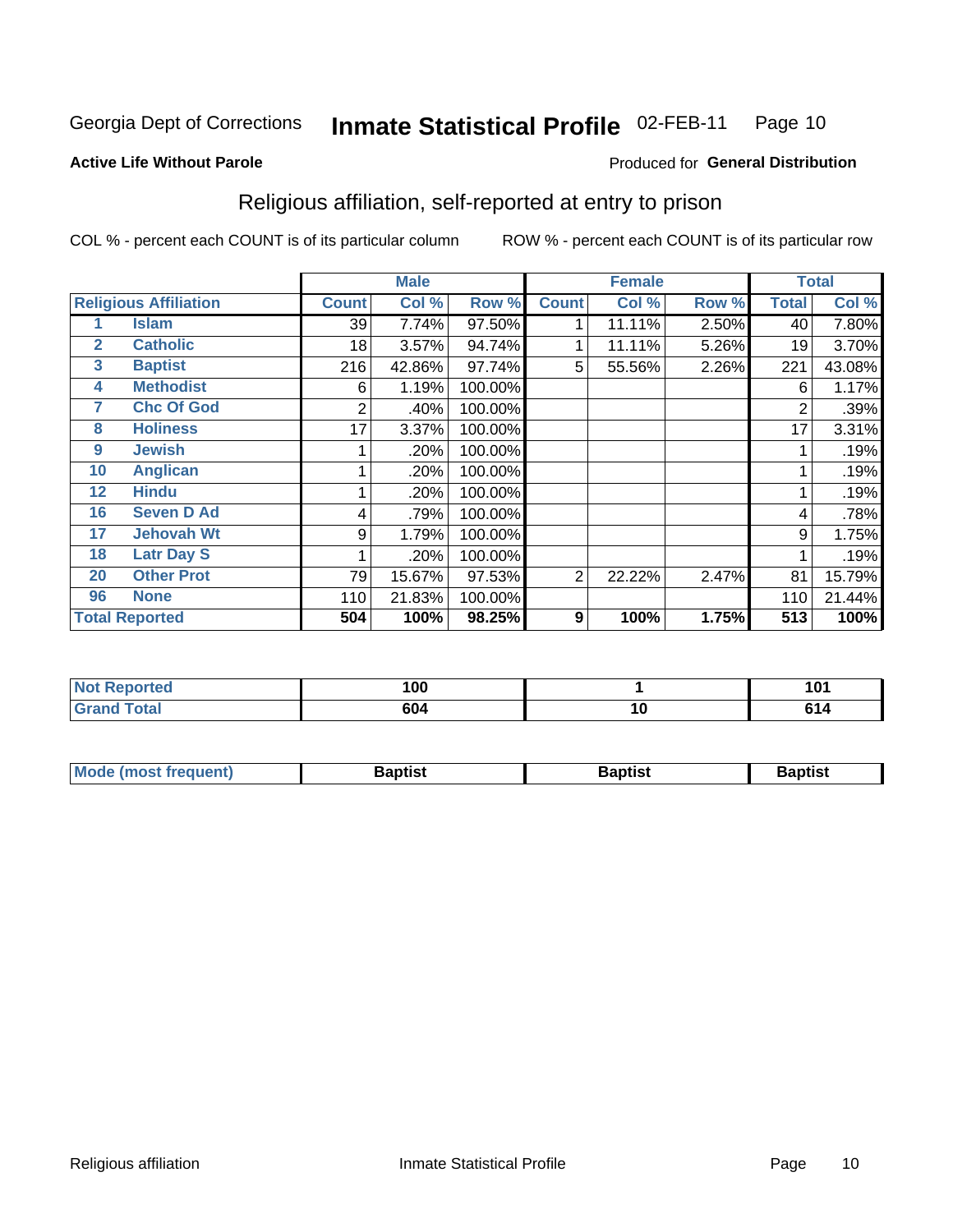#### Inmate Statistical Profile 02-FEB-11 Page 11

**Produced for General Distribution** 

### **Active Life Without Parole**

### Home county, self-reported at entry to prison

COL % - percent each COUNT is of its particular column

|                         |                      |                | <b>Male</b> |         |              | <b>Female</b> |        | <b>Total</b>   |         |
|-------------------------|----------------------|----------------|-------------|---------|--------------|---------------|--------|----------------|---------|
|                         | <b>Home County</b>   | <b>Count</b>   | Col %       | Row %   | <b>Count</b> | Col %         | Row %  | <b>Total</b>   | Col %   |
| $\overline{1}$          | <b>Appling</b>       | $\overline{2}$ | .37%        | 100.00% |              |               |        | $\overline{2}$ | $.36\%$ |
| $\overline{2}$          | <b>Atkinson</b>      | $\mathbf{1}$   | .18%        | 100.00% |              |               |        | 1              | .18%    |
| $\overline{5}$          | <b>Baldwin</b>       | 4              | .74%        | 100.00% |              |               |        | 4              | .72%    |
| $\overline{\mathbf{7}}$ | <b>Barrow</b>        | 4              | .74%        | 100.00% |              |               |        | 4              | .72%    |
| $\overline{\mathbf{8}}$ | <b>Bartow</b>        | 6              | 1.10%       | 100.00% |              |               |        | 6              | 1.08%   |
| $\overline{9}$          | <b>Ben Hill</b>      | 4              | .74%        | 100.00% |              |               |        | 4              | .72%    |
| 10                      | <b>Berrien</b>       | $\mathbf{1}$   | .18%        | 100.00% |              |               |        | 1              | .18%    |
| $\overline{11}$         | <b>Bibb</b>          | 10             | 1.84%       | 100.00% |              |               |        | 10             | 1.81%   |
| 12                      | <b>Bleckley</b>      | 3              | .55%        | 100.00% |              |               |        | 3              | .54%    |
| 14                      | <b>Brooks</b>        | $\mathbf 1$    | .18%        | 100.00% |              |               |        | 1              | .18%    |
| 16                      | <b>Bulloch</b>       | 4              | .74%        | 80.00%  | 1            | 10.00%        | 20.00% | 5              | .90%    |
| 17                      | <b>Burke</b>         | 5              | .92%        | 100.00% |              |               |        | 5              | .90%    |
| 18                      | <b>Butts</b>         | $\overline{c}$ | .37%        | 100.00% |              |               |        | $\overline{c}$ | .36%    |
| 20                      | <b>Camden</b>        | 5              | .92%        | 100.00% |              |               |        | 5              | .90%    |
| $\overline{22}$         | <b>Carroll</b>       | $\overline{2}$ | .37%        | 100.00% |              |               |        | $\overline{2}$ | .36%    |
| 23                      | <b>Catoosa</b>       | $\mathbf{1}$   | .18%        | 100.00% |              |               |        | 1              | .18%    |
| $\overline{24}$         | <b>Charlton</b>      | $\mathbf{1}$   | .18%        | 100.00% |              |               |        | 1              | .18%    |
| 25                      | <b>Chatham</b>       | 29             | 5.34%       | 100.00% |              |               |        | 29             | 5.24%   |
| 26                      | <b>Chattahoochee</b> | $\mathbf 1$    | .18%        | 100.00% |              |               |        | 1              | .18%    |
| 28                      | <b>Cherokee</b>      | $\overline{2}$ | .37%        | 100.00% |              |               |        | $\overline{2}$ | .36%    |
| 29                      | <b>Clarke</b>        | 13             | 2.39%       | 100.00% |              |               |        | 13             | 2.35%   |
| 31                      | <b>Clayton</b>       | 15             | 2.76%       | 100.00% |              |               |        | 15             | 2.71%   |
| 33                      | <b>Cobb</b>          | 18             | 3.31%       | 100.00% |              |               |        | 18             | 3.25%   |
| 34                      | <b>Coffee</b>        | 3              | .55%        | 100.00% |              |               |        | 3              | .54%    |
| 35                      | <b>Colquitt</b>      | $\overline{c}$ | .37%        | 100.00% |              |               |        | $\overline{c}$ | .36%    |
| 36                      | <b>Columbia</b>      | 3              | .55%        | 100.00% |              |               |        | 3              | .54%    |
| 37                      | <b>Cook</b>          | $\overline{5}$ | .92%        | 100.00% |              |               |        | 5              | .90%    |
| 38                      | <b>Coweta</b>        | 4              | .74%        | 100.00% |              |               |        | 4              | .72%    |
| 40                      | <b>Crisp</b>         | 3              | .55%        | 100.00% |              |               |        | 3              | .54%    |
| 42                      | <b>Dawson</b>        | $\mathbf{1}$   | .18%        | 100.00% |              |               |        | 1              | .18%    |
| 43                      | <b>Decatur</b>       | $\mathbf{1}$   | .18%        | 100.00% |              |               |        | 1              | .18%    |
| 44                      | <b>Dekalb</b>        | 41             | 7.55%       | 100.00% |              |               |        | 41             | 7.41%   |
| 46                      | <b>Dooly</b>         | $\mathbf{1}$   | .18%        | 50.00%  | $\mathbf{1}$ | 10.00%        | 50.00% | $\overline{c}$ | $.36\%$ |
| 47                      | <b>Dougherty</b>     | 21             | 3.87%       | 100.00% |              |               |        | 21             | 3.80%   |
| 48                      | <b>Douglas</b>       | $\overline{7}$ | 1.29%       | 87.50%  | 1            | 10.00%        | 12.50% | 8              | 1.45%   |
| 49                      | <b>Early</b>         | $\mathbf{1}$   | .18%        | 100.00% |              |               |        | 1              | .18%    |
| $\overline{51}$         | <b>Effingham</b>     | $\mathbf{1}$   | .18%        | 100.00% |              |               |        | 1              | .18%    |
| 52                      | <b>Elbert</b>        | 3              | .55%        | 100.00% |              |               |        | $\overline{3}$ | .54%    |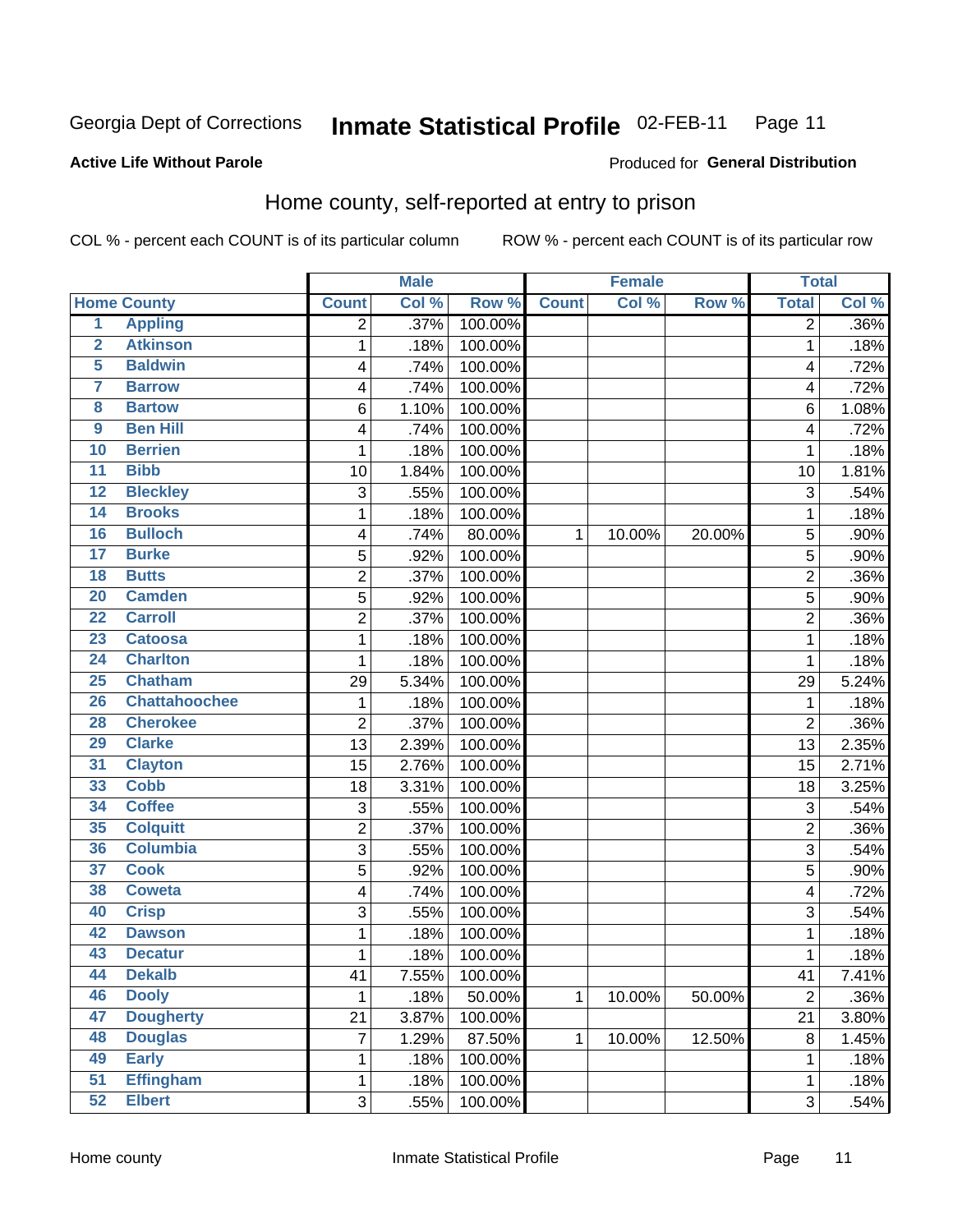#### Inmate Statistical Profile 02-FEB-11 Page 12

**Active Life Without Parole** 

### **Produced for General Distribution**

### Home county, self-reported at entry to prison

COL % - percent each COUNT is of its particular column

|                 |                    |                         | <b>Male</b> |         |              | <b>Female</b> |        | <b>Total</b>   |         |
|-----------------|--------------------|-------------------------|-------------|---------|--------------|---------------|--------|----------------|---------|
|                 | <b>Home County</b> | <b>Count</b>            | Col %       | Row %   | <b>Count</b> | Col%          | Row %  | <b>Total</b>   | Col %   |
| 53              | <b>Emanuel</b>     | $\mathbf 1$             | .18%        | 100.00% |              |               |        | 1              | .18%    |
| 56              | <b>Fayette</b>     | 3                       | .55%        | 100.00% |              |               |        | 3              | .54%    |
| 57              | <b>Floyd</b>       | 8                       | 1.47%       | 100.00% |              |               |        | 8              | 1.45%   |
| 58              | <b>Forsyth</b>     | $\mathbf 1$             | .18%        | 100.00% |              |               |        | 1              | .18%    |
| 59              | <b>Franklin</b>    | $\overline{2}$          | .37%        | 100.00% |              |               |        | $\overline{2}$ | .36%    |
| 60              | <b>Fulton</b>      | 80                      | 14.73%      | 98.77%  | 1            | 10.00%        | 1.23%  | 81             | 14.65%  |
| 61              | <b>Gilmer</b>      | 1                       | .18%        | 100.00% |              |               |        | 1              | .18%    |
| 63              | <b>Glynn</b>       | 11                      | 2.03%       | 100.00% |              |               |        | 11             | 1.99%   |
| 66              | <b>Greene</b>      | 1                       | .18%        | 100.00% |              |               |        | 1              | .18%    |
| 67              | <b>Gwinnett</b>    | 10                      | 1.84%       | 90.91%  | 1            | 10.00%        | 9.09%  | 11             | 1.99%   |
| 68              | <b>Habersham</b>   | $\mathbf 1$             | .18%        | 100.00% |              |               |        | 1              | .18%    |
| 69              | <b>Hall</b>        | 8                       | 1.47%       | 100.00% |              |               |        | 8              | 1.45%   |
| 70              | <b>Hancock</b>     | $\overline{2}$          | .37%        | 100.00% |              |               |        | $\overline{c}$ | .36%    |
| $\overline{71}$ | <b>Haralson</b>    | $\overline{c}$          | .37%        | 100.00% |              |               |        | $\overline{2}$ | .36%    |
| $\overline{72}$ | <b>Harris</b>      | $\mathbf{1}$            | .18%        | 100.00% |              |               |        | 1              | .18%    |
| $\overline{73}$ | <b>Hart</b>        | $\overline{c}$          | .37%        | 100.00% |              |               |        | $\overline{2}$ | .36%    |
| 75              | <b>Henry</b>       | 3                       | .55%        | 100.00% |              |               |        | 3              | .54%    |
| 76              | <b>Houston</b>     | 7                       | 1.29%       | 100.00% |              |               |        | 7              | 1.27%   |
| 78              | <b>Jackson</b>     | 5                       | .92%        | 100.00% |              |               |        | 5              | .90%    |
| 80              | <b>Jeff Davis</b>  | $\mathbf 1$             | .18%        | 100.00% |              |               |        | 1              | .18%    |
| $\overline{81}$ | <b>Jefferson</b>   | $\mathbf 1$             | .18%        | 100.00% |              |               |        | 1              | .18%    |
| 82              | <b>Jenkins</b>     | $\mathbf 1$             | .18%        | 100.00% |              |               |        | 1              | .18%    |
| 87              | <b>Laurens</b>     | 4                       | .74%        | 100.00% |              |               |        | 4              | .72%    |
| 88              | Lee                | $\mathbf 1$             | .18%        | 100.00% |              |               |        | 1              | .18%    |
| 89              | <b>Liberty</b>     | 6                       | 1.10%       | 100.00% |              |               |        | 6              | 1.08%   |
| 90              | <b>Lincoln</b>     | $\mathbf 1$             | .18%        | 100.00% |              |               |        | 1              | .18%    |
| 91              | Long               | $\mathbf 1$             | .18%        | 100.00% |              |               |        | 1              | .18%    |
| 92              | <b>Lowndes</b>     | 4                       | .74%        | 100.00% |              |               |        | 4              | .72%    |
| 96              | <b>Marion</b>      | $\mathbf 1$             | .18%        | 100.00% |              |               |        | 1              | .18%    |
| 97              | <b>Mcduffie</b>    | $\overline{\mathbf{c}}$ | .37%        | 100.00% |              |               |        | $\overline{c}$ | .36%    |
| 98              | <b>Mcintosh</b>    | $\overline{2}$          | .37%        | 100.00% |              |               |        | $\overline{c}$ | $.36\%$ |
| 100             | <b>Miller</b>      | 1                       | .18%        | 100.00% |              |               |        | 1              | .18%    |
| 101             | <b>Mitchell</b>    | $\mathbf 1$             | .18%        | 100.00% |              |               |        | 1              | .18%    |
| 102             | <b>Monroe</b>      | $\overline{c}$          | .37%        | 100.00% |              |               |        | $\overline{c}$ | .36%    |
| 104             | <b>Morgan</b>      | $\mathbf{1}$            | .18%        | 100.00% |              |               |        | 1              | .18%    |
| 106             | <b>Muscogee</b>    | 16                      | 2.95%       | 100.00% |              |               |        | 16             | 2.89%   |
| 107             | <b>Newton</b>      | $\overline{c}$          | .37%        | 66.67%  | $\mathbf 1$  | 10.00%        | 33.33% | 3              | .54%    |
| 109             | <b>Oglethorpe</b>  | $\overline{2}$          | .37%        | 100.00% |              |               |        | $\overline{c}$ | .36%    |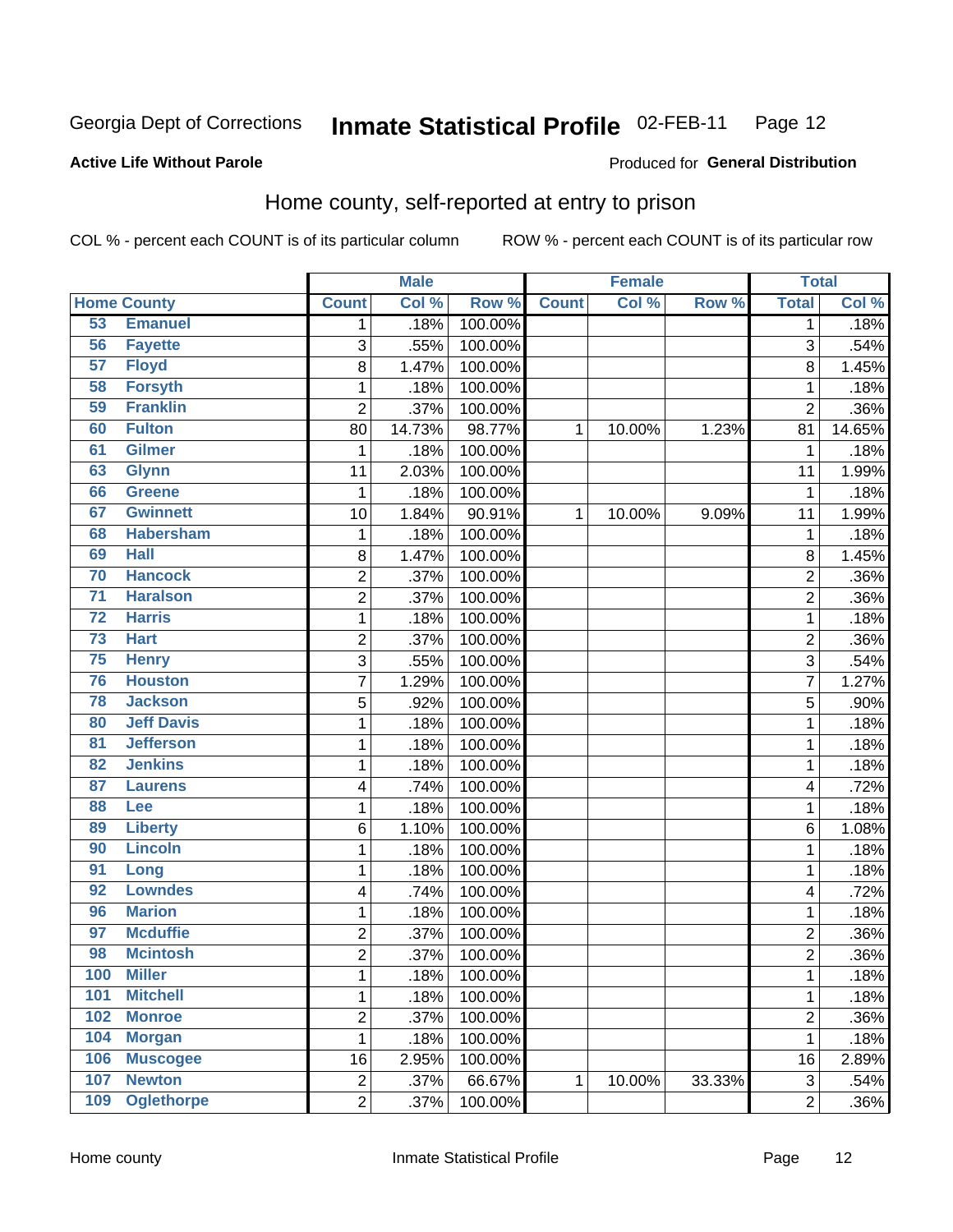#### Inmate Statistical Profile 02-FEB-11 Page 13

### **Active Life Without Parole**

### **Produced for General Distribution**

### Home county, self-reported at entry to prison

COL % - percent each COUNT is of its particular column

|                          |                  | <b>Male</b> |         |                 | <b>Female</b> |        | <b>Total</b>   |       |
|--------------------------|------------------|-------------|---------|-----------------|---------------|--------|----------------|-------|
| <b>Home County</b>       | <b>Count</b>     | Col %       | Row %   | <b>Count</b>    | Col %         | Row %  | <b>Total</b>   | Col % |
| 110<br><b>Paulding</b>   | 2                | .37%        | 100.00% |                 |               |        | $\overline{2}$ | .36%  |
| 113<br><b>Pierce</b>     | $\overline{3}$   | .55%        | 100.00% |                 |               |        | $\overline{3}$ | .54%  |
| <b>Pike</b><br>114       | 3                | .55%        | 75.00%  | $\mathbf{1}$    | 10.00%        | 25.00% | 4              | .72%  |
| 115<br><b>Polk</b>       | $\overline{2}$   | .37%        | 100.00% |                 |               |        | $\overline{2}$ | .36%  |
| 117<br><b>Putnam</b>     | 3                | .55%        | 100.00% |                 |               |        | 3              | .54%  |
| <b>Rabun</b><br>119      | 1                | .18%        | 100.00% |                 |               |        | 1              | .18%  |
| <b>Randolph</b><br>120   | $\overline{2}$   | .37%        | 100.00% |                 |               |        | $\overline{2}$ | .36%  |
| <b>Richmond</b><br>121   | 21               | 3.87%       | 95.45%  | 1               | 10.00%        | 4.55%  | 22             | 3.98% |
| <b>Rockdale</b><br>122   | $\overline{2}$   | .37%        | 100.00% |                 |               |        | $\overline{2}$ | .36%  |
| 125<br><b>Seminole</b>   | $\mathbf{1}$     | .18%        | 100.00% |                 |               |        | 1              | .18%  |
| 126<br><b>Spalding</b>   | $\overline{7}$   | 1.29%       | 100.00% |                 |               |        | 7              | 1.27% |
| <b>Stephens</b><br>127   | 2                | .37%        | 100.00% |                 |               |        | $\overline{2}$ | .36%  |
| 129<br><b>Sumter</b>     | 1                | .18%        | 100.00% |                 |               |        | 1              | .18%  |
| <b>Tattnall</b><br>132   | $\mathbf 1$      | .18%        | 100.00% |                 |               |        | 1              | .18%  |
| <b>Telfair</b><br>134    | 1                | .18%        | 100.00% |                 |               |        | 1              | .18%  |
| 136<br><b>Thomas</b>     | 4                | .74%        | 100.00% |                 |               |        | $\overline{4}$ | .72%  |
| <b>Tift</b><br>137       | 4                | .74%        | 100.00% |                 |               |        | $\overline{4}$ | .72%  |
| <b>Toombs</b><br>138     | 10               | 1.84%       | 100.00% |                 |               |        | 10             | 1.81% |
| <b>Turner</b><br>142     | 1                | .18%        | 100.00% |                 |               |        | 1              | .18%  |
| <b>Union</b><br>144      | 1                | .18%        | 100.00% |                 |               |        | 1              | .18%  |
| 145<br><b>Upson</b>      | $\overline{c}$   | .37%        | 100.00% |                 |               |        | $\overline{2}$ | .36%  |
| <b>Walker</b><br>146     | 2                | .37%        | 66.67%  | 1               | 10.00%        | 33.33% | 3              | .54%  |
| <b>Walton</b><br>147     | 3                | .55%        | 100.00% |                 |               |        | 3              | .54%  |
| 148<br><b>Ware</b>       | 6                | 1.10%       | 100.00% |                 |               |        | 6              | 1.08% |
| <b>Washington</b><br>150 | 3                | .55%        | 100.00% |                 |               |        | 3              | .54%  |
| 151<br><b>Wayne</b>      | 2                | .37%        | 100.00% |                 |               |        | $\overline{2}$ | .36%  |
| <b>Whitfield</b><br>155  | $\overline{3}$   | .55%        | 100.00% |                 |               |        | 3              | .54%  |
| <b>Wilkinson</b><br>158  | $\mathbf{1}$     | .18%        | 100.00% |                 |               |        | 1              | .18%  |
| 160<br><b>Unknown</b>    | 19               | 3.50%       | 95.00%  | $\mathbf{1}$    | 10.00%        | 5.00%  | 20             | 3.62% |
| <b>Total Rported</b>     | $\overline{543}$ | 100%        | 98.19%  | $\overline{10}$ | 100%          | 1.81%  | 553            | 100%  |

| Reported<br>' NOT<br>$\sim$ |     |    | v  |
|-----------------------------|-----|----|----|
| <b>Total</b>                | 604 | ιu | rΔ |

| <b>Mode</b><br>Walker<br>ulton<br>ulton.<br>nos |
|-------------------------------------------------|
|-------------------------------------------------|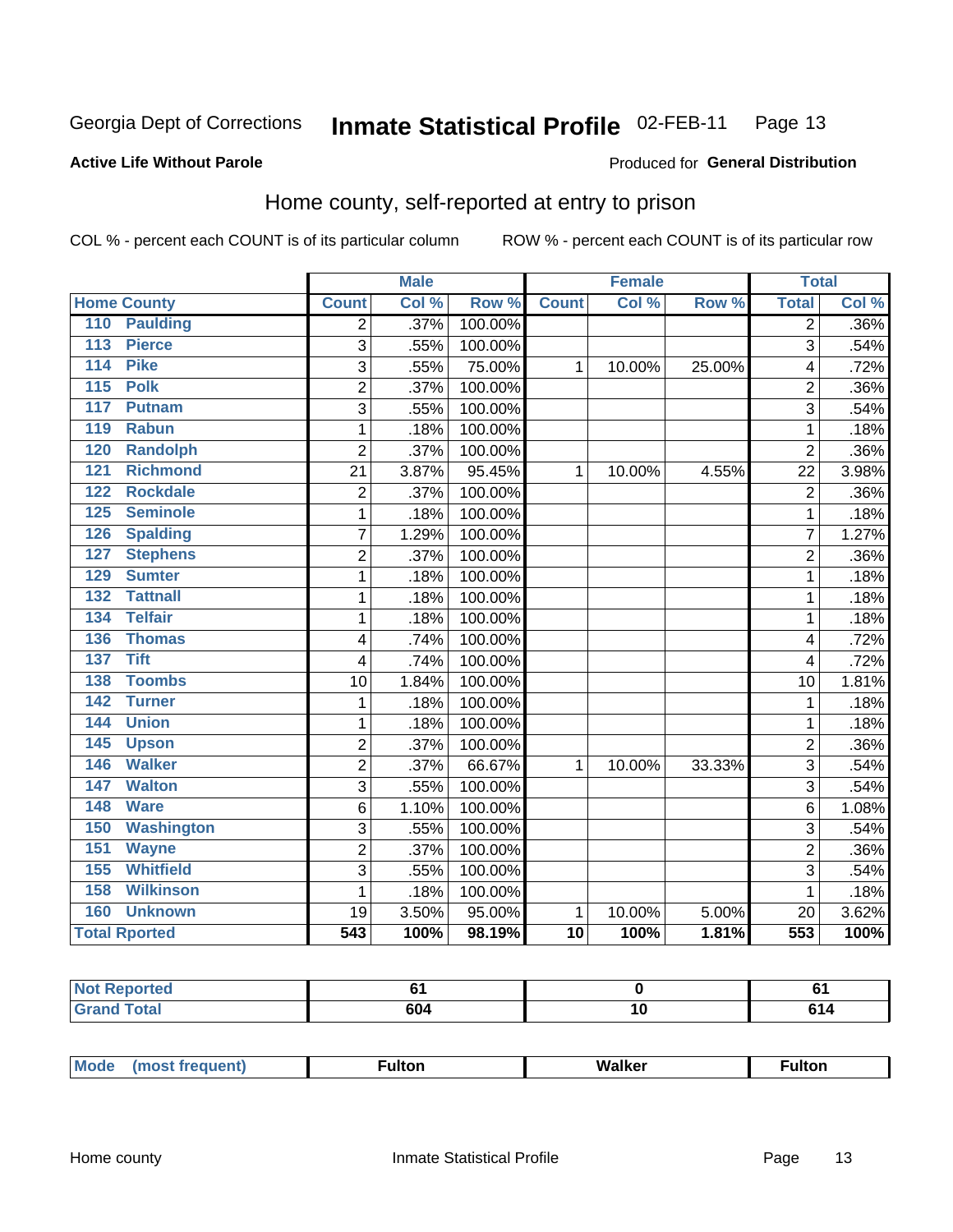#### Inmate Statistical Profile 02-FEB-11 Page 14

### **Active Life Without Parole**

### Produced for General Distribution

### Socioeconomic class, self-reported at entry to prison

COL % - percent each COUNT is of its particular column

|                       |         | <b>Male</b> |           |              | <b>Female</b> |       |                  | <b>Total</b> |
|-----------------------|---------|-------------|-----------|--------------|---------------|-------|------------------|--------------|
| Socioeconomic Class   | Count l | Col %       | Row %     | <b>Count</b> | Col %         | Row % | $\mathsf{Total}$ | Col %        |
| <b>Welfare</b>        | 32      | 6.14%       | 100.00%   |              |               |       | 32               | 6.05%        |
| <b>Occ Employ</b>     | 22      | 4.22%       | 100.00%   |              |               |       | 22               | 4.16%        |
| <b>Minimum Std</b>    | 265     | 50.86%      | $99.62\%$ |              | $12.50\%$     | .38%  | 266              | 50.28%       |
| <b>Middle</b>         | 202     | 38.77%      | 96.65%    |              | 87.50%        | 3.35% | 209              | 39.51%       |
| <b>Total Reported</b> | 521     | 100%        | 98.49%    |              | 100%          | 1.51% | 529              | 100%         |

| <b>College College</b> | n.          |        | 0E           |
|------------------------|-------------|--------|--------------|
| N                      | oJ          |        | u.           |
| _____                  | 604<br>$ -$ | $\sim$ | . .<br>- - - |

|  |  | M<br>.ienti | Minim<br>Std<br>---- | <b>Middle</b> | <b>Minimum</b><br>Std |
|--|--|-------------|----------------------|---------------|-----------------------|
|--|--|-------------|----------------------|---------------|-----------------------|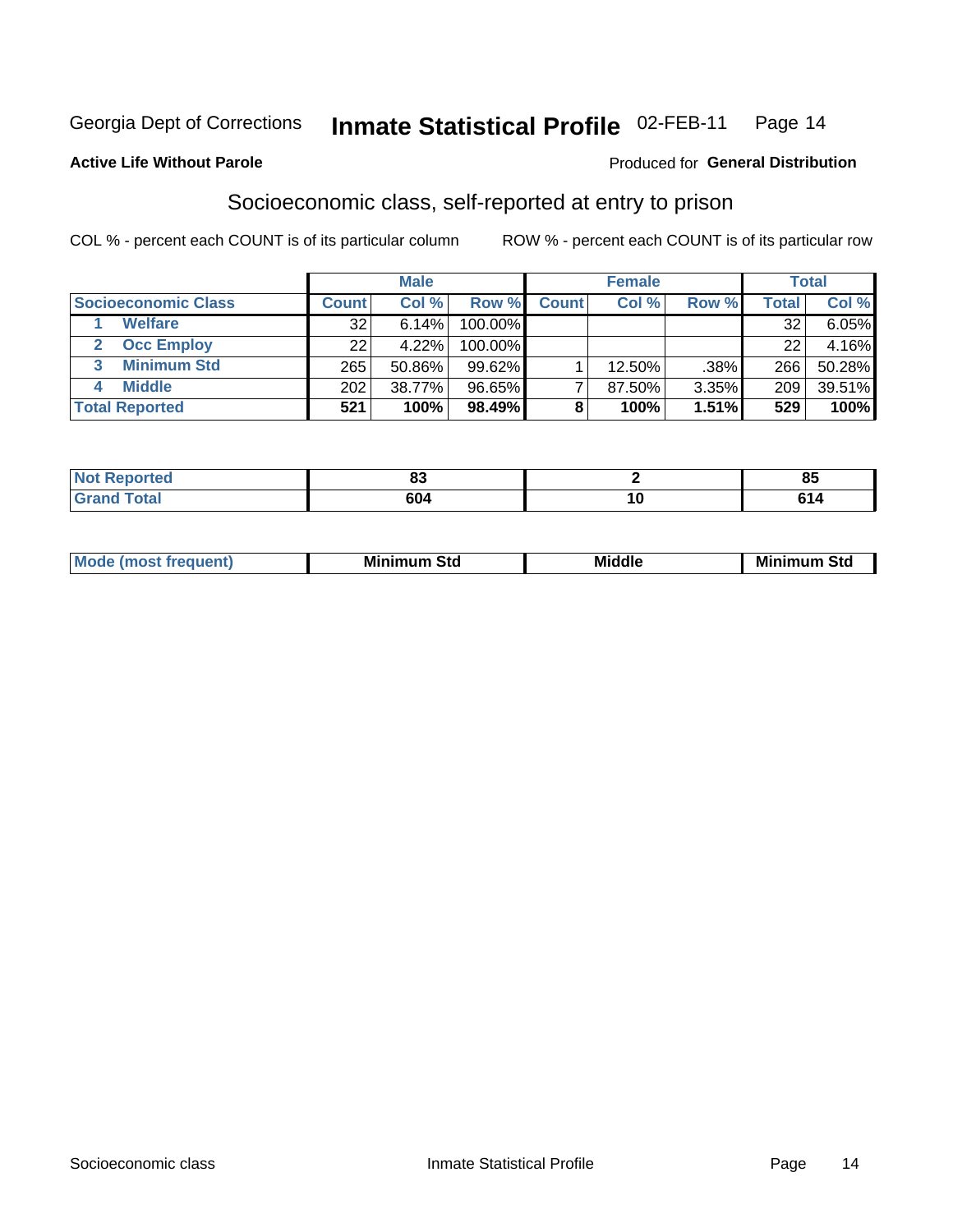#### Inmate Statistical Profile 02-FEB-11 Page 15

Produced for General Distribution

### **Active Life Without Parole**

### Environment to age 16, self-reported at entry to prison

COL % - percent each COUNT is of its particular column

|                                    |              | <b>Male</b> |         |                | <b>Female</b> |        |                 | <b>Total</b> |
|------------------------------------|--------------|-------------|---------|----------------|---------------|--------|-----------------|--------------|
| <b>Environment to age 16</b>       | <b>Count</b> | Col %       | Row %   | <b>Count</b>   | Col %         | Row %  | Total           | Col %        |
| <b>Rural/Farm</b>                  | 10           | 1.89%       | 100.00% |                |               |        | 10 <sub>1</sub> | 1.86%        |
| <b>Rural/Nfarm</b><br>$\mathbf{2}$ | 24           | 4.53%       | 88.89%  | 3              | 33.33%        | 11.11% | 27              | 5.01%        |
| 3 S.M.S.A                          | 217          | 40.94%      | 99.54%  |                | 11.11%        | .46%   | 218             | 40.45%       |
| <b>Urban</b><br>4                  | 112          | 21.13%      | 97.39%  | 3 <sub>1</sub> | 33.33%        | 2.61%  | 115             | 21.34%       |
| 5 Small Town                       | 167          | 31.51%      | 98.82%  | 2              | 22.22%        | 1.18%  | 169             | 31.35%       |
| <b>Total Reported</b>              | 530          | 100%        | 98.33%  | 9              | 100%          | 1.67%  | 539             | 100%         |

|                                                   |         |    | -- |
|---------------------------------------------------|---------|----|----|
| السابق سائل<br>$\sim$ $\sim$ $\sim$ $\sim$ $\sim$ | <br>604 | ιv |    |

| Mo | M | .<br>----<br>יarm. | M |
|----|---|--------------------|---|
|    |   |                    |   |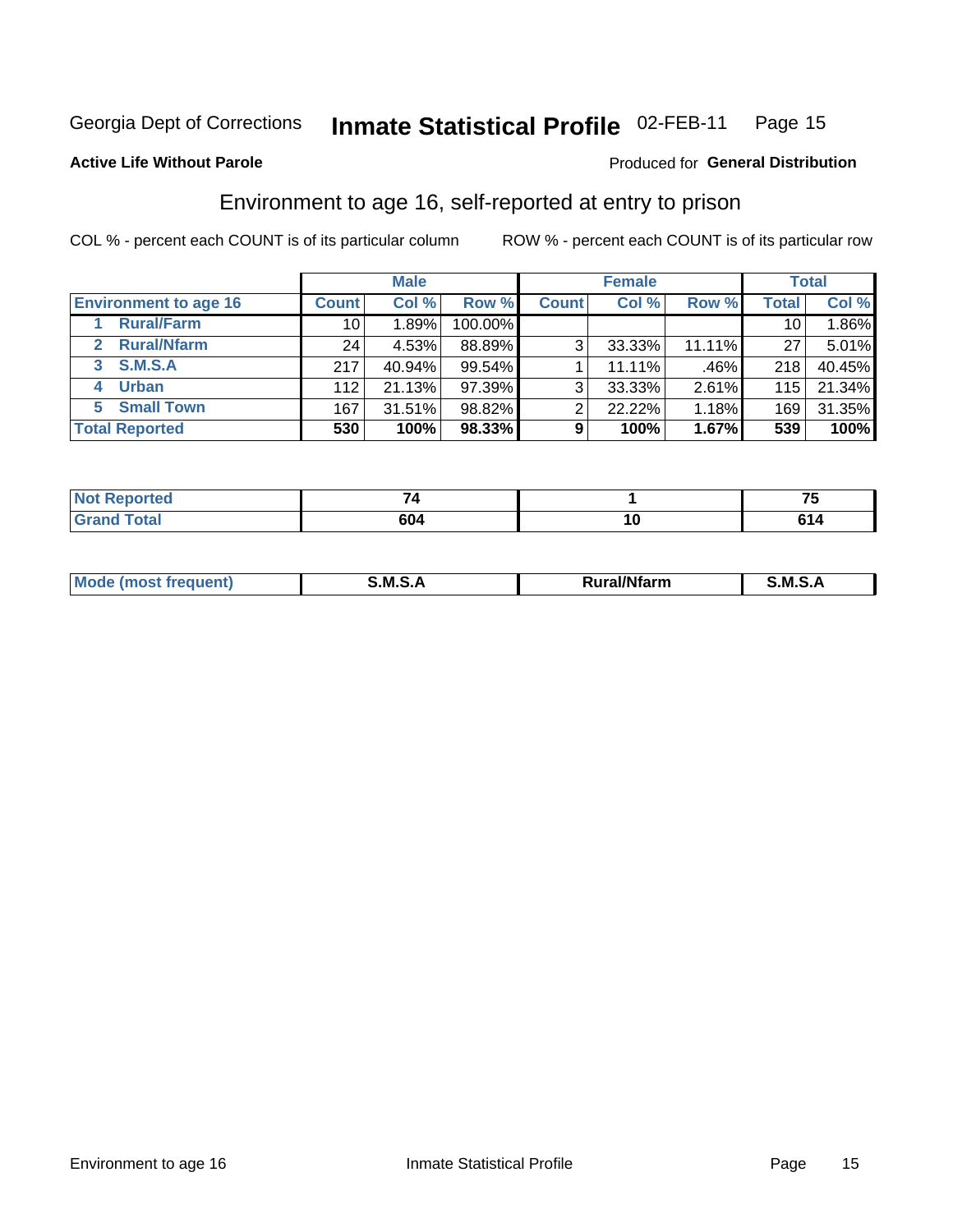#### Inmate Statistical Profile 02-FEB-11 Page 16

### **Active Life Without Parole**

### Produced for General Distribution

### Guardian status to age 16, self-reported at entry to prison

COL % - percent each COUNT is of its particular column

|                                  |              | <b>Male</b> |         |              | <b>Female</b> |       |       | <b>Total</b> |
|----------------------------------|--------------|-------------|---------|--------------|---------------|-------|-------|--------------|
| <b>Guardian Status To Age 16</b> | <b>Count</b> | Col %       | Row %   | <b>Count</b> | Col %         | Row % | Total | Col %        |
| 2 Father Only                    | 9            | 2.07%       | 100.00% |              |               |       | 9     | 2.05%        |
| <b>3 Both Parents</b>            | 184          | 42.40%      | 97.87%  | 4            | 66.67%        | 2.13% | 188   | 42.73%       |
| <b>4 Mother Only</b>             | 173          | 39.86%      | 99.43%  |              | 16.67%        | .57%  | 174   | 39.55%       |
| <b>6 Oth Female</b>              | 15           | 3.46%       | 100.00% |              |               |       | 15    | 3.41%        |
| <b>7 Oth Male</b>                | 4            | .92%        | 100.00% |              |               |       | 4     | .91%         |
| 8 Step-Parents                   | 12           | 2.76%       | 100.00% |              |               |       | 12    | 2.73%        |
| <b>9 Foster Home</b>             | 9            | 2.07%       | 100.00% |              |               |       | 9     | 2.05%        |
| <b>10 Grand Parents</b>          | 28           | 6.45%       | 96.55%  |              | 16.67%        | 3.45% | 29    | 6.59%        |
| <b>Total Reported</b>            | 434          | 100%        | 98.64%  | 6            | 100%          | 1.36% | 440   | 100%         |

| <b>Not Reported</b> | 170 |    | $\rightarrow$ |
|---------------------|-----|----|---------------|
| <b>Grand Total</b>  | 604 | יי | ำ ⊿           |

| <b>Mode (most frequent)</b> | <b>Both Parents</b> | <b>Both Parents</b> | <b>Both Parents</b> |
|-----------------------------|---------------------|---------------------|---------------------|
|                             |                     |                     |                     |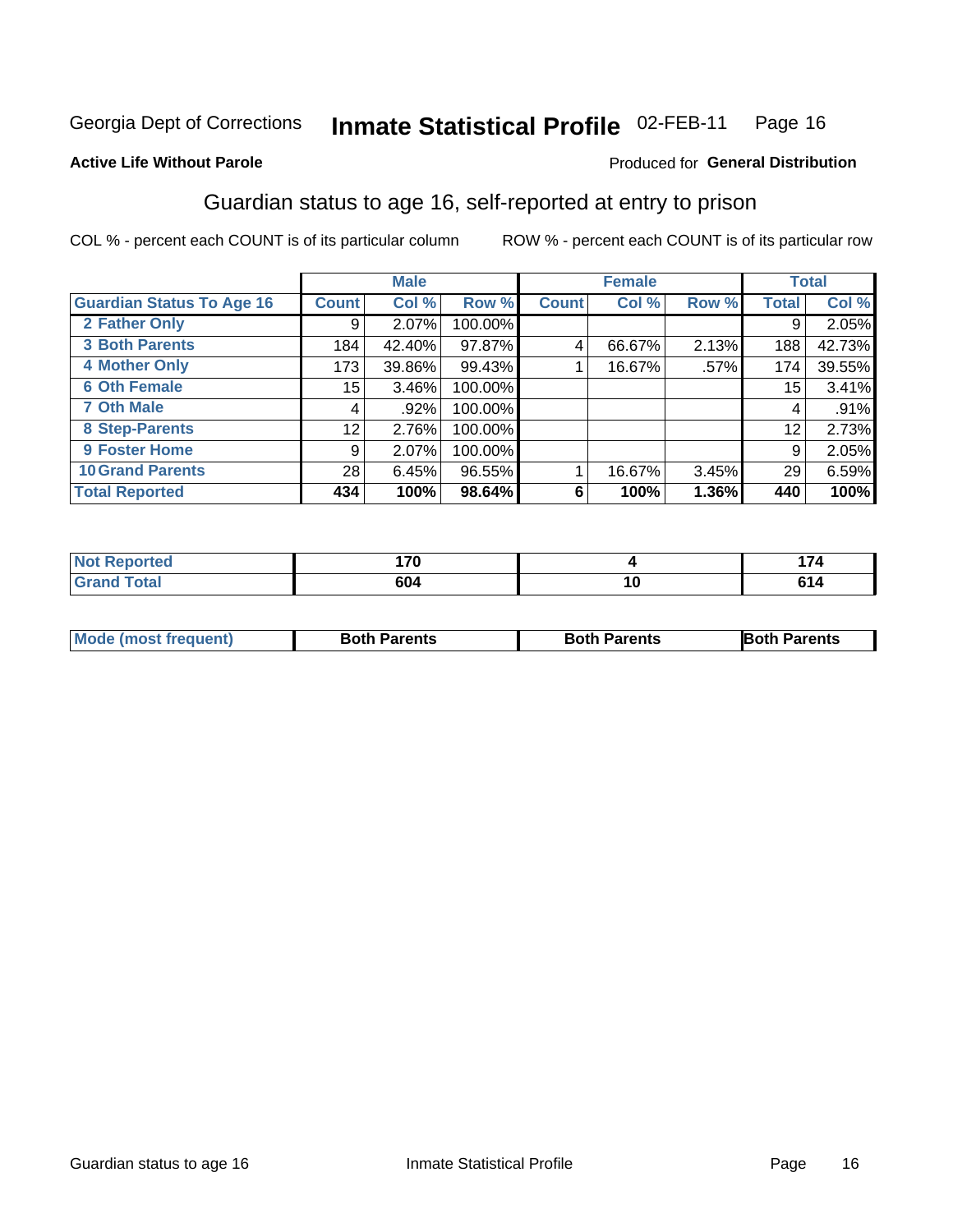#### Inmate Statistical Profile 02-FEB-11 Page 17

### **Active Life Without Parole**

### Produced for General Distribution

### Employment status before prison, self-reported at entry to prison

COL % - percent each COUNT is of its particular column

|                                  |         | <b>Male</b> |         |              | <b>Female</b> |       |                 | <b>Total</b> |
|----------------------------------|---------|-------------|---------|--------------|---------------|-------|-----------------|--------------|
| <b>Employment Status</b>         | Count l | Col %       | Row %   | <b>Count</b> | Col %         | Row % | Total           | Col %        |
| <b>Full Time</b>                 | 283     | 54.32%      | 98.26%  | 5            | 71.43%        | 1.74% | 288             | 54.55%       |
| <b>Part Time</b><br>$\mathbf{2}$ | 35      | 6.72%       | 100.00% |              |               |       | 35              | 6.63%        |
| Unempl $<$ 6m<br>$\mathbf{3}$    | 53      | 10.17%      | 98.15%  |              | 14.29%        | 1.85% | 54              | 10.23%       |
| Unempl > 6m<br>4                 | 87      | 16.70%      | 98.86%  |              | 14.29%        | 1.14% | 88              | 16.67%       |
| <b>Never Workd</b><br>5          | 36      | 6.91%       | 100.00% |              |               |       | 36 <sub>1</sub> | 6.82%        |
| <b>Student</b><br>6              | 5       | .96%        | 100.00% |              |               |       | 5               | .95%         |
| <b>Incapable</b>                 | 22      | 4.22%       | 100.00% |              |               |       | 22              | 4.17%        |
| <b>Total Reported</b>            | 521     | 100%        | 98.67%  |              | 100%          | 1.33% | 528             | 100%         |

| NO  | ۰.  | - - |
|-----|-----|-----|
| тео | υJ  | -86 |
|     | 604 | ı   |

| Mc | ∙u∥<br>----<br>ıme | ίuΙ<br>Πmε |
|----|--------------------|------------|
|    |                    |            |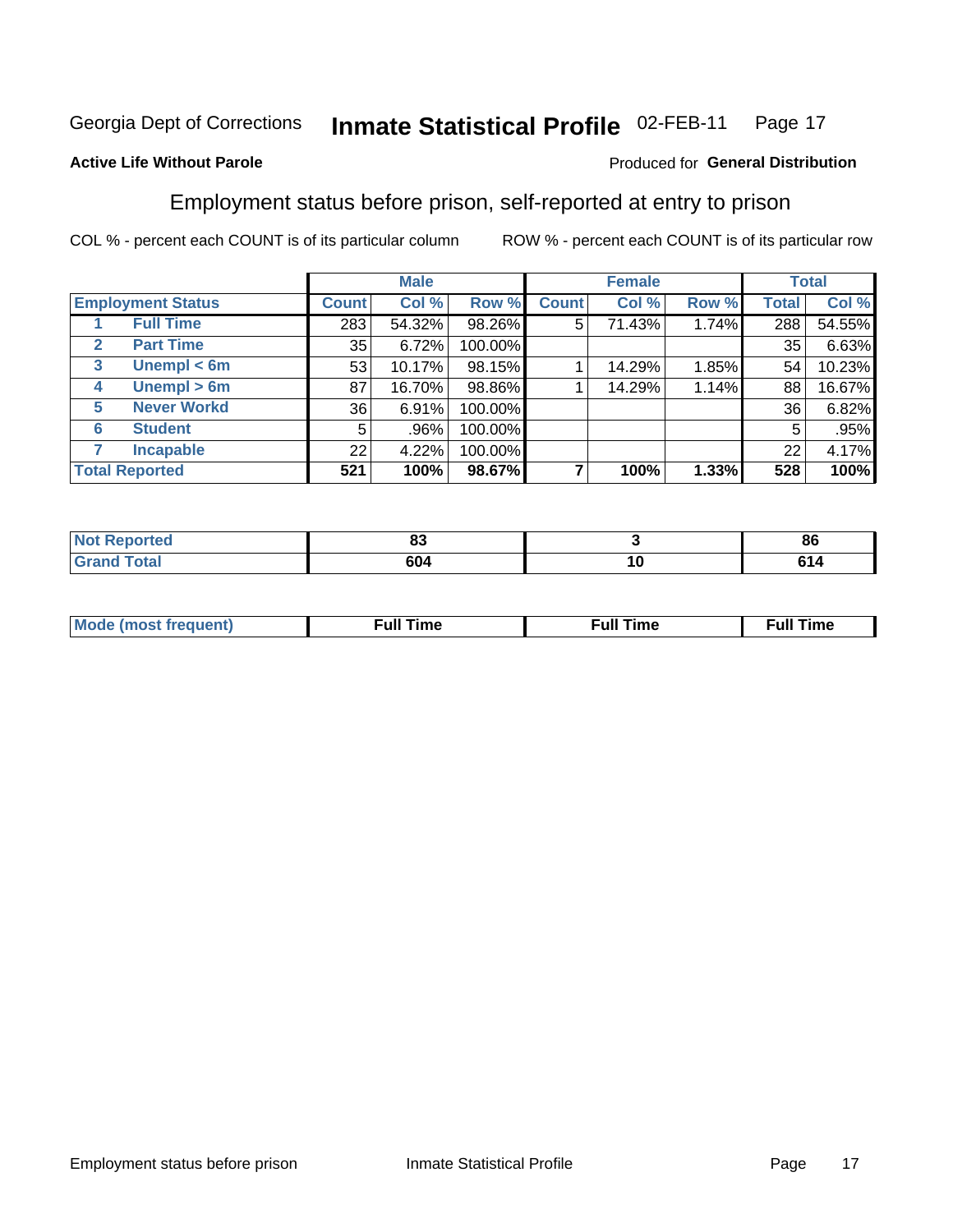#### Inmate Statistical Profile 02-FEB-11 Page 18

### **Active Life Without Parole**

Produced for General Distribution

### Age at admission

COL % - percent each COUNT is of its particular column

|                         |                | <b>Male</b> |         |                | <b>Female</b> |        |                  | <b>Total</b> |
|-------------------------|----------------|-------------|---------|----------------|---------------|--------|------------------|--------------|
| <b>Age At Admission</b> | <b>Count</b>   | Col %       | Row %   | <b>Count</b>   | Col %         | Row %  | <b>Total</b>     | Col %        |
| 15                      | 1              | 0.17%       | 100.00% |                |               |        | 1                | 0.16%        |
| 16                      | 1              | 0.17%       | 100.00% |                |               |        | 1                | 0.16%        |
| $\overline{17}$         | $\overline{c}$ | 0.33%       | 100.00% |                |               |        | $\overline{2}$   | 0.33%        |
| 18                      | 3              | 0.50%       | 100.00% |                |               |        | 3                | 0.49%        |
| 19                      | 12             | 1.99%       | 100.00% |                |               |        | 12               | 1.95%        |
| $\overline{20}$         | 8              | 1.32%       | 88.89%  | 1              | 10.00%        | 11.11% | $\boldsymbol{9}$ | 1.47%        |
| $\overline{21}$         | 17             | 2.81%       | 100.00% |                |               |        | 17               | 2.77%        |
| 22                      | 27             | 4.47%       | 100.00% |                |               |        | 27               | 4.40%        |
| 23                      | 18             | 2.98%       | 94.74%  | 1              | 10.00%        | 5.26%  | 19               | 3.09%        |
| $\overline{24}$         | 22             | 3.64%       | 100.00% |                |               |        | 22               | 3.58%        |
| $\overline{25}$         | 18             | 2.98%       | 94.74%  | 1              | 10.00%        | 5.26%  | 19               | 3.09%        |
| 26                      | 25             | 4.14%       | 100.00% |                |               |        | 25               | 4.07%        |
| $\overline{27}$         | 23             | 3.81%       | 95.83%  | 1              | 10.00%        | 4.17%  | 24               | 3.91%        |
| 28                      | 23             | 3.81%       | 100.00% |                |               |        | 23               | 3.75%        |
| 29                      | 27             | 4.47%       | 100.00% |                |               |        | 27               | 4.40%        |
| 30                      | 19             | 3.15%       | 100.00% |                |               |        | 19               | 3.09%        |
| 31                      | 22             | 3.64%       | 100.00% |                |               |        | 22               | 3.58%        |
| 32                      | 22             | 3.64%       | 95.65%  | 1              | 10.00%        | 4.35%  | 23               | 3.75%        |
| 33                      | 16             | 2.65%       | 100.00% |                |               |        | 16               | 2.61%        |
| 34                      | 13             | 2.15%       | 100.00% |                |               |        | 13               | 2.12%        |
| 35                      | 18             | 2.98%       | 94.74%  | 1              | 10.00%        | 5.26%  | 19               | 3.09%        |
| 36                      | 32             | 5.30%       | 100.00% |                |               |        | 32               | 5.21%        |
| $\overline{37}$         | 22             | 3.64%       | 100.00% |                |               |        | 22               | 3.58%        |
| 38                      | 18             | 2.98%       | 100.00% |                |               |        | 18               | 2.93%        |
| 39                      | 18             | 2.98%       | 100.00% |                |               |        | 18               | 2.93%        |
| 40                      | 13             | 2.15%       | 100.00% |                |               |        | 13               | 2.12%        |
| 41                      | 22             | 3.64%       | 100.00% |                |               |        | 22               | 3.58%        |
| 42                      | 18             | 2.98%       | 100.00% |                |               |        | 18               | 2.93%        |
| 43                      | 14             | 2.32%       | 100.00% |                |               |        | 14               | 2.28%        |
| 44                      | 10             | 1.66%       | 90.91%  | 1              | 10.00%        | 9.09%  | 11               | 1.79%        |
| 45                      | 14             | 2.32%       | 100.00% |                |               |        | 14               | 2.28%        |
| 46                      | 13             | 2.15%       | 86.67%  | $\overline{2}$ | 20.00%        | 13.33% | 15               | 2.44%        |
| 47                      | 10             | 1.66%       | 100.00% |                |               |        | 10               | 1.63%        |
| 48                      | 10             | 1.66%       | 90.91%  | 1              | 10.00%        | 9.09%  | 11               | 1.79%        |
| 49                      | 11             | 1.82%       | 100.00% |                |               |        | 11               | 1.79%        |
| 50                      | 4              | 0.66%       | 100.00% |                |               |        | 4                | 0.65%        |
| $\overline{51}$         | 4              | 0.66%       | 100.00% |                |               |        | 4                | 0.65%        |
| 52                      | 6              | 0.99%       | 100.00% |                |               |        | 6                | 0.98%        |
| 54                      | 3              | 0.50%       | 100.00% |                |               |        | 3                | 0.49%        |
| 55                      | $\overline{2}$ | 0.33%       | 100.00% |                |               |        | $\overline{2}$   | 0.33%        |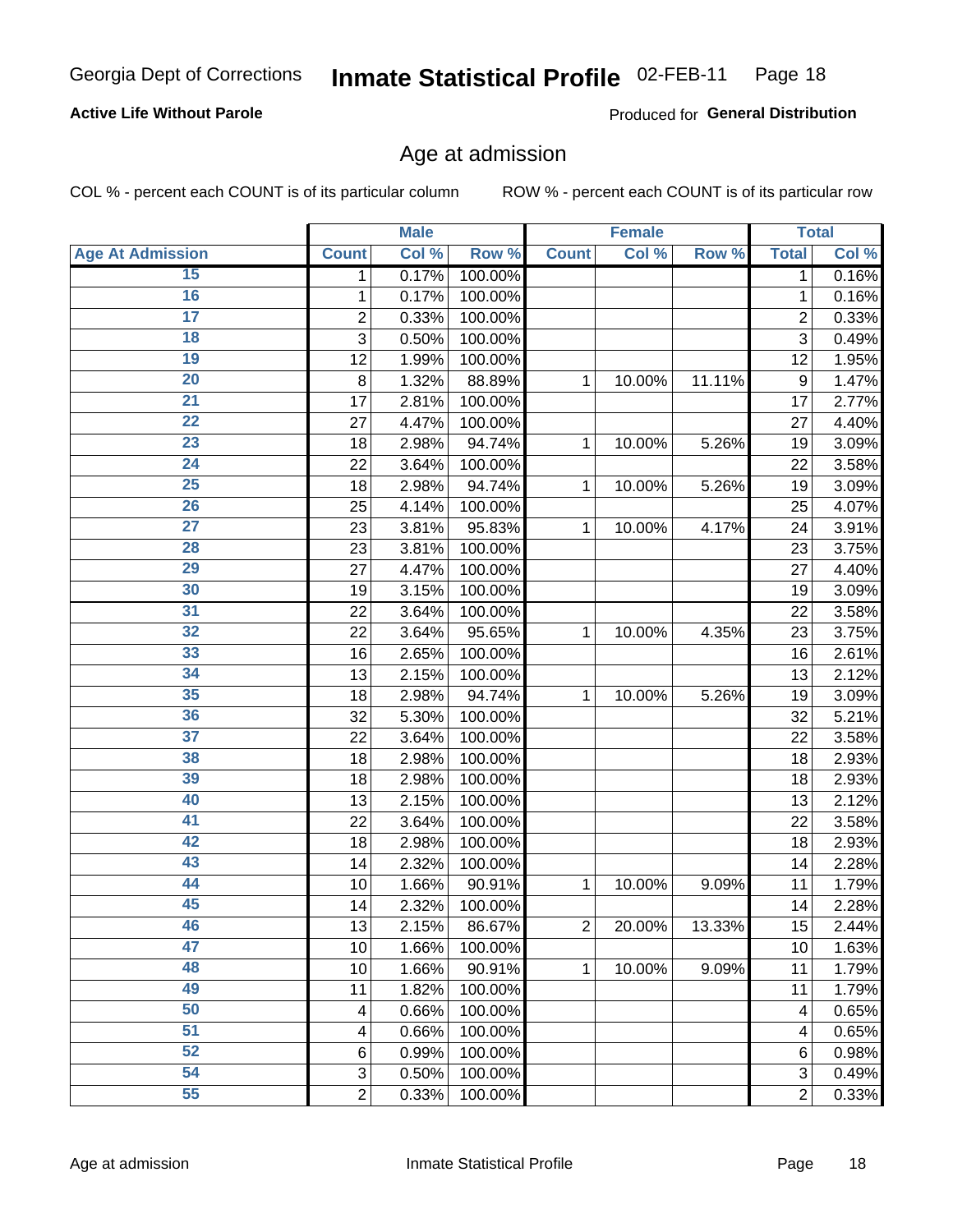#### Inmate Statistical Profile 02-FEB-11 Page 19

### **Active Life Without Parole**

Produced for General Distribution

### Age at admission

COL % - percent each COUNT is of its particular column

|                         |              | <b>Male</b> |         |              | <b>Female</b> |       |              | <b>Total</b> |
|-------------------------|--------------|-------------|---------|--------------|---------------|-------|--------------|--------------|
| <b>Age At Admission</b> | <b>Count</b> | Col %       | Row %   | <b>Count</b> | Col %         | Row % | <b>Total</b> | Col %        |
| 56                      | 5            | 0.83%       | 100.00% |              |               |       | 5            | 0.81%        |
| 57                      | 5            | 0.83%       | 100.00% |              |               |       | 5            | 0.81%        |
| 58                      | 2            | 0.33%       | 100.00% |              |               |       | 2            | 0.33%        |
| 60                      |              | 0.17%       | 100.00% |              |               |       |              | 0.16%        |
| 62                      |              | 0.17%       | 100.00% |              |               |       |              | 0.16%        |
| 63                      |              | 0.17%       | 100.00% |              |               |       |              | 0.16%        |
| 64                      | 3            | 0.50%       | 100.00% |              |               |       | 3            | 0.49%        |
| 65                      |              | 0.17%       | 100.00% |              |               |       |              | 0.16%        |
| 66                      |              | 0.17%       | 100.00% |              |               |       |              | 0.16%        |
| 67                      |              | 0.17%       | 100.00% |              |               |       |              | 0.16%        |
| 69                      |              | 0.17%       | 100.00% |              |               |       |              | 0.16%        |
| 71                      |              | 0.17%       | 100.00% |              |               |       |              | 0.16%        |
| <b>Total Reported</b>   | 604          | 100%        | 98.37%  | 10           | 100%          | 1.63% | 614          | 100%         |

| ported<br><b>NOT</b> |     |    |    |
|----------------------|-----|----|----|
| int1                 | 604 | טו | ıД |

| <b>Mean</b><br>(average)       | 34.40     | 34.6 | 34.40    |
|--------------------------------|-----------|------|----------|
| <b>Median (middle)</b>         | n n<br>აა | 33.5 | າາ<br>ند |
| <b>Mode</b><br>(most frequent) | 36        | 46   | 36       |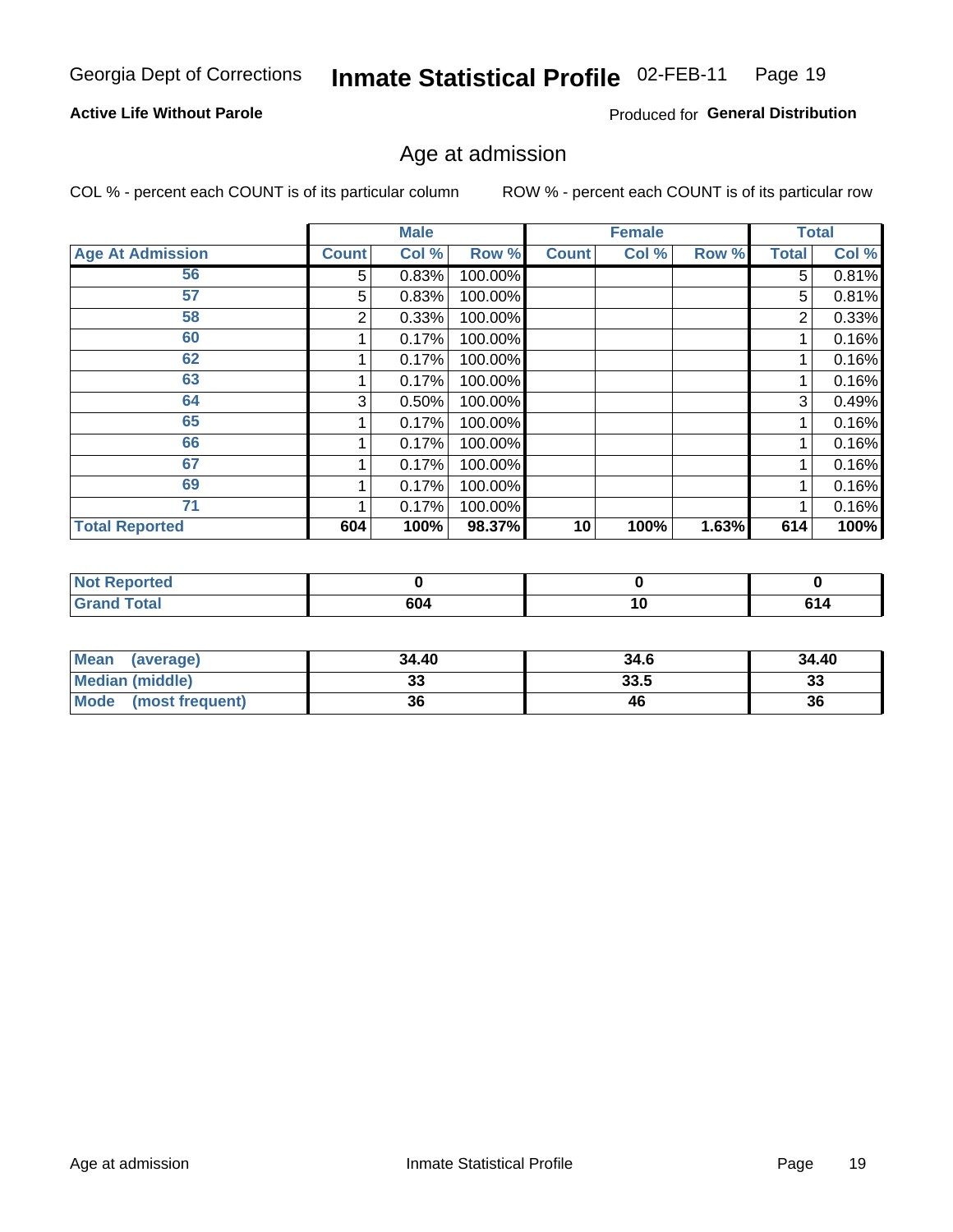#### Inmate Statistical Profile 02-FEB-11 Page 20

### **Active Life Without Parole**

### Produced for General Distribution

### Height, measured at entry to prison

COL % - percent each COUNT is of its particular column

|                       |              | <b>Male</b> |         |              | <b>Female</b> |          |              | Total     |
|-----------------------|--------------|-------------|---------|--------------|---------------|----------|--------------|-----------|
| <b>Height</b>         | <b>Count</b> | Col %       | Row %   | <b>Count</b> | Col %         | Row %    | <b>Total</b> | Col %     |
| 5'08''                |              | $0.58\%$    | 100.00% |              |               |          |              | 0.58%     |
| 5'10''                | 89           | 51.45%      | 100.00% |              |               |          |              | 89 51.45% |
| 5'11''                | 83           | 47.98%      | 100.00% |              |               |          |              | 83 47.98% |
| <b>Total Reported</b> | 173          | 100%        | 100.00% |              |               | $0.00\%$ | 173          | 100%      |

| <b>Not</b><br><b>orted</b><br>.kepor | ___ |  |
|--------------------------------------|-----|--|
| <b>Total</b><br>'Grand               | 604 |  |

| <b>Mean</b><br>(average)       | 5'10'' | ш           | 5'10" |
|--------------------------------|--------|-------------|-------|
| <b>Median (middle)</b>         | 5'10"  |             | 5'10" |
| <b>Mode</b><br>(most frequent) | 5'10'' | <b>Null</b> | 5'10" |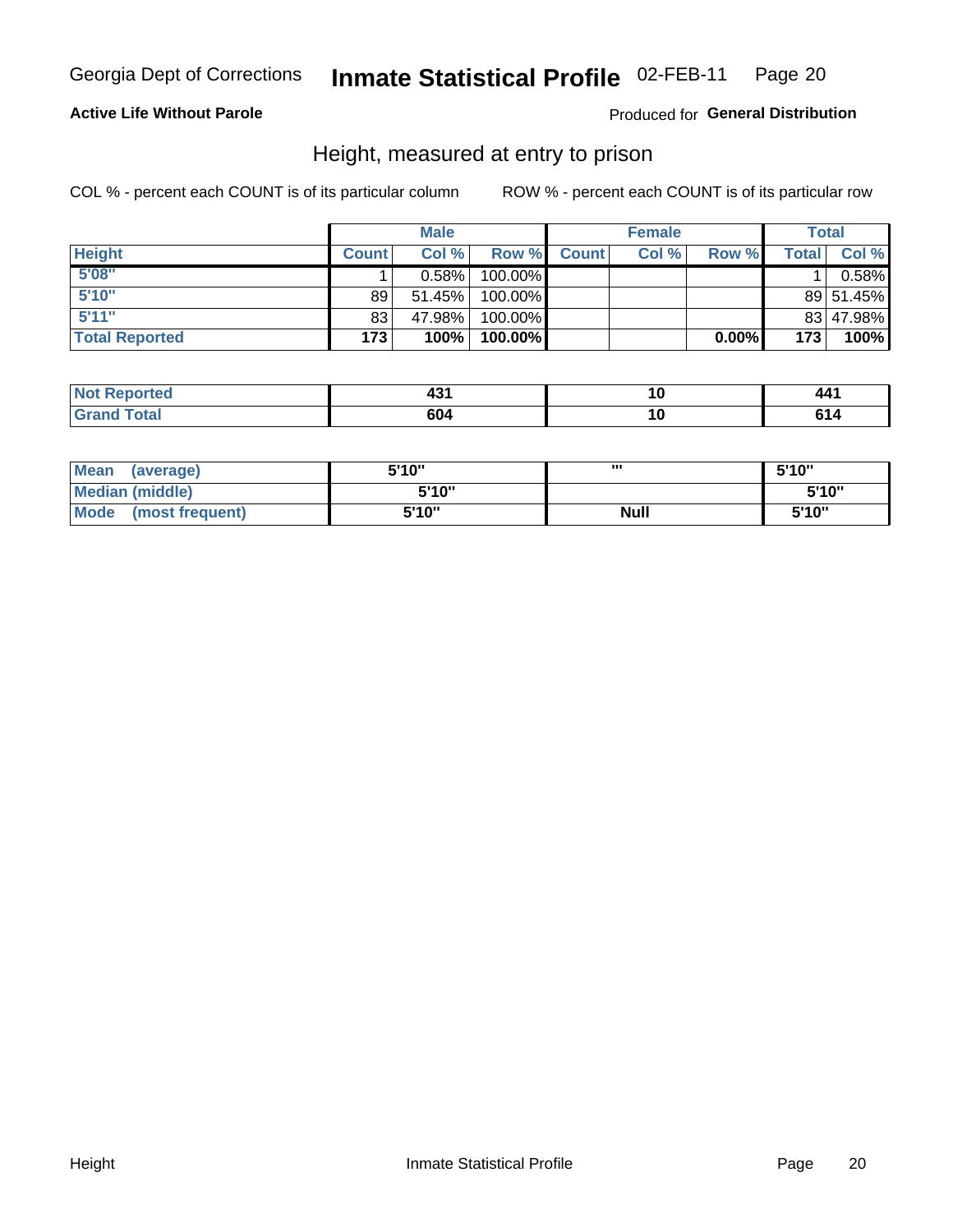#### Inmate Statistical Profile 02-FEB-11 Page 21

### **Active Life Without Parole**

### Produced for General Distribution

### Weight, measured at entry to prison

COL % - percent each COUNT is of its particular column

|                       |                | <b>Male</b> |         |                 | <b>Female</b> |         | <b>Total</b>   |        |
|-----------------------|----------------|-------------|---------|-----------------|---------------|---------|----------------|--------|
| Weight                | <b>Count</b>   | Col %       | Row %   | <b>Count</b>    | Col %         | Row %   | <b>Total</b>   | Col %  |
| 90 - 99 pounds        | 1              | 0.17%       | 100.00% |                 |               |         | 1              | 0.16%  |
| 110 - 119 pounds      |                |             |         | $\overline{2}$  | 20.00%        | 100.00% | $\overline{2}$ | 0.33%  |
| 120 - 129 pounds      | 1              | 0.17%       | 50.00%  | 1               | 10.00%        | 50.00%  | $\overline{2}$ | 0.33%  |
| 130 - 139 pounds      | 12             | 1.99%       | 100.00% |                 |               |         | 12             | 1.96%  |
| 140 - 149 pounds      | 37             | 6.15%       | 100.00% |                 |               |         | 37             | 6.05%  |
| 150 - 159 pounds      | 52             | 8.64%       | 98.11%  | 1               | 10.00%        | 1.89%   | 53             | 8.66%  |
| 160 - 169 pounds      | 78             | 12.96%      | 100.00% |                 |               |         | 78             | 12.75% |
| 170 - 179 pounds      | 93             | 15.45%      | 98.94%  | 1               | 10.00%        | 1.06%   | 94             | 15.36% |
| 180 - 189 pounds      | 78             | 12.96%      | 97.50%  | $\overline{2}$  | 20.00%        | 2.50%   | 80             | 13.07% |
| 190 - 199 pounds      | 48             | 7.97%       | 100.00% |                 |               |         | 48             | 7.84%  |
| 200 - 209 pounds      | 52             | 8.64%       | 98.11%  | 1               | 10.00%        | 1.89%   | 53             | 8.66%  |
| 210 - 219 pounds      | 37             | 6.15%       | 97.37%  | 1               | 10.00%        | 2.63%   | 38             | 6.21%  |
| 220 - 229 pounds      | 41             | 6.81%       | 100.00% |                 |               |         | 41             | 6.70%  |
| 230 - 239 pounds      | 21             | 3.49%       | 100.00% |                 |               |         | 21             | 3.43%  |
| 240 - 249 pounds      | 19             | 3.16%       | 100.00% |                 |               |         | 19             | 3.10%  |
| 250 - 259 pounds      | 8              | 1.33%       | 100.00% |                 |               |         | 8              | 1.31%  |
| 260 - 269 pounds      | $\overline{7}$ | 1.16%       | 87.50%  | 1               | 10.00%        | 12.50%  | 8              | 1.31%  |
| 270 - 279 pounds      | 5              | 0.83%       | 100.00% |                 |               |         | 5              | 0.82%  |
| 280 - 289 pounds      | 4              | 0.66%       | 100.00% |                 |               |         | 4              | 0.65%  |
| 290 - 299 pounds      | $\overline{2}$ | 0.33%       | 100.00% |                 |               |         | $\overline{2}$ | 0.33%  |
| 320 - 329 pounds      | 4              | 0.66%       | 100.00% |                 |               |         | 4              | 0.65%  |
| 330 - 339 pounds      | 1              | 0.17%       | 100.00% |                 |               |         |                | 0.16%  |
| 400 pounds and over   | 1              | 0.17%       | 100.00% |                 |               |         |                | 0.16%  |
| <b>Total Reported</b> | 602            | 100%        | 98.37%  | $\overline{10}$ | 100%          | 1.63%   | 612            | 100%   |

| <b>Not Reported</b>    |     |    |
|------------------------|-----|----|
| <b>Total</b><br>l Gran | 604 | 14 |

| <b>Mean</b><br>(average)       | 189 | 170   | 189 |
|--------------------------------|-----|-------|-----|
| <b>Median (middle)</b>         | 180 | 177.5 | 180 |
| <b>Mode</b><br>(most frequent) | 170 | 180   | 170 |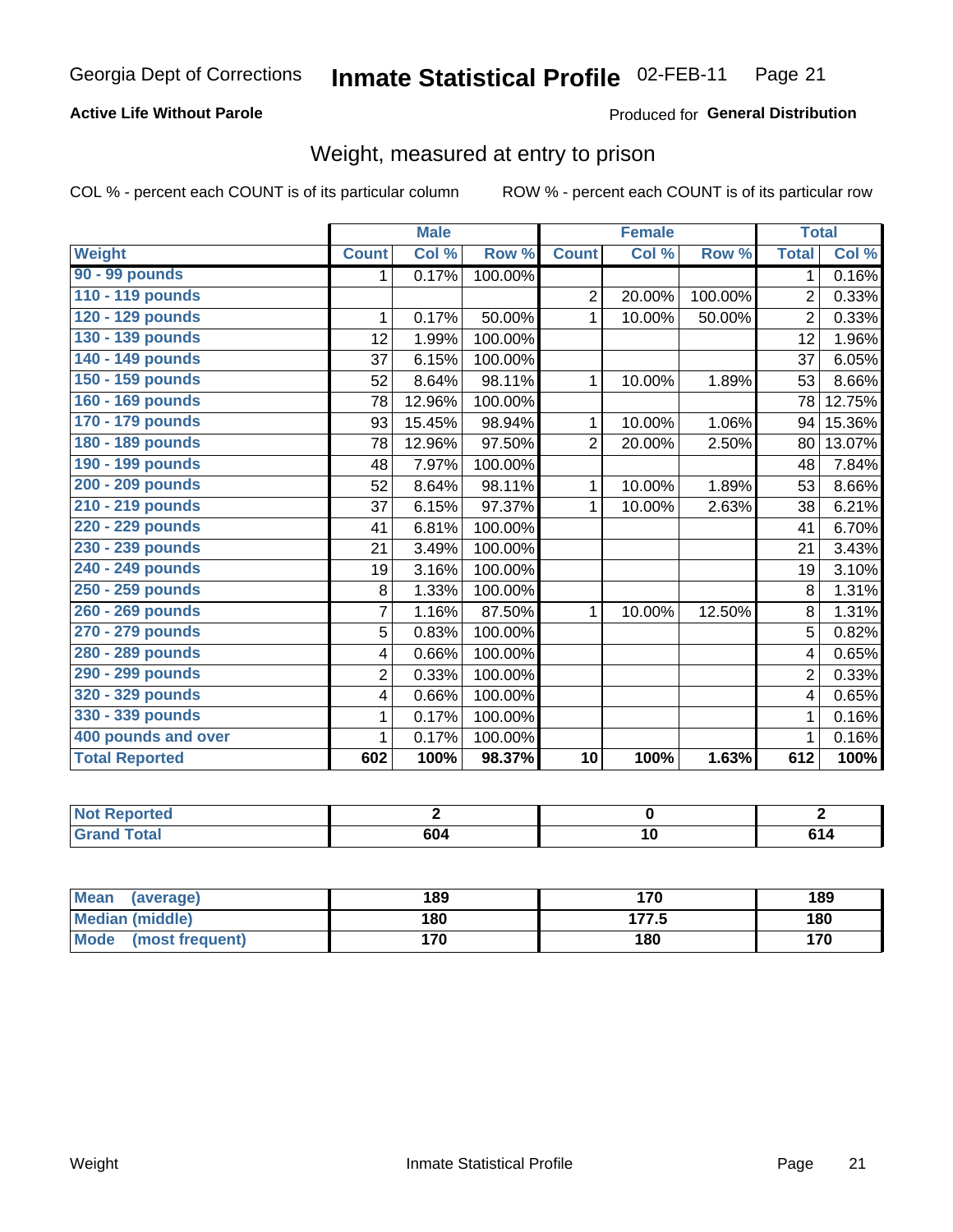#### Inmate Statistical Profile 02-FEB-11 Page 22

**Active Life Without Parole** 

Produced for General Distribution

### Military service

COL % - percent each COUNT is of its particular column

|                             |              | <b>Male</b> |             |   | <b>Female</b> |       |              | <b>Total</b> |
|-----------------------------|--------------|-------------|-------------|---|---------------|-------|--------------|--------------|
| <b>Military service</b>     | <b>Count</b> | Col %       | Row % Count |   | Col %         | Row % | <b>Total</b> | Col %        |
| <b>Air Force</b>            | 40           | 9.69%       | 100.00%     |   |               |       | 40           | 9.48%        |
| $\mathbf{2}$<br><b>Army</b> | 6            | 1.45%       | 100.00%     |   |               |       | 6            | 1.42%        |
| <b>Navy</b><br>3            | 3            | .73%        | 100.00%     |   |               |       | 3            | .71%         |
| <b>Marines</b><br>4         |              | $.24\%$     | 100.00%     |   |               |       |              | .24%         |
| <b>Coast Guard</b><br>5     | 5            | 1.21%       | 100.00%     |   |               |       | 5            | 1.18%        |
| <b>None</b><br>96           | 358          | 86.68%      | 97.55%      | 9 | 100.00%       | 2.45% | 367          | 86.97%       |
| <b>Total Reported</b>       | 413          | 100%        | 97.87%      | 9 | 100%          | 2.13% | 422          | 100%         |

| orted<br>N.          | 191 |    | ,<br>.<br>1 J 4   |
|----------------------|-----|----|-------------------|
| <b>otal</b><br>Grand | 604 | 10 | CA.<br><b>VI5</b> |

|  |  | <b>Mode</b><br>uent)<br>most tren | Force<br>Aır | <b>Null</b> | orce |
|--|--|-----------------------------------|--------------|-------------|------|
|--|--|-----------------------------------|--------------|-------------|------|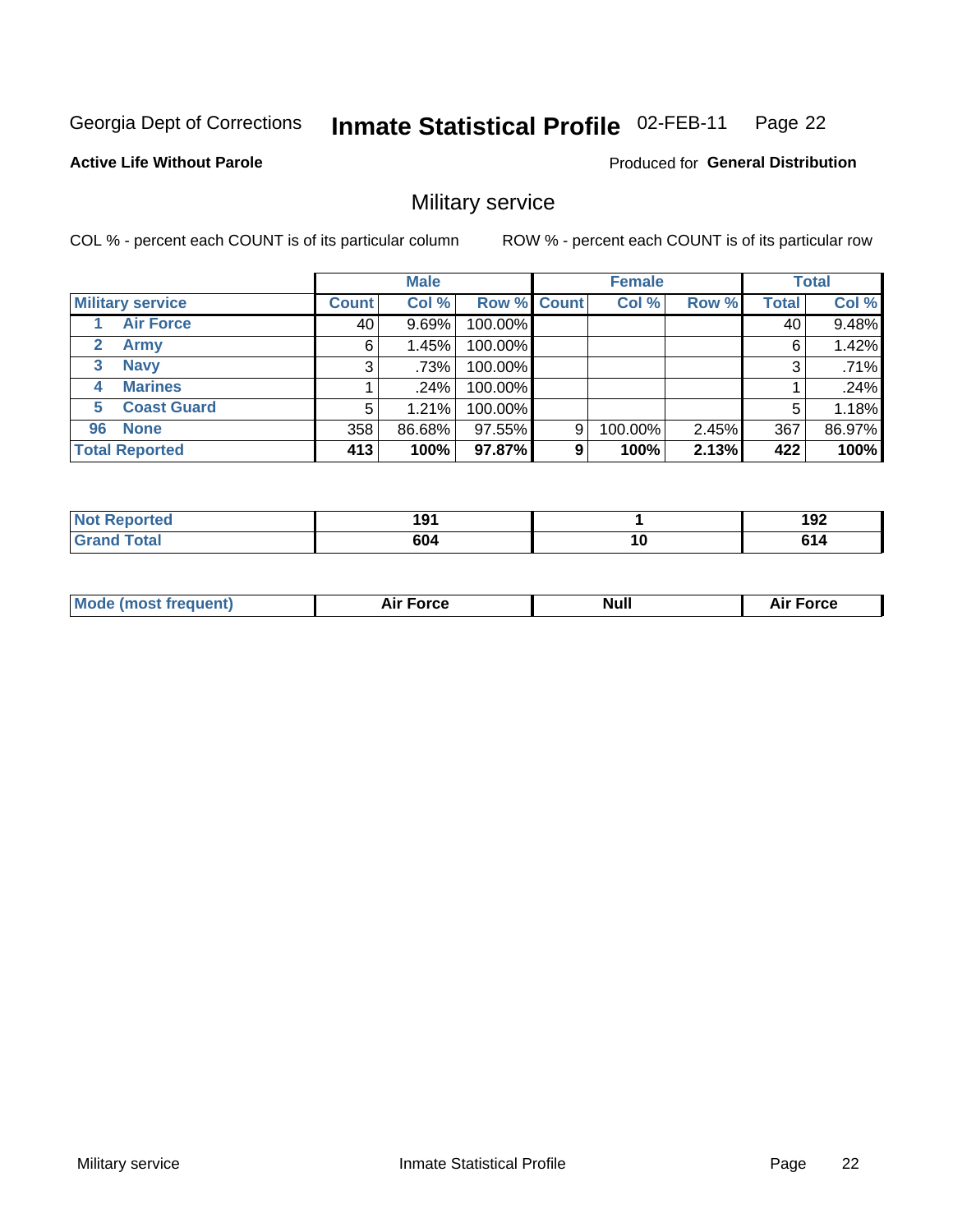#### Inmate Statistical Profile 02-FEB-11 Page 23

**Active Life Without Parole** 

Produced for General Distribution

### Type of admission to prison

COL % - percent each COUNT is of its particular column

|                                 |              | <b>Male</b> |                    |                 | <b>Female</b> |          |       | Total  |
|---------------------------------|--------------|-------------|--------------------|-----------------|---------------|----------|-------|--------|
| <b>Type of Admission</b>        | <b>Count</b> | Col %       | <b>Row % Count</b> |                 | Col %         | Row %    | Total | Col %  |
| <b>Committed From Court</b>     | 591          | $97.85\%$   | $98.34\%$          | 10 <sup>1</sup> | 100.00%       | $1.66\%$ | 601   | 97.88% |
| <b>Parole Rev/New Sent</b><br>3 |              | $.17\%$     | 100.00%            |                 |               |          |       | .16%   |
| <b>Par Rev/No New Sent</b>      |              | $.17\%$     | 100.00%            |                 |               |          |       | .16%   |
| 11 Life W/O Parole              | 11           | 1.82%       | 100.00%            |                 |               |          | 11    | 1.79%  |
| <b>Total Reported</b>           | 604          | 100%        | 98.37%             | 10              | 100%          | 1.63%    | 614   | 100%   |

| тео                                    |           |             |                         |
|----------------------------------------|-----------|-------------|-------------------------|
| $C = 4 - 7$<br><b>Company</b><br>_____ | <b>CO</b> | -<br>$\sim$ | $\sim$<br>$\sim$ $\sim$ |

| <b>Mode (most frequent)</b><br>Court Cmmt<br>Court Cmmt<br>Court Cmmt |
|-----------------------------------------------------------------------|
|-----------------------------------------------------------------------|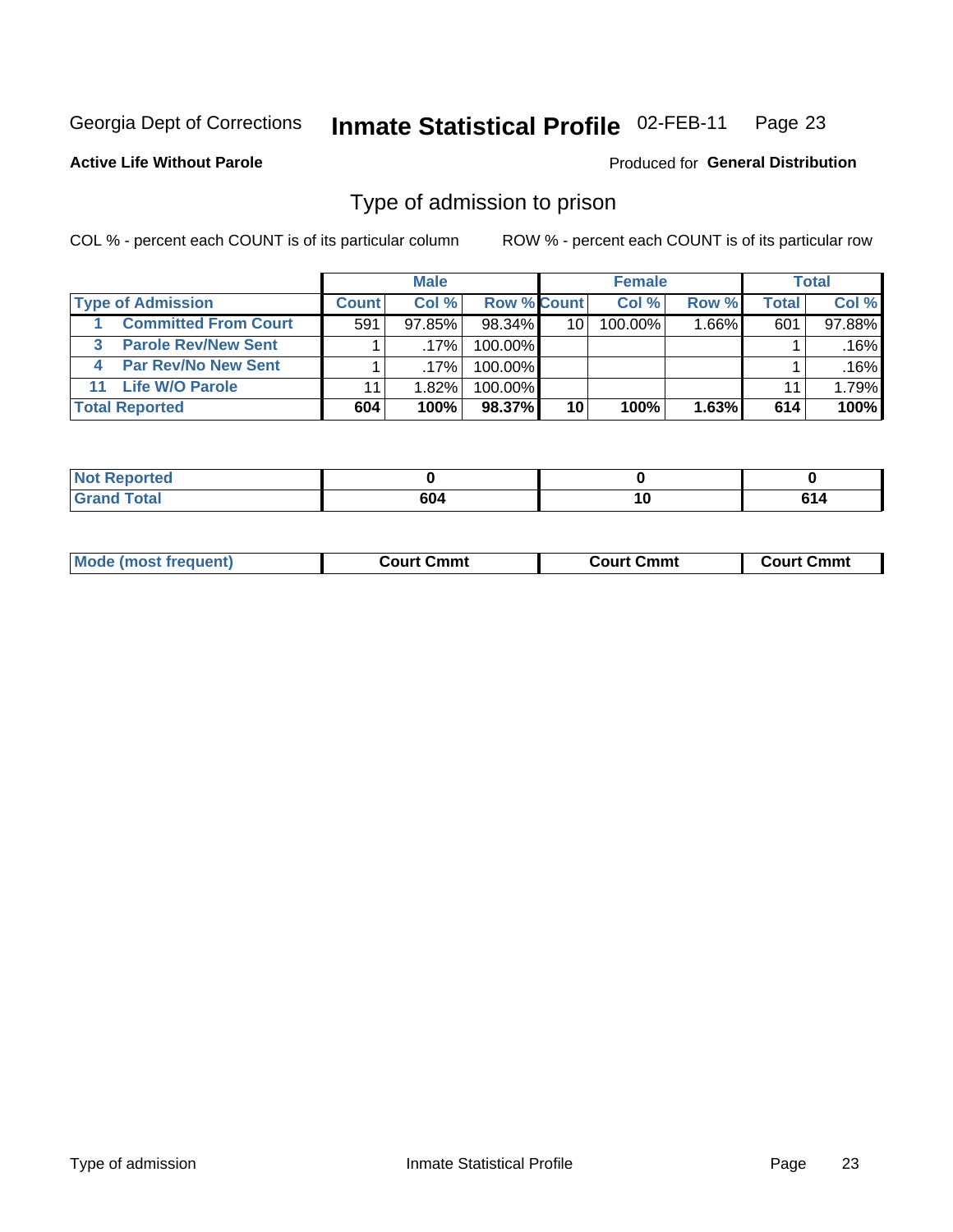#### Inmate Statistical Profile 02-FEB-11 Page 24

**Active Life Without Parole** 

**Produced for General Distribution** 

### Current / last security status

COL % - percent each COUNT is of its particular column

|                        |              | <b>Male</b> |             |    | <b>Female</b> |       |                 | <b>Total</b> |
|------------------------|--------------|-------------|-------------|----|---------------|-------|-----------------|--------------|
| <b>Security Status</b> | <b>Count</b> | Col %       | Row % Count |    | Col %         | Row % | Total           | Col %        |
| 0 Diag Incom           |              | .67%        | 100.00%     |    | .00%          |       | 4               | .66%         |
| 3 Minimum              |              | .67%        | $100.00\%$  |    | .00%          |       |                 | .66%         |
| 4 Medium               | 13           | 2.17%       | 100.00%     |    | .00%          |       | 13 <sub>1</sub> | 2.14%        |
| 5 Close                | 575          | 96.15%      | 98.29%      | 10 | 100.00%       | 1.71% | 585             | 96.22%       |
| 6 Maximum              | ◠            | .33%        | 100.00%     |    | .00%          |       | 2               | .33%         |
| <b>Total Reported</b>  | 598          | 100%        | 98.36%      | 10 | 100%          | 1.64% | 608             | 100%         |

| <b>Still being diagnosed</b> |     |     |
|------------------------------|-----|-----|
| <b>Not Reported</b>          |     |     |
| <b>Grand Total</b>           | 604 | 614 |

| Mode (most<br>Close<br>frequent)<br>Close<br>Close |
|----------------------------------------------------|
|----------------------------------------------------|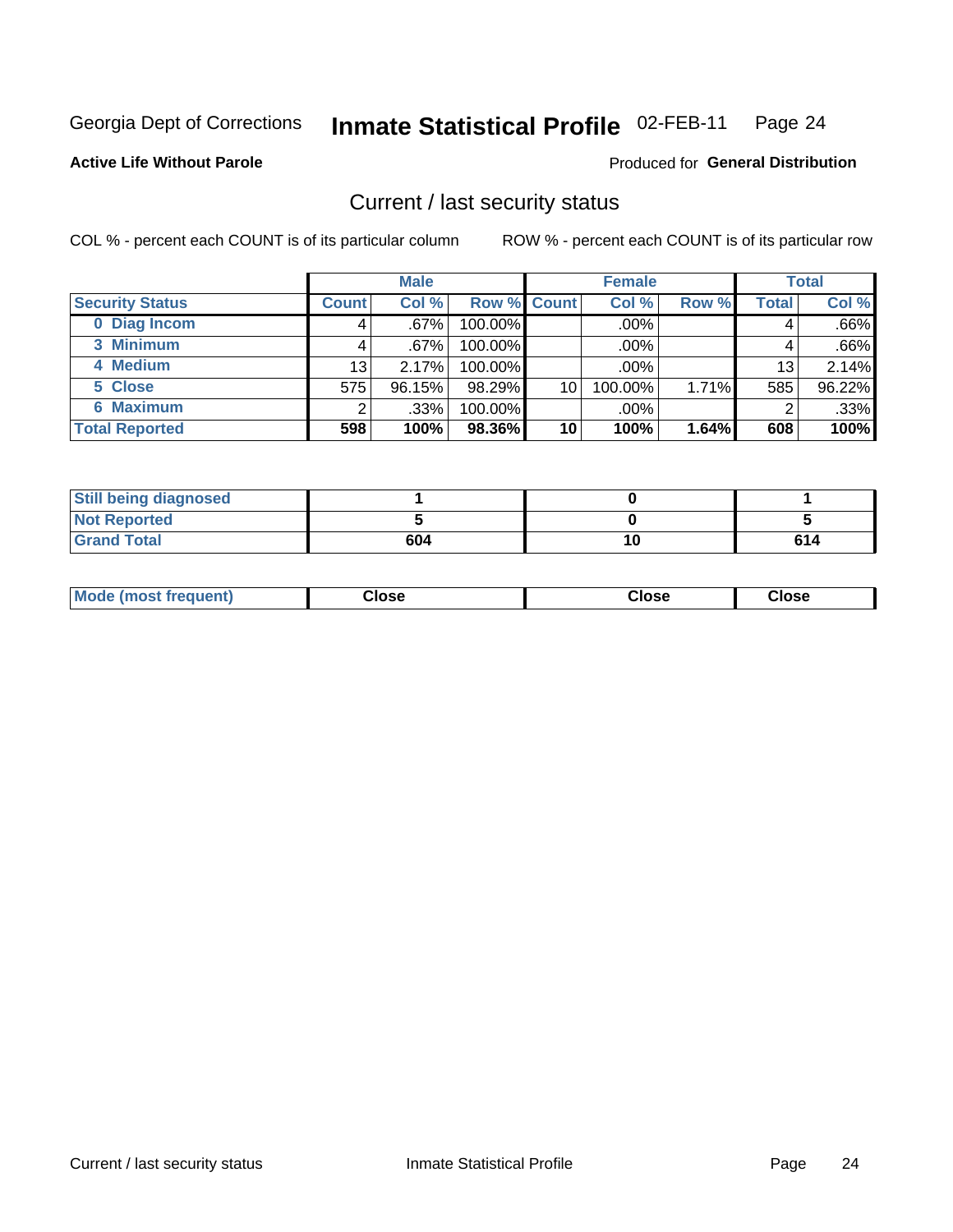#### Inmate Statistical Profile 02-FEB-11 Page 25

**Active Life Without Parole** 

Produced for General Distribution

### Current / last type of institution

COL % - percent each COUNT is of its particular column

|                            |              | <b>Male</b> |                    |                 | <b>Female</b> |        |               | <b>Total</b> |
|----------------------------|--------------|-------------|--------------------|-----------------|---------------|--------|---------------|--------------|
| <b>Type of Institution</b> | <b>Count</b> | Col %       | <b>Row % Count</b> |                 | Col %         | Row %  | $\tau$ otal i | Col %        |
| <b>State Prison</b>        | 602          | 99.83%      | 98.37%             | 10 <sub>1</sub> | 100.00%       | 1.63%∎ | 612           | 99.84%       |
| <b>Private Prison</b>      |              | 17%         | 100.00%            |                 |               |        |               | $.16\%$      |
| <b>Total Reported</b>      | 603          | 100%        | 98.37%             | 10              | 100%          | 1.63%  | 613           | 100%         |

| بالمراجع باللومين<br>τeα  |     |                       |  |
|---------------------------|-----|-----------------------|--|
| $int^{\infty}$<br>$- - -$ | 604 | $\overline{ }$<br>. v |  |

| <b>Mode (most frequent)</b> | <b>State Prison</b> | <b>State Prison</b> | <b>State Prison</b> |
|-----------------------------|---------------------|---------------------|---------------------|
|                             |                     |                     |                     |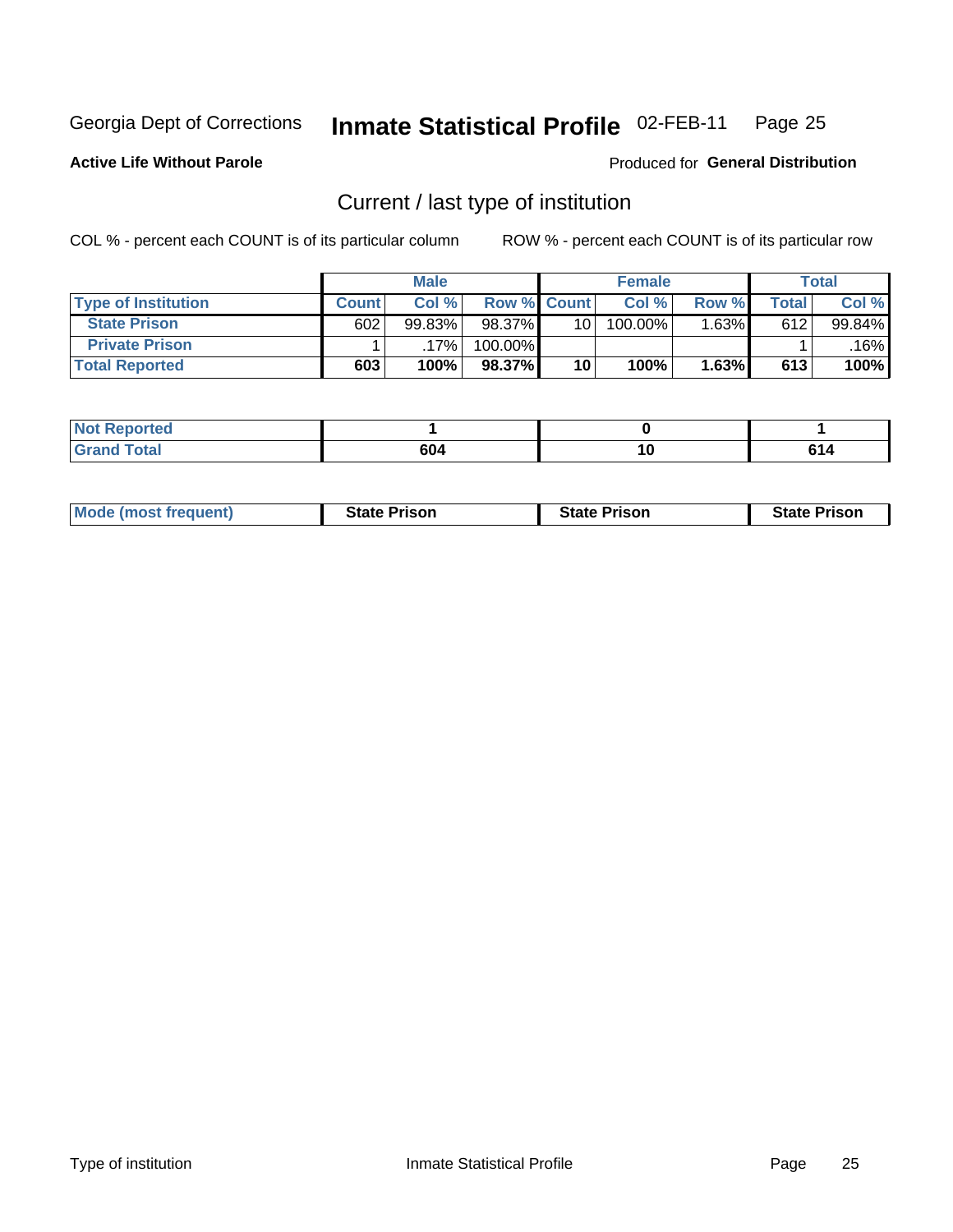#### Inmate Statistical Profile 02-FEB-11 Page 26

**Active Life Without Parole** 

### Produced for General Distribution

### Institution type - transitional centers

COL % - percent each COUNT is of its particular column

|                                                | Male  |                    | <b>Female</b> |                   | Total |
|------------------------------------------------|-------|--------------------|---------------|-------------------|-------|
| <b>Institution Type - Trans. Centers Count</b> | Col % | <b>Row % Count</b> |               | Col % Row % Total | Col % |
| <b>Total Reported</b>                          |       |                    |               |                   |       |

| <b>Reported</b><br><b>NOT</b><br>$\sim$            |  |  |
|----------------------------------------------------|--|--|
| $f$ $f \circ f \circ f$<br>$C = 1$<br><b>TULAI</b> |  |  |

| Mode (most frequent) | <b>Null</b> | <b>Null</b> | <b>Null</b> |
|----------------------|-------------|-------------|-------------|
|                      |             |             |             |
|                      |             |             |             |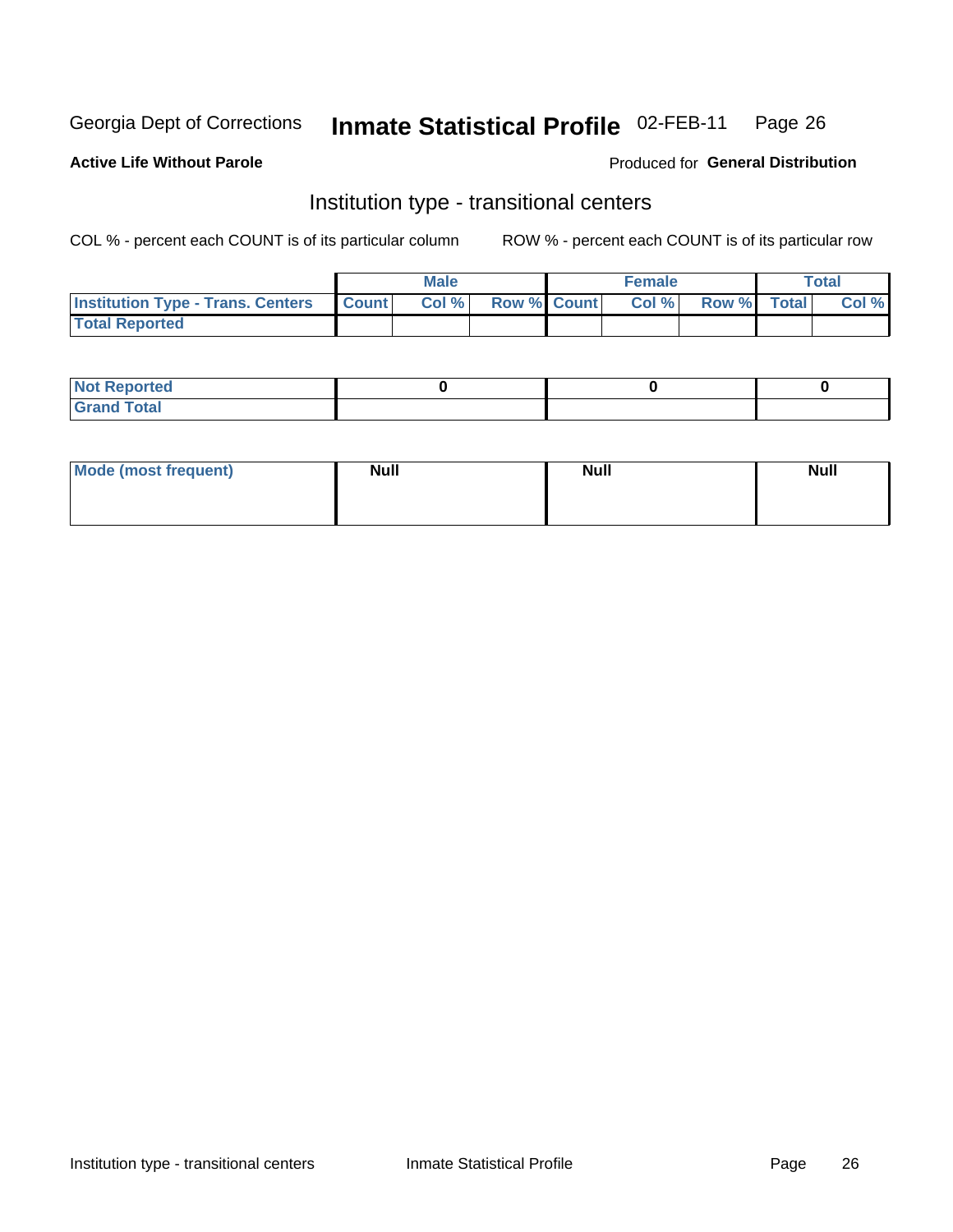#### Inmate Statistical Profile 02-FEB-11 Page 27

### **Active Life Without Parole**

### Produced for General Distribution

### Institution type - mental hospitals

COL % - percent each COUNT is of its particular column

|                                                  | Male |                    | <b>Female</b> |                   | <b>Total</b> |
|--------------------------------------------------|------|--------------------|---------------|-------------------|--------------|
| <b>Institution Type - Mental Hospitals Count</b> | Col% | <b>Row % Count</b> |               | Col % Row % Total | Col %        |
| <b>Total Reported</b>                            |      |                    |               |                   |              |

| <b>Not Reported</b>                     |  |  |
|-----------------------------------------|--|--|
| <b>otal</b><br>C <sub>r</sub><br>______ |  |  |

| Mode.<br>frequent) | <b>Nul</b><br>_____ | <b>Null</b> | <b>Null</b> |
|--------------------|---------------------|-------------|-------------|
|                    |                     |             |             |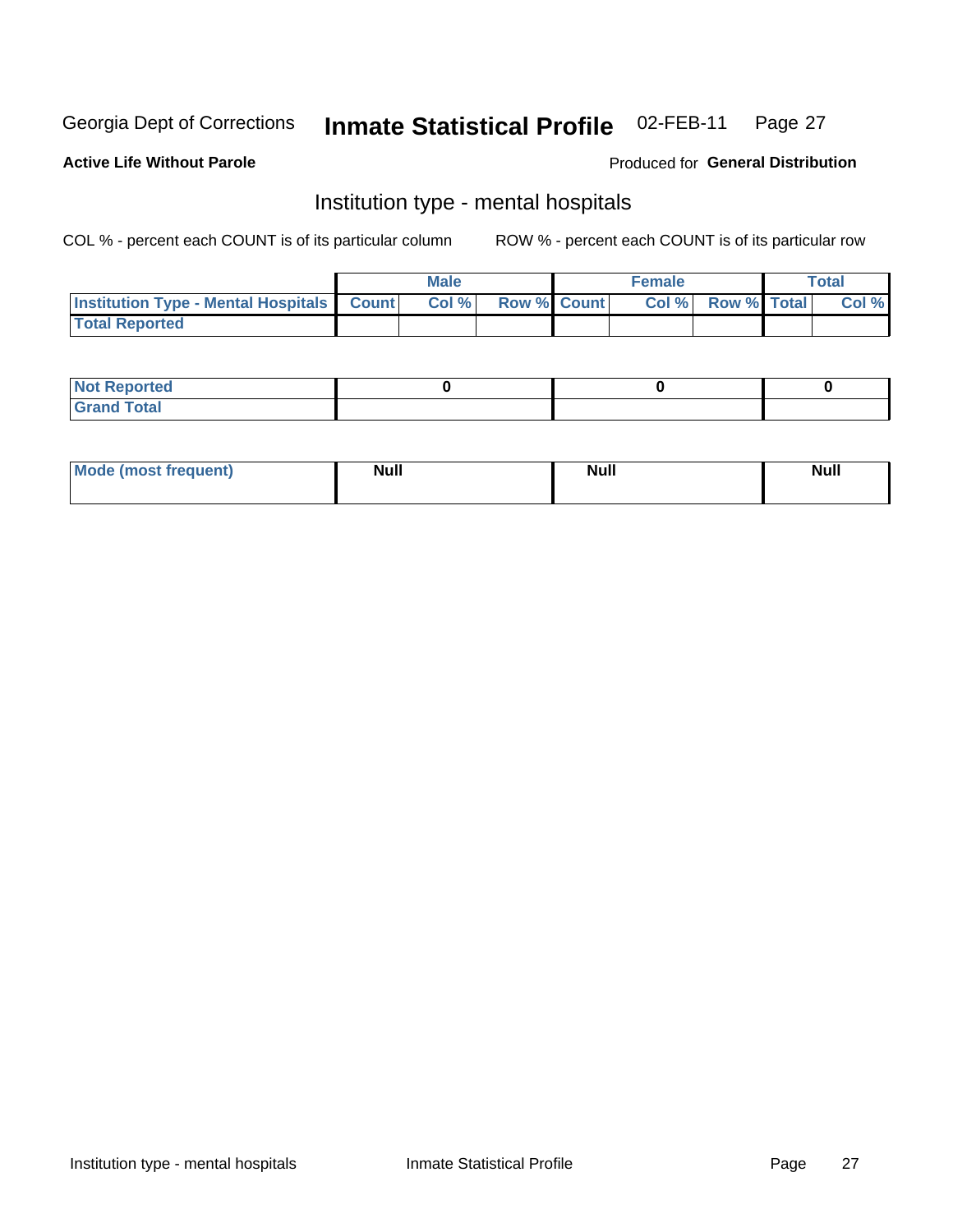#### Inmate Statistical Profile 02-FEB-11 Page 28

**Active Life Without Parole** 

Produced for General Distribution

### Institution type - county prisons

COL % - percent each COUNT is of its particular column

|                                                    | <b>Male</b> |                          | <b>Female</b> |             | <b>Total</b> |
|----------------------------------------------------|-------------|--------------------------|---------------|-------------|--------------|
| <b>Institution Type - County Prisons   Count  </b> | Col %       | <b>Row % Count Col %</b> |               | Row % Total | Col %        |
| <b>Total Reported</b>                              |             |                          |               |             |              |

| <b>Not Reported</b>         |  |  |
|-----------------------------|--|--|
| <b>Total</b><br>-<br>______ |  |  |

| <b>Mode</b>      | <b>Null</b> | <b>Null</b> | <b>Null</b> |  |
|------------------|-------------|-------------|-------------|--|
| (most freauent). |             |             |             |  |
|                  |             |             |             |  |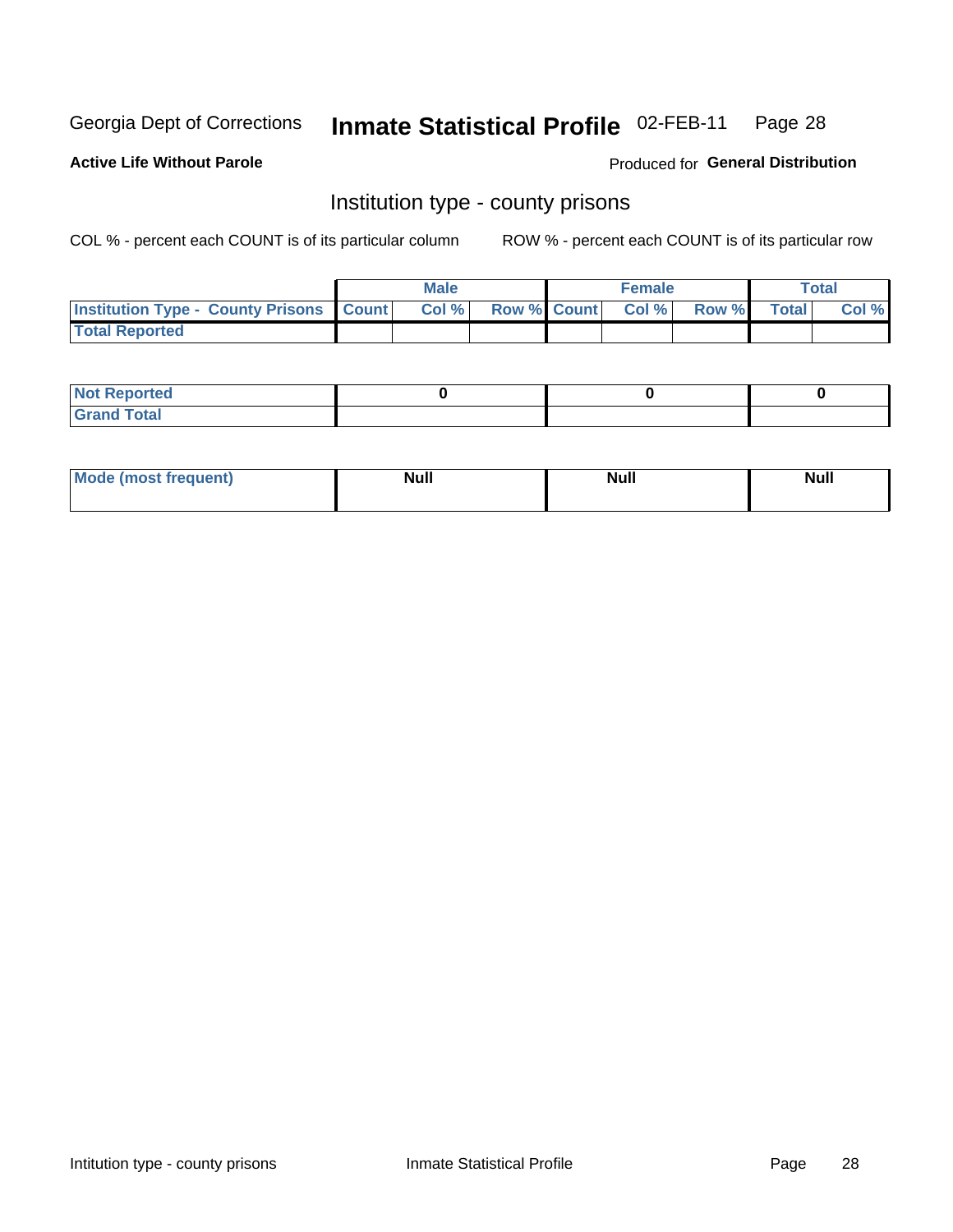#### Inmate Statistical Profile 02-FEB-11 Page 29

### **Active Life Without Parole**

### Produced for General Distribution

### Institution type - state prisons

COL % - percent each COUNT is of its particular column

|                                         |              | <b>Male</b> |         |              | <b>Female</b> |         | <b>Total</b> |        |
|-----------------------------------------|--------------|-------------|---------|--------------|---------------|---------|--------------|--------|
| <b>Institution Type - State Prisons</b> | <b>Count</b> | Col %       | Row %   | <b>Count</b> | Col %         | Row %   | <b>Total</b> | Col %  |
| <b>Augusta State Med.</b><br>532        | 35           | 5.81%       | 100.00% |              |               |         | 35           | 5.72%  |
| <b>Prison</b>                           |              |             |         |              |               |         |              |        |
| <b>Autry State Prison</b><br>543        |              | .17%        | 100.00% |              |               |         |              | .16%   |
| <b>Baldwin State Prison</b><br>553      | 27           | 4.49%       | 100.00% |              |               |         | 27           | 4.41%  |
| <b>Coastal State Prison</b><br>523      |              | .17%        | 100.00% |              |               |         |              | .16%   |
| <b>Ga Diag &amp; Class Pris</b><br>521  | 38           | 6.31%       | 100.00% |              |               |         | 38           | 6.21%  |
| <b>Ga State Prison</b><br>517           | 10           | 1.66%       | 100.00% |              |               |         | 10           | 1.63%  |
| <b>Hancock State Prison</b><br>541      | 55           | 9.14%       | 100.00% |              |               |         | 55           | 8.99%  |
| <b>Hays State Prison</b><br>540         | 74           | 12.29%      | 100.00% |              |               |         | 74           | 12.09% |
| <b>Johnson State Prison</b><br>545      |              | .17%        | 100.00% |              |               |         |              | .16%   |
| <b>Macon State Prison</b><br>549        | 88           | 14.62%      | 100.00% |              |               |         | 88           | 14.38% |
| <b>Metro State Prison (W)</b><br>554    |              |             |         | 8            | 80.00%        | 100.00% | 8            | 1.31%  |
| <b>Phillips State Prison</b><br>505     | 16           | 2.66%       | 100.00% |              |               |         | 16           | 2.61%  |
| <b>Pulaski State Prison (W)</b><br>557  |              |             |         | 2            | 20.00%        | 100.00% | 2            | .33%   |
| <b>Smith State Prison</b><br>550        | 70           | 11.63%      | 100.00% |              |               |         | 70           | 11.44% |
| <b>Telfair State Prison</b><br>542      | 75           | 12.46%      | 100.00% |              |               |         | 75           | 12.25% |
| <b>Valdosta State Prison</b><br>537     | 55           | 9.14%       | 100.00% |              |               |         | 55           | 8.99%  |
| <b>Ware State Prison</b><br>501         | 56           | 9.30%       | 100.00% |              |               |         | 56           | 9.15%  |
| <b>Total Reported</b>                   | 602          | 100%        | 98.37%  | 10           | 100%          | 1.63%   | 612          | 100%   |

| <b>Reported</b><br><b>NOT</b><br>$\sim$ |     |                          |
|-----------------------------------------|-----|--------------------------|
| <b>Total</b>                            | 602 | .est-<br><b></b><br>$ -$ |

| <b>Mode (most frequent)</b> | <b>1549 Macon State Prison</b> | 554 Metro State Prison (W) | $\overline{549}$ Macon State<br><b>Prison</b> |
|-----------------------------|--------------------------------|----------------------------|-----------------------------------------------|
|-----------------------------|--------------------------------|----------------------------|-----------------------------------------------|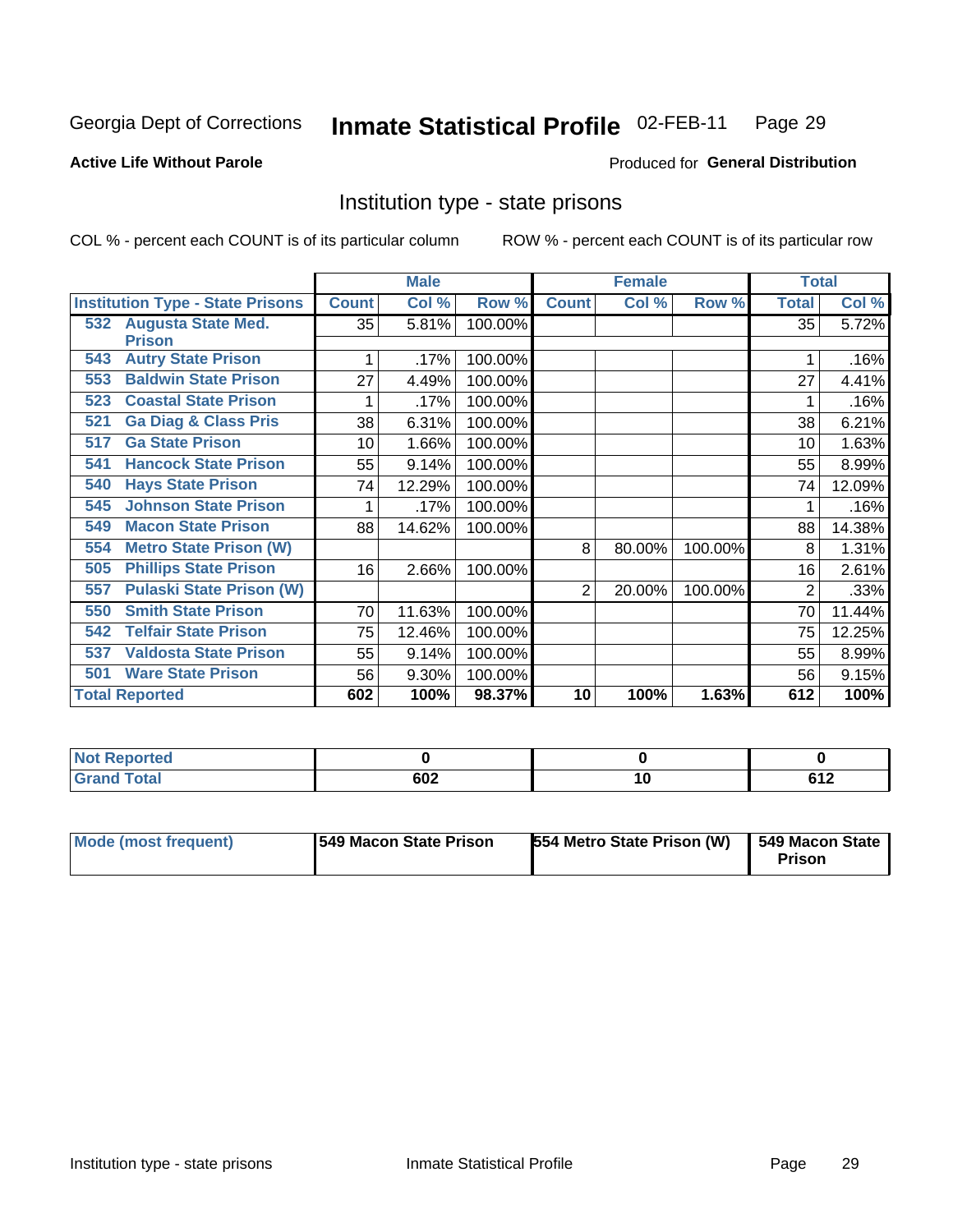#### Inmate Statistical Profile 02-FEB-11 Page 30

**Active Life Without Parole** 

Produced for General Distribution

### Institution type - private prisons

COL % - percent each COUNT is of its particular column

|                                                     | <b>Male</b> |                    | <b>Female</b> |       |              | Total   |
|-----------------------------------------------------|-------------|--------------------|---------------|-------|--------------|---------|
| <b>Institution Type - Private Prisons   Count  </b> | Col%        | <b>Row % Count</b> | Col %         | Row % | <b>Total</b> | Col %   |
| 569<br><b>Coffee Corr Facility</b>                  | 100.00%     | 100.00%            |               |       |              | 100.00% |
| <b>Total Reported</b>                               | $100\%$     | $100\%$            |               | %     |              | 100%    |

| Not Reported |  |  |
|--------------|--|--|
|              |  |  |

| Mode (most frequent) | 569 Coffee Corr Facility | <b>Null</b> | 569 Coffee Corr<br><b>Facility</b> |
|----------------------|--------------------------|-------------|------------------------------------|
|----------------------|--------------------------|-------------|------------------------------------|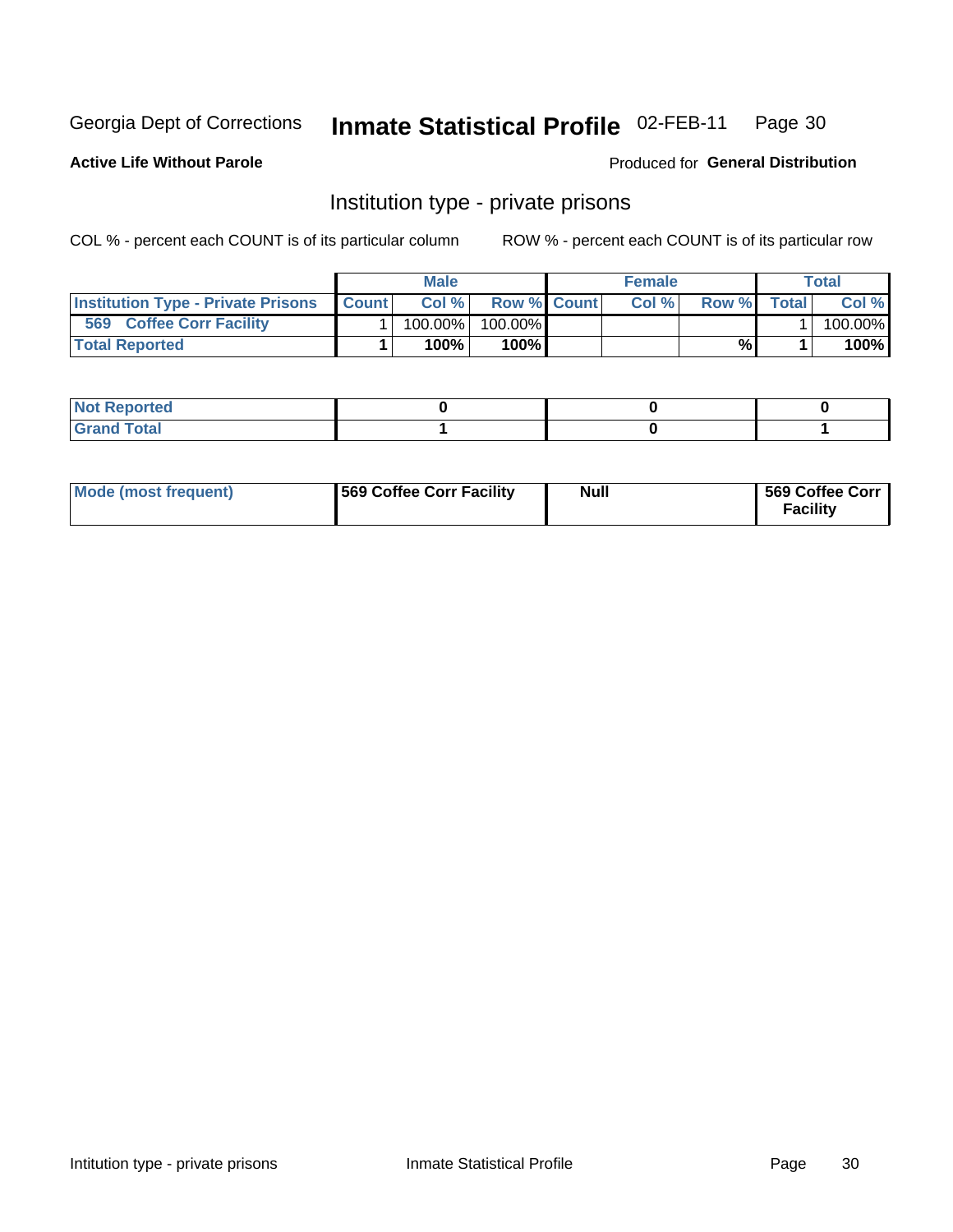#### Inmate Statistical Profile 02-FEB-11 Page 31

**Active Life Without Parole** 

Produced for General Distribution

### Institution type - prison annexes

COL % - percent each COUNT is of its particular column

|                                                   | <b>Male</b> |              |       | <b>Female</b> |                    | <b>Total</b> |
|---------------------------------------------------|-------------|--------------|-------|---------------|--------------------|--------------|
| <b>Institution Type - Prison Annexe   Count  </b> | Col %       | <b>Row %</b> | Count | Col %         | <b>Row %</b> Total | Col %        |
| <b>Total Reported</b>                             |             |              |       |               |                    |              |

| <b>Reported</b><br>I NOT                      |  |  |
|-----------------------------------------------|--|--|
| <b>Total</b><br>Carar<br>$\sim$ . When $\sim$ |  |  |

| $^{\prime}$ Mo <sub>t</sub><br>frequent)<br>⊥(mos* | <b>Null</b> | Noll<br><b>vull</b> | <b>Null</b> |
|----------------------------------------------------|-------------|---------------------|-------------|
|                                                    |             |                     |             |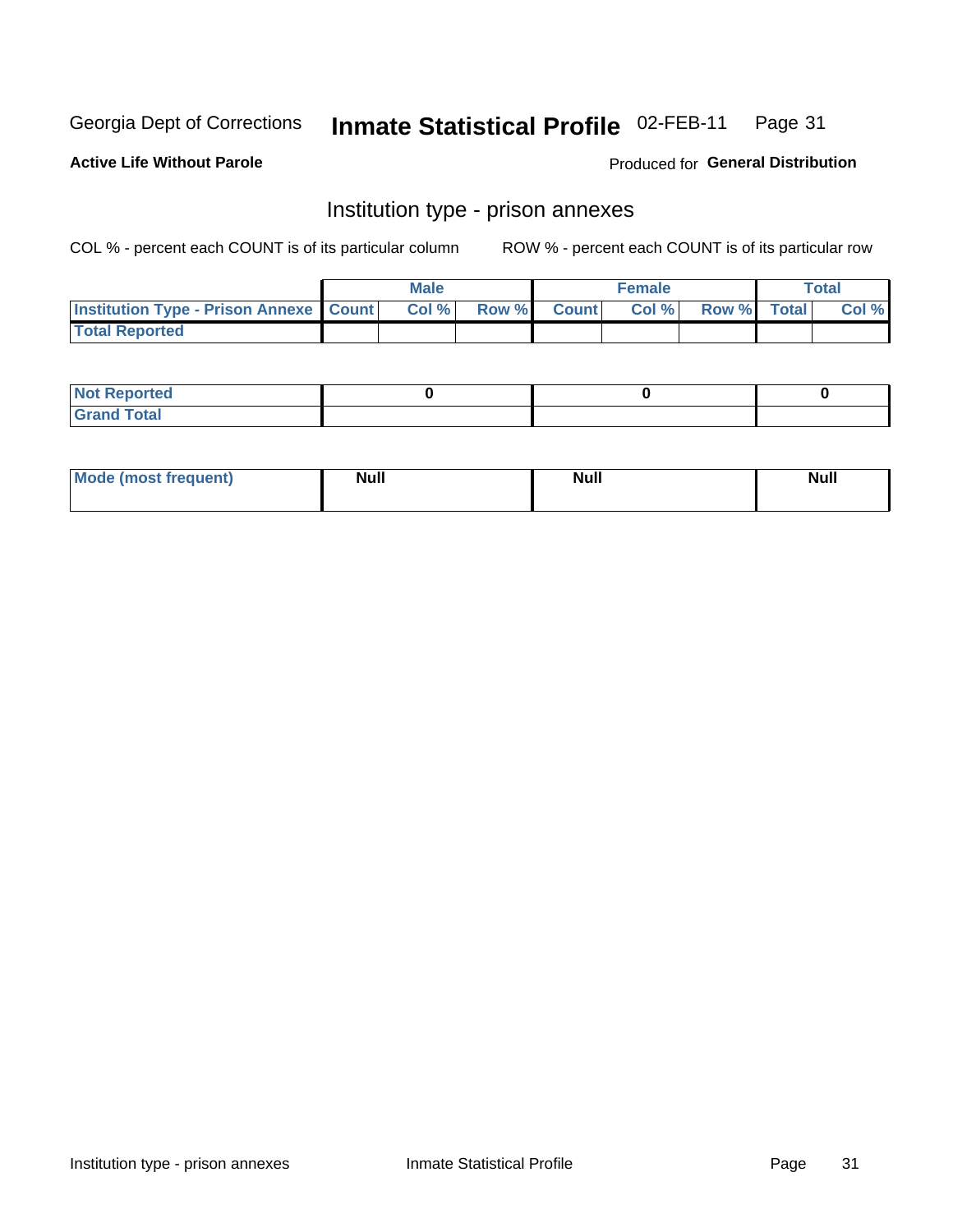#### Inmate Statistical Profile 02-FEB-11 Page 32

**Active Life Without Parole** 

Produced for General Distribution

## Institution type - pre-release centers

COL % - percent each COUNT is of its particular column

|                                                   | <b>Male</b> |              |       | <b>Female</b> |                    | <b>Total</b> |
|---------------------------------------------------|-------------|--------------|-------|---------------|--------------------|--------------|
| <b>Institution Type - Prison Annexe   Count  </b> | Col %       | <b>Row %</b> | Count | Col %         | <b>Row %</b> Total | Col %        |
| <b>Total Reported</b>                             |             |              |       |               |                    |              |

| <b>Reported</b><br>I NOT |  |  |
|--------------------------|--|--|
| <b>Total</b><br>$C$ ren  |  |  |

| <b>Mo</b><br>frequent)<br>(most | <b>Null</b> | <b>Null</b> | <b>Null</b> |
|---------------------------------|-------------|-------------|-------------|
|                                 |             |             |             |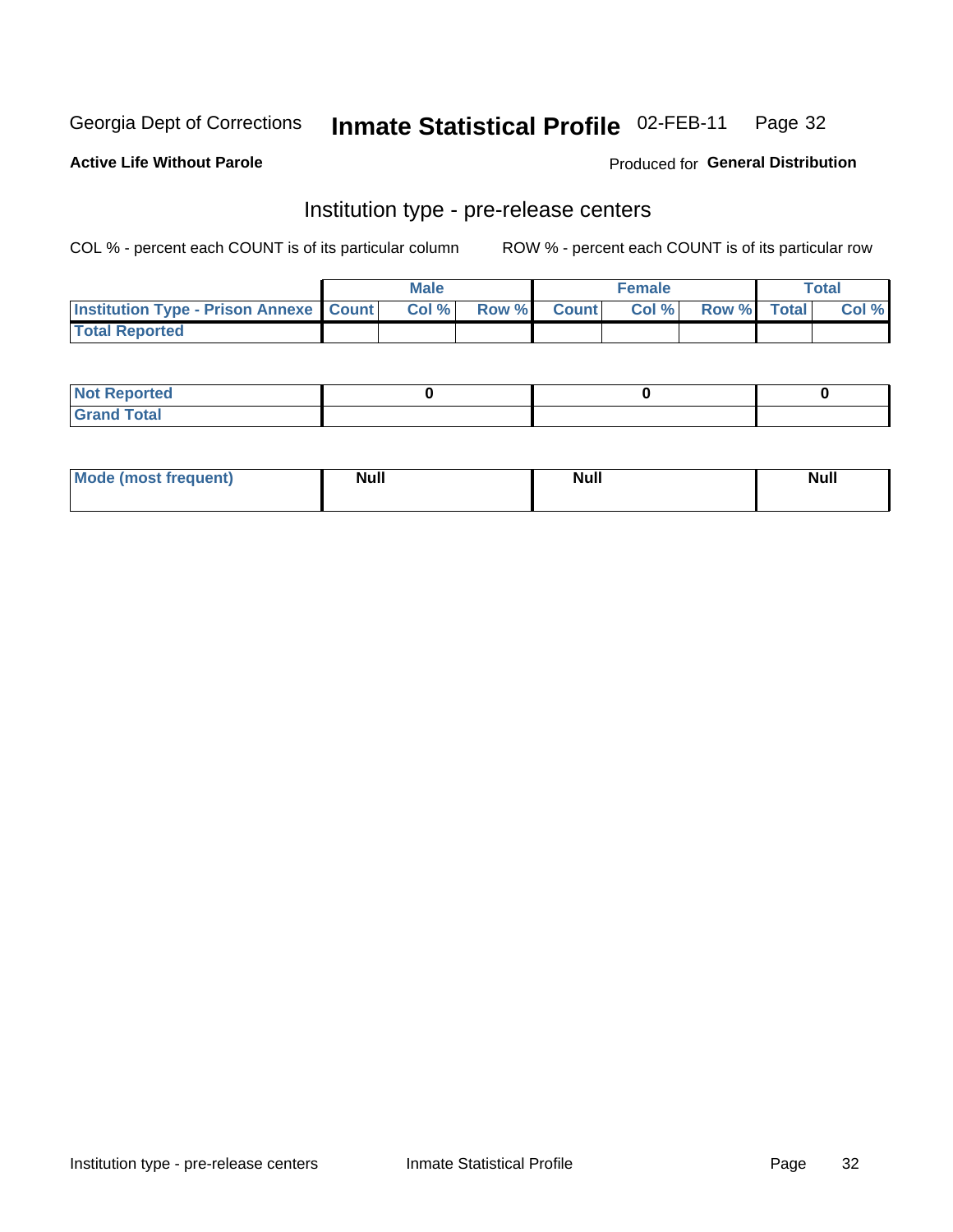#### Inmate Statistical Profile 02-FEB-11 Page 33

### **Active Life Without Parole**

### Produced for General Distribution

### Institution type - inmate boot camp

COL % - percent each COUNT is of its particular column

|                                            | <b>Male</b> |                    | <b>Female</b> |             | <b>Total</b> |
|--------------------------------------------|-------------|--------------------|---------------|-------------|--------------|
| <b>Institution Type - Boot Camps Count</b> | Col%        | <b>Row % Count</b> | Col%          | Row % Total | Col %        |
| <b>Total Rported</b>                       |             |                    |               |             |              |

| <b>Not Reported</b> |  |  |
|---------------------|--|--|
| <b>Total</b><br>Cro |  |  |

| <b>AhoM</b>       | <b>Null</b> | <b>Null</b> | Ab d' |
|-------------------|-------------|-------------|-------|
| <b>"requent</b> ) |             |             | _____ |
|                   |             |             |       |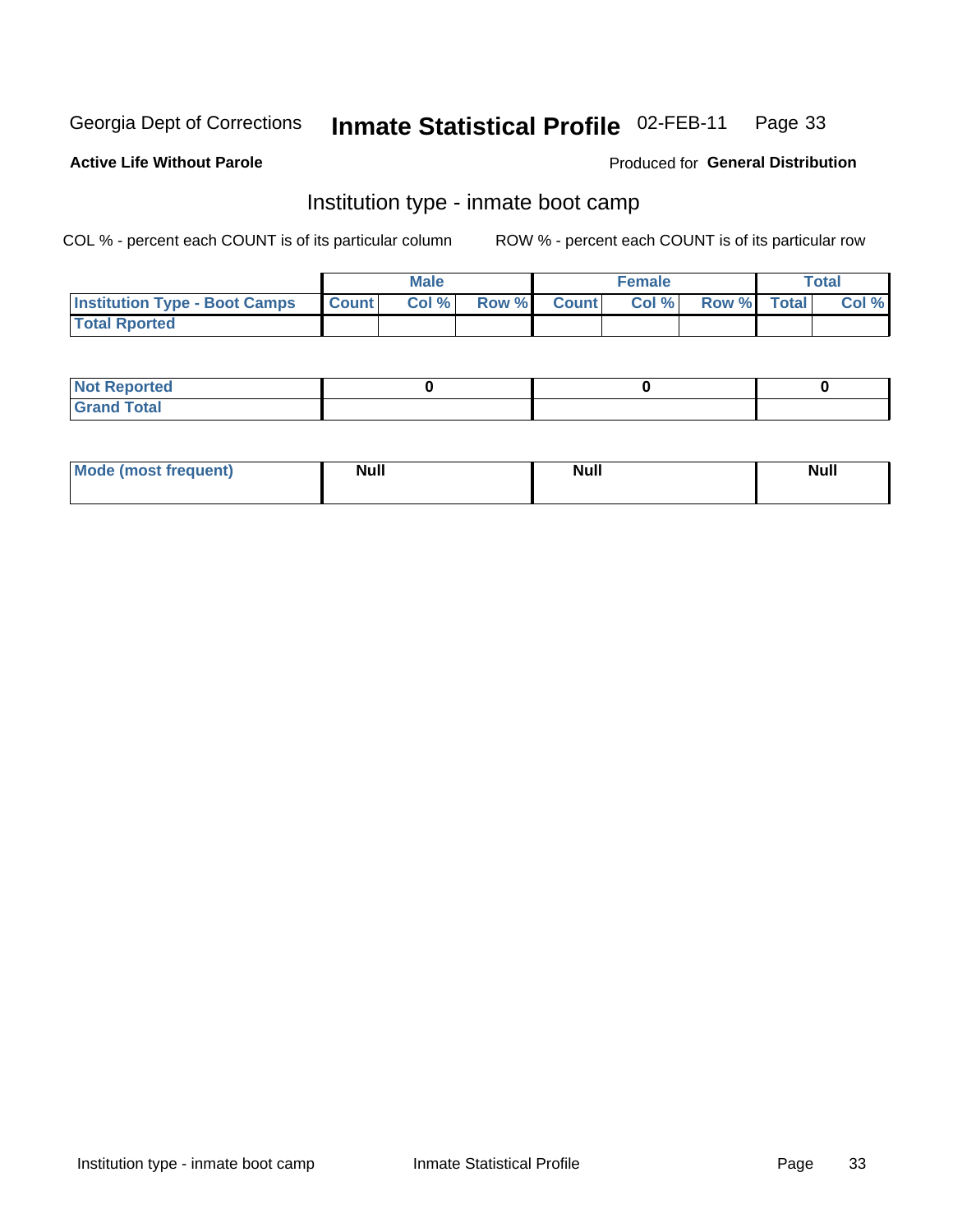#### Inmate Statistical Profile 02-FEB-11 Page 34

**Active Life Without Parole** 

**Produced for General Distribution** 

### Number of disciplinary reports

COL % - percent each COUNT is of its particular column

|                                       |              | <b>Male</b> |                    |    | <b>Female</b> |       |       | <b>Total</b> |
|---------------------------------------|--------------|-------------|--------------------|----|---------------|-------|-------|--------------|
| <b>Number of Disciplinary Reports</b> | <b>Count</b> | Col %       | <b>Row % Count</b> |    | Col %         | Row % | Total | Col %        |
|                                       | 155          | 25.66%      | 98.73%             | 2  | 20.00%        | 1.27% | 157   | 25.57%       |
|                                       | 58           | $9.60\%$    | 96.67%             | 2  | 20.00%        | 3.33% | 60    | 9.77%        |
|                                       | 49           | 8.11%       | 96.08%             | 2  | 20.00%        | 3.92% | 51    | 8.31%        |
| 3                                     | 33           | 5.46%       | 97.06%             |    | 10.00%        | 2.94% | 34    | 5.54%        |
|                                       | 41           | 6.79%       | 100.00%            |    |               |       | 41    | 6.68%        |
| 5                                     | 27           | 4.47%       | 100.00%            |    |               |       | 27    | 4.40%        |
| <b>More Than 5</b>                    | 241          | 39.90%      | 98.77%             | 3  | 30.00%        | 1.23% | 244   | 39.74%       |
| <b>Total Reported</b>                 | 604          | 100%        | 98.37%             | 10 | 100%          | 1.63% | 614   | 100.0%       |

| NO<br>teol |     |        |
|------------|-----|--------|
| Total      | 604 | $\sim$ |

| Mean (average)       | 8.78 | 8.76 |
|----------------------|------|------|
| Median (middle)      |      |      |
| Mode (most frequent) |      |      |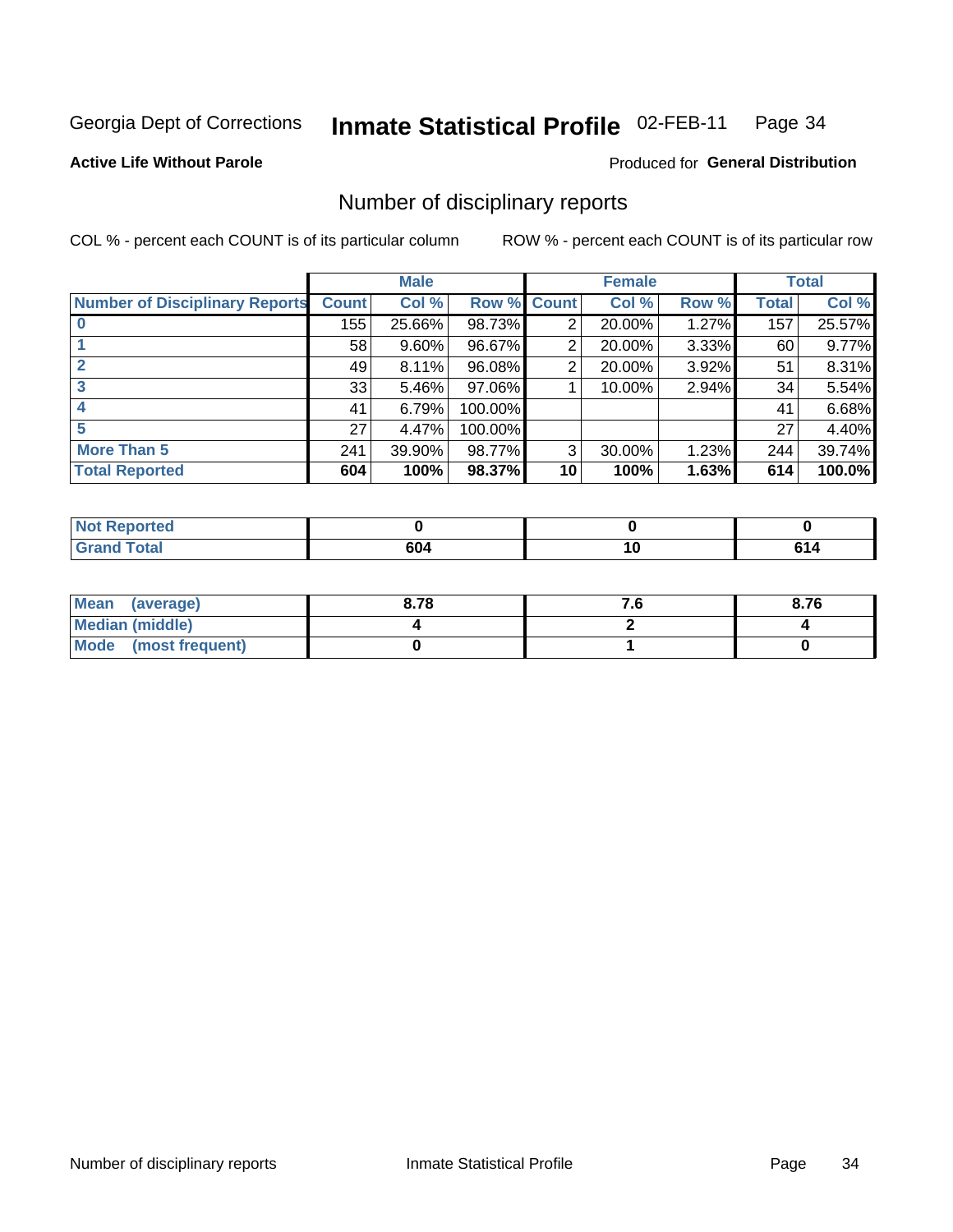#### Inmate Statistical Profile 02-FEB-11 Page 35

**Active Life Without Parole** 

**Produced for General Distribution** 

### Number of transfers

COL % - percent each COUNT is of its particular column

|                            |         | <b>Male</b> |         |              | <b>Female</b> |        |                 | <b>Total</b> |
|----------------------------|---------|-------------|---------|--------------|---------------|--------|-----------------|--------------|
| <b>Number of Transfers</b> | Count l | Col %       | Row %   | <b>Count</b> | Col %         | Row %  | <b>Total</b>    | Col %        |
|                            | 15      | 2.48%       | 83.33%  | 3            | 30.00%        | 16.67% | 18 <sub>1</sub> | 2.93%        |
|                            | 79      | 13.08%      | 97.53%  | 2            | 20.00%        | 2.47%  | 81              | 13.19%       |
|                            | 118     | 19.54%      | 99.16%  |              | 10.00%        | 0.84%  | 119             | 19.38%       |
| 3                          | 120     | 19.87%      | 96.77%  | 4            | 40.00%        | 3.23%  | 124             | 20.20%       |
|                            | 69      | 11.42%      | 100.00% |              |               |        | 69              | 11.24%       |
| 5                          | 46      | 7.62%       | 100.00% |              |               |        | 46              | 7.49%        |
| <b>More Than 5</b>         | 157     | 25.99%      | 100.00% |              |               |        | 157             | 25.57%       |
| <b>Total Reported</b>      | 604     | 100%        | 98.37%  | 10           | 100%          | 1.63%  | 614             | 100%         |

| prted<br>NOT      |            |    |  |
|-------------------|------------|----|--|
| <sup>-</sup> otal | rn.<br>0U4 | 10 |  |

| Mean (average)       | 4.25 | . . | 4.2. |
|----------------------|------|-----|------|
| Median (middle)      |      |     |      |
| Mode (most frequent) |      |     |      |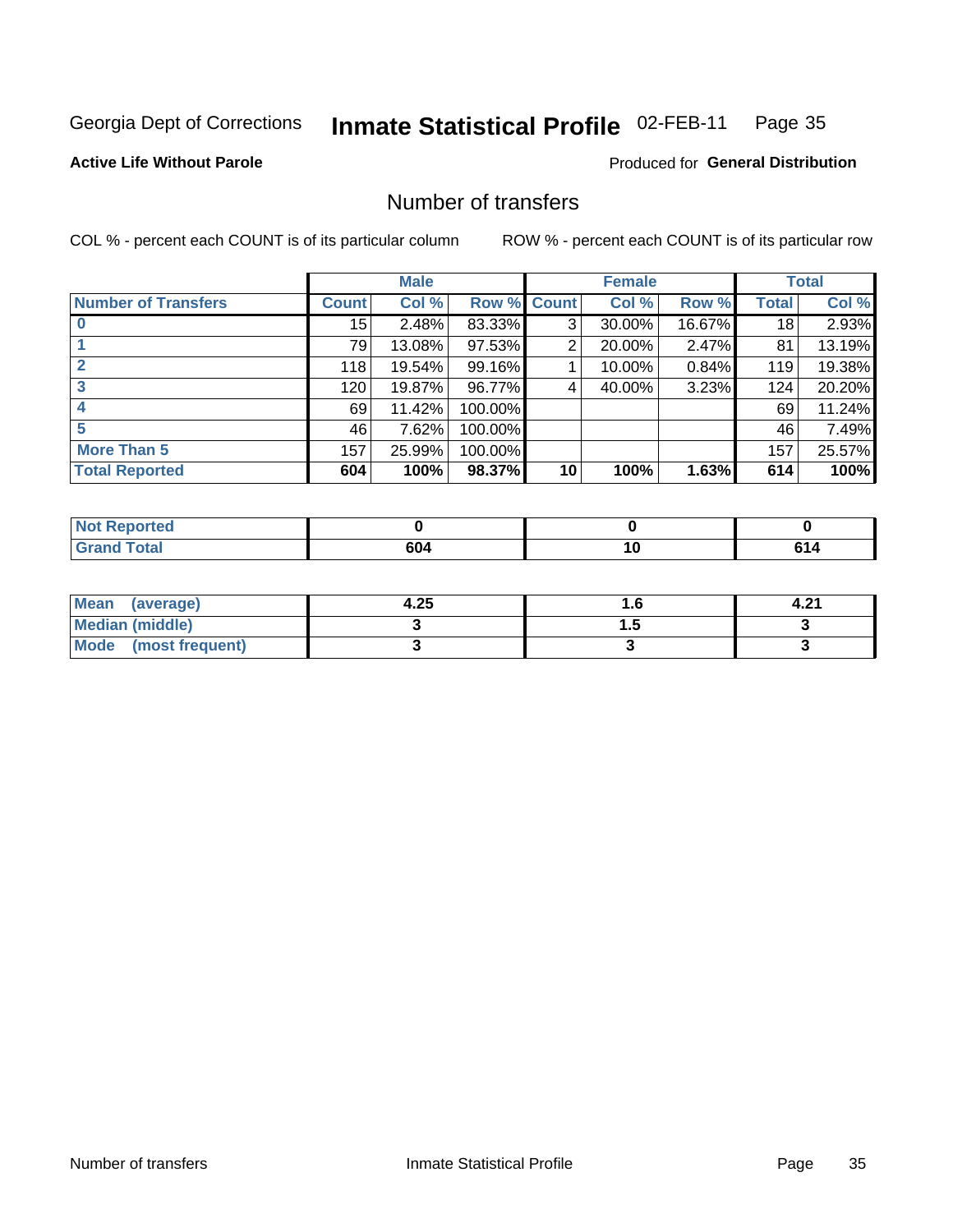#### Inmate Statistical Profile 02-FEB-11 Page 36

**Active Life Without Parole** 

Produced for General Distribution

### Number of escapes

COL % - percent each COUNT is of its particular column

|                          |              | <b>Male</b> |                    |    | <b>Female</b> |       |       | <b>Total</b> |
|--------------------------|--------------|-------------|--------------------|----|---------------|-------|-------|--------------|
| <b>Number of Escapes</b> | <b>Count</b> | Col%        | <b>Row % Count</b> |    | Col %         | Row % | Total | Col %        |
|                          | 602          | $99.67\%$   | 98.37% L           | 10 | $100.00\%$    | 1.63% | 612   | 99.67%       |
|                          |              | 0.17%       | $100.00\%$         |    |               |       |       | 0.16%        |
|                          |              | 0.17%       | 100.00%            |    |               |       |       | 0.16%        |
| <b>Total Reported</b>    | 604          | 100%        | 98.37%             | 10 | 100%          | 1.63% | 614   | 100%         |

| <b>Not Reported</b> |     |    |
|---------------------|-----|----|
| <b>Grand Total</b>  | 604 | си |

| Mean (average)       |  |  |
|----------------------|--|--|
| Median (middle)      |  |  |
| Mode (most frequent) |  |  |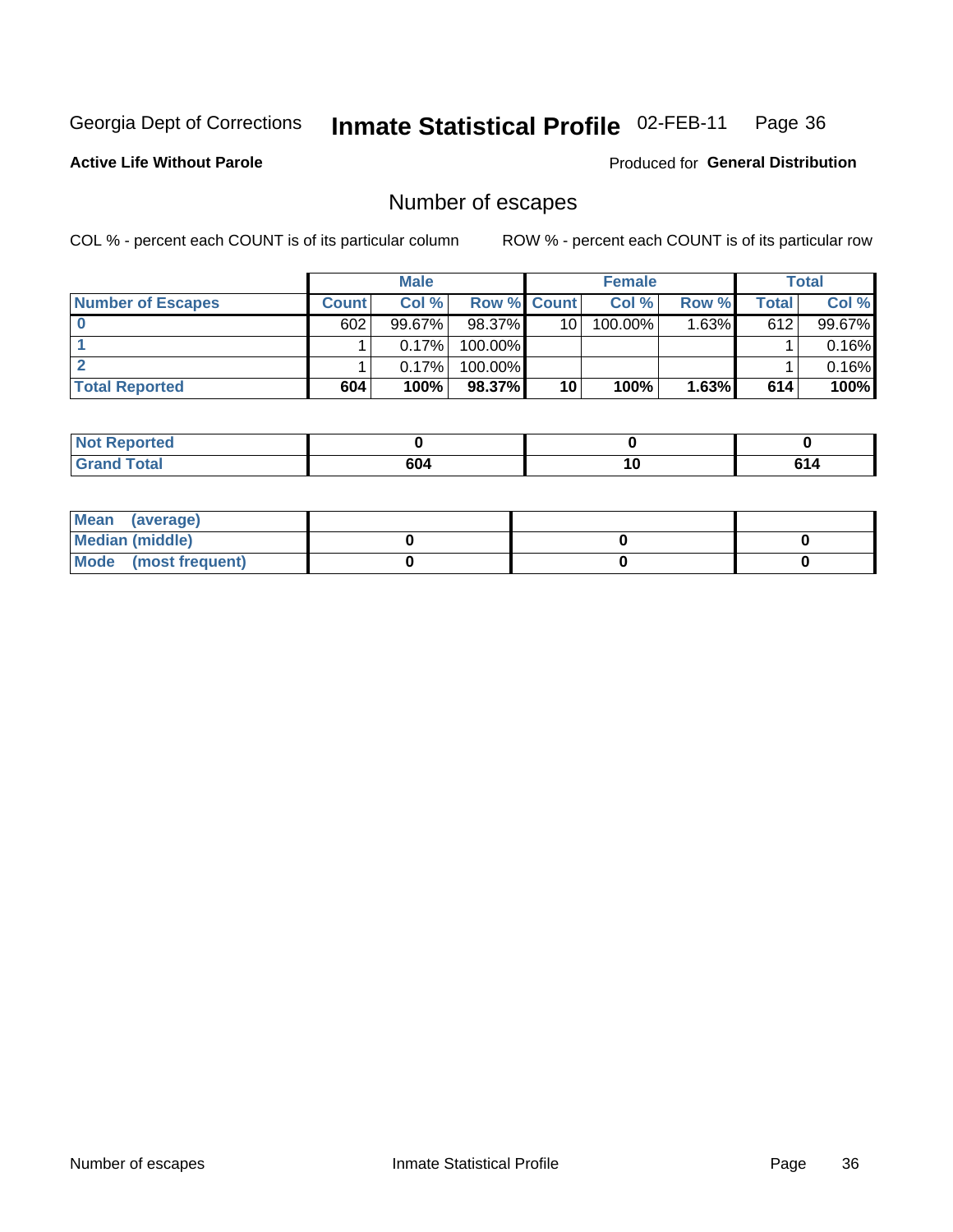## **Active Life Without Parole**

## Produced for General Distribution

## Time served in current (or last) institution

COL % - percent each COUNT is of its particular column

|                            |              | <b>Male</b> |         | <b>Female</b>  |        |       | <b>Total</b> |        |
|----------------------------|--------------|-------------|---------|----------------|--------|-------|--------------|--------|
| <b>Time In Institution</b> | <b>Count</b> | Col %       | Row %   | <b>Count</b>   | Col %  | Row % | <b>Total</b> | Col %  |
| 0 to 3 months              | 48           | 7.95%       | 100.00% |                |        |       | 48           | 7.82%  |
| <b>3.01 to 6 months</b>    | 55           | 9.11%       | 98.21%  | 1              | 10.00% | 1.79% | 56           | 9.12%  |
| 6.01 to 9 months           | 47           | 7.78%       | 100.00% |                |        |       | 47           | 7.65%  |
| 9.01 to 12 months          | 36           | 5.96%       | 100.00% |                |        |       | 36           | 5.86%  |
| 12.01 to 18 months         | 57           | 9.44%       | 98.28%  | 1              | 10.00% | 1.72% | 58           | 9.45%  |
| <b>18.01 to 24 months</b>  | 69           | 11.42%      | 100.00% |                |        |       | 69           | 11.24% |
| 2.01 to 3 years            | 85           | 14.07%      | 93.41%  | 6              | 60.00% | 6.59% | 91           | 14.82% |
| 3.01 to 4 years            | 45           | 7.45%       | 100.00% |                |        |       | 45           | 7.33%  |
| $4.01$ to 5 years          | 38           | 6.29%       | 100.00% |                |        |       | 38           | 6.19%  |
| 5.01 to 6 years            | 30           | 4.97%       | 100.00% |                |        |       | 30           | 4.89%  |
| 6.01 to 7 years            | 24           | 3.97%       | 92.31%  | $\overline{2}$ | 20.00% | 7.69% | 26           | 4.23%  |
| $7.01$ to 8 years          | 15           | 2.48%       | 100.00% |                |        |       | 15           | 2.44%  |
| 8.01 to 9 years            | 21           | 3.48%       | 100.00% |                |        |       | 21           | 3.42%  |
| 9.01 to 10 years           | 15           | 2.48%       | 100.00% |                |        |       | 15           | 2.44%  |
| Over 10 years              | 19           | 3.15%       | 100.00% |                |        |       | 19           | 3.09%  |
| <b>Total Reported</b>      | 604          | 100%        | 98.37%  | 10             | 100%   | 1.63% | 614          | 100%   |

| <b>Not Reported</b> |     |  |
|---------------------|-----|--|
| <b>Grand Total</b>  | 604 |  |

| <b>Mean</b><br>(average) | 36 months | 35 months | 36 months |
|--------------------------|-----------|-----------|-----------|
| Median (middle)          | 23 months | 31 months | 23 months |
| Mode (most frequent)     | 34 months | 2 months  | 2 months  |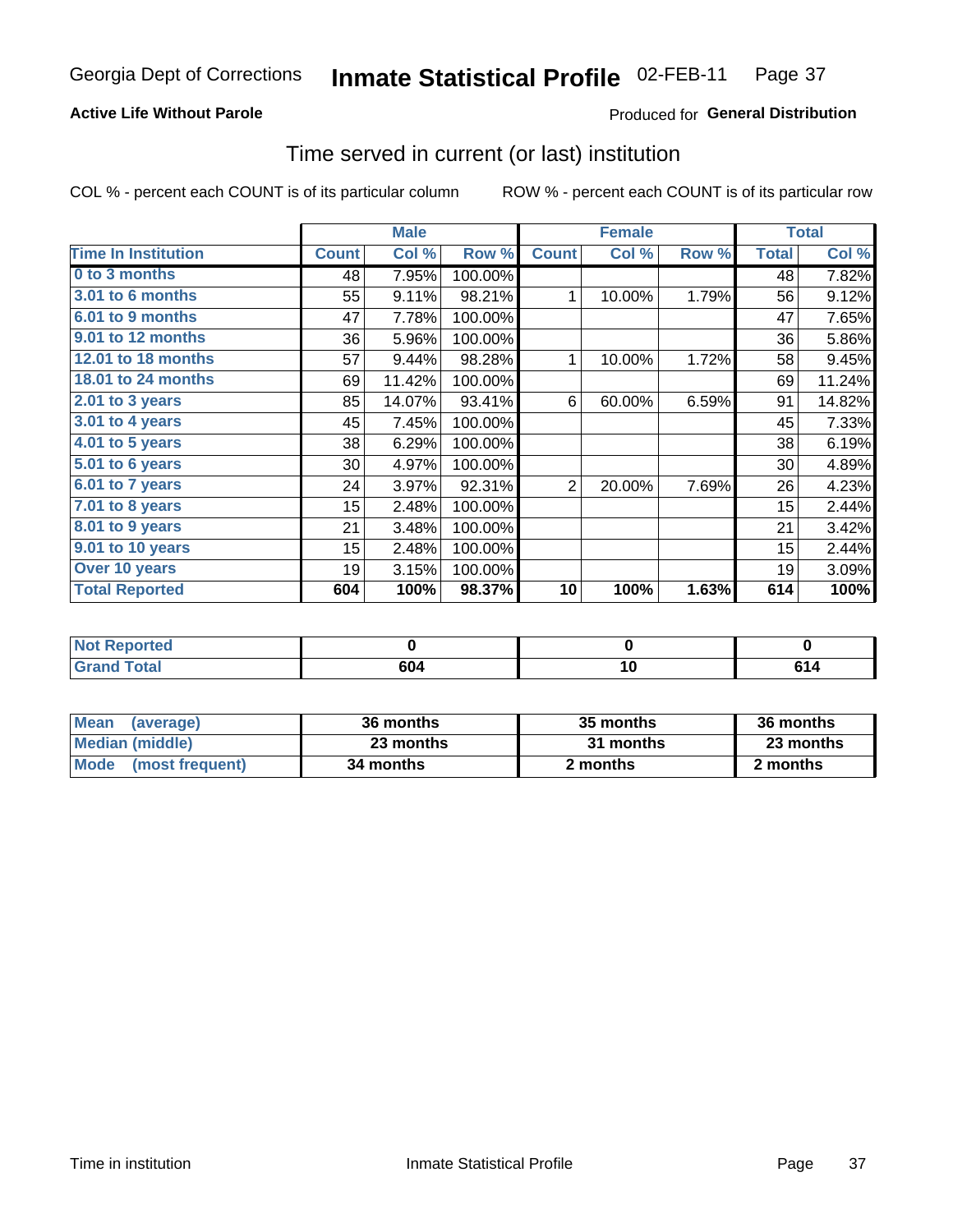### Inmate Statistical Profile 02-FEB-11 Page 38

### **Active Life Without Parole**

### Produced for General Distribution

## Highest grade level attained

COL % - percent each COUNT is of its particular column

|                              |              | <b>Male</b> |         |              | <b>Female</b> |        |                | <b>Total</b> |
|------------------------------|--------------|-------------|---------|--------------|---------------|--------|----------------|--------------|
| <b>Grade Level</b>           | <b>Count</b> | Col %       | Row %   | <b>Count</b> | Col %         | Row %  | <b>Total</b>   | Col %        |
| No school at all             | 1            | 0.17%       | 100.00% |              |               |        | 1              | 0.17%        |
| <b>Grade 1</b>               |              | 0.17%       | 100.00% |              |               |        | 1              | 0.17%        |
| <b>Grade 2</b>               | 1            | 0.17%       | 100.00% |              |               |        | 1              | 0.17%        |
| Grade 4                      | 4            | 0.68%       | 100.00% |              |               |        | 4              | 0.67%        |
| Grade 5                      | 4            | 0.68%       | 100.00% |              |               |        | 4              | 0.67%        |
| Grade 6                      | 7            | 1.19%       | 100.00% |              |               |        | $\overline{7}$ | 1.17%        |
| <b>Grade 7</b>               | 21           | 3.56%       | 100.00% |              |               |        | 21             | 3.50%        |
| <b>Grade 8</b>               | 50           | 8.47%       | 100.00% |              |               |        | 50             | 8.33%        |
| <b>Grade 9</b>               | 73           | 12.37%      | 98.65%  | 1            | 10.00%        | 1.35%  | 74             | 12.33%       |
| Grade 10                     | 108          | 18.31%      | 99.08%  | 1            | 10.00%        | 0.92%  | 109            | 18.17%       |
| Grade 11                     | 84           | 14.24%      | 98.82%  | 1            | 10.00%        | 1.18%  | 85             | 14.17%       |
| <b>Grade 12 or GED</b>       | 133          | 22.54%      | 96.38%  | 5            | 50.00%        | 3.62%  | 138            | 23.00%       |
| <b>Some tech school</b>      | 7            | 1.19%       | 87.50%  | 1            | 10.00%        | 12.50% | 8              | 1.33%        |
| <b>Completed tech school</b> | 10           | 1.69%       | 100.00% |              |               |        | 10             | 1.67%        |
| College, 1 year              | 23           | 3.90%       | 100.00% |              |               |        | 23             | 3.83%        |
| College, 2 year              | 31           | 5.25%       | 96.88%  | 1            | 10.00%        | 3.13%  | 32             | 5.33%        |
| College, 3 year              | 12           | 2.03%       | 100.00% |              |               |        | 12             | 2.00%        |
| <b>Bachelor's degree</b>     | 13           | 2.20%       | 100.00% |              |               |        | 13             | 2.17%        |
| <b>Master's degree</b>       | 4            | 0.68%       | 100.00% |              |               |        | 4              | 0.67%        |
| Ph.D. degree                 | 1            | 0.17%       | 100.00% |              |               |        | 1              | 0.17%        |
| Law degree                   | 2            | 0.34%       | 100.00% |              |               |        | $\overline{2}$ | 0.33%        |
| <b>Total Reported</b>        | 590          | 100%        | 98.33%  | 10           | 100%          | 1.67%  | 600            | 100.0%       |

| <b>Reported</b> | 14  |    | 14 |
|-----------------|-----|----|----|
| <b>ota</b>      | 0U4 | 10 |    |

| ∣Mean<br>(average)             | 10.79           | 11              | 10.81                    |
|--------------------------------|-----------------|-----------------|--------------------------|
| Median (middle)                | Grade 11        | Grade 12 or GED | Grade 11                 |
| <b>Mode</b><br>(most frequent) | Grade 12 or GED | Grade 12 or GED | <b>I</b> Grade 12 or GED |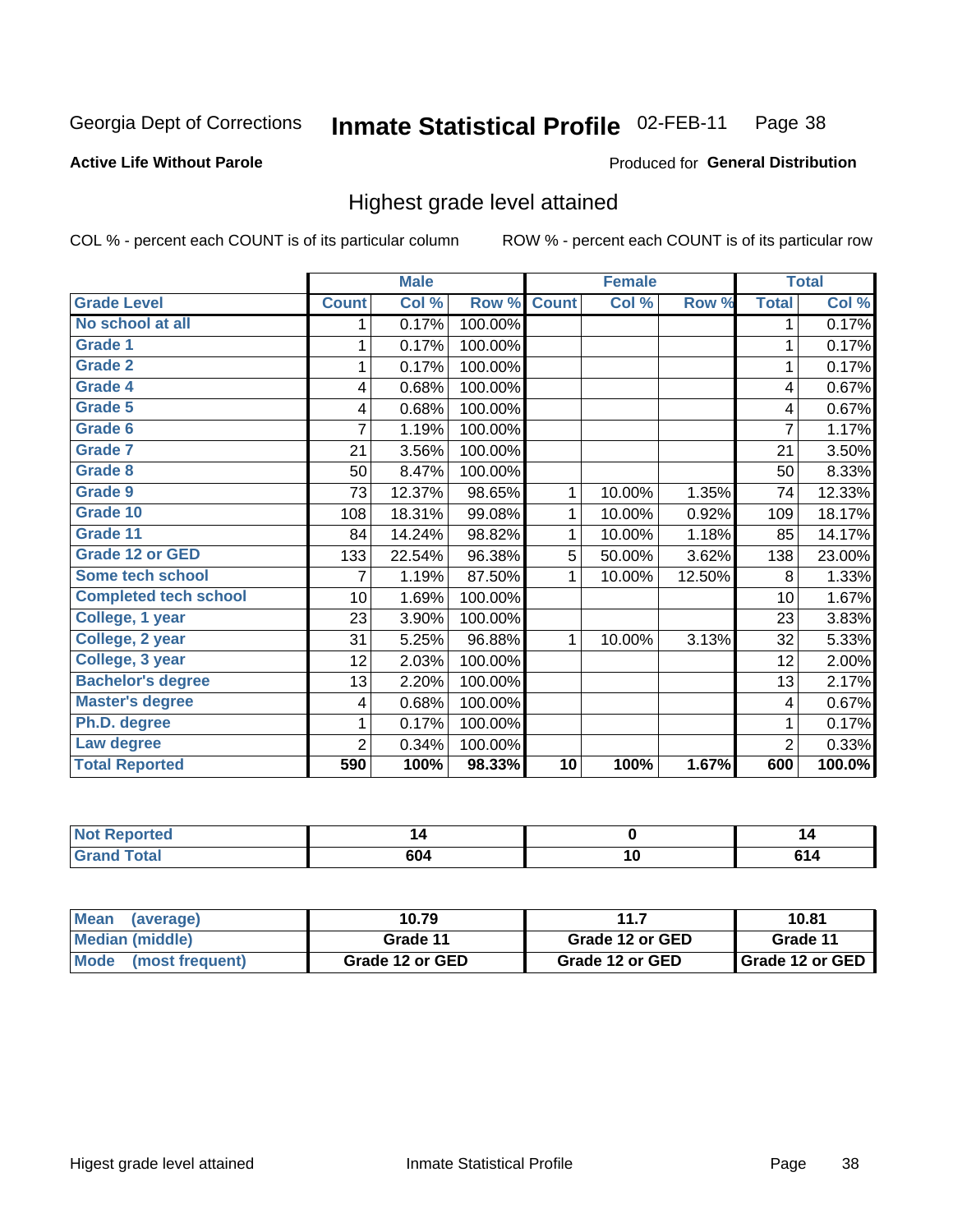### Inmate Statistical Profile 02-FEB-11 Page 39

## **Active Life Without Parole**

Produced for General Distribution

## Culture fair IQ scores

COL % - percent each COUNT is of its particular column

|                       |              | <b>Male</b> |                    |                 | <b>Female</b> |          |              | <b>Total</b> |
|-----------------------|--------------|-------------|--------------------|-----------------|---------------|----------|--------------|--------------|
| <b>IQ Scores</b>      | <b>Count</b> | Col %       | <b>Row % Count</b> |                 | Col %         | Row %    | <b>Total</b> | Col %        |
| $60 - 69$             | 24           | 4.47%       | 100.00%            |                 |               |          | 24           | 4.39%        |
| $70 - 79$             | 41           | 7.64%       | 100.00%            |                 |               |          | 41           | 7.50%        |
| $80 - 89$             | 89           | 16.57%      | 97.80%             | 2               | 20.00%        | 2.20%    | 91           | 16.64%       |
| $90 - 99$             | 95           | 17.69%      | 96.94%             | 3               | 30.00%        | $3.06\%$ | 98           | 17.92%       |
| $100 - 109$           | 146          | 27.19%      | 98.65%             | $\overline{2}$  | 20.00%        | 1.35%    | 148          | 27.06%       |
| $110 - 119$           | 118          | 21.97%      | 98.33%             | $\overline{2}$  | 20.00%        | 1.67%    | 120          | 21.94%       |
| $120 - 129$           | 24           | 4.47%       | 96.00%             |                 | 10.00%        | 4.00%    | 25           | 4.57%        |
| <b>Total Reported</b> | 537          | 100%        | 98.17%             | 10 <sup>1</sup> | 100%          | 1.83%    | 547          | 100.0%       |

| <b>Not Reported</b>         | 64  |    | 64  |
|-----------------------------|-----|----|-----|
| <b>Not Valid (under 60)</b> |     |    |     |
| <b>Grand Total</b>          | 604 | 10 | 614 |

| <b>Mean</b><br>(average)       | 98  | 103 | 98  |
|--------------------------------|-----|-----|-----|
| <b>Median (middle)</b>         | 101 | 99  | 101 |
| <b>Mode</b><br>(most frequent) | 110 | 96  | 110 |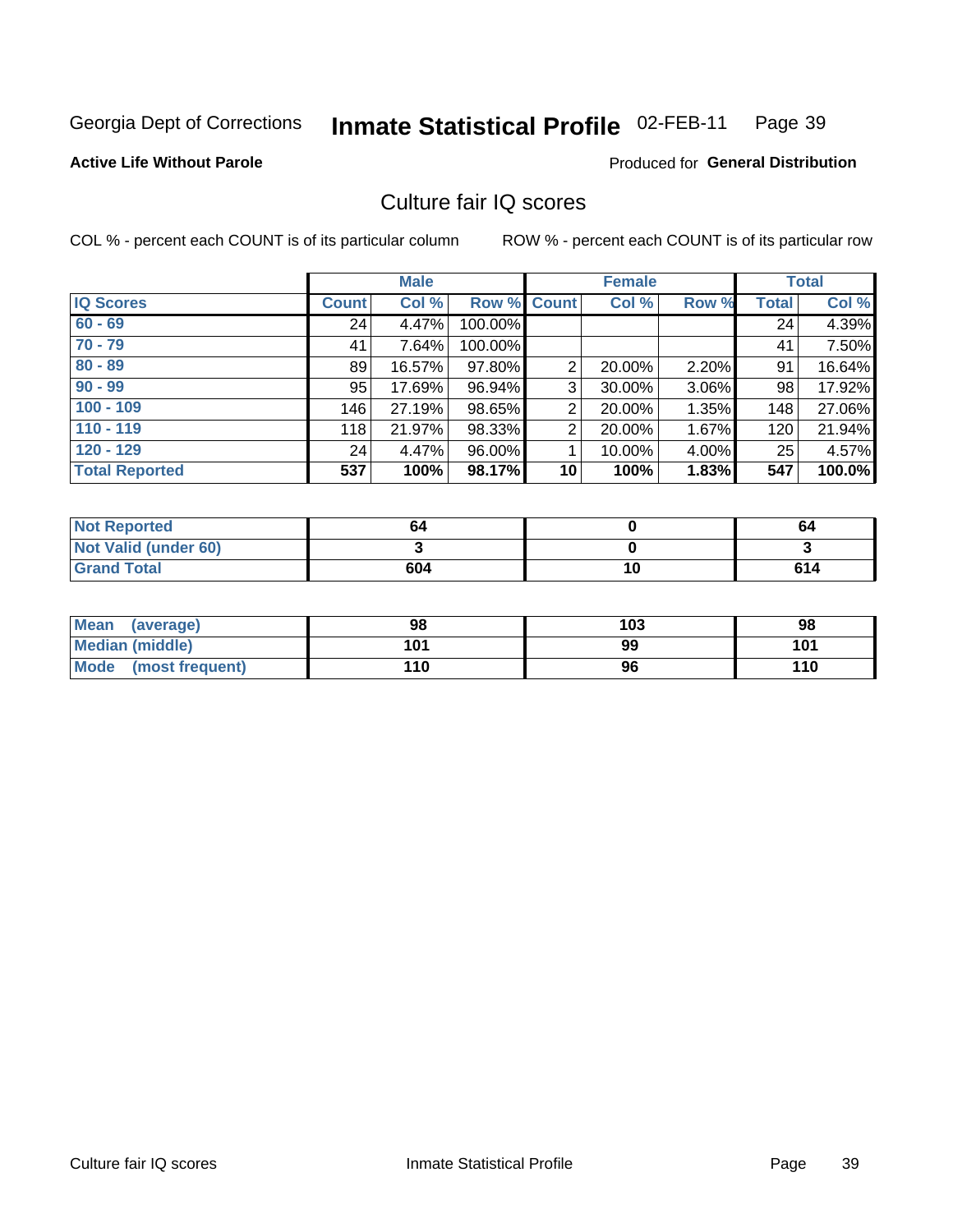### Inmate Statistical Profile 02-FEB-11 Page 40

### **Active Life Without Parole**

## **Produced for General Distribution**

# Wide Range Achievement Test (WRAT) reading score

COL % - percent each COUNT is of its particular column

|                           |              | <b>Male</b> |         |                | <b>Female</b> |       |              | <b>Total</b> |
|---------------------------|--------------|-------------|---------|----------------|---------------|-------|--------------|--------------|
| <b>WRAT Reading Score</b> | <b>Count</b> | Col %       | Row %   | <b>Count</b>   | Col %         | Row % | <b>Total</b> | Col %        |
| $0.1$ to $0.9$            | 14           | 2.57%       | 100.00% |                |               |       | 14           | 2.52%        |
| 1.0 to 1.9                | 16           | 2.94%       | 100.00% |                |               |       | 16           | 2.88%        |
| 2.0 to 2.9                | 28           | 5.14%       | 96.55%  | 1              | 10.00%        | 3.45% | 29           | 5.23%        |
| 3.0 to 3.9                | 33           | 6.06%       | 100.00% |                |               |       | 33           | 5.95%        |
| 4.0 to 4.9                | 42           | 7.71%       | 100.00% |                |               |       | 42           | 7.57%        |
| 5.0 to 5.9                | 48           | 8.81%       | 97.96%  | 1              | 10.00%        | 2.04% | 49           | 8.83%        |
| 6.0 to 6.9                | 48           | 8.81%       | 100.00% |                |               |       | 48           | 8.65%        |
| 7.0 to 7.9                | 18           | 3.30%       | 100.00% |                |               |       | 18           | 3.24%        |
| 8.0 to 8.9                | 39           | 7.16%       | 100.00% |                |               |       | 39           | 7.03%        |
| 9.0 to 9.9                | 44           | 8.07%       | 97.78%  | 1              | 10.00%        | 2.22% | 45           | 8.11%        |
| 10.0 to 10.9              | 13           | 2.39%       | 92.86%  | 1              | 10.00%        | 7.14% | 14           | 2.52%        |
| 11.0 to 11.9              | 34           | 6.24%       | 94.44%  | $\overline{2}$ | 20.00%        | 5.56% | 36           | 6.49%        |
| 12.0 to 12.9              | 112          | 20.55%      | 99.12%  | 1              | 10.00%        | 0.88% | 113          | 20.36%       |
| 13                        | 56           | 10.28%      | 94.92%  | 3              | 30.00%        | 5.08% | 59           | 10.63%       |
| <b>Total Reported</b>     | 545          | 100%        | 98.20%  | 10             | 100%          | 1.80% | 555          | 100.0%       |
|                           |              |             |         |                |               |       |              |              |
|                           |              |             |         |                |               |       |              |              |

| <b>Not</b><br><b>Reported</b> | ວະ  |    | nu<br>Jã |
|-------------------------------|-----|----|----------|
| <b>otal</b>                   | 604 | '' | ÷.       |

| <b>Mean</b><br>(average)       | 8.32 | 10.22               | 8.36 |
|--------------------------------|------|---------------------|------|
| Median (middle)                | 8.5  | 112<br>. . <u>.</u> | Ծ.J  |
| <b>Mode</b><br>(most frequent) |      |                     | IJ   |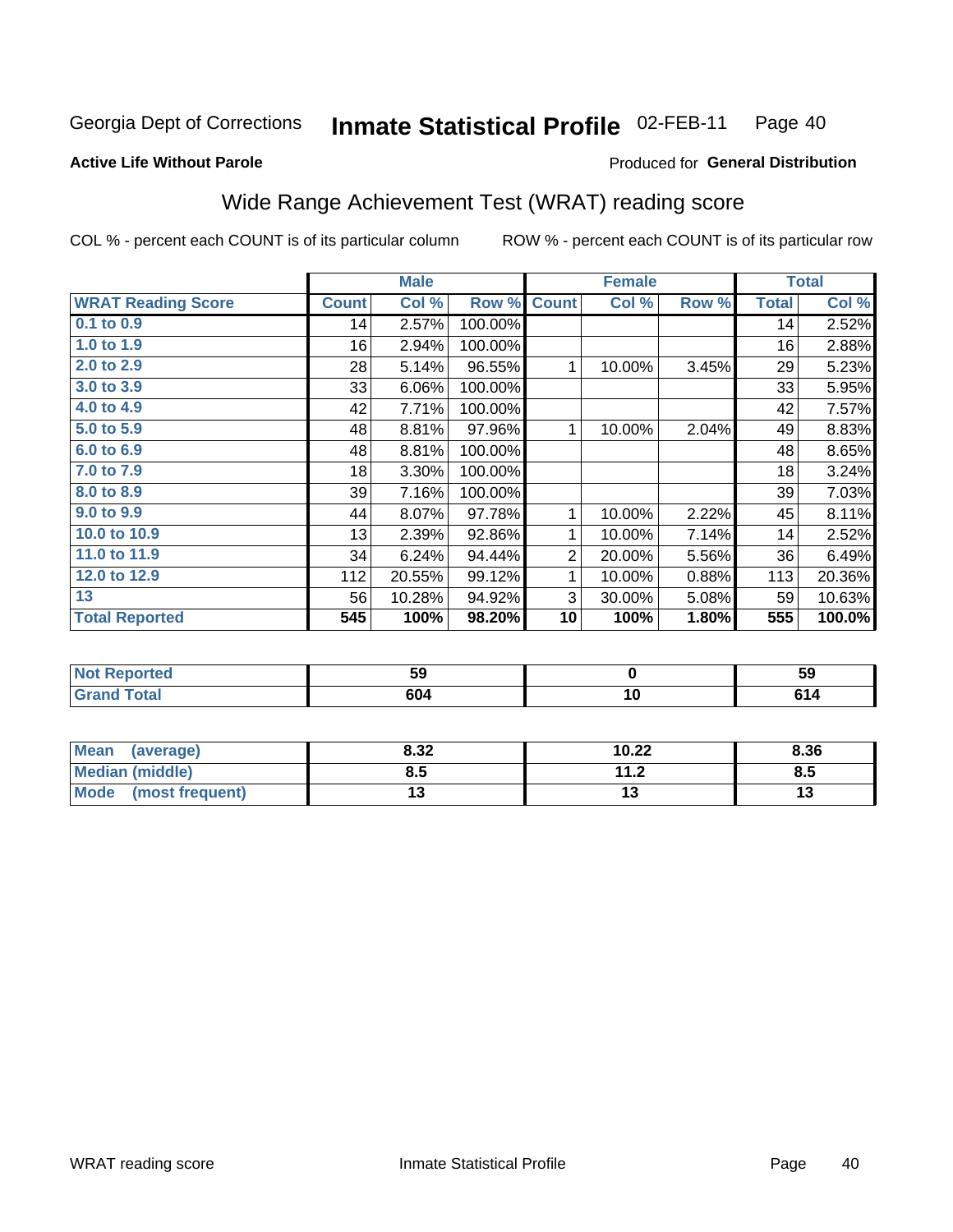#### Inmate Statistical Profile 02-FEB-11 Page 41

### **Active Life Without Parole**

## Produced for General Distribution

# Wide Range Achievement Test (WRAT) math score

COL % - percent each COUNT is of its particular column

|                              |              | <b>Male</b> |         |                 | <b>Female</b> |       |              | <b>Total</b> |  |
|------------------------------|--------------|-------------|---------|-----------------|---------------|-------|--------------|--------------|--|
| <b>WRAT Mathematic Score</b> | <b>Count</b> | Col %       | Row %   | <b>Count</b>    | Col %         | Row % | <b>Total</b> | Col %        |  |
| $0.1$ to $0.9$               | 2            | 0.37%       | 100.00% |                 |               |       | 2            | 0.36%        |  |
| 1.0 to 1.9                   | 4            | 0.73%       | 100.00% |                 |               |       | 4            | 0.72%        |  |
| 2.0 to 2.9                   | 16           | 2.94%       | 100.00% |                 |               |       | 16           | 2.88%        |  |
| 3.0 to 3.9                   | 38           | 6.97%       | 100.00% |                 |               |       | 38           | 6.85%        |  |
| 4.0 to 4.9                   | 59           | 10.83%      | 98.33%  | 1               | 10.00%        | 1.67% | 60           | 10.81%       |  |
| 5.0 to 5.9                   | 72           | 13.21%      | 98.63%  | 1               | 10.00%        | 1.37% | 73           | 13.15%       |  |
| 6.0 to 6.9                   | 110          | 20.18%      | 99.10%  | 1               | 10.00%        | 0.90% | 111          | 20.00%       |  |
| 7.0 to 7.9                   | 66           | 12.11%      | 98.51%  | 1               | 10.00%        | 1.49% | 67           | 12.07%       |  |
| 8.0 to 8.9                   | 39           | 7.16%       | 95.12%  | $\overline{2}$  | 20.00%        | 4.88% | 41           | 7.39%        |  |
| 9.0 to 9.9                   | 53           | 9.72%       | 96.36%  | $\overline{2}$  | 20.00%        | 3.64% | 55           | 9.91%        |  |
| 10.0 to 10.9                 | 26           | 4.77%       | 100.00% |                 |               |       | 26           | 4.68%        |  |
| 11.0 to 11.9                 | 15           | 2.75%       | 100.00% |                 |               |       | 15           | 2.70%        |  |
| 12.0 to 12.9                 | 35           | 6.42%       | 97.22%  | $\mathbf{1}$    | 10.00%        | 2.78% | 36           | 6.49%        |  |
| 13                           | 10           | 1.83%       | 90.91%  | 1               | 10.00%        | 9.09% | 11           | 1.98%        |  |
| <b>Total Reported</b>        | 545          | 100%        | 98.20%  | 10              | 100%          | 1.80% | 555          | 100%         |  |
|                              |              |             |         |                 |               |       |              |              |  |
| <b>Not Reported</b>          |              | 59          |         | $\pmb{0}$       |               |       | 59           |              |  |
| <b>Grand Total</b>           | 604          |             |         | $\overline{10}$ |               |       | 614          |              |  |

| <b>Mean</b><br>(average) | 7.18 | o.u  | , ^4<br>$\sim$ |
|--------------------------|------|------|----------------|
| <b>Median (middle)</b>   | 6.9  | 8.45 | 6.9            |
| Mode<br>(most frequent)  | 6.9  | . о  | 6.9            |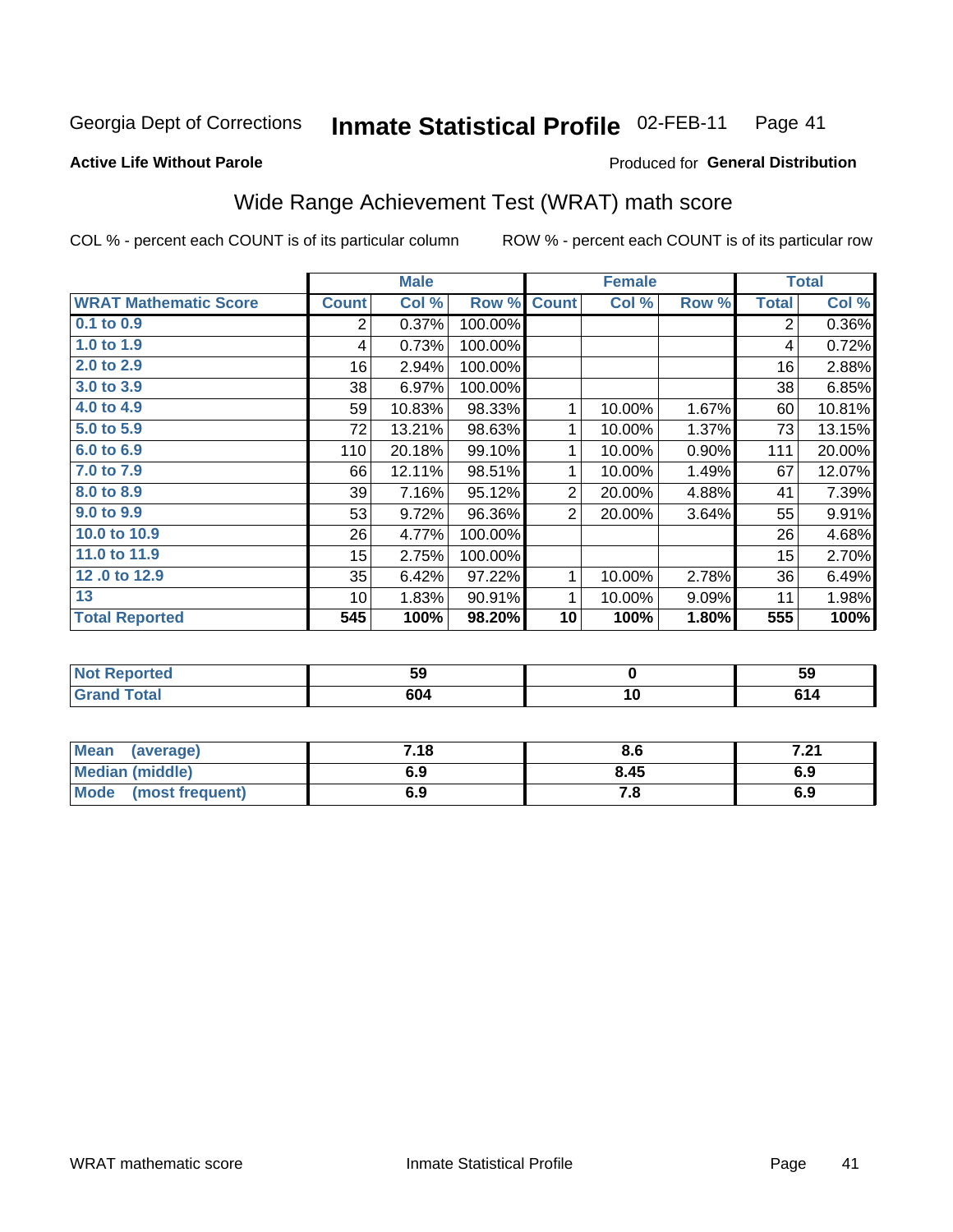### Inmate Statistical Profile 02-FEB-11 Page 42

### **Active Life Without Parole**

### Produced for General Distribution

# Wide Range Achievement Test (WRAT) spelling score

COL % - percent each COUNT is of its particular column

|                            |              | <b>Male</b> |         |              | <b>Female</b> |       |              | <b>Total</b> |
|----------------------------|--------------|-------------|---------|--------------|---------------|-------|--------------|--------------|
| <b>WRAT Spelling Score</b> | <b>Count</b> | Col %       | Row %   | <b>Count</b> | Col %         | Row % | <b>Total</b> | Col %        |
| 0.1 to 0.9                 | 7            | 1.29%       | 100.00% |              |               |       | 7            | 1.26%        |
| 1.0 to 1.9                 | 23           | 4.23%       | 100.00% |              |               |       | 23           | 4.15%        |
| 2.0 to 2.9                 | 41           | 7.54%       | 100.00% |              |               |       | 41           | 7.40%        |
| 3.0 to 3.9                 | 31           | 5.70%       | 100.00% |              |               |       | 31           | 5.60%        |
| 4.0 to 4.9                 | 47           | 8.64%       | 97.92%  | 1            | 10.00%        | 2.08% | 48           | 8.66%        |
| 5.0 to 5.9                 | 56           | 10.29%      | 100.00% |              |               |       | 56           | 10.11%       |
| 6.0 to 6.9                 | 58           | 10.66%      | 98.31%  | 1            | 10.00%        | 1.69% | 59           | 10.65%       |
| 7.0 to 7.9                 | 46           | 8.46%       | 100.00% |              |               |       | 46           | 8.30%        |
| 8.0 to 8.9                 | 40           | 7.35%       | 97.56%  | 1            | 10.00%        | 2.44% | 41           | 7.40%        |
| 9.0 to 9.9                 | 39           | 7.17%       | 100.00% |              |               |       | 39           | 7.04%        |
| 10.0 to 10.9               | 35           | 6.43%       | 100.00% |              |               |       | 35           | 6.32%        |
| 11.0 to $11.9$             | 33           | 6.07%       | 91.67%  | 3            | 30.00%        | 8.33% | 36           | 6.50%        |
| 12.0 to 12.9               | 62           | 11.40%      | 95.38%  | 3            | 30.00%        | 4.62% | 65           | 11.73%       |
| 13                         | 26           | 4.78%       | 96.30%  | 1            | 10.00%        | 3.70% | 27           | 4.87%        |
| <b>Total Reported</b>      | 544          | 100%        | 98.19%  | 10           | 100%          | 1.81% | 554          | 100%         |
|                            |              |             |         |              |               |       |              |              |
| Not Penerted               |              | 60.         |         |              | <sup>o</sup>  |       |              | 60.          |

| eporteg        | r r<br>ov             |     | $ -$<br>υu |
|----------------|-----------------------|-----|------------|
| otal<br>______ | <u></u><br><b>004</b> | I L |            |
|                |                       |     |            |

| <b>Mean</b><br>(average)       | 7.46 | 10.38 | 7.52 |
|--------------------------------|------|-------|------|
| Median (middle)                | ں. ر | 11.45 | ن. ، |
| <b>Mode</b><br>(most frequent) | 8.5  | 12.3  | 8.5  |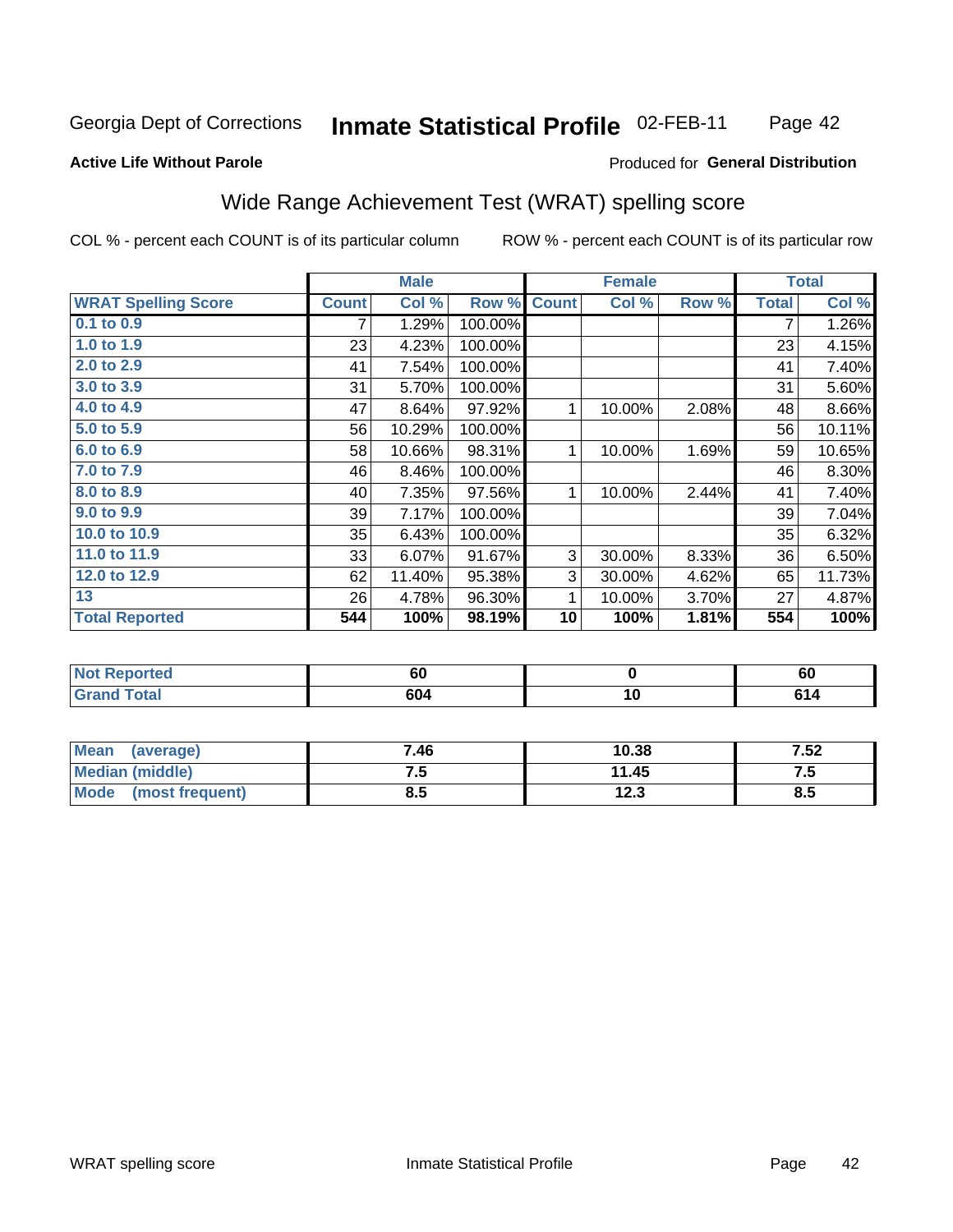## **Active Life Without Parole**

## Produced for General Distribution

## Scope of substance abuse - summary

COL % - percent each COUNT is of its particular column

|                        | <b>Male</b>  |        | <b>Female</b> |              |        | <b>Total</b> |       |        |
|------------------------|--------------|--------|---------------|--------------|--------|--------------|-------|--------|
| <b>Substance Abuse</b> | <b>Count</b> | Col %  | Row %         | <b>Count</b> | Col %  | Row %        | Total | Col %  |
| <b>None</b>            | 245          | 40.56% | 98.39%        |              | 40.00% | $1.61\%$     | 249   | 40.55% |
| <b>Drugs only</b>      | 209          | 34.60% | 98.58%        |              | 30.00% | 1.42%        | 212   | 34.53% |
| <b>Alcohol only</b>    | 34           | 5.63%  | 100.00%       |              |        |              | 34    | 5.54%  |
| Drugs and alcohol      | 116          | 19.21% | $97.48\%$     |              | 30.00% | $2.52\%$     | 119   | 19.38% |
| <b>Total Reported</b>  | 604          | 100%   | 98.37%        | 10           | 100%   | 1.63%        | 614   | 100%   |

| <b>Not</b><br>Reported       |    |     |
|------------------------------|----|-----|
| <b>Total</b><br><b>Grand</b> | ^^ | - - |

| <b>Mod</b><br>'one<br>None<br><b>None</b> |
|-------------------------------------------|
|-------------------------------------------|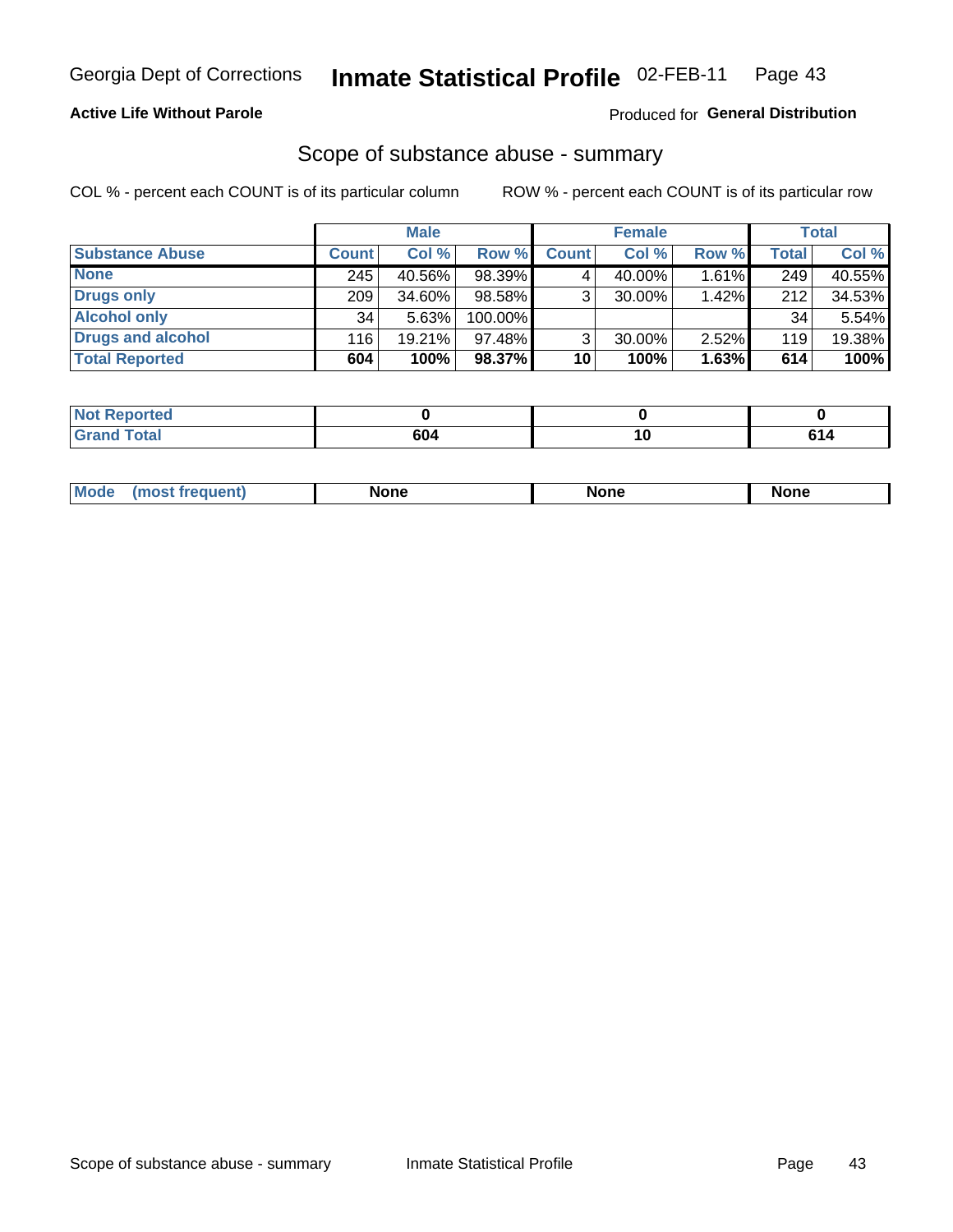## **Active Life Without Parole**

## Produced for General Distribution

## Scope of substance abuse - detail

COL % - percent each COUNT is of its particular column

|                                      |                | <b>Male</b> |         |                | <b>Female</b> |        |                | <b>Total</b> |
|--------------------------------------|----------------|-------------|---------|----------------|---------------|--------|----------------|--------------|
| <b>Substance Abuse</b>               | <b>Count</b>   | Col %       | Row %   | <b>Count</b>   | Col %         | Row %  | <b>Total</b>   | Col %        |
| No drug or alcohol problems          | 245            | 40.56%      | 98.39%  | 4              | 40.00%        | 1.61%  | 249            | 40.55%       |
| Drug addiction but no alcohol        | 3              | 0.50%       | 100.00% |                |               |        | 3              | 0.49%        |
| <b>Drug addiction and alcohol</b>    | 3              | 0.50%       | 100.00% |                |               |        | 3              | 0.49%        |
| abuse                                |                |             |         |                |               |        |                |              |
| <b>Drug addiction and alcoholism</b> | $\overline{2}$ | 0.33%       | 100.00% |                |               |        | $\overline{2}$ | 0.33%        |
| No drug problem but alcohol          | 27             | 4.47%       | 100.00% |                |               |        | 27             | 4.40%        |
| abuse                                |                |             |         |                |               |        |                |              |
| No drug problem but alcoholism       |                | 1.16%       | 100.00% |                |               |        |                | 1.14%        |
| Drug experiment but no alcohol       | 120            | 19.87%      | 99.17%  |                | 10.00%        | 0.83%  | 121            | 19.71%       |
| <b>Drug experiment &amp; alcohol</b> | 13             | 2.15%       | 100.00% |                |               |        | 13             | 2.12%        |
| abuse                                |                |             |         |                |               |        |                |              |
| Drug experiment & alcoholism         | 10             | 1.66%       | 100.00% |                |               |        | 10             | 1.63%        |
| Drug abuse but no alcohol            | 86             | 14.24%      | 97.73%  | $\overline{2}$ | 20.00%        | 2.27%  | 88             | 14.33%       |
| Drug abuse and alcohol abuse         | 73             | 12.09%      | 98.65%  |                | 10.00%        | 1.35%  | 74             | 12.05%       |
| <b>Drug abuse and alcoholism</b>     | 15             | 2.48%       | 88.24%  | 2              | 20.00%        | 11.76% | 17             | 2.77%        |
| <b>Total Reported</b>                | 604            | 100%        | 98.37%  | 10             | 100%          | 1.63%  | 614            | 100.0%       |

| <b>Reported</b><br>NOT F |     |    |
|--------------------------|-----|----|
| Total<br><b>Grand</b>    | 604 | cа |

| Mode (most frequent) | No drug or alcohol problems No drug or alcohol problems No drug or alcohol |          |
|----------------------|----------------------------------------------------------------------------|----------|
|                      |                                                                            | problems |
|                      |                                                                            |          |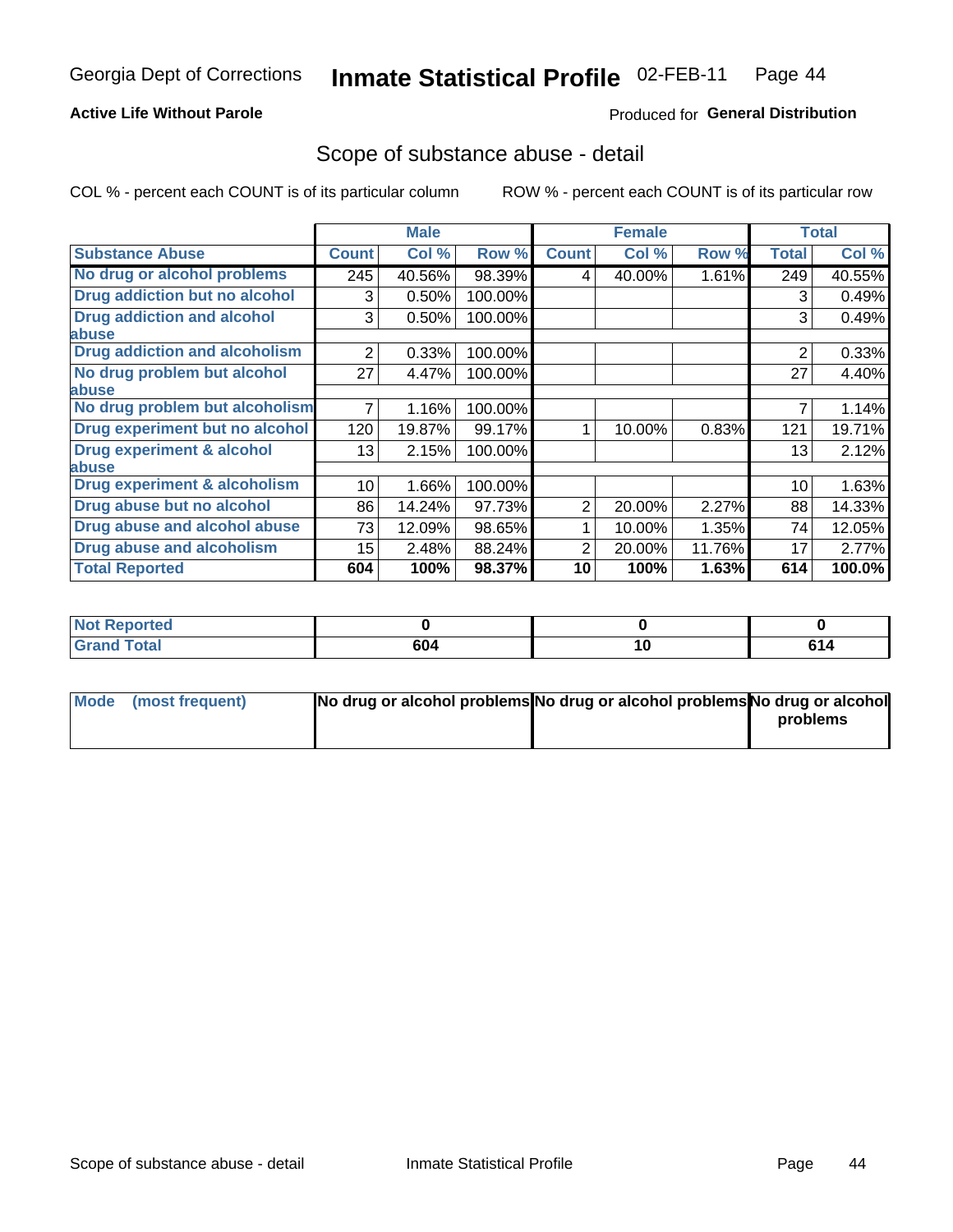### Inmate Statistical Profile 02-FEB-11 Page 45

**Active Life Without Parole** 

Produced for General Distribution

# Current / last mental health treatment level

COL % - percent each COUNT is of its particular column

|                                                |              | <b>Male</b> |         |              | <b>Female</b> |       |              | <b>Total</b> |
|------------------------------------------------|--------------|-------------|---------|--------------|---------------|-------|--------------|--------------|
| <b>Mental Health Treatment Lev</b>             | <b>Count</b> | Col %       | Row %   | <b>Count</b> | Col %         | Row % | <b>Total</b> | Col %        |
| 1 No problem at current time                   | 61           | 26.18%      | 98.39%  |              | 11.11%        | 1.61% | 62           | 25.62%       |
| 2 Receiving outpatient<br><b>Treatment</b>     | 132          | 56.65%      | 94.29%  | 8            | 88.89%        | 5.71% | 140          | 57.85%       |
| 3 Inpatient, moderate                          | 32           | 13.73%      | 100.00% |              |               |       | 32           | 13.22%       |
| <b>Treatment</b><br>4 Inpatient, intensive     | 7            | $3.00\%$    | 100.00% |              |               |       |              | 2.89%        |
| <b>Treatment</b><br><b>5 Undergoing crisis</b> |              | 0.43%       | 100.00% |              |               |       |              | 0.41%        |
| <b>stabilization</b>                           |              |             |         |              |               |       |              |              |
| <b>Total Evaluated</b>                         | 233          | 100%        | 96.28%  | 9            | 100%          | 3.72% | 242          | 100%         |

| had MH<br><b>uation</b><br>Aval<br>Never I | ヘライ<br>$\sim$ |    | $- - -$<br>v.<br>$\sim$ |
|--------------------------------------------|---------------|----|-------------------------|
|                                            | 604<br>$ -$   | IО |                         |

| <b>Median (middle)</b>         | <b>Receiving outpatient</b><br>treatment | <b>Receiving outpatient</b><br>treatment | <b>Receiving</b><br>outpatient<br>treatment |  |
|--------------------------------|------------------------------------------|------------------------------------------|---------------------------------------------|--|
| <b>Mode</b><br>(most frequent) | <b>Receiving outpatient</b><br>treatment | <b>Receiving outpatient</b><br>treatment | <b>Receiving</b><br>outpatient<br>treatment |  |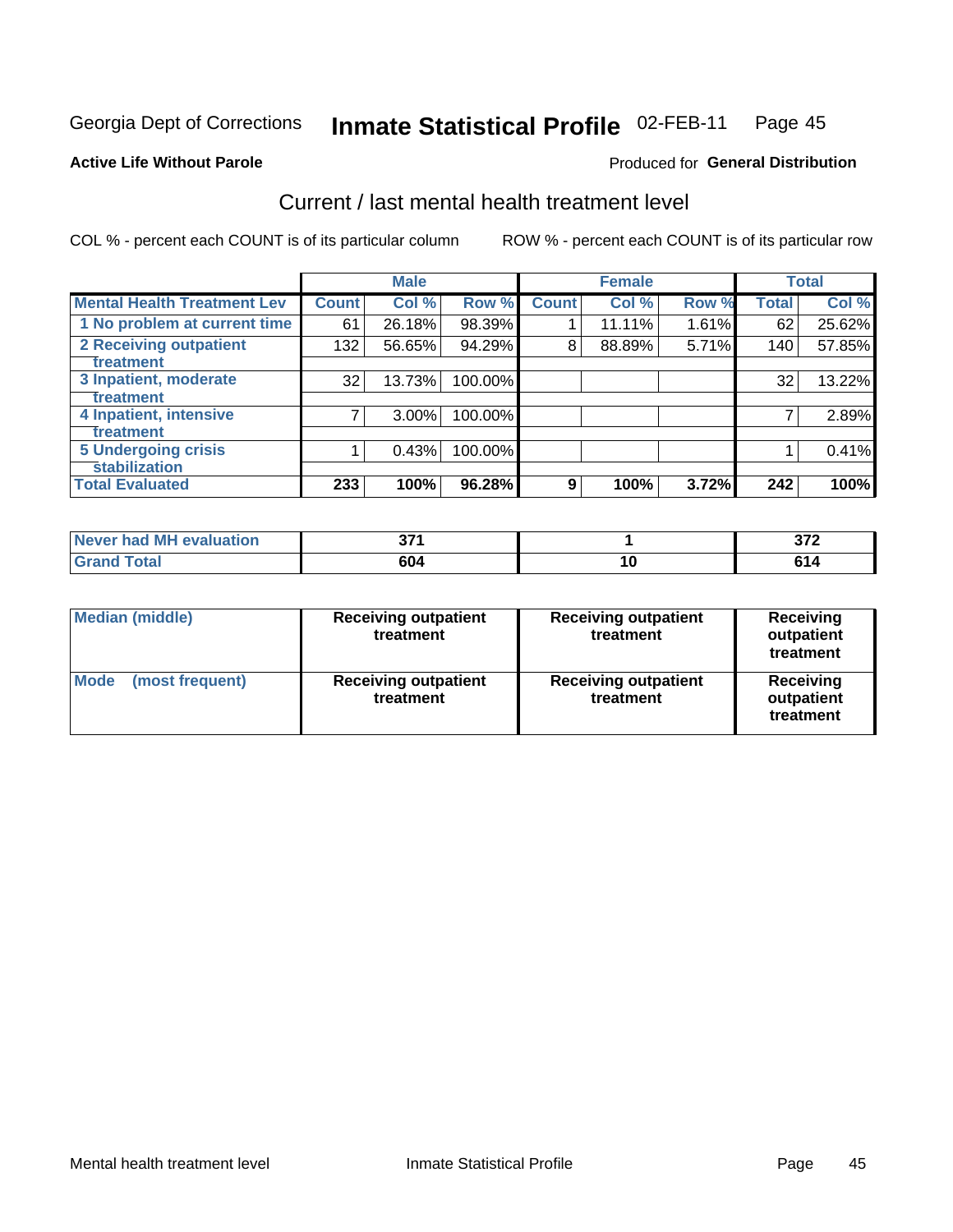#### Inmate Statistical Profile 02-FEB-11 Page 46

## **Active Life Without Parole**

## Produced for General Distribution

# PULHESDWIT medical scale - 'P' overall condition ('P'hysical)

COL % - percent each COUNT is of its particular column

|                                  |                 | <b>Male</b> |             |    | <b>Female</b> |          |              | <b>Total</b> |
|----------------------------------|-----------------|-------------|-------------|----|---------------|----------|--------------|--------------|
| 'P' Overall Condition            | <b>Count</b>    | Col %       | Row % Count |    | Col %         | Row %    | <b>Total</b> | Col %        |
| 1 No medical illness             | 397             | 69.16%      | 98.76%      | 5  | 50.00%        | $1.24\%$ | 402          | 68.84%       |
| 2 Well-controlled chronic        | 144             | 25.09%      | 96.64%      | 5  | 50.00%        | 3.36%    | 149          | 25.51%       |
| <b>illness</b>                   |                 |             |             |    |               |          |              |              |
| 3 Poorly-controlled chronic      | 31 <sub>1</sub> | $5.40\%$    | 100.00%     |    |               |          | 31           | 5.31%        |
| <b>illness</b>                   |                 |             |             |    |               |          |              |              |
| 4 Significant problems requiring | 2 <sub>1</sub>  | 0.35%       | 100.00%     |    |               |          | 2            | 0.34%        |
| special housing                  |                 |             |             |    |               |          |              |              |
| <b>Total Reported</b>            | 574             | 100%        | 98.29%      | 10 | 100%          | 1.71%    | 584          | 100%         |

| тес           | ״<br>υc | - 1<br>ึงบ |
|---------------|---------|------------|
| <u>i</u> Utal | 604     | $\sqrt{ }$ |

| <b>Mode</b> | (most frequent) | 1 No medical illness | 2 Well-controlled chronic<br>illness | 1 No medical<br>illness |
|-------------|-----------------|----------------------|--------------------------------------|-------------------------|
|-------------|-----------------|----------------------|--------------------------------------|-------------------------|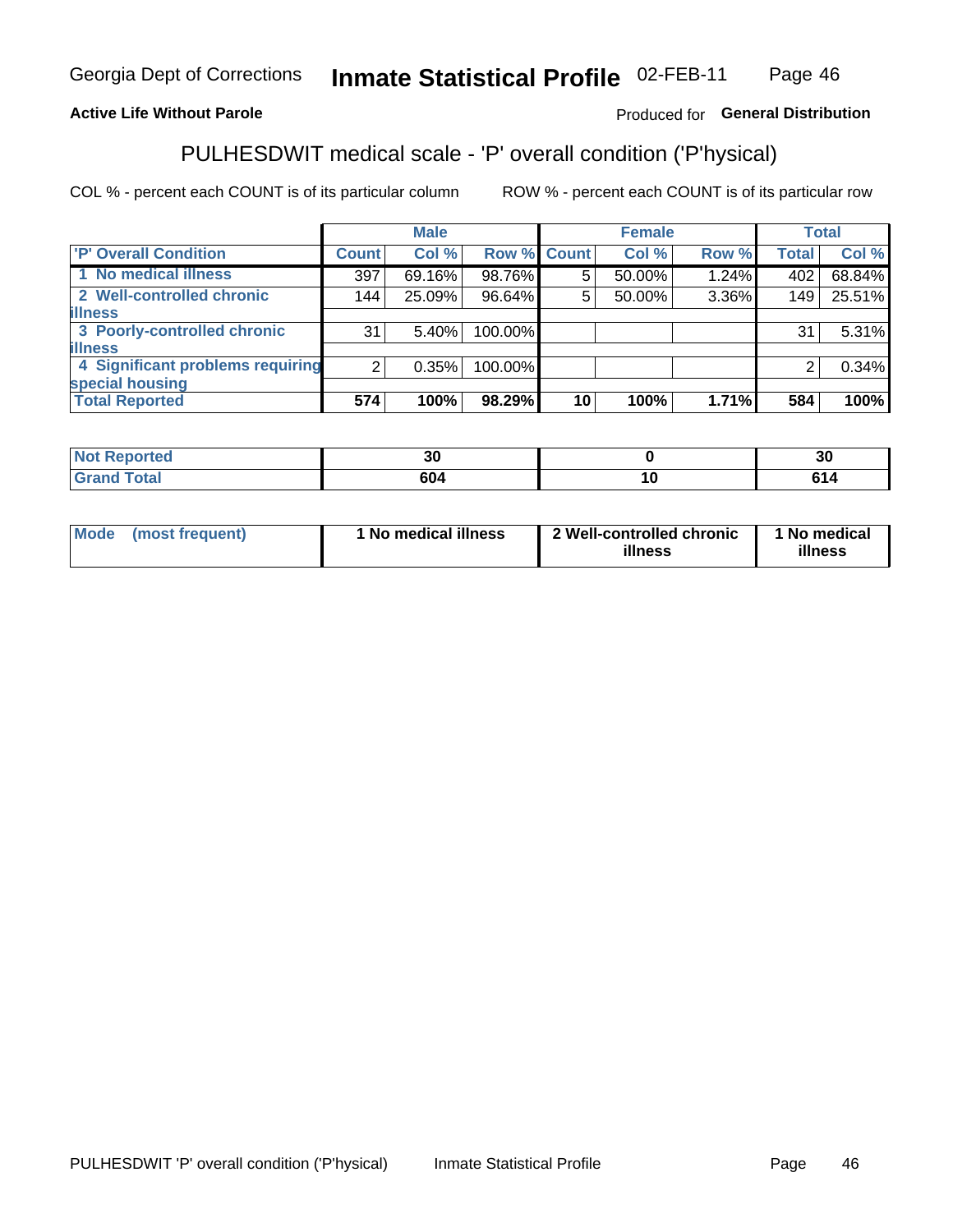### **Active Life Without Parole**

## Produced for General Distribution

# PULHESDWIT medical scale - 'U' upper body

COL % - percent each COUNT is of its particular column

|                              |              | <b>Male</b> |         |              | <b>Female</b> |       |              | <b>Total</b> |
|------------------------------|--------------|-------------|---------|--------------|---------------|-------|--------------|--------------|
| <b>U' Upper Body</b>         | <b>Count</b> | Col %       | Row %   | <b>Count</b> | Col %         | Row % | <b>Total</b> | Col %        |
| 1 Upper bones, joints,       | 541          | 94.25%      | 98.54%  | 8            | 80.00%        | 1.46% | 549          | 94.01%       |
| muscles all OK               |              |             |         |              |               |       |              |              |
| 2 One or both arms minimally | 28           | 4.88%       | 93.33%  | 2            | 20.00%        | 6.67% | 30           | 5.14%        |
| limited                      |              |             |         |              |               |       |              |              |
| 3 One or both arms           | 4            | 0.70%       | 100.00% |              |               |       | 4            | 0.68%        |
| moderately limited           |              |             |         |              |               |       |              |              |
| 4 One arm disabled,          |              | 0.17%       | 100.00% |              |               |       |              | 0.17%        |
| paralyzed, or amputated      |              |             |         |              |               |       |              |              |
| <b>Total Reported</b>        | 574          | 100%        | 98.29%  | 10           | 100%          | 1.71% | 584          | 100%         |

| <b>Not Reported</b>   | Jν  |   | 21<br>υc |
|-----------------------|-----|---|----------|
| <b>Total</b><br>Grand | 604 | u | с,       |

|  | Mode (most frequent) | 1 Upper bones, joints,<br>muscles all OK | 1 Upper bones, joints,<br>muscles all OK | 1 Upper bones,<br>ljoints, muscles all<br>ΟK |
|--|----------------------|------------------------------------------|------------------------------------------|----------------------------------------------|
|--|----------------------|------------------------------------------|------------------------------------------|----------------------------------------------|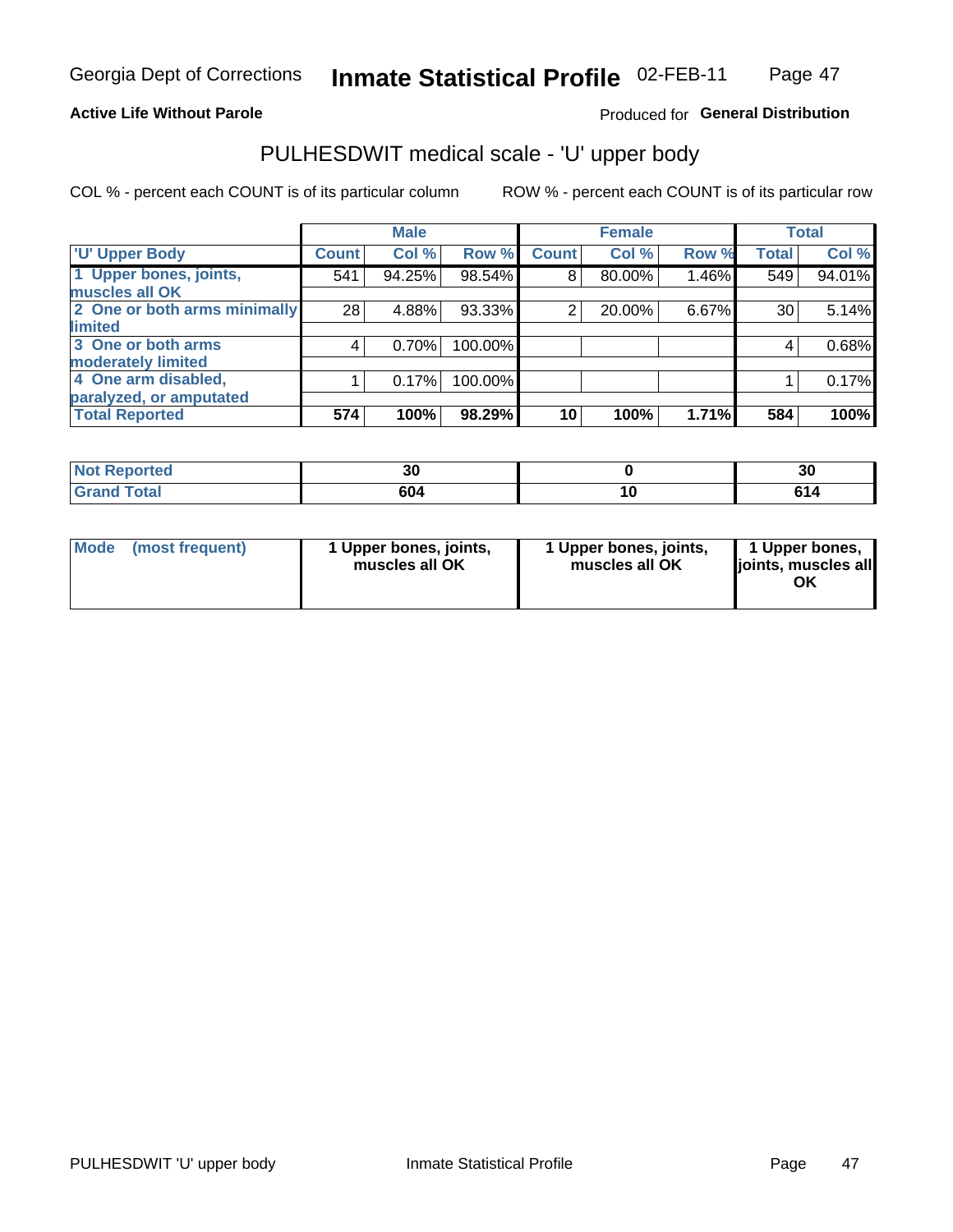## **Active Life Without Parole**

## Produced for General Distribution

# PULHESDWIT medical scale - 'L' lower body

COL % - percent each COUNT is of its particular column

|                                |              | <b>Male</b> |         |              | <b>Female</b> |       |                 | <b>Total</b> |
|--------------------------------|--------------|-------------|---------|--------------|---------------|-------|-----------------|--------------|
| 'L' Lower Body                 | <b>Count</b> | Col %       | Row %   | <b>Count</b> | Col %         | Row % | <b>Total</b>    | Col %        |
| 1 Lower bones, joints,         | 484          | 84.32%      | 98.57%  |              | 70.00%        | 1.43% | 491             | 84.08%       |
| muscles all OK                 |              |             |         |              |               |       |                 |              |
| 2 One or both legs minimally   | 76           | 13.24%      | 96.20%  | 3            | 30.00%        | 3.80% | 79              | 13.53%       |
| limited                        |              |             |         |              |               |       |                 |              |
| 3 One or both legs             | 13           | 2.26%       | 100.00% |              |               |       | 13 <sub>1</sub> | 2.23%        |
| moderately limited             |              |             |         |              |               |       |                 |              |
| 4 One leg disabled, paralyzed, |              | 0.17%       | 100.00% |              |               |       |                 | 0.17%        |
| or amputated                   |              |             |         |              |               |       |                 |              |
| <b>Total Reported</b>          | 574          | 100%        | 98.29%  | 10           | 100%          | 1.71% | 584             | 100.0%       |

| <b>Not Reported</b><br>$\sim$ . The set of $\sim$ | JU  |   | . .<br>ગ |
|---------------------------------------------------|-----|---|----------|
| <b>Total</b><br>Cror<br>------                    | 604 | u | с.       |

| Mode | (most frequent) | 1 Lower bones, joints,<br>muscles all OK | 1 Lower bones, joints,<br>muscles all OK | 1 Lower bones,<br>ljoints, muscles all<br>OK |
|------|-----------------|------------------------------------------|------------------------------------------|----------------------------------------------|
|------|-----------------|------------------------------------------|------------------------------------------|----------------------------------------------|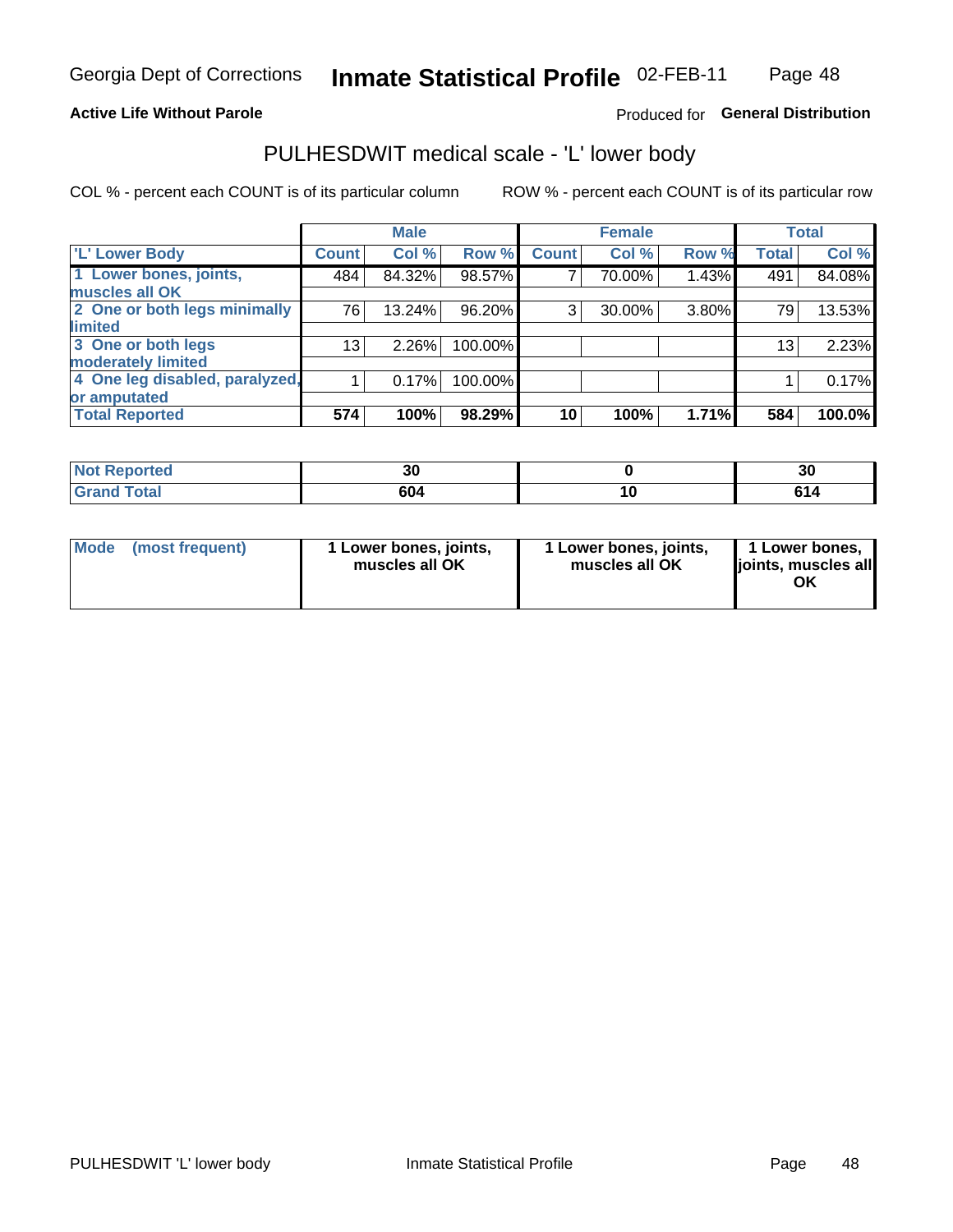### **Active Life Without Parole**

## Produced for General Distribution

## PULHESDWIT medical scale - 'H' hearing

COL % - percent each COUNT is of its particular column

|                                | <b>Male</b>     |        |                    | <b>Female</b>   |         |       | <b>Total</b> |        |
|--------------------------------|-----------------|--------|--------------------|-----------------|---------|-------|--------------|--------|
| <b>H' Hearing</b>              | <b>Count</b>    | Col %  | <b>Row % Count</b> |                 | Col%    | Row % | <b>Total</b> | Col %  |
| 1 Normal hearing both ears     | 560             | 97.73% | 98.25%             | 10              | 100.00% | 1.75% | 570          | 97.77% |
| 2 Some loss in one ear with    | 12 <sup>2</sup> | 2.09%  | 100.00%            |                 |         |       | 12           | 2.06%  |
| other OK, or mild loss in both |                 |        |                    |                 |         |       |              |        |
| 4 Severe loss in both ears     |                 | 0.17%  | 100.00%            |                 |         |       |              | 0.17%  |
| <b>Total Reported</b>          | 573             | 100%   | 98.28%             | 10 <sub>1</sub> | 100%    | 1.72% | 583          | 100%   |

| rtea                          |                   |     |
|-------------------------------|-------------------|-----|
| $F \sim 4 \sim 7$<br><b>.</b> | <b>00.</b><br>ייש | 614 |

| Mode (most frequent) | 1 Normal hearing both ears 1 Normal hearing both ears 1 Normal hearing |           |
|----------------------|------------------------------------------------------------------------|-----------|
|                      |                                                                        | both ears |
|                      |                                                                        |           |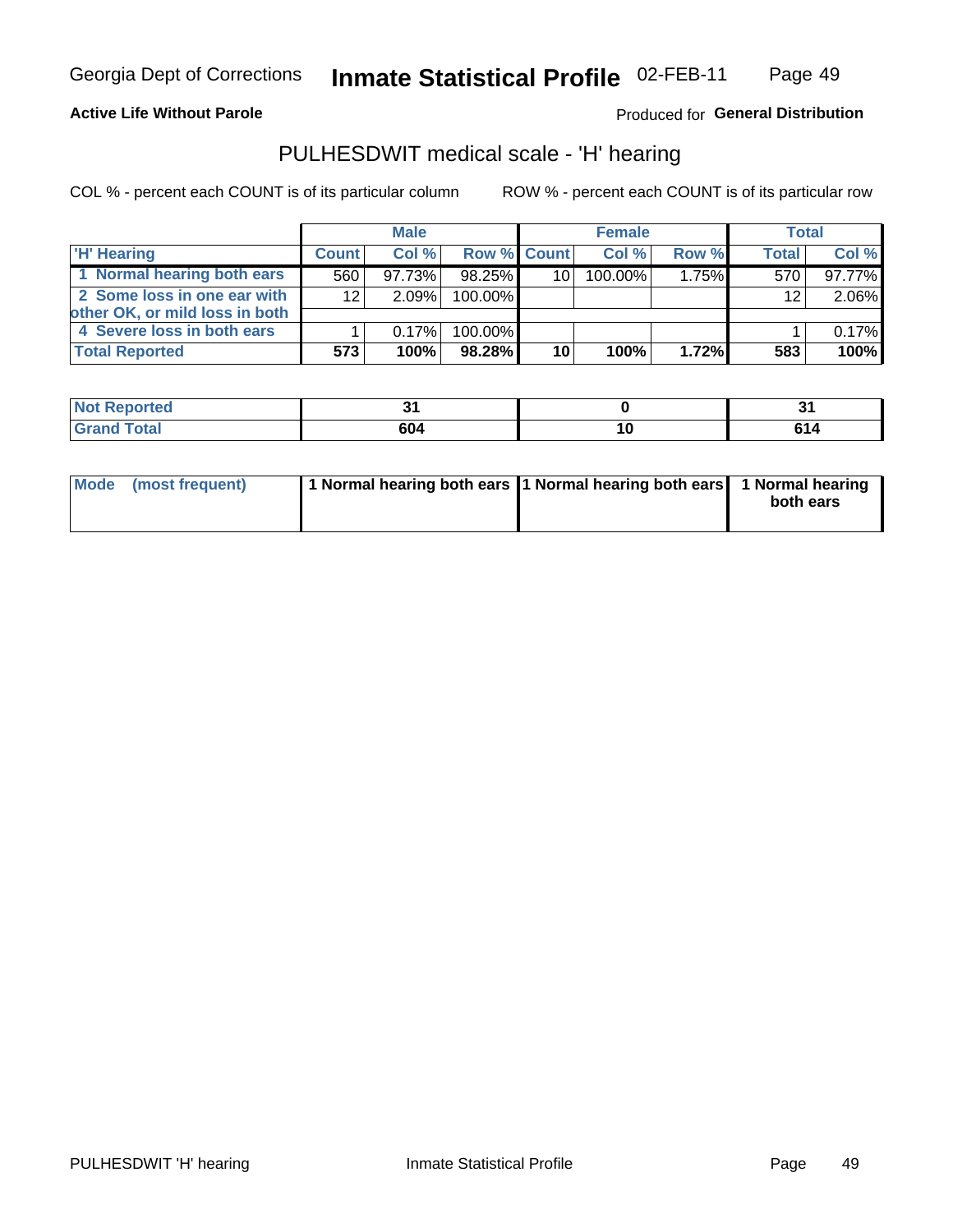**Active Life Without Parole** 

Produced for General Distribution

## PULHESDWIT medical scale - 'E' vision

COL % - percent each COUNT is of its particular column

|                                |                    | <b>Male</b> |         |             | <b>Female</b> |       |              | <b>Total</b> |
|--------------------------------|--------------------|-------------|---------|-------------|---------------|-------|--------------|--------------|
| <b>E' Vision</b>               | Count <sup>'</sup> | Col %       |         | Row % Count | Col %         | Row % | <b>Total</b> | Col %        |
| 1 Correctable to 20/40 in both | 437                | 81.68%      | 98.65%  | 6           | 60.00%        | 1.35% | 443          | 81.28%       |
| eyes                           |                    |             |         |             |               |       |              |              |
| 2 Correctable to 20/70 in one  | 84                 | 15.70%      | 95.45%  |             | 40.00%        | 4.55% | 88           | 16.15%       |
| eye, may be blind in other     |                    |             |         |             |               |       |              |              |
| 3 Correctable to 20/200 in one | 12 <sub>1</sub>    | 2.24%       | 100.00% |             |               |       | 12           | 2.20%        |
| eye, may be blind in other     |                    |             |         |             |               |       |              |              |
| 4 One eye not correctable to   |                    | 0.37%       | 100.00% |             |               |       |              | 0.37%        |
| 20/200, other may be blind     |                    |             |         |             |               |       |              |              |
| <b>Total Reported</b>          | 535                | 100%        | 98.17%  | 10          | 100%          | 1.83% | 545          | 100%         |

| <b>Not Reported</b> | 69  |     | c<br>ρs |
|---------------------|-----|-----|---------|
| <b>Total</b>        | 604 | 1 V | . .     |

| Mode (most frequent) | <sup>1</sup> Correctable to 20/40 in both 1 Correctable to 20/40 in 1 Correctable to<br>eves | both eyes | 20/40 in both eyes |
|----------------------|----------------------------------------------------------------------------------------------|-----------|--------------------|
|                      |                                                                                              |           |                    |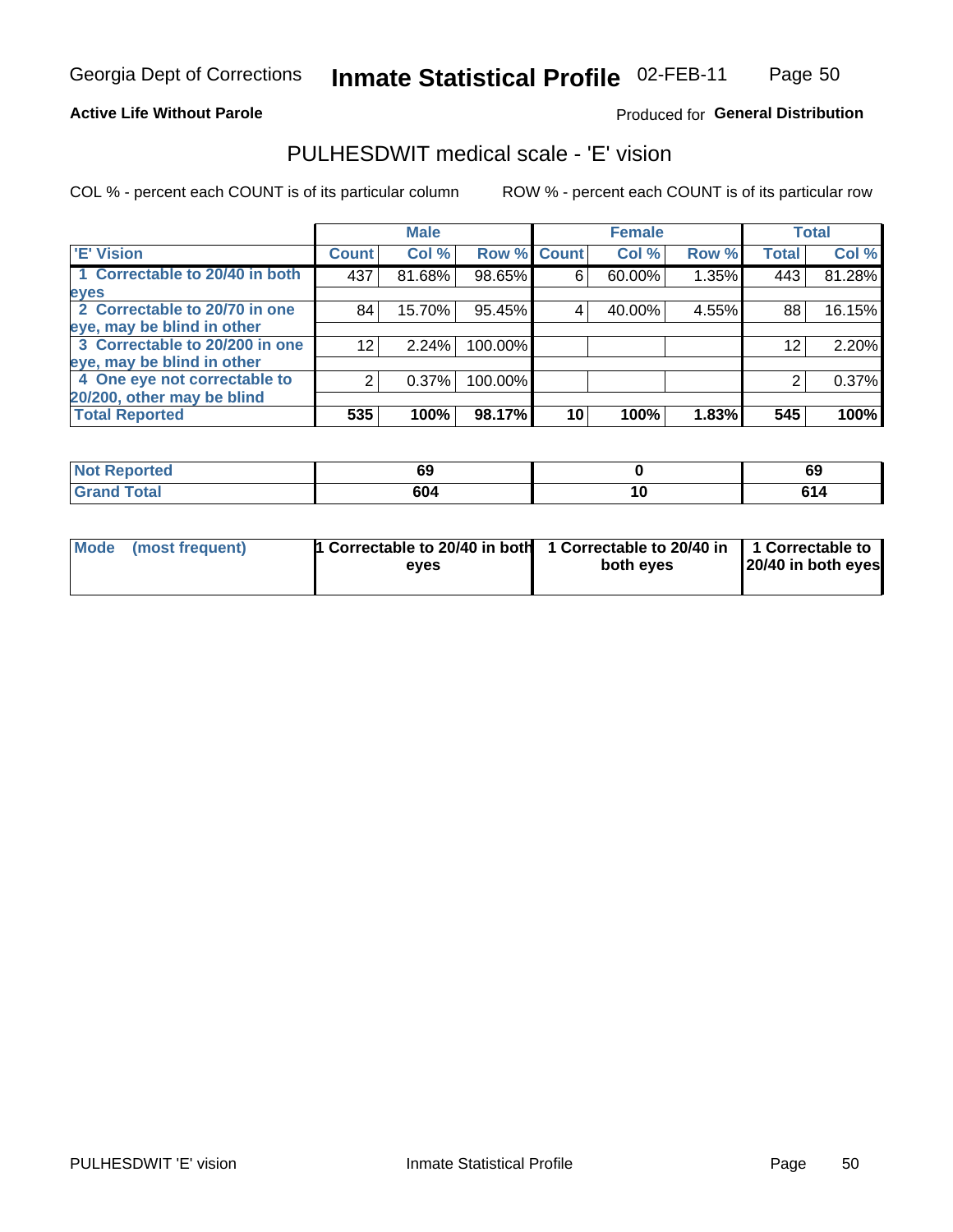## **Active Life Without Parole**

## Produced for General Distribution

# PULHESDWIT medical scale - 'S' pSychiatric

COL % - percent each COUNT is of its particular column

|                                        |              | <b>Male</b> |         |             | <b>Female</b> |       |              | <b>Total</b> |
|----------------------------------------|--------------|-------------|---------|-------------|---------------|-------|--------------|--------------|
| 'S' pSychiatric                        | <b>Count</b> | Col %       |         | Row % Count | Col %         | Row % | <b>Total</b> | Col %        |
| 1 No impairment or disorders           | 446          | 82.29%      | 99.11%  | 4           | 44.44%        | 0.89% | 450          | 81.67%       |
| 2 Stable, or in remission, or          | 63           | 11.62%      | 92.65%  | 5           | 55.56%        | 7.35% | 68           | 12.34%       |
| mild impairment or retardation         |              |             |         |             |               |       |              |              |
| 3 Requires moderate inpatient          | 28           | 5.17%       | 100.00% |             |               |       | 28           | 5.08%        |
| treatment                              |              |             |         |             |               |       |              |              |
| 4 Requires intensive inpatient         | 4            | 0.74%       | 100.00% |             |               |       | 4            | 0.73%        |
| treatment                              |              |             |         |             |               |       |              |              |
| <b>5 Requires Crisis Stabilization</b> |              | 0.18%       | 100.00% |             |               |       |              | 0.18%        |
| Unit (CSU) inpatient care              |              |             |         |             |               |       |              |              |
| <b>Total Reported</b>                  | 542          | 100%        | 98.37%  | 9           | 100%          | 1.63% | 551          | 100%         |

| <b>Not Reported</b>         | $\overline{\phantom{a}}$<br>VZ |    | $\overline{\phantom{a}}$<br>სა |
|-----------------------------|--------------------------------|----|--------------------------------|
| <b>Total</b><br><b>Gran</b> | 604                            | ΙC | ^4                             |

| Mode (most frequent) | <b>1 No impairment or disorders</b> 2 Stable, or in remission, 11 No impairment or |                       |           |
|----------------------|------------------------------------------------------------------------------------|-----------------------|-----------|
|                      |                                                                                    | or mild impairment or | disorders |
|                      |                                                                                    | retardation           |           |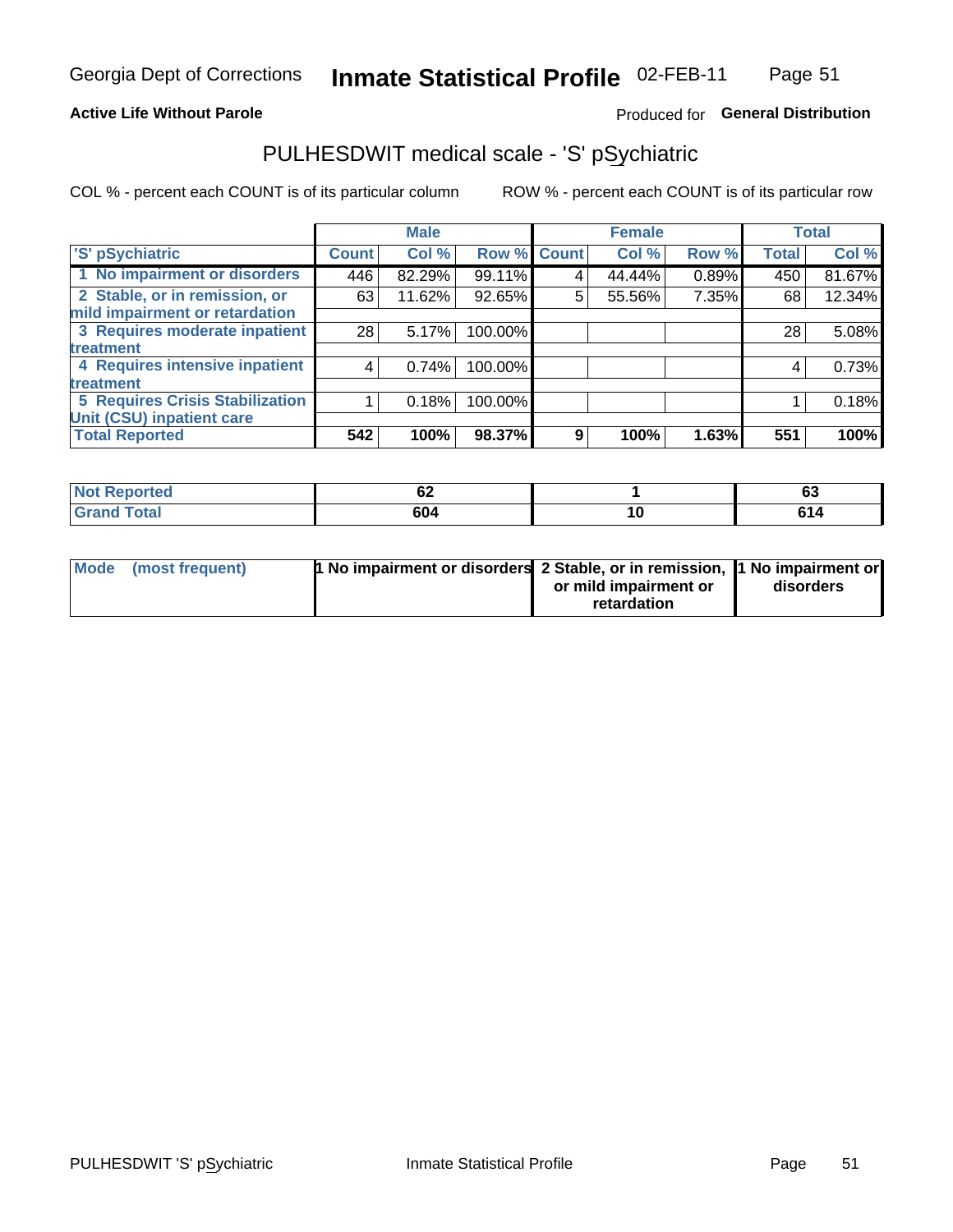### **Active Life Without Parole**

## Produced for General Distribution

# PULHESDWIT medical scale - 'D' dental

COL % - percent each COUNT is of its particular column

|                                 |                    | <b>Male</b> |         |             | <b>Female</b> |       |              | <b>Total</b> |
|---------------------------------|--------------------|-------------|---------|-------------|---------------|-------|--------------|--------------|
| <b>D'</b> Dental                | Count <sup>1</sup> | Col %       |         | Row % Count | Col %         | Row % | <b>Total</b> | Col %        |
| 1 Minimal routine dental health | 377                | 72.08%      | 98.18%  |             | 77.78%        | 1.82% | 384          | 72.18%       |
| <b>needs</b>                    |                    |             |         |             |               |       |              |              |
| 2 Moderate cavities and/or gum  | 113                | 21.61%      | 98.26%  | 2           | 22.22%        | 1.74% | 115          | 21.62%       |
| disease                         |                    |             |         |             |               |       |              |              |
| 3 Extensive gum disease         | 32                 | 6.12%       | 100.00% |             |               |       | 32           | 6.02%        |
| and/or widespread decay         |                    |             |         |             |               |       |              |              |
| 4 Urgent need for dental        |                    | 0.19%       | 100.00% |             |               |       |              | 0.19%        |
| <b>services</b>                 |                    |             |         |             |               |       |              |              |
| <b>Total Reported</b>           | 523                | 100%        | 98.31%  | 9           | 100%          | 1.69% | 532          | 100.0%       |

| <b>Not Reported</b>          |     |     | $\mathbf{C}$<br>OZ. |
|------------------------------|-----|-----|---------------------|
| <b>Total</b><br><b>C</b> roy | 604 | 1 V |                     |

| <b>Mode</b> | (most frequent) | <b>Minimal routine dental</b><br>health needs | 1 Minimal routine dental 1 Minimal routine<br>health needs | dental health<br>needs |
|-------------|-----------------|-----------------------------------------------|------------------------------------------------------------|------------------------|
|-------------|-----------------|-----------------------------------------------|------------------------------------------------------------|------------------------|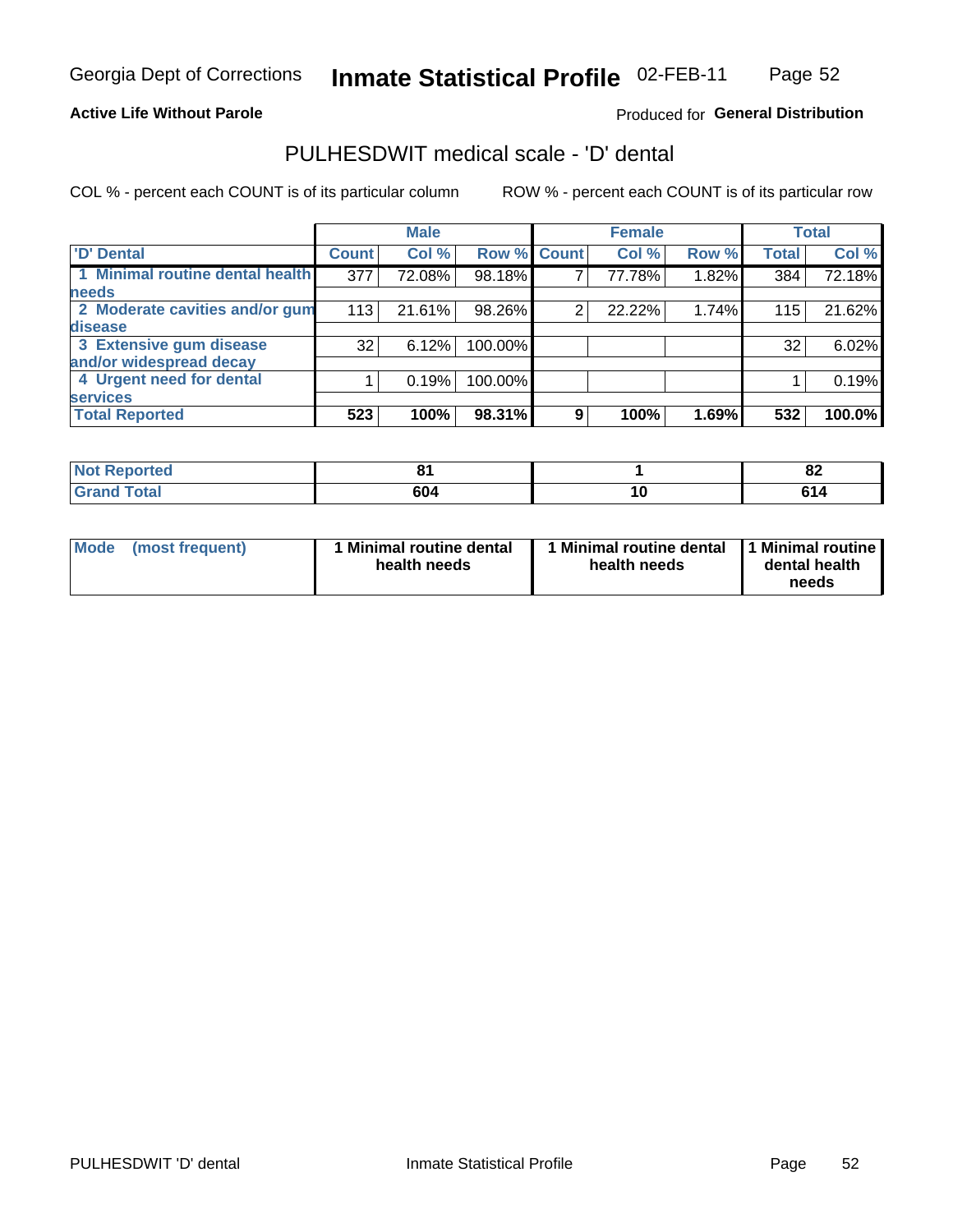## **Active Life Without Parole**

## Produced for General Distribution

# PULHESDWIT medical scale - 'W' work ability

COL % - percent each COUNT is of its particular column

|                                 |              | <b>Male</b> |         |             | <b>Female</b> |       |              | <b>Total</b> |
|---------------------------------|--------------|-------------|---------|-------------|---------------|-------|--------------|--------------|
| <b>W' work ability</b>          | <b>Count</b> | Col %       |         | Row % Count | Col %         | Row % | <b>Total</b> | Col %        |
| 1 Unrestricted work or activity | 437          | 76.27%      | 98.42%  |             | 70.00%        | 1.58% | 444          | 76.16%       |
| 2 Minor restrictions on type of | 109          | 19.02%      | 97.32%  | 3           | 30.00%        | 2.68% | 112          | 19.21%       |
| <b>work</b>                     |              |             |         |             |               |       |              |              |
| 3 Moderate restrictions on type | 14           | 2.44%       | 100.00% |             |               |       | 14           | 2.40%        |
| lof work                        |              |             |         |             |               |       |              |              |
| 4 Major restrictions on type of | 11           | 1.92%       | 100.00% |             |               |       | 11           | 1.89%        |
| <b>work</b>                     |              |             |         |             |               |       |              |              |
| 5 Cannot work under any         | 2            | 0.35%       | 100.00% |             |               |       | 2            | 0.34%        |
| <b>circumstances</b>            |              |             |         |             |               |       |              |              |
| <b>Total Reported</b>           | 573          | 100%        | 98.28%  | 10          | 100%          | 1.72% | 583          | 100%         |

| <b>Not Reported</b>  | $\sim$ |    |
|----------------------|--------|----|
| <b>Total</b><br>Gran | 604    | cа |

| Mode (most frequent) | 1 Unrestricted work or | 1 Unrestricted work or | 1 Unrestricted   |
|----------------------|------------------------|------------------------|------------------|
|                      | activity               | activity               | work or activity |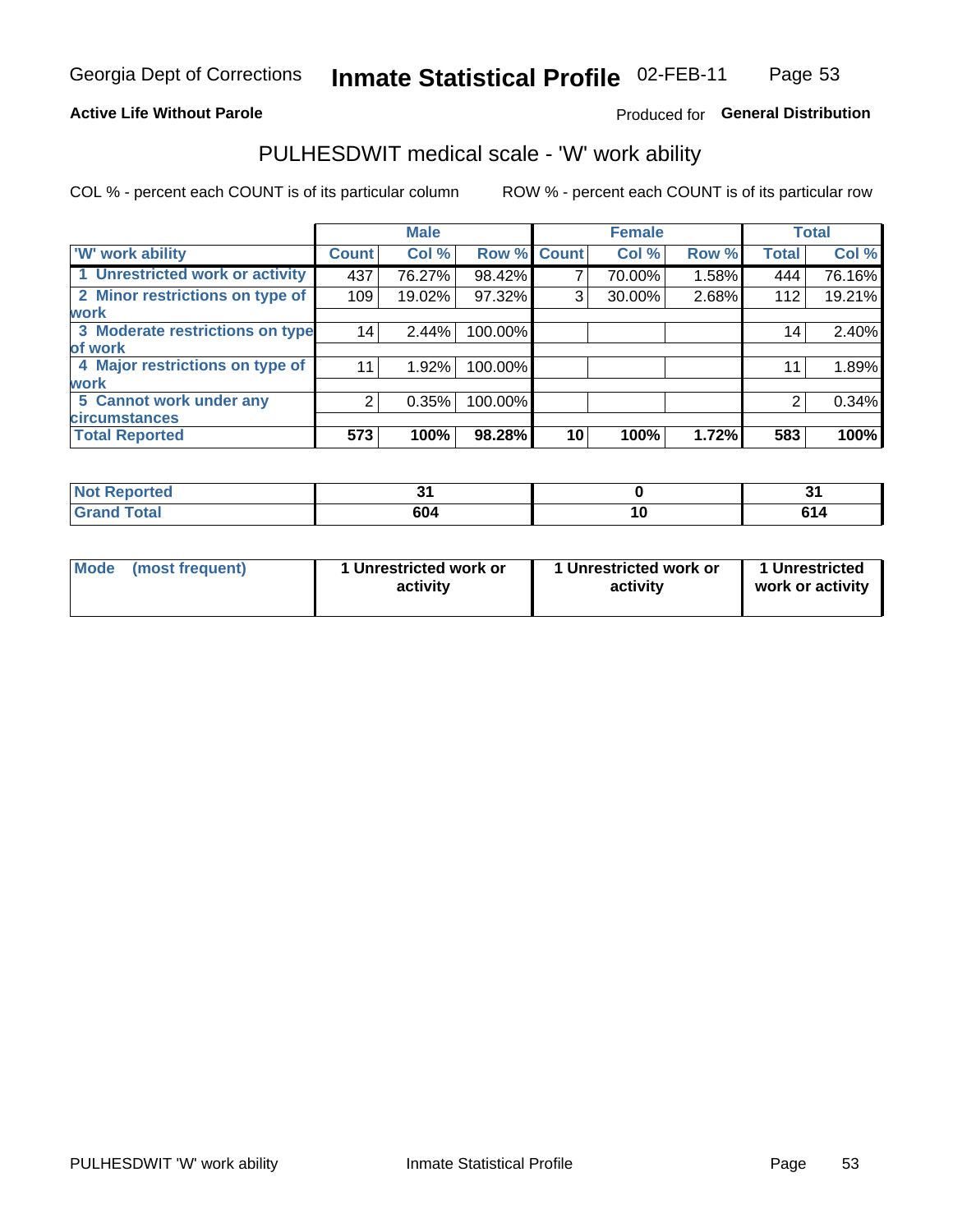### **Active Life Without Parole**

## Produced for General Distribution

# PULHESDWIT medical scale - 'I' impairment

COL % - percent each COUNT is of its particular column ROW % - percent each COUNT is of its particular row

|                           |                 | <b>Male</b> |             |    | <b>Female</b> |       |                 | <b>Total</b> |
|---------------------------|-----------------|-------------|-------------|----|---------------|-------|-----------------|--------------|
| <b>T' Impairment</b>      | <b>Count</b>    | Col %       | Row % Count |    | Col %         | Row % | <b>Total</b>    | Col %        |
| 1 No impairments or       | 562             | 97.91%      | 98.25%      | 10 | 100.00%       | 1.75% | 572             | 97.95%       |
| disabilities              |                 |             |             |    |               |       |                 |              |
| 2 Wheelchair-bound but    | 10 <sub>1</sub> | 1.74%       | 100.00%     |    |               |       | 10 <sup>°</sup> | 1.71%        |
| otherwise OK              |                 |             |             |    |               |       |                 |              |
| 4 Needs moderate Assisted |                 | 0.17%       | 100.00%     |    |               |       |                 | 0.17%        |
| Living (level II)         |                 |             |             |    |               |       |                 |              |
| 5 Needs maximal Assisted  |                 | 0.17%       | 100.00%     |    |               |       |                 | 0.17%        |
| <b>Living (level III)</b> |                 |             |             |    |               |       |                 |              |
| <b>Total Reported</b>     | 574             | 100%        | 98.29%      | 10 | 100%          | 1.71% | 584             | 100%         |

| orted       | . .<br>vu | 30 |
|-------------|-----------|----|
| <b>Tota</b> | 604       |    |

| <b>Mode</b>     | 1 No impairments or | 1 No impairments or | 1 No impairments |
|-----------------|---------------------|---------------------|------------------|
| (most frequent) | disabilities        | disabilities        | or disabilities  |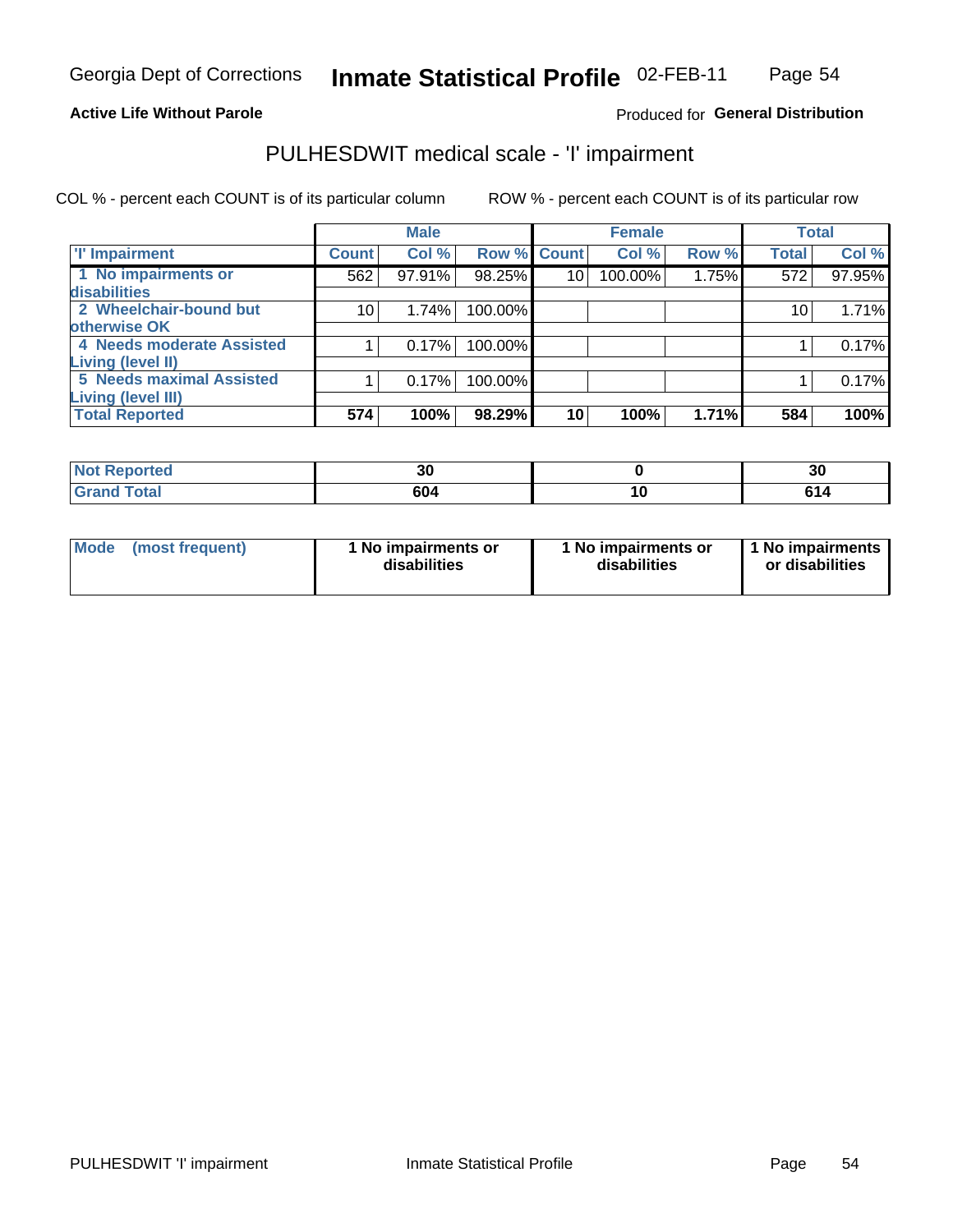## **Active Life Without Parole**

## Produced fo General Distribution

# PULHESDWIT medical scale - 'T' transportability

COL % - percent each COUNT is of its particular column

|                              |              | <b>Male</b> |             |    | <b>Female</b> |       |              | <b>Total</b> |
|------------------------------|--------------|-------------|-------------|----|---------------|-------|--------------|--------------|
| <b>T' Transportability</b>   | <b>Count</b> | Col %       | Row % Count |    | Col %         | Row % | <b>Total</b> | Col %        |
| 1 Can be transported in any  | 570          | 98.96%      | 98.28%      | 10 | 100.00%       | 1.72% | 580          | 98.98%       |
| ordinary approved vehicle    |              |             |             |    |               |       |              |              |
| 2 Wheelchair-bound, not      | 4            | 0.69%       | 100.00%     |    |               |       |              | 0.68%        |
| needing special vehicle      |              |             |             |    |               |       |              |              |
| 3 Wheelchair-bound, requires |              | 0.17%       | 100.00%     |    |               |       |              | 0.17%        |
| special vehicle              |              |             |             |    |               |       |              |              |
| 5 Requires ambulance         |              | 0.17%       | 100.00%     |    |               |       |              | 0.17%        |
| transport                    |              |             |             |    |               |       |              |              |
| <b>Total Reported</b>        | 576          | 100%        | 98.29%      | 10 | 100%          | 1.71% | 586          | 100%         |

| w     | ົ   | റ  |
|-------|-----|----|
| ortea | zo  | ZO |
|       | 604 | .  |

| <b>Mode</b> | (most frequent) | 1 Can be transported in any 1 Can be transported in any | ordinary approved vehicle   ordinary approved vehicle   transported in any | 1 Can be<br>  ordinary approved  <br>vehicle |
|-------------|-----------------|---------------------------------------------------------|----------------------------------------------------------------------------|----------------------------------------------|
|-------------|-----------------|---------------------------------------------------------|----------------------------------------------------------------------------|----------------------------------------------|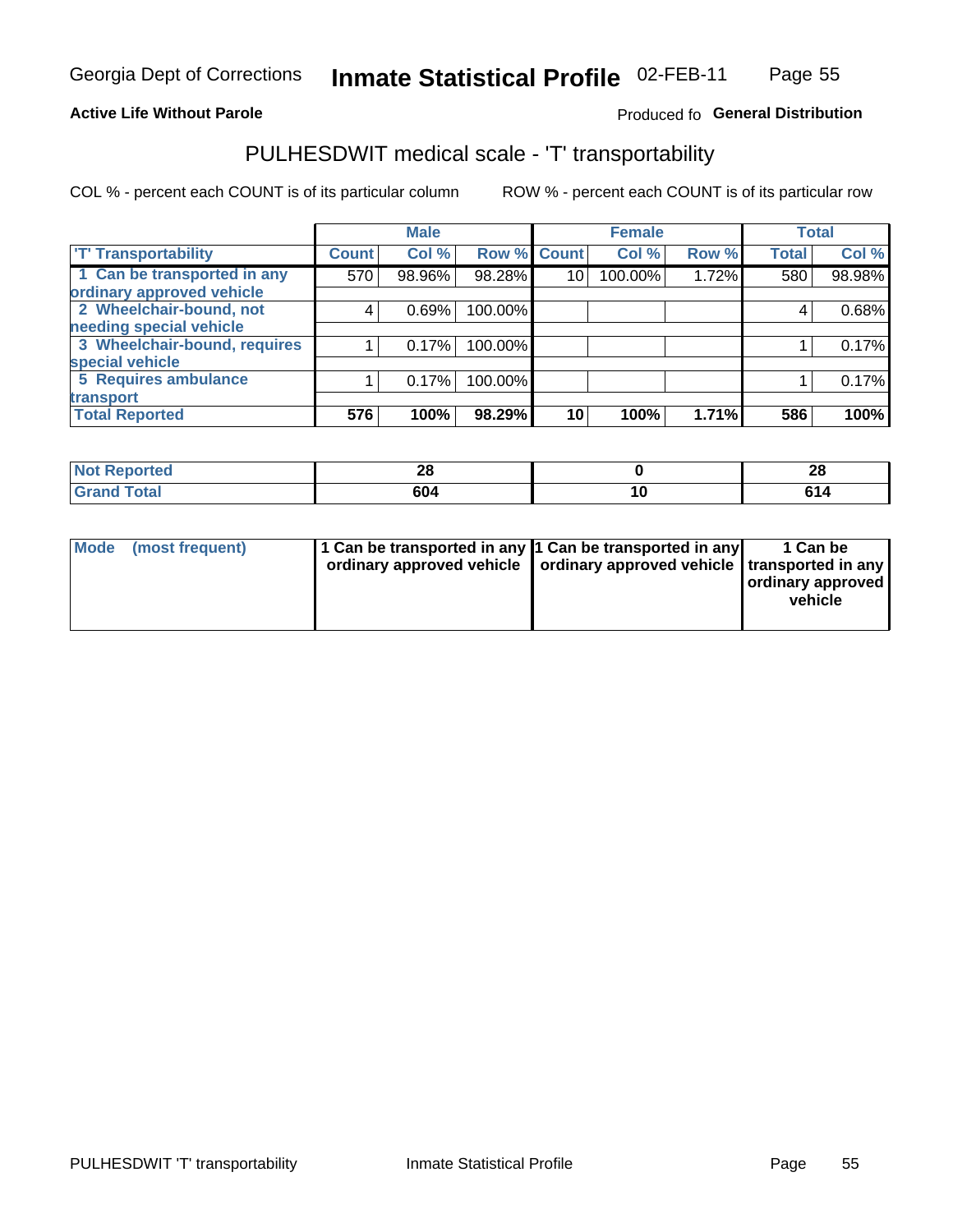## **Active Life Without Parole**

## Produced for General Distribution

## Criminality in family, self-reported

COL % - percent each COUNT is of its particular column

|                              | <b>Male</b>  |        | <b>Female</b> |              |        | Total    |              |        |
|------------------------------|--------------|--------|---------------|--------------|--------|----------|--------------|--------|
| <b>Criminality In Family</b> | <b>Count</b> | Col %  | Row %         | <b>Count</b> | Col %  | Row %    | <b>Total</b> | Col %  |
| Yes, criminality in family   | 157          | 28.60% | 96.91%        | 5            | 55.56% | $3.09\%$ | 162          | 29.03% |
| No criminality in family     | 392          | 71.40% | 98.99%        | 4            | 44.44% | $1.01\%$ | 396          | 70.97% |
| <b>Total Reported</b>        | 549          | 100%   | 98.39%        | 9            | 100%   | 1.61%    | 558          | 100%   |

| <b>Not Reported</b>            | --<br>◡ |    | ວເ |
|--------------------------------|---------|----|----|
| <b>c</b> otal<br>l Gran<br>uuu | 604     | л. |    |

|  | Mode (most frequent) | No criminality in family | Yes, criminality in family | No criminality in<br>family |
|--|----------------------|--------------------------|----------------------------|-----------------------------|
|--|----------------------|--------------------------|----------------------------|-----------------------------|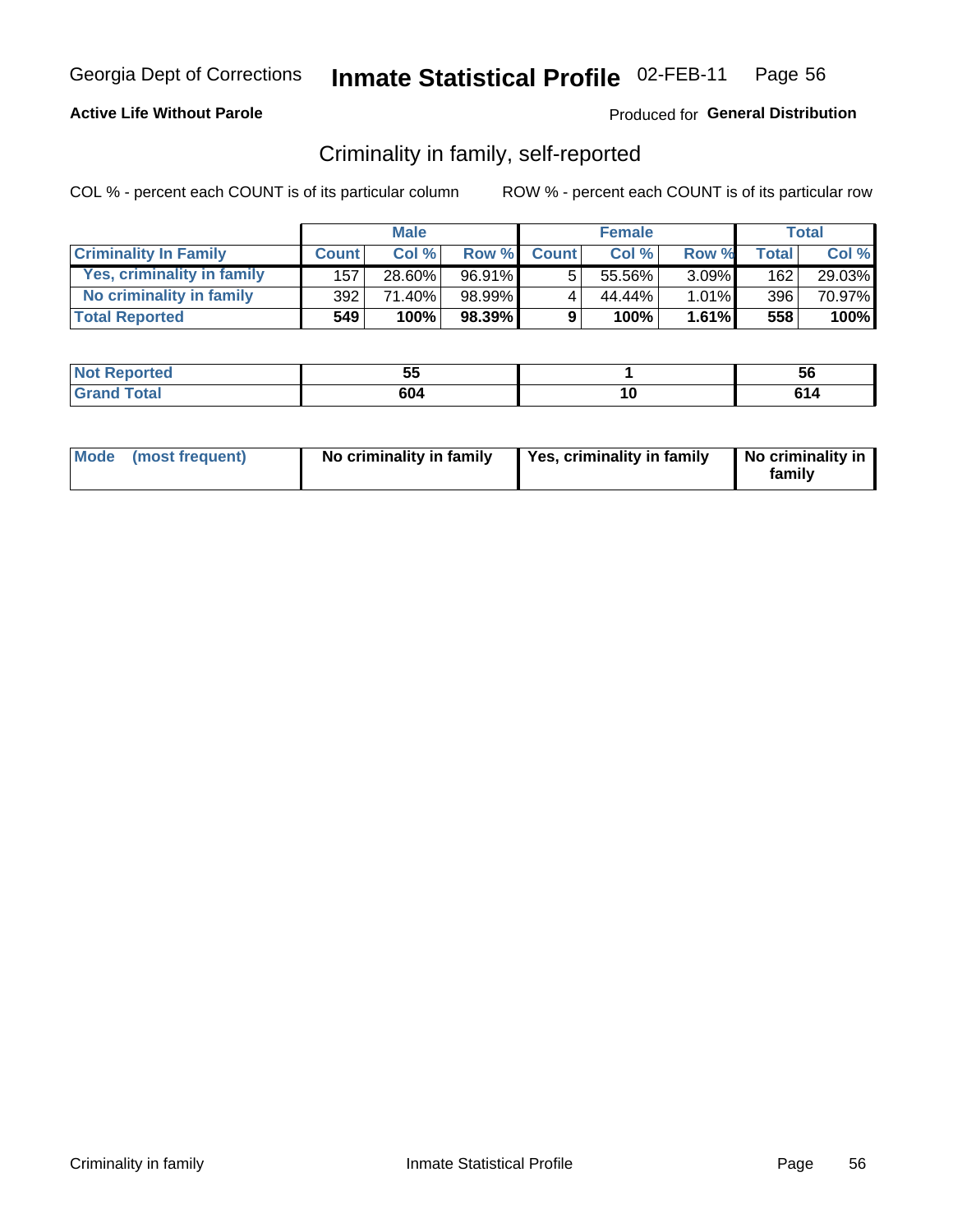## **Active Life Without Parole**

## Produced for General Distribution

## Alcoholism in family, self-reported

COL % - percent each COUNT is of its particular column

|                             | <b>Male</b>  |           | <b>Female</b> |                |        | Total |       |        |
|-----------------------------|--------------|-----------|---------------|----------------|--------|-------|-------|--------|
| <b>Alcoholism In Family</b> | <b>Count</b> | Col %     | Row %         | <b>Count</b>   | Col %  | Row % | Total | Col %  |
| Yes, alcoholism in family   | 107          | $19.49\%$ | $97.27\%$     | 3 <sub>1</sub> | 33.33% | 2.73% | 110   | 19.71% |
| No alcoholism in family     | 442          | 80.51%    | 98.66%        | 6              | 66.67% | 1.34% | 448   | 80.29% |
| <b>Total Reported</b>       | 549          | 100%      | 98.39%        | 9              | 100%   | 1.61% | 558   | 100%   |

| ported<br>' NOt | --<br>ັບ |     | <b>JQ</b> |
|-----------------|----------|-----|-----------|
| Gr:<br>-        | 604      | ı u | . .       |

|  | Mode (most frequent) | No alcoholism in family | No alcoholism in family | No alcoholism in<br>family |
|--|----------------------|-------------------------|-------------------------|----------------------------|
|--|----------------------|-------------------------|-------------------------|----------------------------|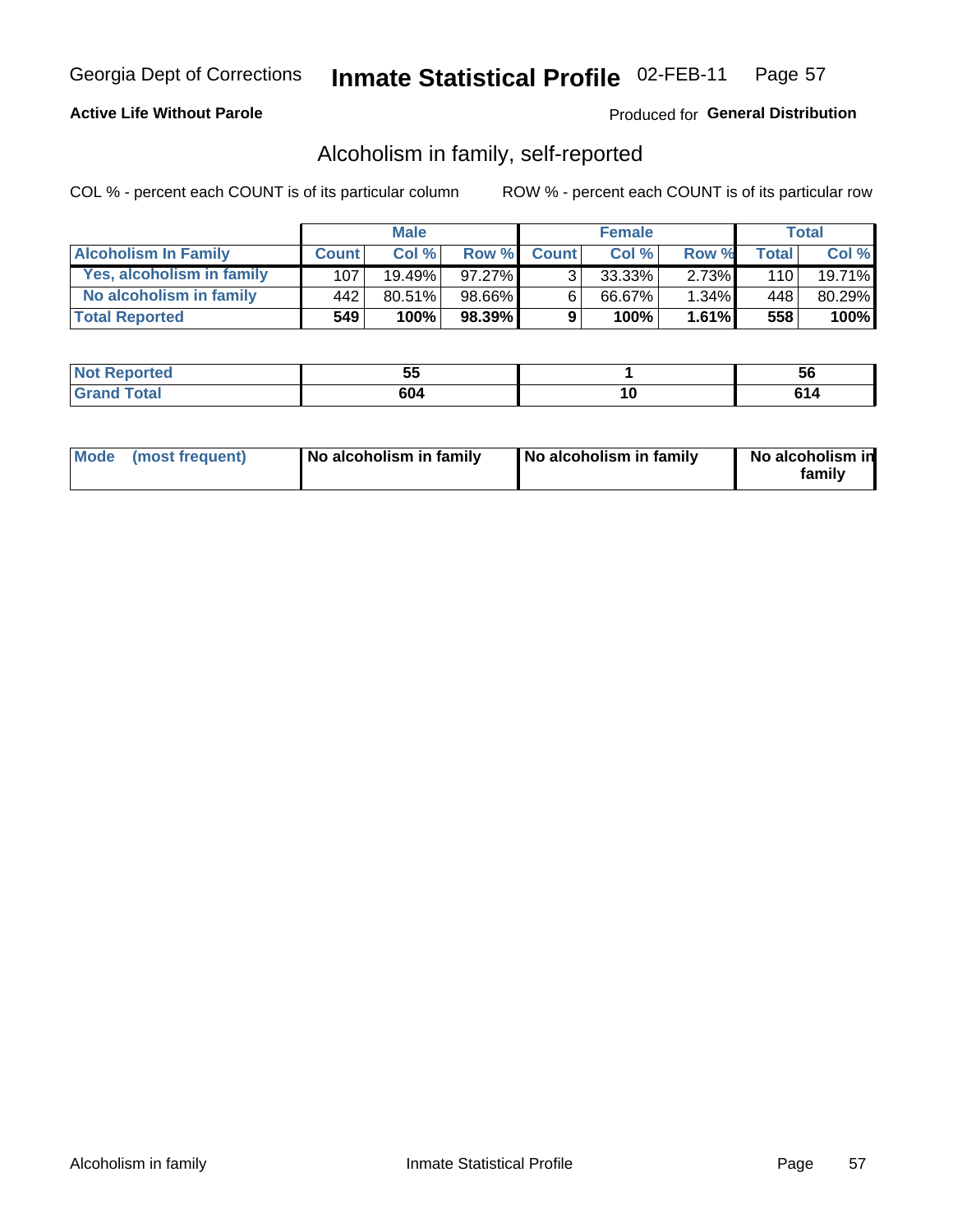## **Active Life Without Parole**

## Produced for General Distribution

## Drug abuse in family, self-reported

COL % - percent each COUNT is of its particular column

|                           | <b>Male</b>  |        | <b>Female</b> |                |           | <b>Total</b> |       |         |
|---------------------------|--------------|--------|---------------|----------------|-----------|--------------|-------|---------|
| Drug Abuse In Family      | <b>Count</b> | Col%   | Row %         | <b>Count</b>   | Col%      | Row %        | Total | Col %   |
| Yes, drug abuse in family | 63           | 11.48% | $95.45\%$     | 3 <sub>1</sub> | $33.33\%$ | $4.55\%$     | 66    | 11.83%  |
| No drug abuse in family   | 486          | 88.52% | 98.78%        | 6              | 66.67%    | 1.22%        | 492   | 88.17%  |
| <b>Total Reported</b>     | 549          | 100%   | $98.39\%$     | 9              | 100%      | 1.61%        | 558   | $100\%$ |

| اد د الس<br>keportea<br>NO | --<br>◡ | <b>JC</b> |
|----------------------------|---------|-----------|
| <b>otal</b>                | 604     | сл        |

|  | Mode (most frequent) | No drug abuse in family | No drug abuse in family | No drug abuse in<br>family |
|--|----------------------|-------------------------|-------------------------|----------------------------|
|--|----------------------|-------------------------|-------------------------|----------------------------|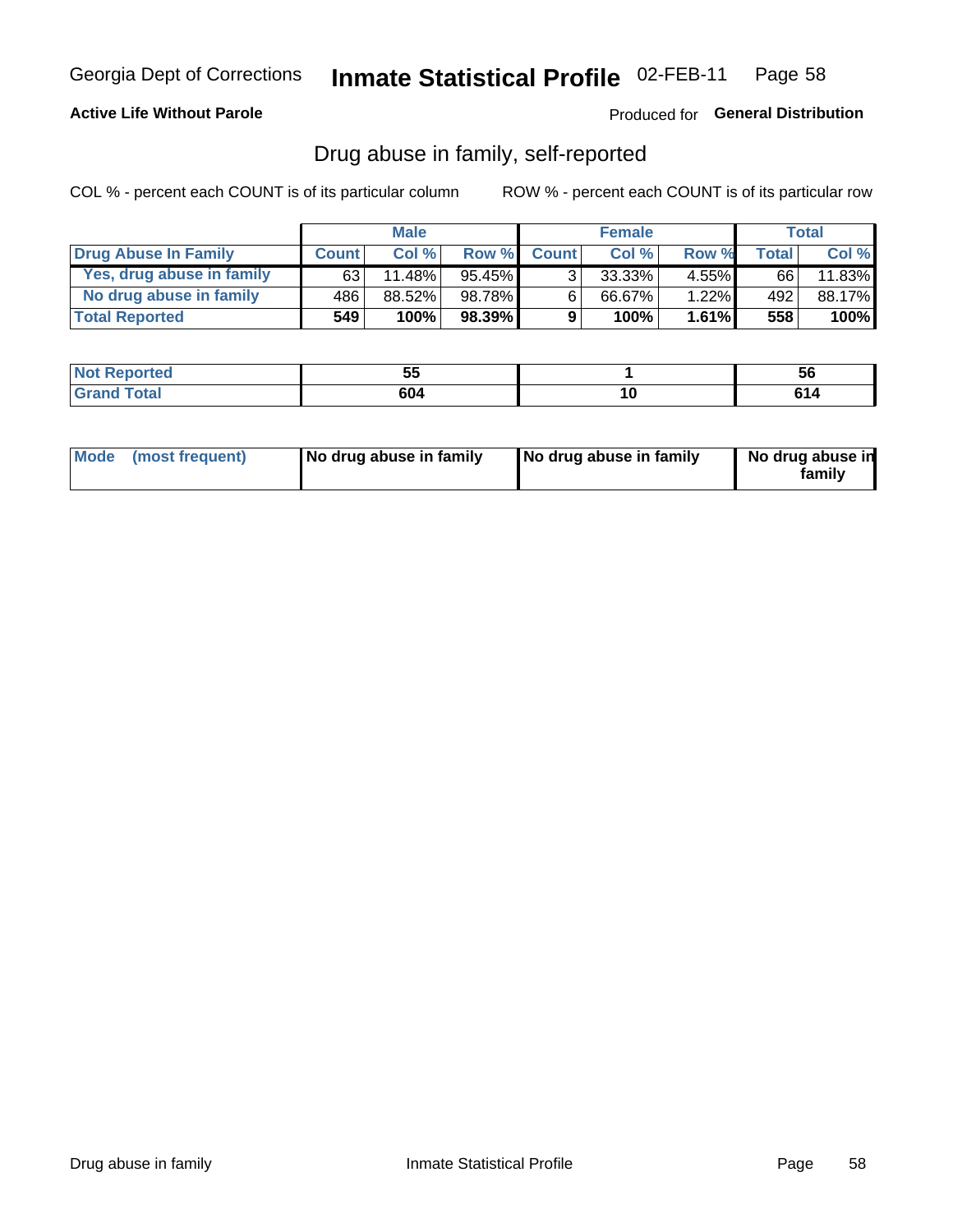## **Active Life Without Parole**

## Produced for General Distribution

## Subjected to frequent beatings, self-reported

COL % - percent each COUNT is of its particular column

|                                   | <b>Male</b>  |        | <b>Female</b> |              |        | Total |       |        |
|-----------------------------------|--------------|--------|---------------|--------------|--------|-------|-------|--------|
| <b>Frequent beatings</b>          | <b>Count</b> | Col%   | Row %         | <b>Count</b> | Col %  | Row % | Total | Col %  |
| <b>Yes, subjected to frequent</b> | 34           | 6.19%  | $97.14\%$     |              | 11.11% | 2.86% | 35    | 6.27%  |
| <b>beatings</b>                   |              |        |               |              |        |       |       |        |
| Not subjected to frequent         | 515          | 93.81% | 98.47%        | 8            | 88.89% | 1.53% | 523   | 93.73% |
| <b>beatings</b>                   |              |        |               |              |        |       |       |        |
| <b>Total Reported</b>             | 549          | 100%   | 98.39%        | 9            | 100%   | 1.61% | 558   | 100%   |

| <b>Not Reported</b> | --<br>JJ |           | 56      |
|---------------------|----------|-----------|---------|
| <b>Total</b>        | 604      | . .<br>ιu | C4<br>4 |

| Mode (most frequent) | Not subjected to frequent<br>beatings | Not subjected to frequent<br>beatings | Not subjected to<br><b>frequent beatings</b> |
|----------------------|---------------------------------------|---------------------------------------|----------------------------------------------|
|                      |                                       |                                       |                                              |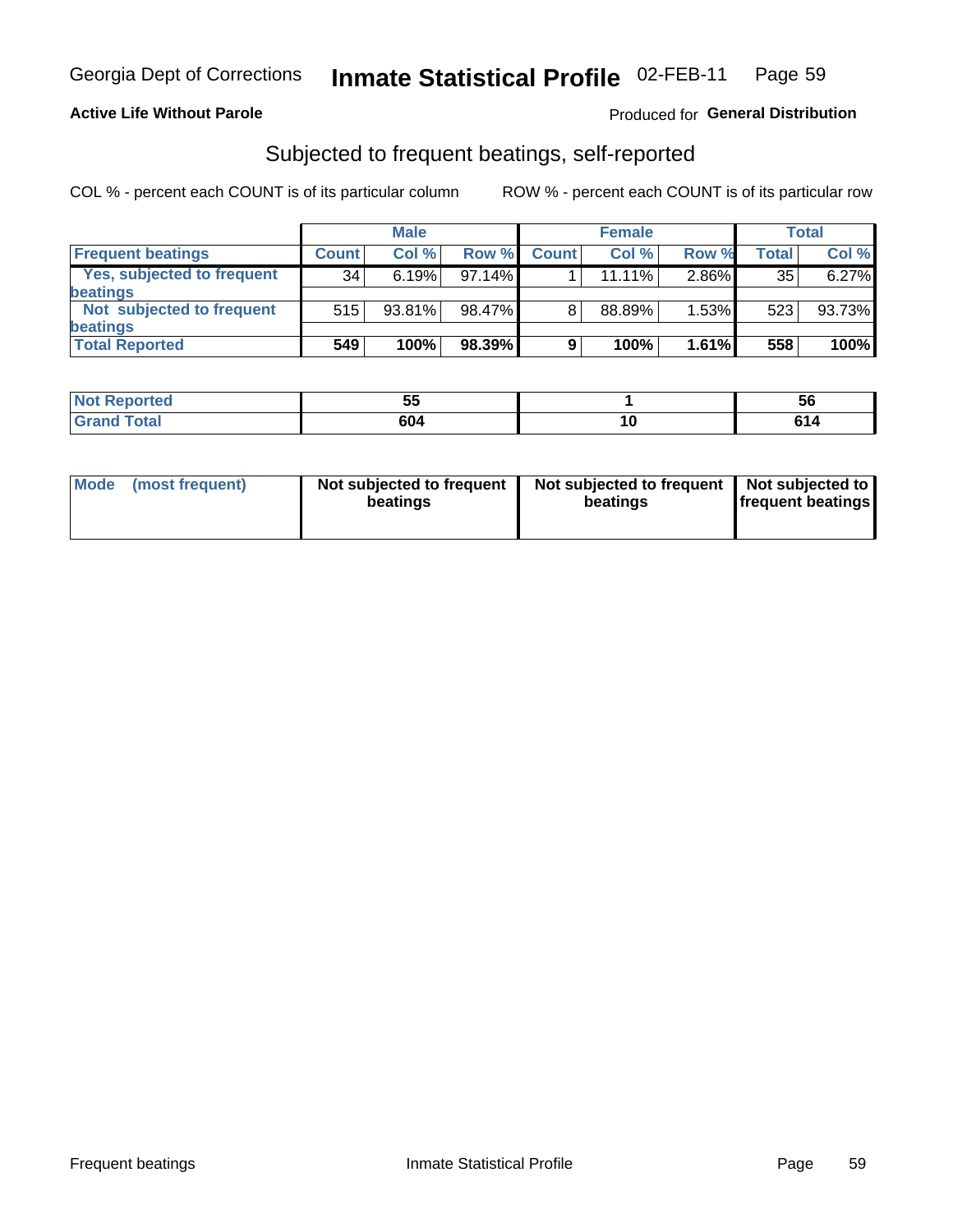## **Active Life Without Parole**

## Produced for General Distribution

## Father absent during inmate's childhood

COL % - percent each COUNT is of its particular column

|                           | <b>Male</b>  |           | <b>Female</b> |                |           | <b>Total</b> |         |        |
|---------------------------|--------------|-----------|---------------|----------------|-----------|--------------|---------|--------|
| <b>Father Absent</b>      | <b>Count</b> | Col%      | Row %         | <b>Count</b>   | Col%      | Row %        | Total I | Col %  |
| Yes, father was absent    | 271          | 49.36%    | 98.91%        | 3 <sub>1</sub> | $33.33\%$ | $1.09\%$     | 274     | 49.10% |
| No, father was not absent | 278          | $50.64\%$ | 97.89%        | 6              | 66.67%    | $2.11\%$     | 284     | 50.90% |
| <b>Total Reported</b>     | 549          | 100%      | $98.39\%$     | 9              | 100%      | $1.61\%$     | 558     | 100%   |

| <b>Not Reported</b>            | --<br>◡ |    | ວເ |
|--------------------------------|---------|----|----|
| <b>c</b> otal<br>l Gran<br>uuu | 604     | л. |    |

|  | Mode (most frequent) | No, father was not absent No, father was not absent |  | No, father was not<br>absent |
|--|----------------------|-----------------------------------------------------|--|------------------------------|
|--|----------------------|-----------------------------------------------------|--|------------------------------|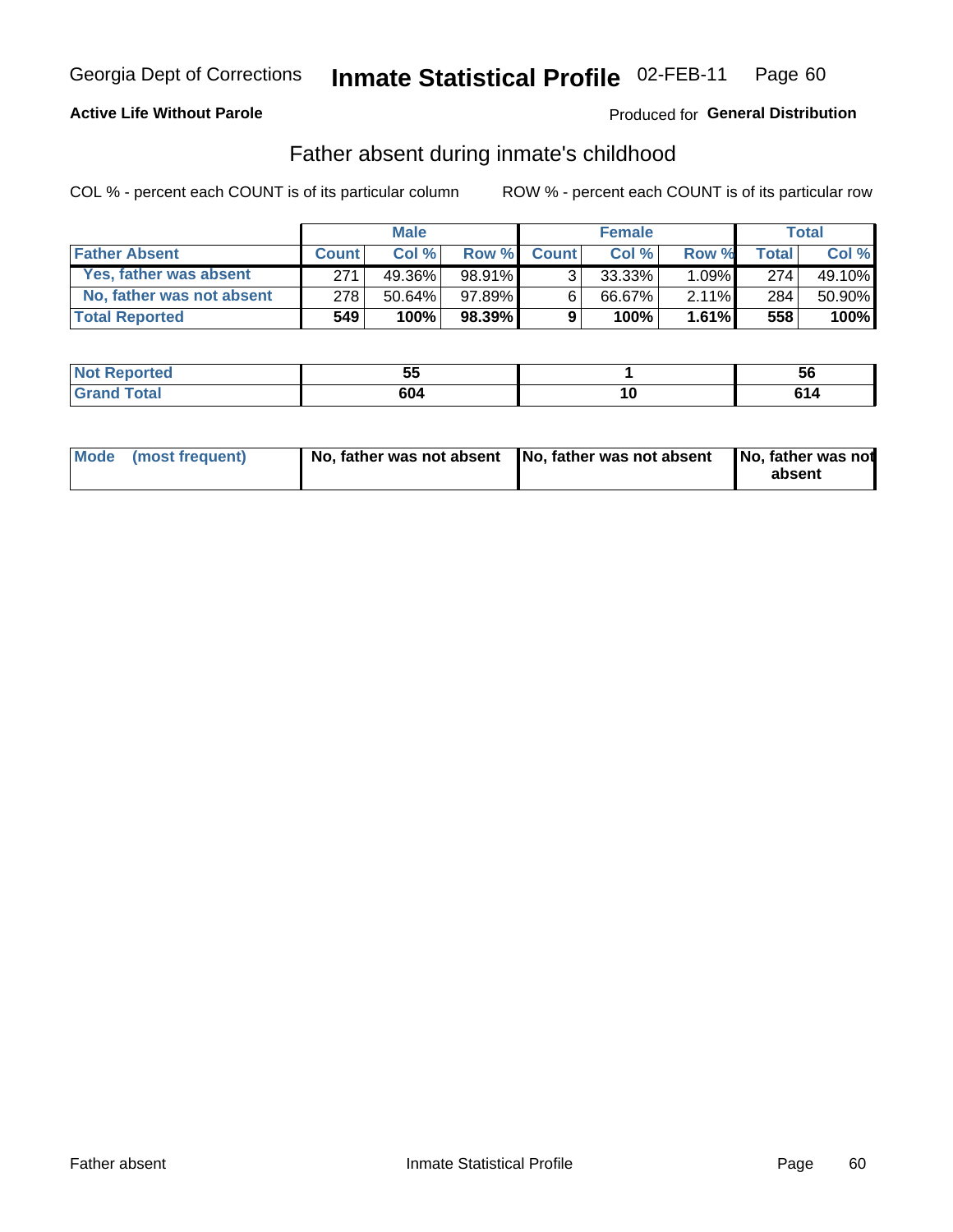## **Active Life Without Parole**

## Produced for General Distribution

## Mother absent during inmate's childhood

COL % - percent each COUNT is of its particular column

|                           | <b>Male</b>  |           | <b>Female</b> |              |           | Total    |              |        |
|---------------------------|--------------|-----------|---------------|--------------|-----------|----------|--------------|--------|
| <b>Mother Absent</b>      | <b>Count</b> | Col%      | Row %         | <b>Count</b> | Col%      | Row %    | <b>Total</b> | Col %  |
| Yes, mother was absent    |              | $14.03\%$ | 97.47%        | ົ            | $22.22\%$ | $2.53\%$ | 79           | 14.16% |
| No, mother was not absent | 472          | 85.97%    | $98.54\%$     |              | 77.78%    | 1.46%    | 479          | 85.84% |
| <b>Total Reported</b>     | 549          | 100%      | 98.39%        | 9            | 100%      | $1.61\%$ | 558          | 100%   |

| اد د الس<br>keportea<br>NO | --<br>◡ | <b>JC</b> |
|----------------------------|---------|-----------|
| <b>otal</b>                | 604     | сл        |

| Mode (most frequent) | No, mother was not absent   No, mother was not absent   No, mother was | not absent |
|----------------------|------------------------------------------------------------------------|------------|
|----------------------|------------------------------------------------------------------------|------------|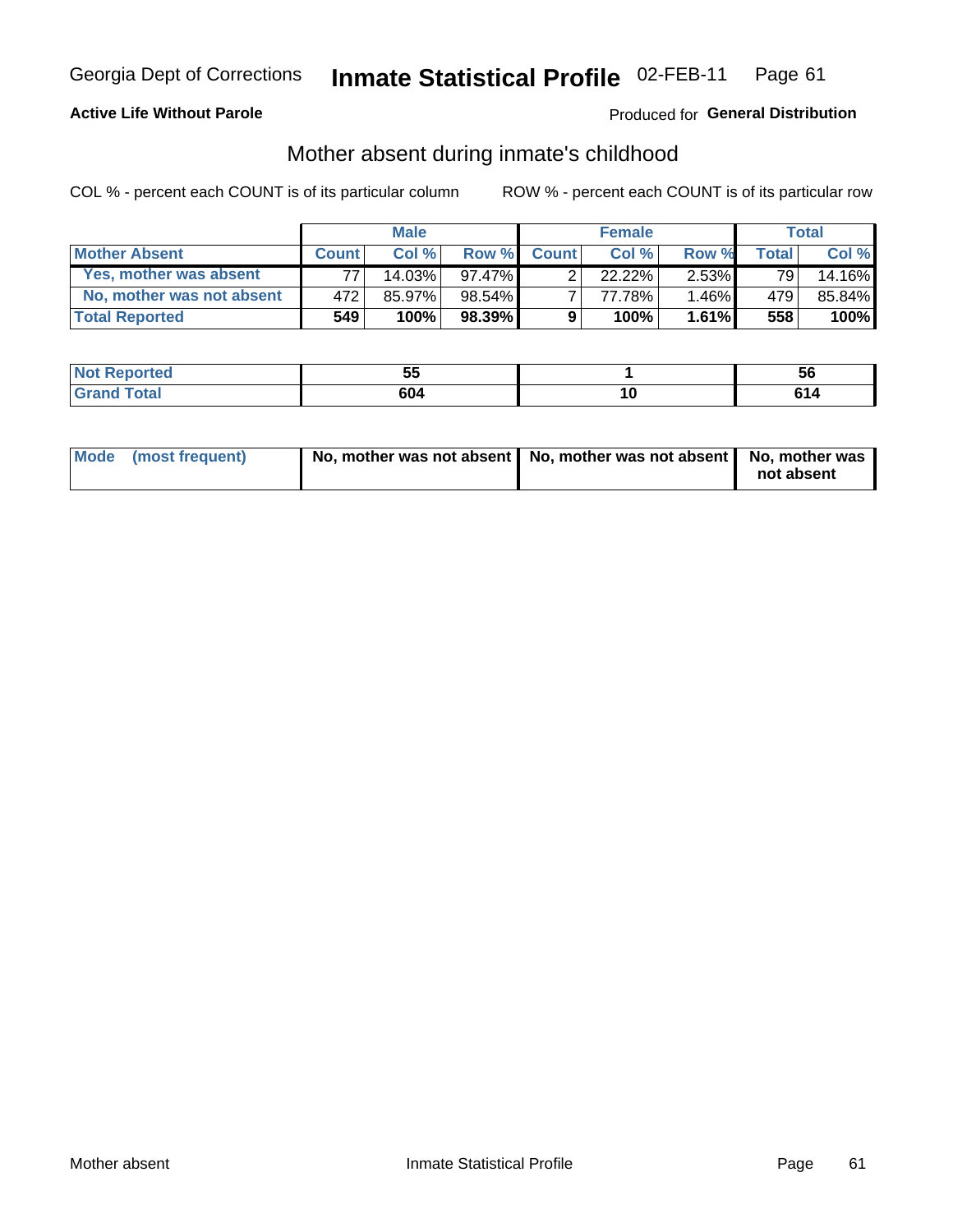## **Active Life Without Parole**

## Produced for General Distribution

## Inmate diagnosed as manipulative

COL % - percent each COUNT is of its particular column

|                          | <b>Male</b>  |        |           |              | <b>Female</b> | Total |              |        |
|--------------------------|--------------|--------|-----------|--------------|---------------|-------|--------------|--------|
| <b>Manipulative</b>      | <b>Count</b> | Col %  | Row %     | <b>Count</b> | Col %         | Row % | <b>Total</b> | Col %  |
| <b>Yes, manipulative</b> | 128          | 23.49% | $99.22\%$ |              | 11.11%        | 0.78% | 129          | 23.29% |
| No, not manipulative     | 417          | 76.51% | 98.12%    | 8            | 88.89%        | 1.88% | 425          | 76.71% |
| <b>Total Reported</b>    | 545          | 100%   | $98.38\%$ | 9            | 100%          | 1.62% | 554          | 100%   |

| oneo  | --<br> |    | r r<br>ρn |
|-------|--------|----|-----------|
| Total | ۹Λ۵    | ιu | ,,,       |

|  | Mode (most frequent) | No, not manipulative | No, not manipulative | No. not<br><b>I</b> manipulative |
|--|----------------------|----------------------|----------------------|----------------------------------|
|--|----------------------|----------------------|----------------------|----------------------------------|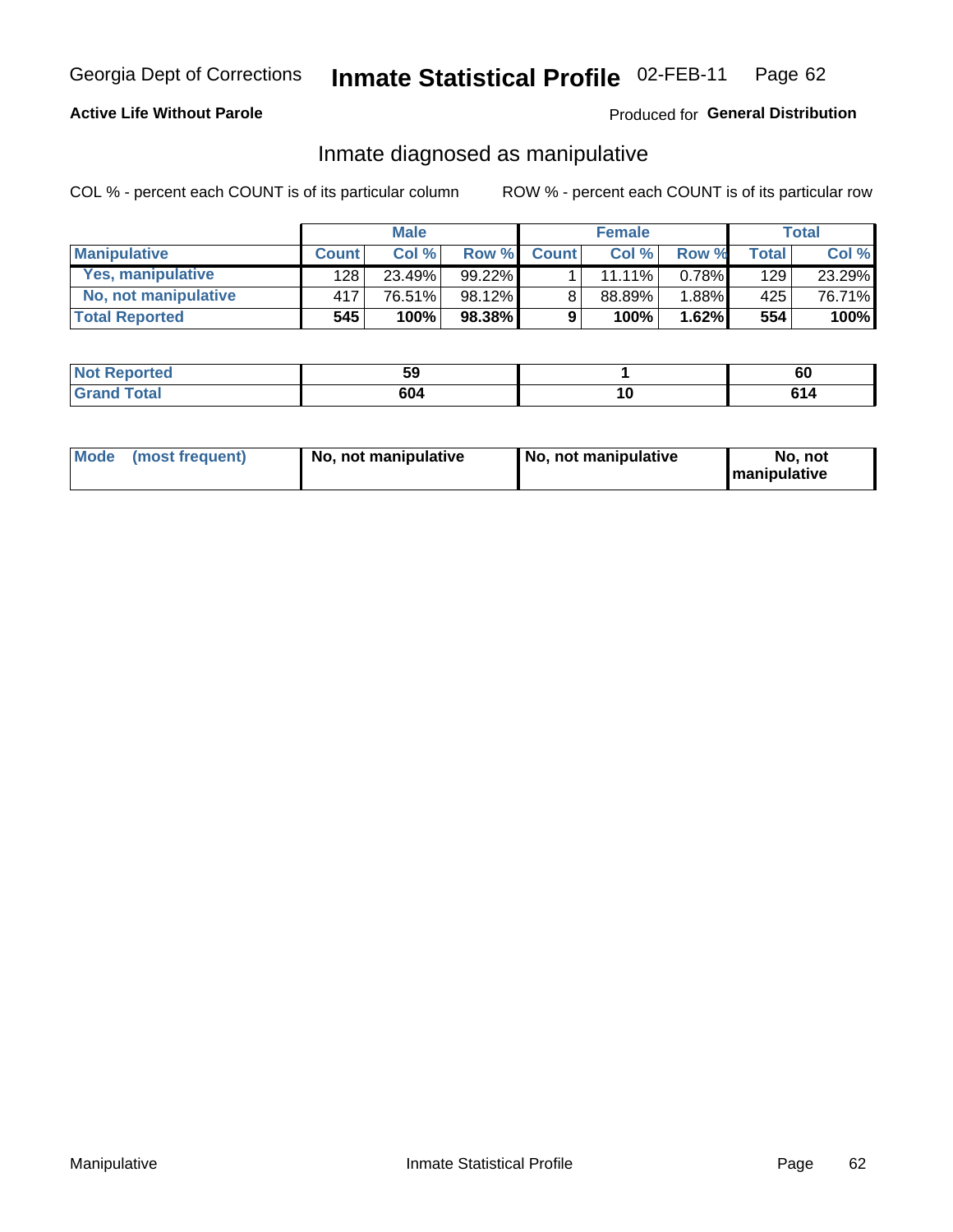#### Inmate Statistical Profile 02-FEB-11 Page 63

## **Active Life Without Parole**

Produced for General Distribution

## Inmate diagnosed as assaultive

COL % - percent each COUNT is of its particular column

|                       | <b>Male</b>  |        |         | <b>Female</b> |         |          | Total |        |
|-----------------------|--------------|--------|---------|---------------|---------|----------|-------|--------|
| <b>Assaultive</b>     | <b>Count</b> | Col %  | Row %   | <b>Count</b>  | Col %   | Row %    | Total | Col %  |
| Yes, assaultive       | 432          | 79.27% | 97.96%  | 9             | 100.00% | $2.04\%$ | 441   | 79.60% |
| No, not assaultive    | 113          | 20.73% | 100.00% |               |         |          | 113   | 20.40% |
| <b>Total Reported</b> | 545          | 100%   | 98.38%  | 9             | 100%    | $1.62\%$ | 554   | 100%   |

| Reported<br>NOT | --<br>JJ. | Ωú |
|-----------------|-----------|----|
| <b>otal</b>     | 604       | сл |

| <b>Mode</b><br>(most frequent) | <b>Yes, assaultive</b> | Yes, assaultive | <b>Yes, assaultive</b> |
|--------------------------------|------------------------|-----------------|------------------------|
|--------------------------------|------------------------|-----------------|------------------------|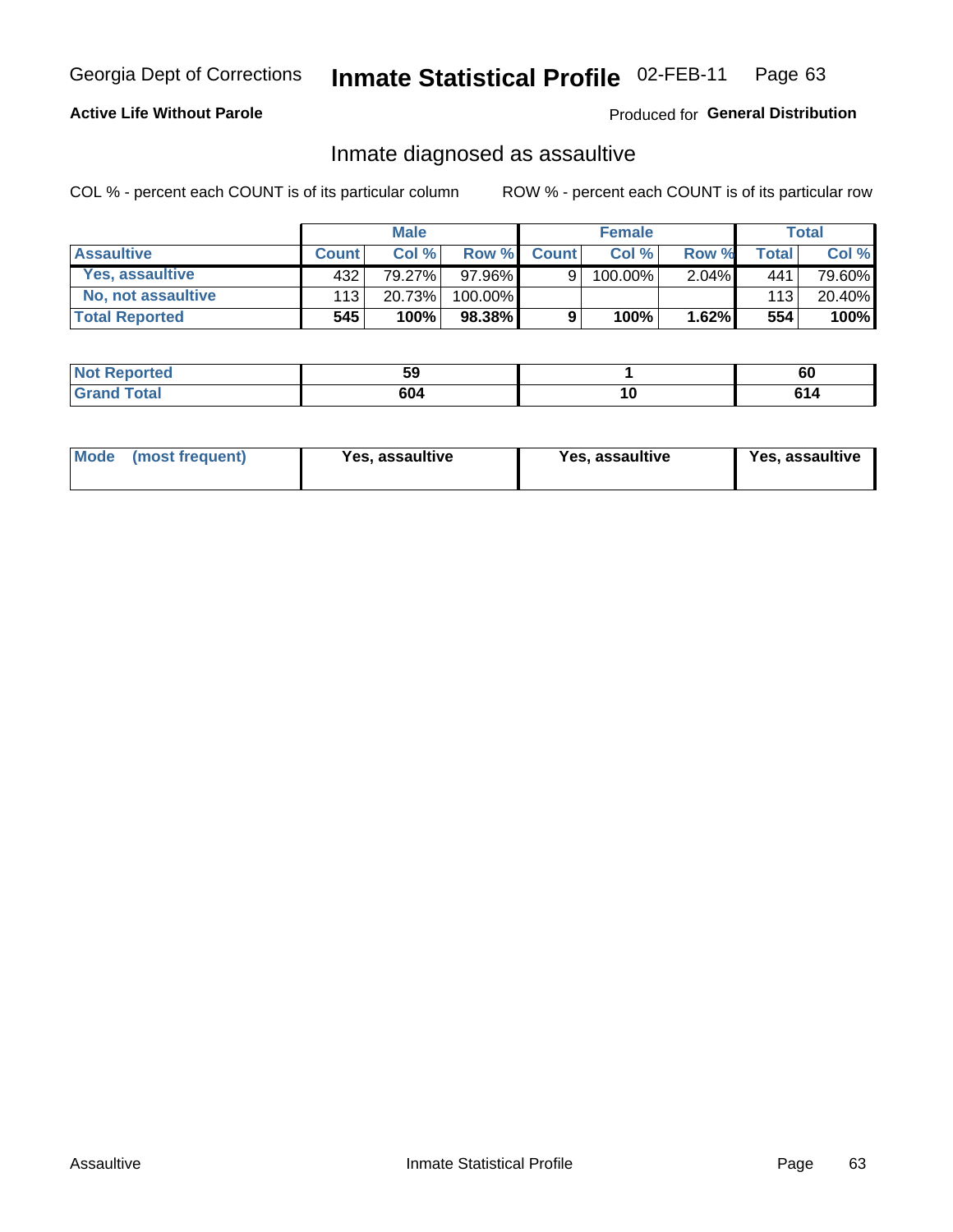#### Inmate Statistical Profile 02-FEB-11 Page 64

**Active Life Without Parole** 

### Produced for General Distribution

## Number of prior Georgia incarcerations

COL % - percent each COUNT is of its particular column

|                                       | <b>Male</b>  |        |                    | <b>Female</b> |        |          | <b>Total</b> |        |
|---------------------------------------|--------------|--------|--------------------|---------------|--------|----------|--------------|--------|
| <b>Num of Prior GA Incarcerations</b> | <b>Count</b> | Col %  | <b>Row % Count</b> |               | Col %  | Row %    | <b>Total</b> | Col %  |
|                                       | 285          | 47.19% | 96.94%             | 9             | 90.00% | $3.06\%$ | 294          | 47.88% |
|                                       | 125          | 20.70% | 100.00%            |               |        |          | 125          | 20.36% |
|                                       | 70           | 11.59% | 100.00%            |               |        |          | 70           | 11.40% |
|                                       | 59           | 9.77%  | 98.33%             |               | 10.00% | 1.67%    | 60           | 9.77%  |
|                                       | 31           | 5.13%  | 100.00%            |               |        |          | 31           | 5.05%  |
|                                       | 18           | 2.98%  | 100.00%            |               |        |          | 18           | 2.93%  |
| <b>More Than 5</b>                    | 16           | 2.65%  | 100.00%            |               |        |          | 16           | 2.61%  |
| <b>Total Reported</b>                 | 604          | 100%   | 98.37%             | 10            | 100%   | 1.63%    | 614          | 100%   |

| <b>orted</b><br>N               |  |  |  |
|---------------------------------|--|--|--|
| <b>otal</b><br>$\mathbf{v}$ and |  |  |  |

| Mean (average)       | 1.26 | . . | 1.24 |
|----------------------|------|-----|------|
| Median (middle)      |      |     |      |
| Mode (most frequent) |      |     |      |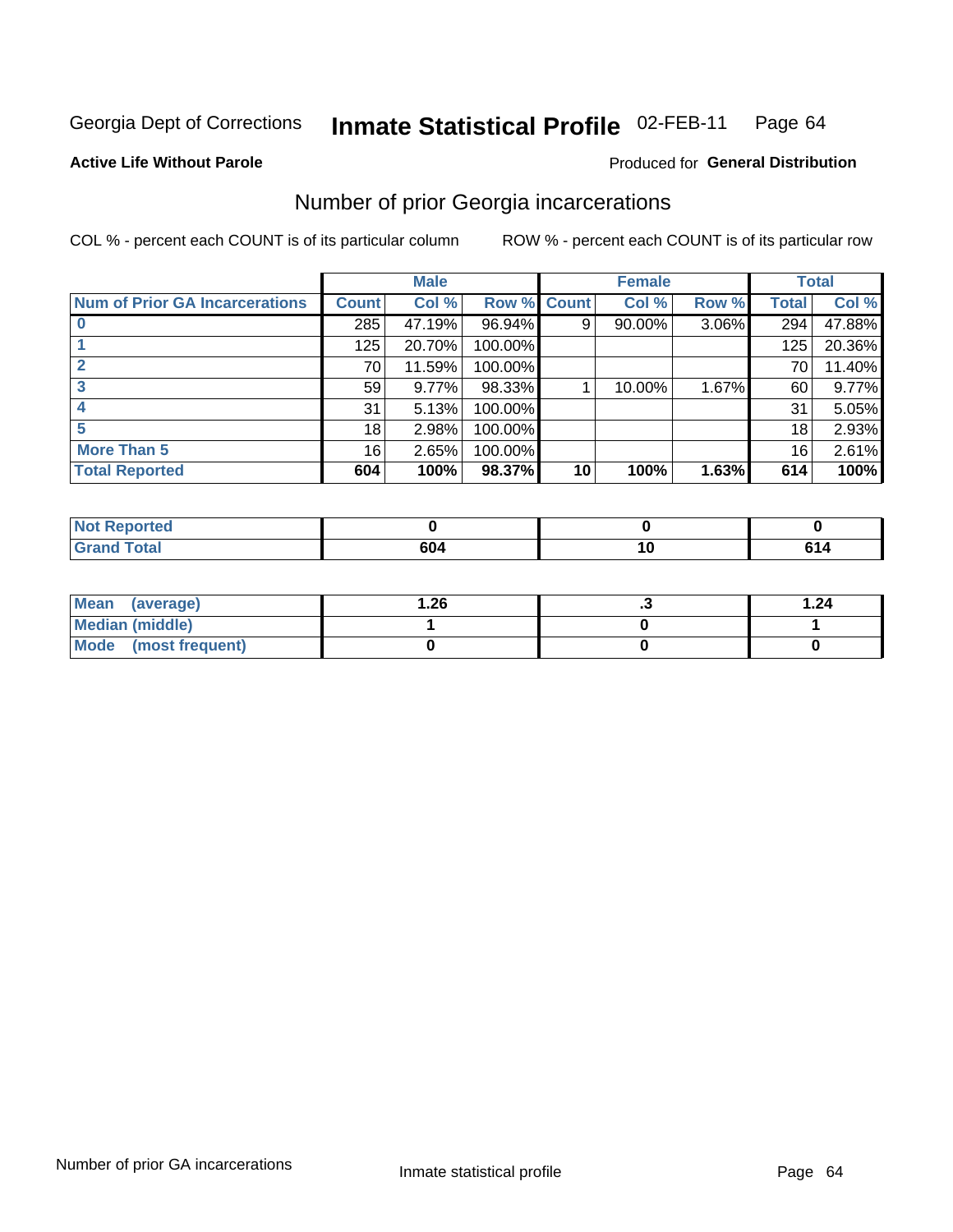#### Inmate Statistical Profile 02-FEB-11 Page 65

**Active Life Without Parole** 

Produced for General Distribution

## Prison sentence in years

COL % - percent each COUNT is of its particular column

ROW % - percent each COUNT is of its particular row

|                                 | <b>Male</b> |            |                    | <b>Female</b>   |            |       | $\tau$ otal |         |
|---------------------------------|-------------|------------|--------------------|-----------------|------------|-------|-------------|---------|
| <b>Prison Sentence In Years</b> | Count       | Col %      | <b>Row % Count</b> |                 | Col%       | Row % | Total       | Col %   |
| <b>Life Without Parole</b>      | 604         | $100.00\%$ | 98.37%             | 10 <sub>1</sub> | $100.00\%$ | 1.63% | 614         | 100.00% |
| <b>Total Reported</b>           | 604         | 100%       | 98.37%             | 10              | 100%       | 1.63% | 614         | 100%    |

| Not Reported |         |  |
|--------------|---------|--|
| <b>otal</b>  | <br>604 |  |

### **Determinate (numeric) sentences only**

| <b>Mean</b><br><i>(average)</i> |  |
|---------------------------------|--|
|---------------------------------|--|

All sentences (including determinate), with life, life without parole, and death sentences figured at 45 years

| <b>Mea</b><br>rano<br>1119811 | ╌<br>_ | -- |
|-------------------------------|--------|----|
|                               |        |    |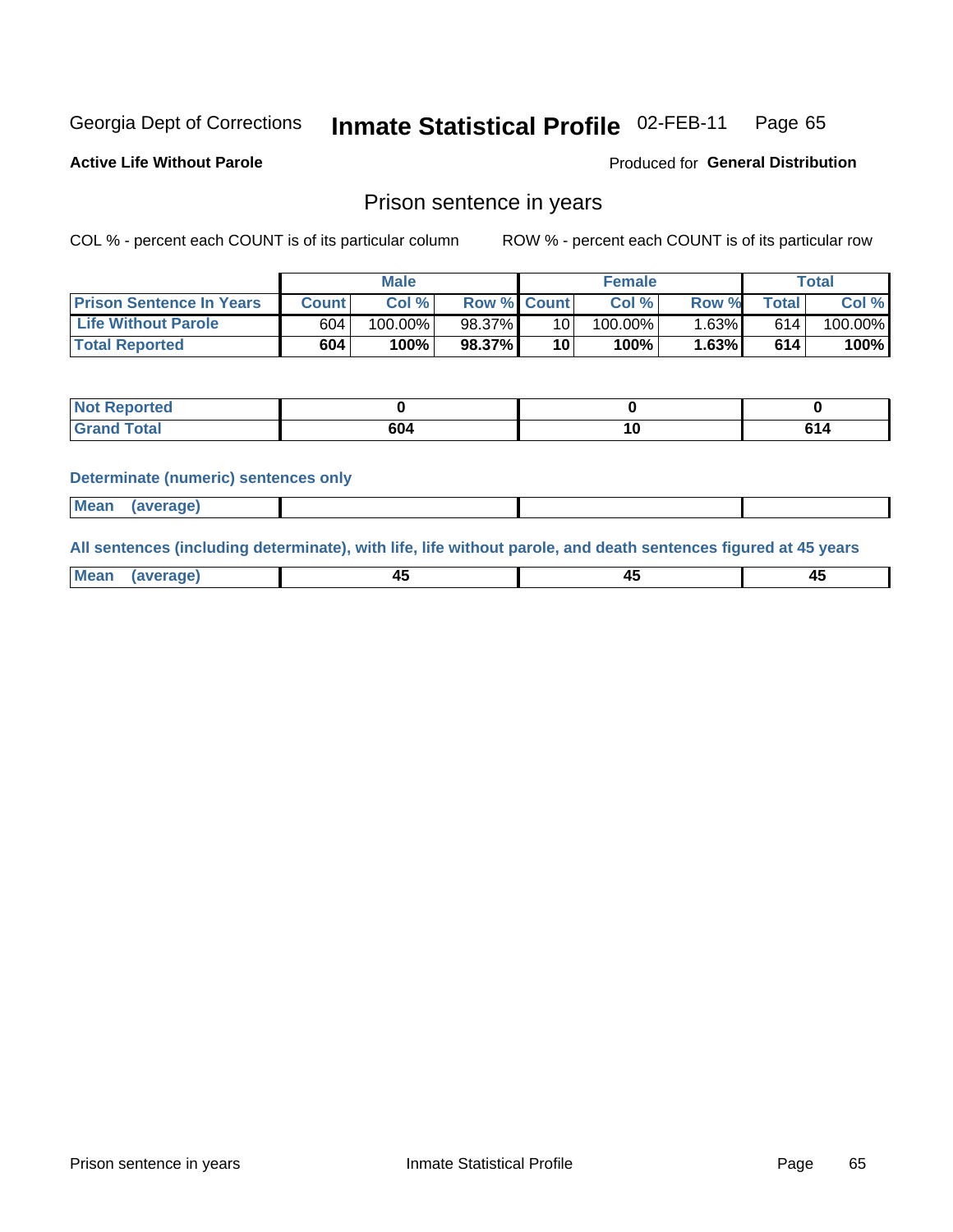#### Inmate Statistical Profile 02-FEB-11 Georgia Dept of Corrections Page 66

### **Active Life Without Parole**

### Produced for General Distribution

## Primary offense, broken out into felonies vs misdemeanors

COL % - percent each COUNT is of its particular column

|                                  | <b>Male</b>  |         |                    | <b>Female</b>   |         |       | Total        |         |
|----------------------------------|--------------|---------|--------------------|-----------------|---------|-------|--------------|---------|
| <b>Felonies and Misdemeanors</b> | <b>Count</b> | Col%    | <b>Row % Count</b> |                 | Col%    | Row % | <b>Total</b> | Col %   |
| <b>Felonies</b>                  | 604          | 100.00% | 98.37%             | 10 I            | 100.00% | 1.63% | 614          | 100.00% |
| <b>Total Reported</b>            | 604          | 100%    | 98.37%             | 10 <sup>1</sup> | 100%    | .63%  | 614          | 100%    |

| <b>Not Reported</b> |     |     |
|---------------------|-----|-----|
| <b>Grand Total</b>  | 604 | 614 |

| $Mc$<br>equent)<br>нез<br>$\sim$<br>. | onies<br>. | <b>onies</b><br>. |
|---------------------------------------|------------|-------------------|
|---------------------------------------|------------|-------------------|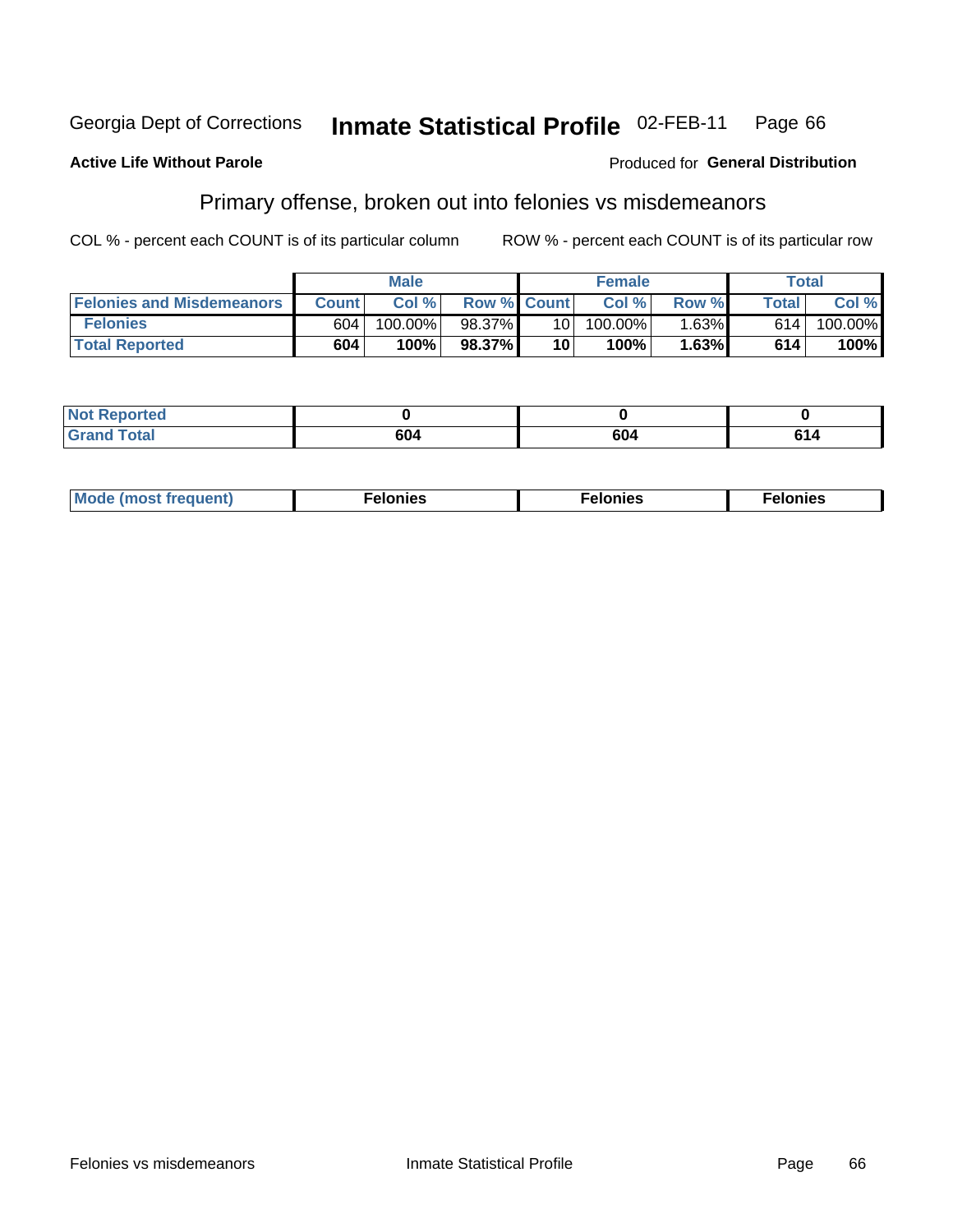#### Inmate Statistical Profile 02-FEB-11 Page 67

## **Active Life Without Parole**

### Produced for General Distribution

## Primary offense, broken out into six broad crime categories

COL % - percent each COUNT is of its particular column

|                                  | <b>Male</b>  |         | <b>Female</b> |                 |         | <b>Total</b> |              |        |
|----------------------------------|--------------|---------|---------------|-----------------|---------|--------------|--------------|--------|
| <b>Crime Categories</b>          | <b>Count</b> | Col %   | Row % Count   |                 | Col %   | Row %        | <b>Total</b> | Col %  |
| <b>Violent</b>                   | 494          | 81.79%  | 98.02%        | 10 <sup>1</sup> | 100.00% | 1.98%        | 504          | 82.08% |
| <b>Sex Crime</b><br>$\mathbf{2}$ | 91           | 15.07%  | 100.00%       |                 | .00%    |              | 91           | 14.82% |
| 3<br><b>Property</b>             | 2            | .33%    | 100.00%       |                 | .00%    |              |              | .33%   |
| <b>Drug</b><br>4                 | 16           | 2.65%   | 100.00%       |                 | .00%    |              | 16           | 2.61%  |
| <b>Other</b><br>6                |              | $.17\%$ | 100.00%       |                 | .00%    |              |              | .16%   |
| <b>Total Reported</b>            | 604          | 100%    | 98.37%        | 10 <sup>1</sup> | 100%    | 1.63%        | 614          | 100%   |

| <b>Not Reported</b> |     |              |
|---------------------|-----|--------------|
| <b>Total</b>        | 604 | . .<br>0 I 4 |

| М |   | - -- - |         |  |
|---|---|--------|---------|--|
|   | ш | וחי    | 1.91311 |  |
|   |   |        |         |  |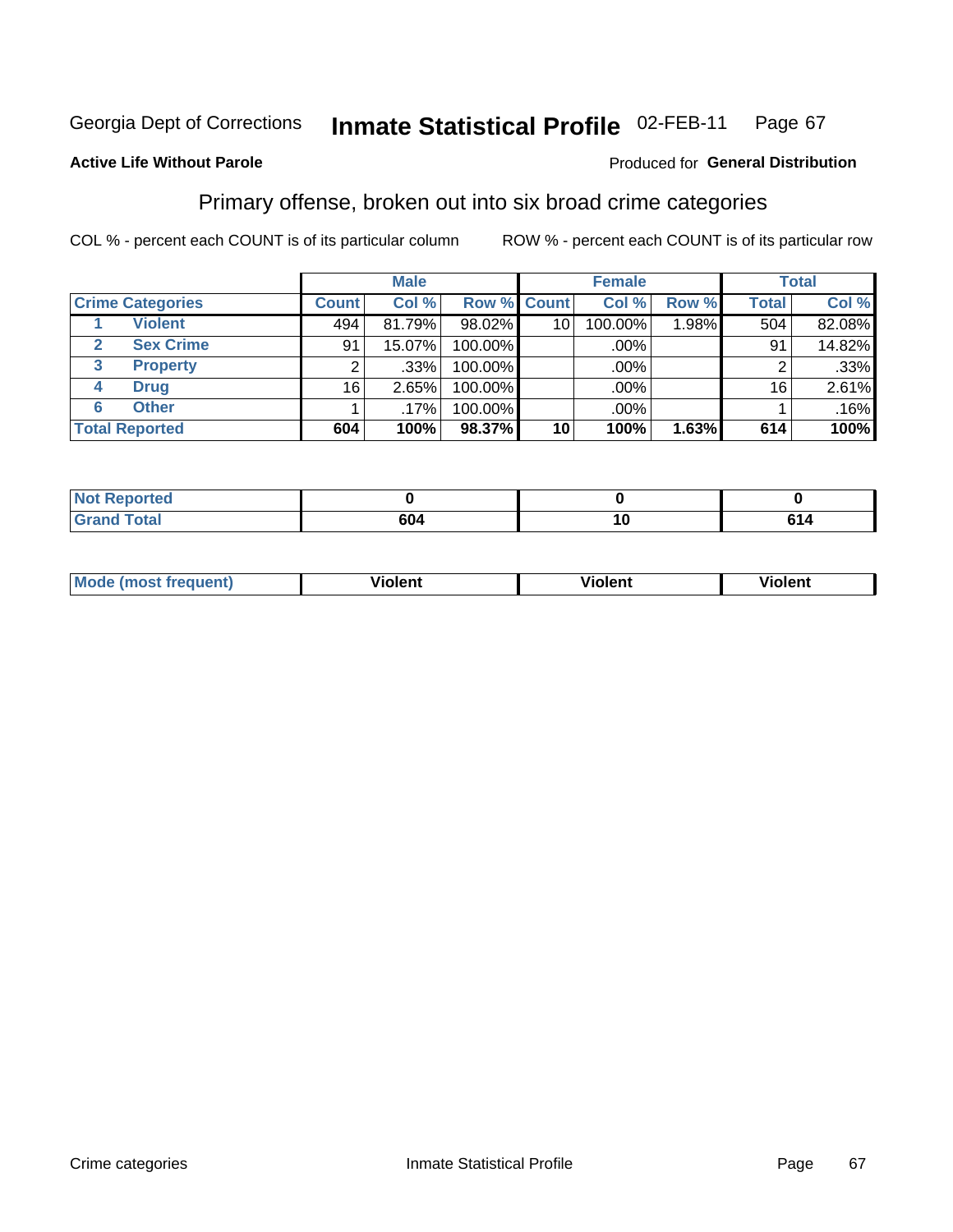### Inmate Statistical Profile 02-FEB-11 Page 68

### **Active Life Without Parole**

### Produced for General Distribution

# Primary offense, detailed offense code

COL % - percent each COUNT is of its particular column

|      |                                       |                | <b>Male</b> |         |                 | <b>Female</b> |       |                  | <b>Total</b> |
|------|---------------------------------------|----------------|-------------|---------|-----------------|---------------|-------|------------------|--------------|
|      | <b>Primary Offense</b>                | <b>Count</b>   | Col %       | Row %   | <b>Count</b>    | Col %         | Row % | <b>Total</b>     | Col %        |
| 1101 | <b>Murder</b>                         | 338            | 55.96%      | 97.41%  | 9               | 90.00%        | 2.59% | $\overline{347}$ | 56.51%       |
| 1302 | <b>Aggrav Assault</b>                 | 1              | .17%        | 100.00% |                 |               |       | 1                | .16%         |
| 1311 | <b>Kidnapping</b>                     | 61             | 10.10%      | 100.00% |                 |               |       | 61               | 9.93%        |
| 1601 | <b>Burglary</b>                       | $\overline{2}$ | .33%        | 100.00% |                 |               |       | $\overline{2}$   | .33%         |
| 1902 | <b>Armed Robbery</b>                  | 92             | 15.23%      | 98.92%  | $\mathbf{1}$    | 10.00%        | 1.08% | 93               | 15.15%       |
| 1911 | <b>Hijacking Motor Vehicle</b>        | 1              | .17%        | 100.00% |                 |               |       | 1                | .16%         |
| 2001 | <b>Rape</b>                           | 64             | 10.60%      | 100.00% |                 |               |       | 64               | 10.42%       |
| 2003 | <b>Aggrav Sodomy</b>                  | 6              | .99%        | 100.00% |                 |               |       | 6                | .98%         |
| 2009 | <b>Aggrav Sexual Battery</b>          | 5              | .83%        | 100.00% |                 |               |       | 5                | .81%         |
| 2019 | <b>Child Molestation</b>              | 3              | .50%        | 100.00% |                 |               |       | 3                | .49%         |
| 2021 | <b>Aggrav Child Molestation</b>       | 13             | 2.15%       | 100.00% |                 |               |       | 13               | 2.12%        |
| 2801 | <b>Cruelty To Children</b>            | 1              | .17%        | 100.00% |                 |               |       | 1                | .16%         |
| 2912 | <b>Poss Of Certain</b>                | 1              | .17%        | 100.00% |                 |               |       | 1                | .16%         |
|      | <b>Weapons</b>                        |                |             |         |                 |               |       |                  |              |
| 4012 | <b>Viol Ga Cntrl Sbst Act</b>         | 1              | .17%        | 100.00% |                 |               |       | 1                | .16%         |
| 4018 | <b>S/D Cont Sub School</b>            | 1              | .17%        | 100.00% |                 |               |       | 1                | .16%         |
| 4021 | <b>S/D Cocaine</b>                    | 4              | .66%        | 100.00% |                 |               |       | 4                | .65%         |
| 4022 | <b>Poss Of Cocaine</b>                | 3              | .50%        | 100.00% |                 |               |       | 3                | .49%         |
| 4050 | <b>Poss W Int Dist Cocaine</b>        | 1              | .17%        | 100.00% |                 |               |       | 1                | .16%         |
| 4101 | <b>Traf Cocaine Less 200</b>          | $\overline{2}$ | .33%        | 100.00% |                 |               |       | $\overline{2}$   | .33%         |
|      | Gm                                    |                |             |         |                 |               |       |                  |              |
| 4103 | <b>Traf Cocaine 401+ Gm</b>           | $\overline{2}$ | .33%        | 100.00% |                 |               |       | $\overline{2}$   | .33%         |
| 4134 | <b>Att/Consprcy Commt</b>             | $\mathbf{1}$   | .17%        | 100.00% |                 |               |       | $\mathbf{1}$     | .16%         |
| 4140 | C/S/Of<br><b>Traf Methamph 28-199</b> | 1 <sup>1</sup> |             | 100.00% |                 |               |       | 1                |              |
|      | Gm                                    |                | .17%        |         |                 |               |       |                  | .16%         |
|      | <b>Total Rported</b>                  | 604            | 100%        | 98.37%  | $\overline{10}$ | 100%          | 1.63% | 614              | 100%         |

| <b>Enorted</b><br>мен |     |    |                |
|-----------------------|-----|----|----------------|
| <b>Total</b>          | co. | 10 | C <sub>A</sub> |

| <b>Mode (most frequent)</b> | 1101 Murder | 1101 Murder | 1101 Murder |
|-----------------------------|-------------|-------------|-------------|
|                             |             |             |             |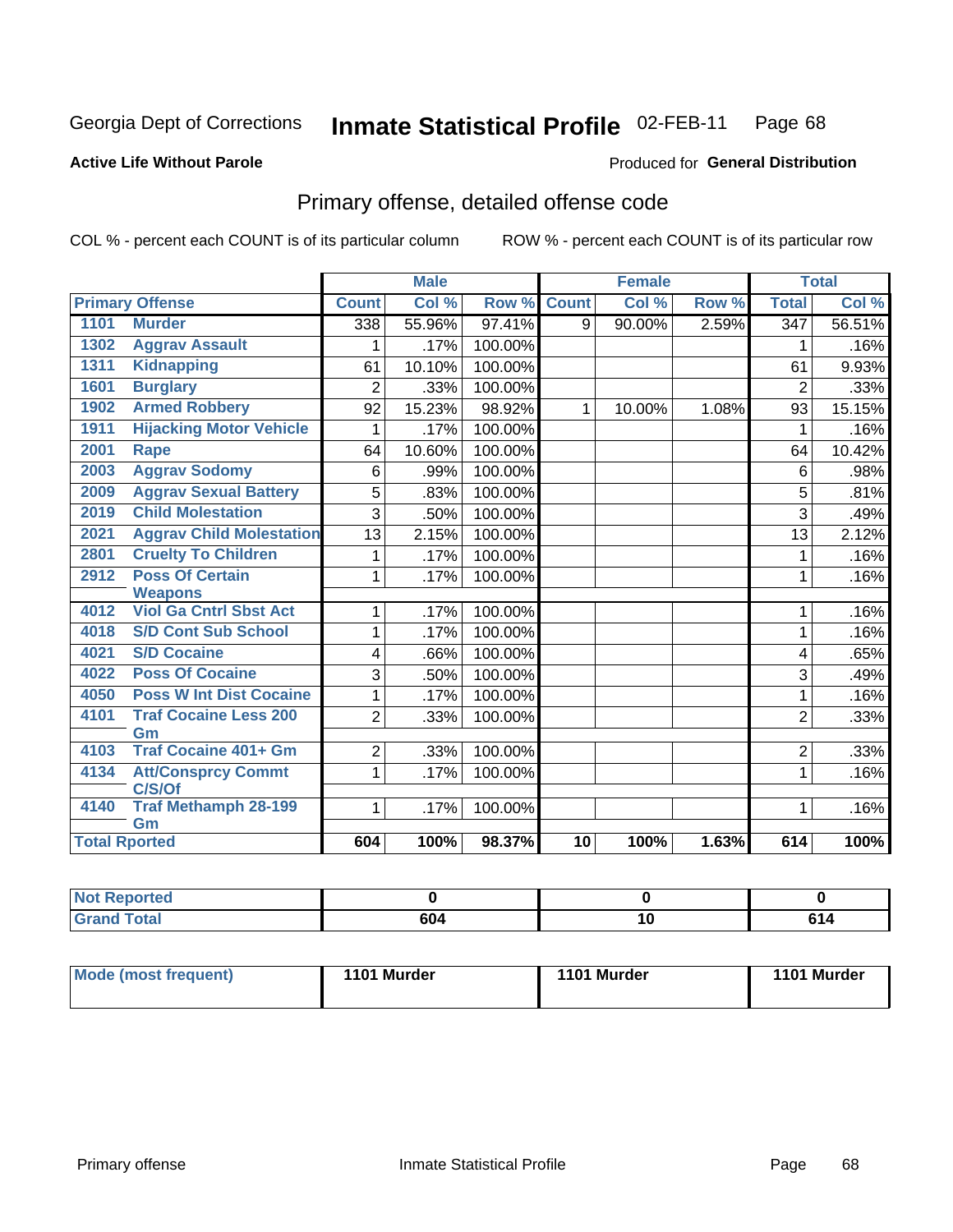### Inmate Statistical Profile 02-FEB-11 Page 69

### **Active Life Without Parole**

### Produced for General Distribution

# County of conviction of primary offense

COL % - percent each COUNT is of its particular column

|                         |                             |                         | <b>Male</b> |         |              | <b>Female</b> |        |                | <b>Total</b> |
|-------------------------|-----------------------------|-------------------------|-------------|---------|--------------|---------------|--------|----------------|--------------|
|                         | <b>County of Conviction</b> | <b>Count</b>            | Col %       | Row %   | <b>Count</b> | Col %         | Row %  | <b>Total</b>   | Col %        |
| 1                       | <b>Appling</b>              | 1                       | .17%        | 100.00% |              |               |        | 1              | .16%         |
| $\overline{2}$          | <b>Atkinson</b>             | $\overline{2}$          | .33%        | 100.00% |              |               |        | $\overline{2}$ | .33%         |
| $\overline{\mathbf{3}}$ | <b>Bacon</b>                | $\overline{c}$          | .33%        | 100.00% |              |               |        | $\overline{2}$ | .33%         |
| 5                       | <b>Baldwin</b>              | $\overline{5}$          | .83%        | 100.00% |              |               |        | 5              | .81%         |
| $6\phantom{a}$          | <b>Banks</b>                | 1                       | .17%        | 100.00% |              |               |        | $\mathbf 1$    | .16%         |
| 7                       | <b>Barrow</b>               | 3                       | .50%        | 100.00% |              |               |        | 3              | .49%         |
| 8                       | <b>Bartow</b>               | 4                       | .66%        | 100.00% |              |               |        | 4              | .65%         |
| 9                       | <b>Ben Hill</b>             | 4                       | .66%        | 100.00% |              |               |        | 4              | .65%         |
| 10                      | <b>Berrien</b>              | 1                       | .17%        | 100.00% |              |               |        | 1              | .16%         |
| $\overline{11}$         | <b>Bibb</b>                 | 17                      | 2.81%       | 100.00% |              |               |        | 17             | 2.77%        |
| 12                      | <b>Bleckley</b>             | 1                       | .17%        | 100.00% |              |               |        | 1              | .16%         |
| 13                      | <b>Brantley</b>             | 1                       | .17%        | 100.00% |              |               |        | 1              | .16%         |
| $\overline{14}$         | <b>Brooks</b>               | 1                       | .17%        | 100.00% |              |               |        | 1              | .16%         |
| 16                      | <b>Bulloch</b>              | $\overline{\mathbf{4}}$ | .66%        | 80.00%  | 1            | 10.00%        | 20.00% | 5              | .81%         |
| $\overline{17}$         | <b>Burke</b>                | $\,6$                   | .99%        | 100.00% |              |               |        | 6              | .98%         |
| 18                      | <b>Butts</b>                | 4                       | .66%        | 100.00% |              |               |        | 4              | .65%         |
| 20                      | <b>Camden</b>               | 3                       | .50%        | 100.00% |              |               |        | 3              | .49%         |
| $\overline{22}$         | <b>Carroll</b>              | $\overline{2}$          | .33%        | 100.00% |              |               |        | $\overline{2}$ | .33%         |
| $\overline{23}$         | <b>Catoosa</b>              | $\overline{c}$          | .33%        | 100.00% |              |               |        | $\overline{c}$ | .33%         |
| 24                      | <b>Charlton</b>             | 1                       | .17%        | 100.00% |              |               |        | 1              | .16%         |
| 25                      | <b>Chatham</b>              | 25                      | 4.14%       | 100.00% |              |               |        | 25             | 4.07%        |
| $\overline{27}$         | <b>Chattooga</b>            | 1                       | .17%        | 100.00% |              |               |        | $\mathbf{1}$   | .16%         |
| 28                      | <b>Cherokee</b>             | $\overline{c}$          | .33%        | 100.00% |              |               |        | $\overline{2}$ | .33%         |
| 29                      | <b>Clarke</b>               | 13                      | 2.15%       | 100.00% |              |               |        | 13             | 2.12%        |
| 31                      | <b>Clayton</b>              | 25                      | 4.14%       | 100.00% |              |               |        | 25             | 4.07%        |
| 33                      | <b>Cobb</b>                 | 20                      | 3.31%       | 95.24%  | 1            | 10.00%        | 4.76%  | 21             | 3.42%        |
| 34                      | <b>Coffee</b>               | 4                       | .66%        | 100.00% |              |               |        | 4              | .65%         |
| 35                      | <b>Colquitt</b>             | $\overline{\mathbf{4}}$ | .66%        | 100.00% |              |               |        | 4              | .65%         |
| 36                      | <b>Columbia</b>             | 5                       | .83%        | 100.00% |              |               |        | 5              | .81%         |
| $\overline{37}$         | <b>Cook</b>                 | 4                       | .66%        | 100.00% |              |               |        | 4              | .65%         |
| 38                      | <b>Coweta</b>               | 4                       | .66%        | 100.00% |              |               |        | 4              | .65%         |
| 40                      | <b>Crisp</b>                | 3                       | .50%        | 100.00% |              |               |        | 3              | .49%         |
| 41                      | <b>Dade</b>                 | 1                       | .17%        | 100.00% |              |               |        | $\mathbf{1}$   | .16%         |
| 42                      | <b>Dawson</b>               | 1                       | .17%        | 100.00% |              |               |        | $\mathbf{1}$   | .16%         |
| 43                      | <b>Decatur</b>              | $\overline{2}$          | .33%        | 100.00% |              |               |        | $\overline{2}$ | .33%         |
| 44                      | <b>Dekalb</b>               | 45                      | 7.45%       | 97.83%  | 1            | 10.00%        | 2.17%  | 46             | 7.49%        |
| 45                      | <b>Dodge</b>                | $\mathbf{1}$            | .17%        | 100.00% |              |               |        | $\mathbf 1$    | .16%         |
| 46                      | <b>Dooly</b>                | $\overline{2}$          | .33%        | 100.00% |              |               |        | $\overline{2}$ | .33%         |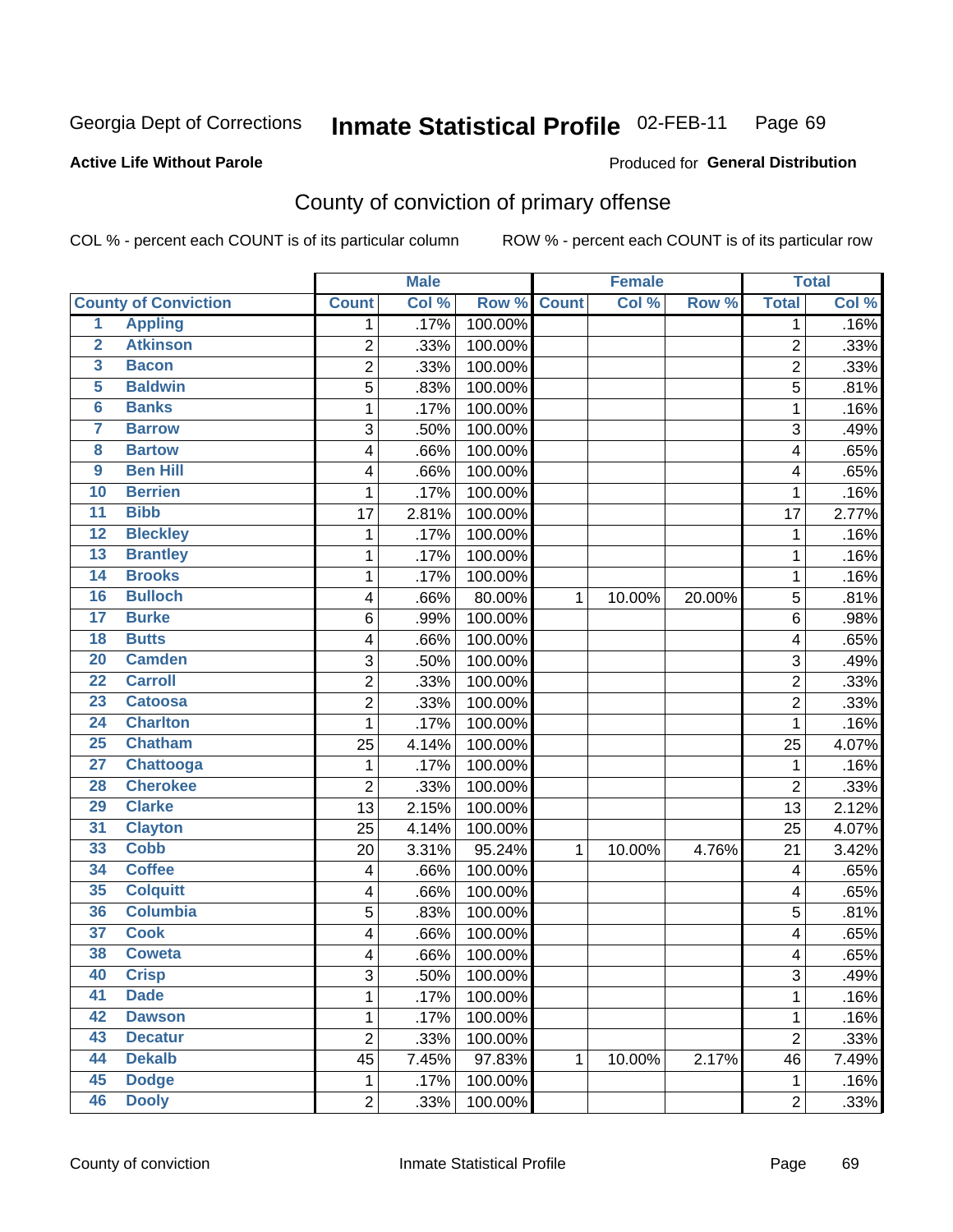### Inmate Statistical Profile 02-FEB-11 Page 70

**Active Life Without Parole** 

Produced for General Distribution

# County of conviction of primary offense

COL % - percent each COUNT is of its particular column

|                 |                             |                  | <b>Male</b> |         |              | <b>Female</b> |        |                 | <b>Total</b> |
|-----------------|-----------------------------|------------------|-------------|---------|--------------|---------------|--------|-----------------|--------------|
|                 | <b>County of Conviction</b> | <b>Count</b>     | Col %       | Row %   | <b>Count</b> | Col %         | Row %  | <b>Total</b>    | Col %        |
| 47              | <b>Dougherty</b>            | 21               | 3.48%       | 95.45%  | 1            | 10.00%        | 4.55%  | $\overline{22}$ | 3.58%        |
| 48              | <b>Douglas</b>              | 18               | 2.98%       | 94.74%  | 1            | 10.00%        | 5.26%  | 19              | 3.09%        |
| 49              | <b>Early</b>                | 1                | .17%        | 100.00% |              |               |        | 1               | .16%         |
| 51              | <b>Effingham</b>            | $\overline{c}$   | .33%        | 100.00% |              |               |        | $\overline{c}$  | .33%         |
| 52              | <b>Elbert</b>               | $\overline{2}$   | .33%        | 100.00% |              |               |        | $\overline{2}$  | .33%         |
| 53              | <b>Emanuel</b>              | 3                | .50%        | 100.00% |              |               |        | 3               | .49%         |
| 56              | <b>Fayette</b>              | 4                | .66%        | 100.00% |              |               |        | 4               | .65%         |
| 57              | <b>Floyd</b>                | 10               | 1.66%       | 100.00% |              |               |        | 10              | 1.63%        |
| 58              | <b>Forsyth</b>              | 1                | .17%        | 100.00% |              |               |        | 1               | .16%         |
| 59              | <b>Franklin</b>             | $\overline{2}$   | .33%        | 100.00% |              |               |        | $\overline{2}$  | .33%         |
| 60              | <b>Fulton</b>               | 69               | 11.42%      | 100.00% |              |               |        | 69              | 11.24%       |
| 61              | <b>Gilmer</b>               | 1                | .17%        | 100.00% |              |               |        | 1               | .16%         |
| 63              | <b>Glynn</b>                | 16               | 2.65%       | 100.00% |              |               |        | 16              | 2.61%        |
| 66              | <b>Greene</b>               | 1                | .17%        | 100.00% |              |               |        | 1               | .16%         |
| 67              | <b>Gwinnett</b>             | $\boldsymbol{9}$ | 1.49%       | 90.00%  | 1            | 10.00%        | 10.00% | 10              | 1.63%        |
| 68              | <b>Habersham</b>            | 4                | .66%        | 100.00% |              |               |        | 4               | .65%         |
| 69              | <b>Hall</b>                 | 11               | 1.82%       | 100.00% |              |               |        | 11              | 1.79%        |
| $\overline{71}$ | <b>Haralson</b>             | $\overline{c}$   | .33%        | 100.00% |              |               |        | 2               | .33%         |
| $\overline{72}$ | <b>Harris</b>               | $\mathbf{1}$     | .17%        | 100.00% |              |               |        | $\mathbf 1$     | .16%         |
| 73              | <b>Hart</b>                 | 4                | .66%        | 100.00% |              |               |        | 4               | .65%         |
| 75              | <b>Henry</b>                | 10               | 1.66%       | 100.00% |              |               |        | 10              | 1.63%        |
| 76              | <b>Houston</b>              | 7                | 1.16%       | 100.00% |              |               |        | $\overline{7}$  | 1.14%        |
| $\overline{77}$ | <b>Irwin</b>                | 1                | .17%        | 100.00% |              |               |        | 1               | .16%         |
| 78              | <b>Jackson</b>              | 10               | 1.66%       | 100.00% |              |               |        | 10              | 1.63%        |
| 79              | <b>Jasper</b>               | 1                | .17%        | 100.00% |              |               |        | 1               | .16%         |
| 80              | <b>Jeff Davis</b>           | 1                | .17%        | 100.00% |              |               |        | 1               | .16%         |
| 81              | <b>Jefferson</b>            | $\mathbf{1}$     | .17%        | 100.00% |              |               |        | $\mathbf{1}$    | .16%         |
| 84              | <b>Jones</b>                | 1                | .17%        | 100.00% |              |               |        | 1               | .16%         |
| 87              | <b>Laurens</b>              | 3                | .50%        | 100.00% |              |               |        | 3               | .49%         |
| 88              | Lee                         | 2                | .33%        | 100.00% |              |               |        | $\overline{c}$  | .33%         |
| 89              | <b>Liberty</b>              | $\overline{5}$   | .83%        | 100.00% |              |               |        | $\overline{5}$  | .81%         |
| 91              | Long                        | 3                | .50%        | 100.00% |              |               |        | 3               | .49%         |
| 92              | <b>Lowndes</b>              | 4                | .66%        | 100.00% |              |               |        | 4               | .65%         |
| 95              | <b>Madison</b>              | 1                | .17%        | 100.00% |              |               |        | 1               | .16%         |
| 96              | <b>Marion</b>               | 1                | .17%        | 100.00% |              |               |        | 1               | .16%         |
| 97              | <b>Mcduffie</b>             | 1                | .17%        | 100.00% |              |               |        | 1               | .16%         |
| 98              | <b>Mcintosh</b>             | 1                | .17%        | 100.00% |              |               |        | 1               | .16%         |
| 100             | <b>Miller</b>               | $\mathbf{1}$     | .17%        | 100.00% |              |               |        | 1               | .16%         |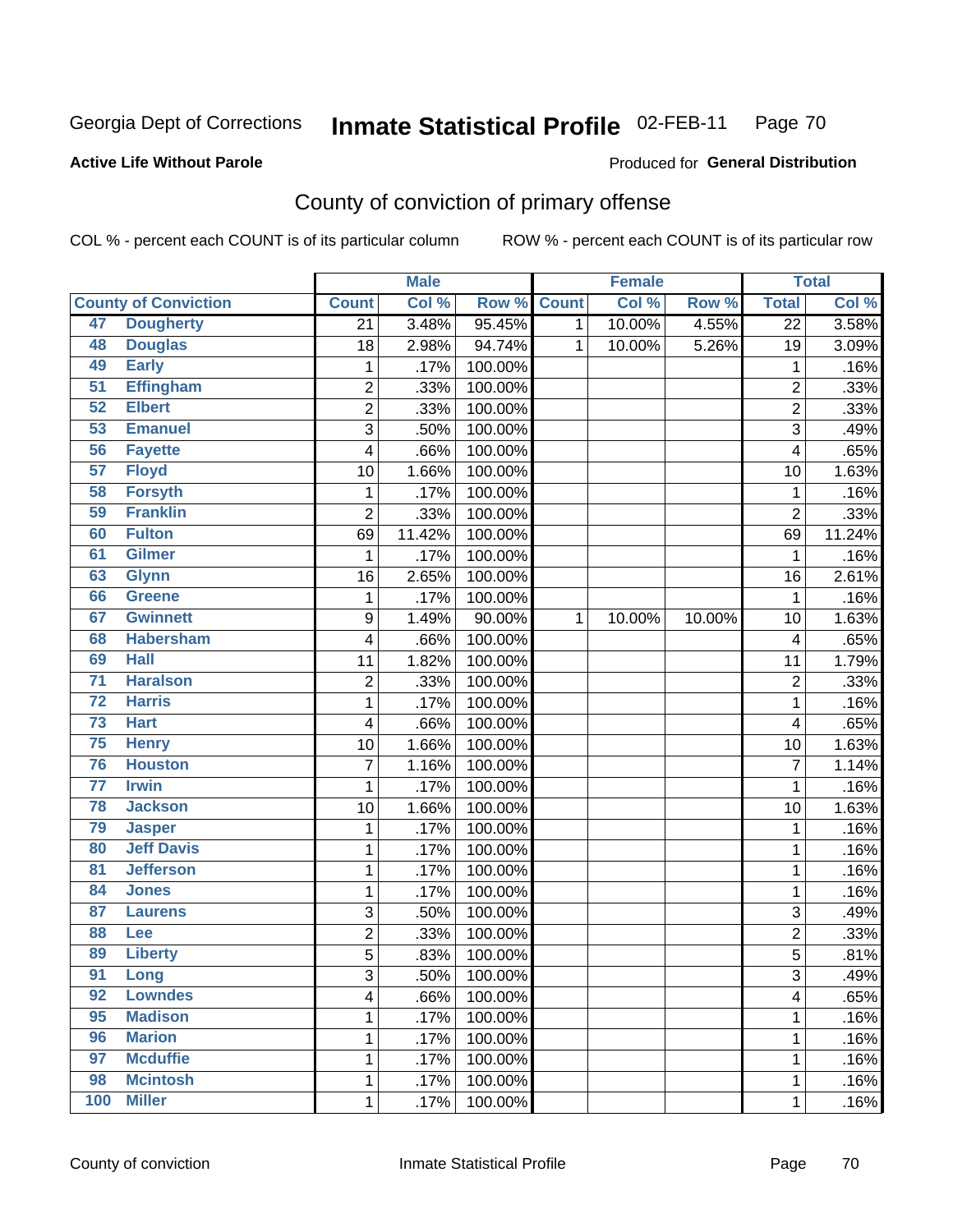### Inmate Statistical Profile 02-FEB-11 Page 71

### **Active Life Without Parole**

## Produced for General Distribution

# County of conviction of primary offense

COL % - percent each COUNT is of its particular column

|                                 |                | <b>Male</b> |         |                 | <b>Female</b> |        |                | <b>Total</b> |
|---------------------------------|----------------|-------------|---------|-----------------|---------------|--------|----------------|--------------|
| <b>County of Conviction</b>     | <b>Count</b>   | Col %       | Row %   | <b>Count</b>    | Col%          | Row %  | <b>Total</b>   | Col %        |
| 102<br><b>Monroe</b>            | 3              | .50%        | 100.00% |                 |               |        | 3              | .49%         |
| 106<br><b>Muscogee</b>          | 18             | 2.98%       | 100.00% |                 |               |        | 18             | 2.93%        |
| 107<br><b>Newton</b>            | 3              | .50%        | 75.00%  | 1               | 10.00%        | 25.00% | 4              | .65%         |
| <b>Oglethorpe</b><br>109        | 1              | .17%        | 100.00% |                 |               |        | 1              | .16%         |
| <b>Paulding</b><br>110          | 2              | .33%        | 100.00% |                 |               |        | $\overline{c}$ | .33%         |
| 113<br><b>Pierce</b>            | 3              | .50%        | 100.00% |                 |               |        | 3              | .49%         |
| <b>Pike</b><br>114              | 3              | .50%        | 75.00%  | $\mathbf{1}$    | 10.00%        | 25.00% | 4              | .65%         |
| <b>Polk</b><br>115              | $\overline{2}$ | .33%        | 100.00% |                 |               |        | $\overline{c}$ | .33%         |
| 116<br><b>Pulaski</b>           | $\mathbf{1}$   | .17%        | 100.00% |                 |               |        | $\mathbf{1}$   | .16%         |
| 117<br>Putnam                   | 6              | .99%        | 100.00% |                 |               |        | 6              | .98%         |
| 119<br><b>Rabun</b>             | $\mathbf{1}$   | .17%        | 100.00% |                 |               |        | 1              | .16%         |
| <b>Randolph</b><br>120          | 1              | .17%        | 100.00% |                 |               |        | $\mathbf{1}$   | .16%         |
| <b>Richmond</b><br>121          | 25             | 4.14%       | 96.15%  | $\mathbf{1}$    | 10.00%        | 3.85%  | 26             | 4.23%        |
| 122<br><b>Rockdale</b>          | 3              | .50%        | 100.00% |                 |               |        | 3              | .49%         |
| 126<br><b>Spalding</b>          | 6              | .99%        | 100.00% |                 |               |        | 6              | .98%         |
| <b>Stephens</b><br>127          | $\overline{c}$ | .33%        | 100.00% |                 |               |        | $\overline{c}$ | .33%         |
| <b>Sumter</b><br>129            | $\mathbf{1}$   | .17%        | 100.00% |                 |               |        | $\mathbf{1}$   | .16%         |
| <b>Taliaferro</b><br>131        | 1              | .17%        | 100.00% |                 |               |        | 1              | .16%         |
| 132<br><b>Tattnall</b>          | 1              | .17%        | 100.00% |                 |               |        | 1              | .16%         |
| <b>Terrell</b><br>135           | 1              | .17%        | 100.00% |                 |               |        | 1              | .16%         |
| 136<br><b>Thomas</b>            | 4              | .66%        | 100.00% |                 |               |        | 4              | .65%         |
| $\overline{137}$<br><b>Tift</b> | 6              | .99%        | 100.00% |                 |               |        | 6              | .98%         |
| <b>Toombs</b><br>138            | 8              | 1.32%       | 100.00% |                 |               |        | 8              | 1.30%        |
| <b>Towns</b><br>139             | 1              | .17%        | 100.00% |                 |               |        | $\mathbf{1}$   | .16%         |
| 141<br><b>Troup</b>             | $\mathbf{1}$   | .17%        | 100.00% |                 |               |        | 1              | .16%         |
| 142<br><b>Turner</b>            | 1              | .17%        | 100.00% |                 |               |        | 1              | .16%         |
| <b>Union</b><br>144             | 1              | .17%        | 100.00% |                 |               |        | 1              | .16%         |
| 145<br><b>Upson</b>             | $\overline{c}$ | .33%        | 100.00% |                 |               |        | $\overline{c}$ | .33%         |
| <b>Walker</b><br>146            | 3              | .50%        | 75.00%  | $\mathbf{1}$    | 10.00%        | 25.00% | 4              | .65%         |
| 147<br><b>Walton</b>            | 6              | .99%        | 100.00% |                 |               |        | 6              | .98%         |
| 148<br><b>Ware</b>              | 10             | 1.66%       | 100.00% |                 |               |        | 10             | 1.63%        |
| <b>Washington</b><br>150        | 3              | .50%        | 100.00% |                 |               |        | 3              | .49%         |
| 151<br><b>Wayne</b>             | 3              | .50%        | 100.00% |                 |               |        | 3              | .49%         |
| <b>Whitfield</b><br>155         | 6              | .99%        | 100.00% |                 |               |        | 6              | .98%         |
| <b>Wilkes</b><br>157            | 1              | .17%        | 100.00% |                 |               |        | 1              | .16%         |
| 159<br><b>Worth</b>             | 1              | .17%        | 100.00% |                 |               |        | 1              | .16%         |
| <b>Total Rported</b>            | 604            | 100%        | 98.37%  | $\overline{10}$ | 100%          | 1.63%  | 614            | 100%         |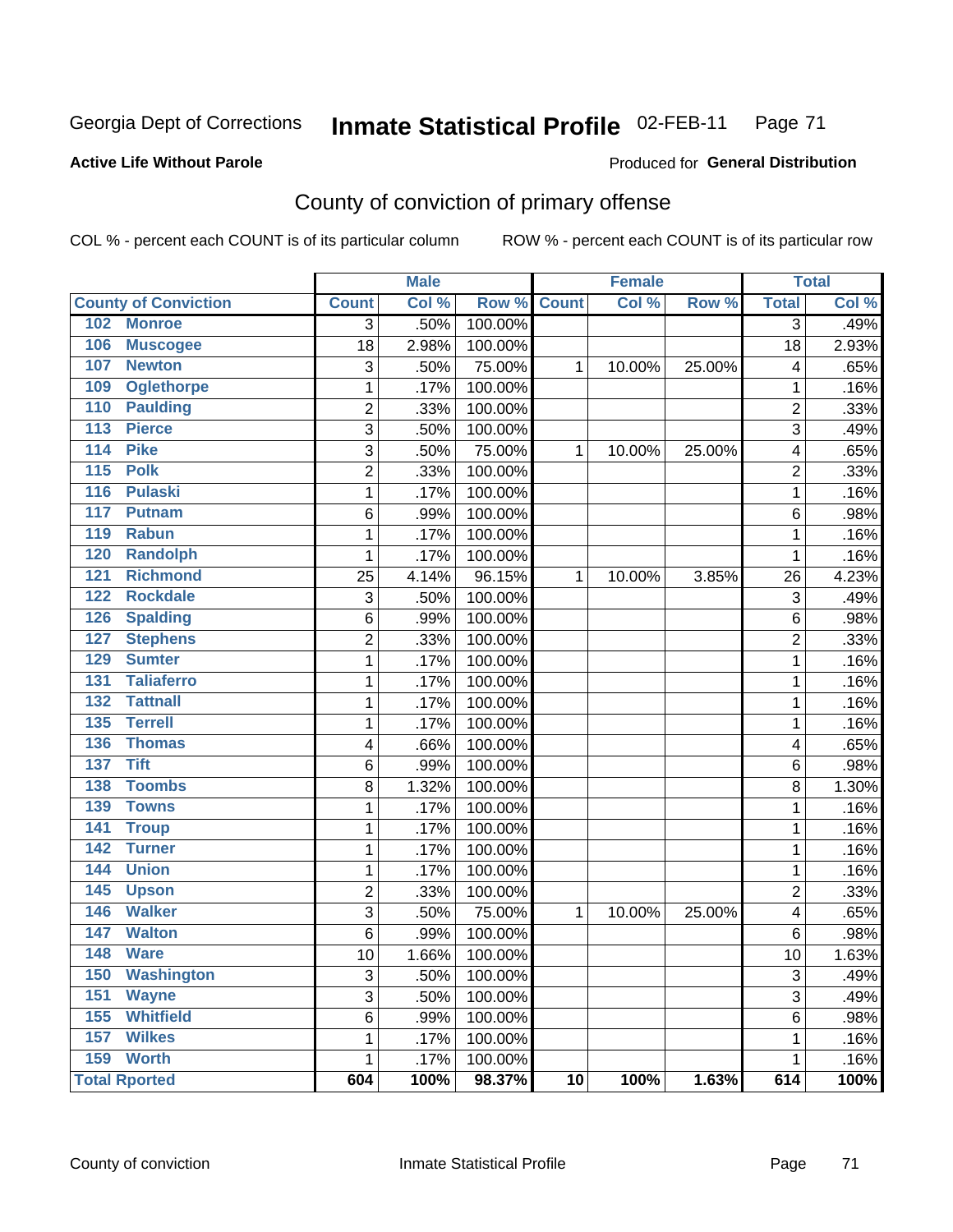### Inmate Statistical Profile 02-FEB-11 Page 72

### **Active Life Without Parole**

### Produced for General Distribution

# County of conviction of primary offense

COL % - percent each COUNT is of its particular column

|                     | <b>Male</b> | <b>Female</b> | <b>Total</b> |
|---------------------|-------------|---------------|--------------|
| <b>Not Reported</b> |             |               |              |
| <b>Grand Total</b>  | 604         | 10            | 614          |

|  | <b>Mode</b><br><b>rauent</b><br>mosr | ⊺ulton | <i>D</i> ouahertv | <b>ultor</b> |
|--|--------------------------------------|--------|-------------------|--------------|
|--|--------------------------------------|--------|-------------------|--------------|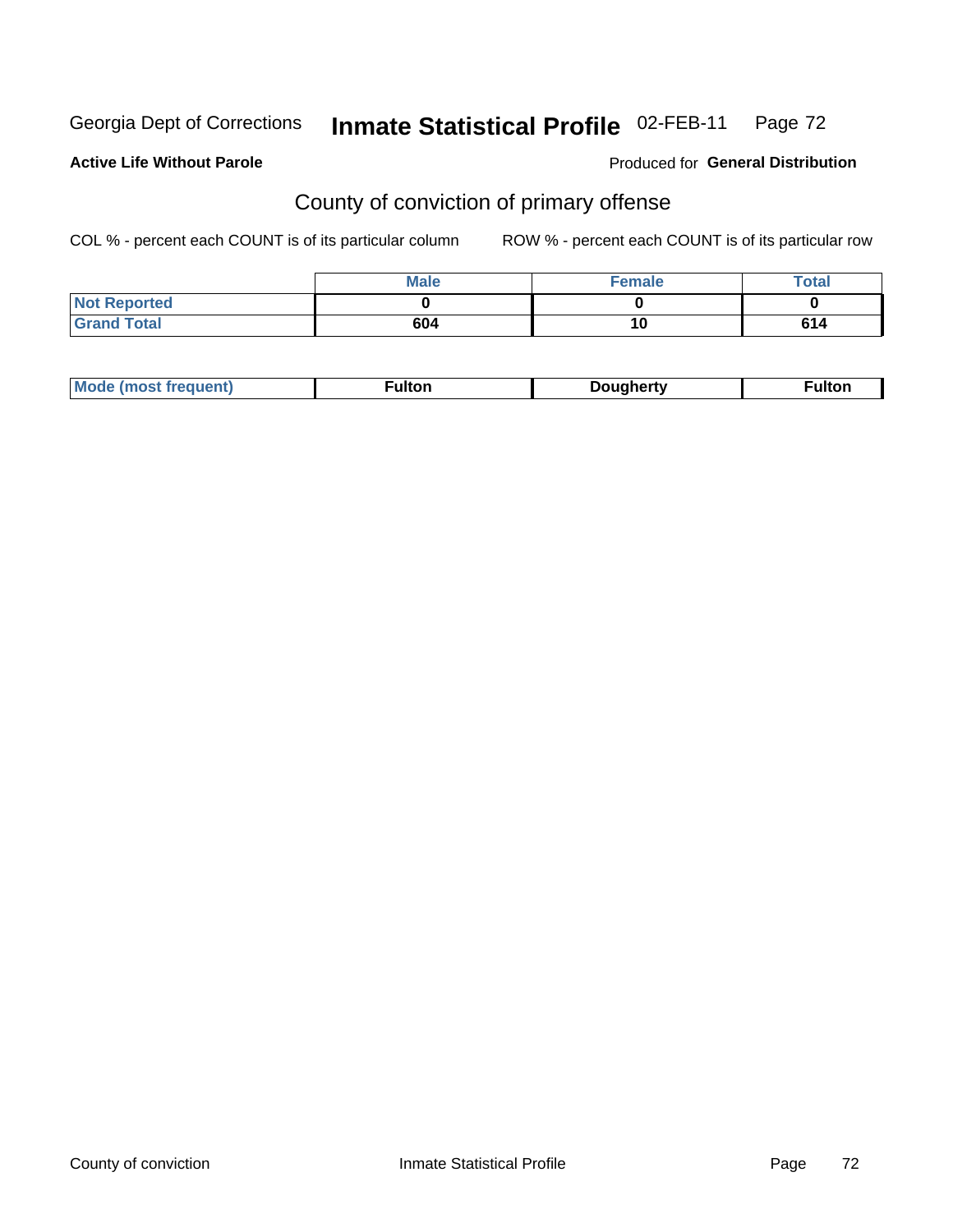Georgia Dept of Corrections

### Inmate Statistical Profile 02-FEB-11 Page 73

### **Active Life Without Parole**

### Produced for General Distribution

# Circuit of conviction of primary offense

COL % - percent each COUNT is of its particular column

|                         |                                 |                         | <b>Male</b> |             |              | <b>Female</b> |        |                         | <b>Total</b> |
|-------------------------|---------------------------------|-------------------------|-------------|-------------|--------------|---------------|--------|-------------------------|--------------|
|                         | <b>Circuit of Conviction</b>    | <b>Count</b>            | Col %       | Row % Count |              | Col %         | Row %  | <b>Total</b>            | Col %        |
| $\overline{1}$          | <b>Alapaha Circuit</b>          | 7                       | 1.16%       | 100.00%     |              |               |        | $\overline{7}$          | 1.14%        |
| $\overline{2}$          | <b>Alcovy Circuit</b>           | $\boldsymbol{9}$        | 1.49%       | 90.00%      | $\mathbf{1}$ | 10.00%        | 10.00% | 10                      | 1.63%        |
| $\overline{\mathbf{3}}$ | <b>Atlanta Circuit</b>          | 69                      | 11.42%      | 100.00%     |              |               |        | 69                      | 11.24%       |
| 4                       | <b>Atlantic Circuit</b>         | 10                      | 1.66%       | 100.00%     |              |               |        | 10                      | 1.63%        |
| 5                       | <b>Augusta Circuit</b>          | 36                      | 5.96%       | 97.30%      | 1            | 10.00%        | 2.70%  | 37                      | 6.03%        |
| $6\phantom{a}$          | <b>Blue Ridge Circuit</b>       | $\overline{2}$          | .33%        | 100.00%     |              |               |        | $\overline{2}$          | .33%         |
| 7                       | <b>Brunswick Circuit</b>        | 24                      | 3.97%       | 100.00%     |              |               |        | 24                      | 3.91%        |
| 8                       | <b>Chattahoochee Circuit</b>    | 20                      | 3.31%       | 100.00%     |              |               |        | 20                      | 3.26%        |
| $\overline{9}$          | <b>Cherokee Circuit</b>         | $\overline{4}$          | .66%        | 100.00%     |              |               |        | $\overline{4}$          | .65%         |
| 10                      | <b>Clayton Circuit</b>          | 25                      | 4.14%       | 100.00%     |              |               |        | 25                      | 4.07%        |
| $\overline{11}$         | <b>Cobb Circuit</b>             | 20                      | 3.31%       | 95.24%      | 1            | 10.00%        | 4.76%  | 21                      | 3.42%        |
| 12                      | <b>Conasauga Circuit</b>        | 6                       | .99%        | 100.00%     |              |               |        | $\,6$                   | .98%         |
| 13                      | <b>Cordele Circuit</b>          | 9                       | 1.49%       | 100.00%     |              |               |        | 9                       | 1.47%        |
| 14                      | <b>Coweta Circuit</b>           | $\overline{7}$          | 1.16%       | 100.00%     |              |               |        | $\overline{7}$          | 1.14%        |
| 15                      | <b>Dougherty Circuit</b>        | 21                      | 3.48%       | 95.45%      | 1            | 10.00%        | 4.55%  | 22                      | 3.58%        |
| 16                      | <b>Dublin Circuit</b>           | 3                       | .50%        | 100.00%     |              |               |        | $\mathbf{3}$            | .49%         |
| 17                      | <b>Eastern Circuit</b>          | 25                      | 4.14%       | 100.00%     |              |               |        | 25                      | 4.07%        |
| 18                      | <b>Flint Circuit</b>            | 10                      | 1.66%       | 100.00%     |              |               |        | 10                      | 1.63%        |
| 19                      | <b>Griffin Circuit</b>          | 15                      | 2.48%       | 93.75%      | $\mathbf{1}$ | 10.00%        | 6.25%  | 16                      | 2.61%        |
| 20                      | <b>Gwinnett Circuit</b>         | 9                       | 1.49%       | 90.00%      | 1            | 10.00%        | 10.00% | 10                      | 1.63%        |
| $\overline{21}$         | <b>Houston Circuit</b>          | $\overline{7}$          | 1.16%       | 100.00%     |              |               |        | $\overline{7}$          | 1.14%        |
| $\overline{22}$         | <b>Lookout Mountain Circuit</b> | $\overline{7}$          | 1.16%       | 87.50%      | 1            | 10.00%        | 12.50% | 8                       | 1.30%        |
| 23                      | <b>Macon Circuit</b>            | 17                      | 2.81%       | 100.00%     |              |               |        | 17                      | 2.77%        |
| $\overline{24}$         | <b>Middle Circuit</b>           | 15                      | 2.48%       | 100.00%     |              |               |        | 15                      | 2.44%        |
| $\overline{25}$         | <b>Mountain Circuit</b>         | $\overline{7}$          | 1.16%       | 100.00%     |              |               |        | $\overline{7}$          | 1.14%        |
| 26                      | <b>Northeastern Circuit</b>     | 12                      | 1.99%       | 100.00%     |              |               |        | 12                      | 1.95%        |
| $\overline{27}$         | <b>Northern Circuit</b>         | 10                      | 1.66%       | 100.00%     |              |               |        | 10                      | 1.63%        |
| 28                      | <b>Ocmulgee Circuit</b>         | 14                      | 2.32%       | 100.00%     |              |               |        | 14                      | 2.28%        |
| 29                      | <b>Oconee Circuit</b>           | 3                       | .50%        | 100.00%     |              |               |        | 3                       | .49%         |
| 30                      | <b>Ogeechee Circuit</b>         | 6                       | .99%        | 85.71%      | 1            | 10.00%        | 14.29% | 7                       | 1.14%        |
| $\overline{31}$         | <b>Pataula Circuit</b>          | $\overline{\mathbf{4}}$ | .66%        | 100.00%     |              |               |        | 4                       | .65%         |
| 32                      | <b>Piedmont Circuit</b>         | 14                      | 2.32%       | 100.00%     |              |               |        | 14                      | 2.28%        |
| 33                      | <b>Rome Circuit</b>             | 10 <sup>1</sup>         | 1.66%       | 100.00%     |              |               |        | 10                      | 1.63%        |
| 34                      | <b>South Georgia Circuit</b>    | $\overline{2}$          | .33%        | 100.00%     |              |               |        | $\overline{2}$          | .33%         |
| 35                      | <b>Southern Circuit</b>         | 13                      | 2.15%       | 100.00%     |              |               |        | 13                      | 2.12%        |
| 36                      | <b>Southwestern Circuit</b>     | 3                       | .50%        | 100.00%     |              |               |        | 3                       | .49%         |
| 37                      | <b>Stone Mountain Circuit</b>   | 45                      | 7.45%       | 97.83%      | 1            | 10.00%        | 2.17%  | 46                      | 7.49%        |
| 38                      | <b>Tallapoosa Circuit</b>       | 4                       | .66%        | 100.00%     |              |               |        | $\overline{\mathbf{4}}$ | .65%         |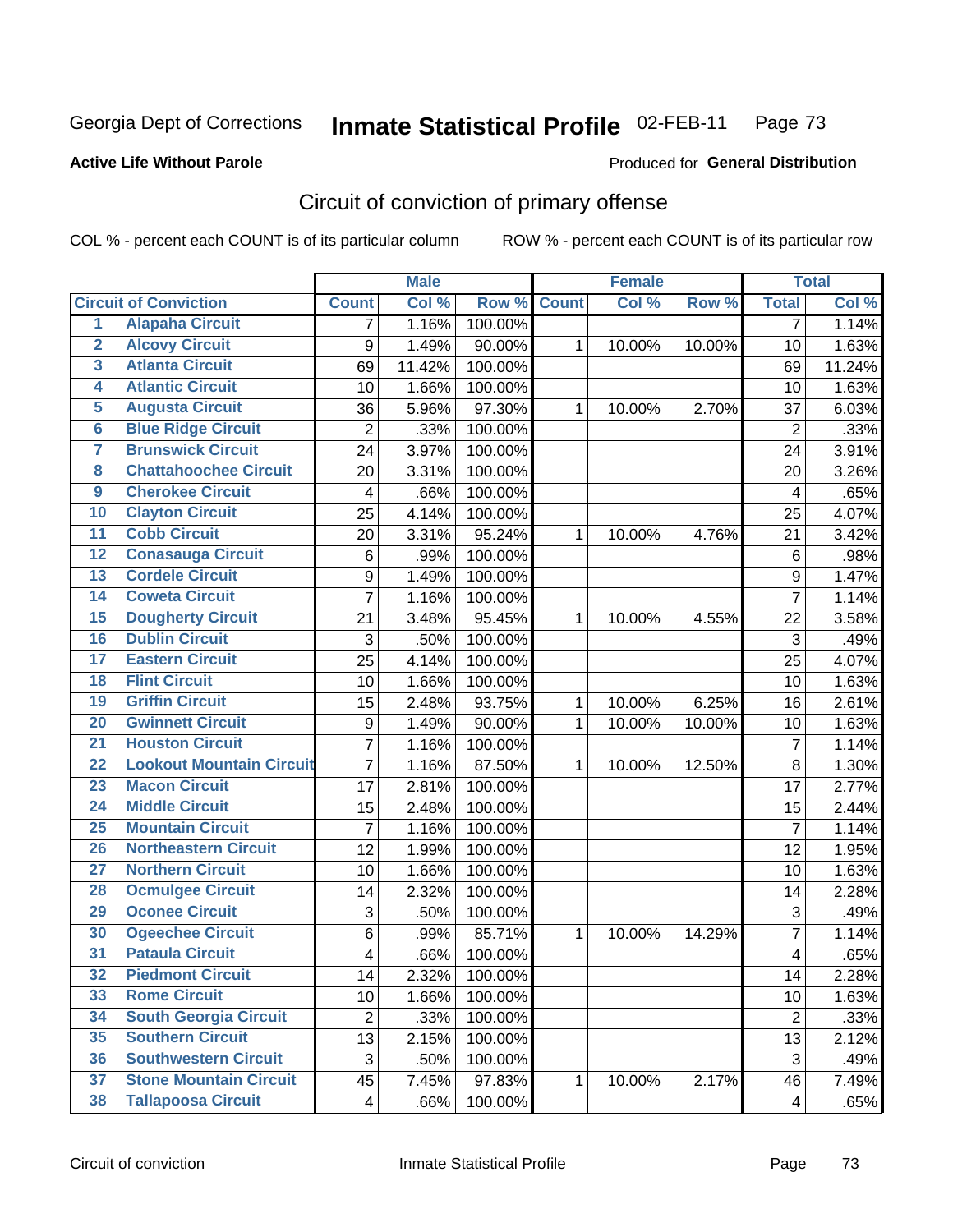Georgia Dept of Corrections

### Inmate Statistical Profile 02-FEB-11 Page 74

**Active Life Without Parole** 

### Produced for General Distribution

# Circuit of conviction of primary offense

COL % - percent each COUNT is of its particular column

|                              |                             |              | <b>Male</b> |         |              | <b>Female</b> |       |              | <b>Total</b> |
|------------------------------|-----------------------------|--------------|-------------|---------|--------------|---------------|-------|--------------|--------------|
| <b>Circuit of Conviction</b> |                             | <b>Count</b> | Col %       | Row %   | <b>Count</b> | Col %         | Row % | <b>Total</b> | Col %        |
| 39                           | <b>Tifton Circuit</b>       | 9            | 1.49%       | 100.00% |              |               |       | 9            | 1.47%        |
| 40                           | <b>Toombs Circuit</b>       | 3            | .50%        | 100.00% |              |               |       | 3            | .49%         |
| 41                           | <b>Waycross Circuit</b>     | 21           | 3.48%       | 100.00% |              |               |       | 21           | 3.42%        |
| 42                           | <b>Western Circuit</b>      | 13           | 2.15%       | 100.00% |              |               |       | 13           | 2.12%        |
| 43                           | <b>Rockdale Circuit</b>     | 3            | .50%        | 100.00% |              |               |       | 3            | .49%         |
| 44                           | <b>Douglas Circuit</b>      | 18           | 2.98%       | 94.74%  |              | 10.00%        | 5.26% | 19           | 3.09%        |
| 45                           | <b>Appalachian Circuit</b>  |              | .17%        | 100.00% |              |               |       |              | .16%         |
| 46                           | <b>Enotah Circuit</b>       | 2            | .33%        | 100.00% |              |               |       | 2            | .33%         |
| 47                           | <b>Bell-Forsyth Circuit</b> |              | .17%        | 100.00% |              |               |       |              | .16%         |
| 48                           | <b>Towaliga Circuit</b>     |              | 1.16%       | 100.00% |              |               |       |              | 1.14%        |
| 49                           | <b>Paulding Circuit</b>     | ◠            | .33%        | 100.00% |              |               |       | 2            | .33%         |
|                              | <b>Total Rported</b>        | 604          | 100%        | 98.37%  | 10           | 100%          | 1.63% | 614          | 100%         |

| <b>rted</b><br>N |             |     |  |
|------------------|-------------|-----|--|
| `ota.<br>-       | 604<br>$ -$ | . . |  |

| Mc<br>tlanta<br>\tlanta<br>echee: |
|-----------------------------------|
|-----------------------------------|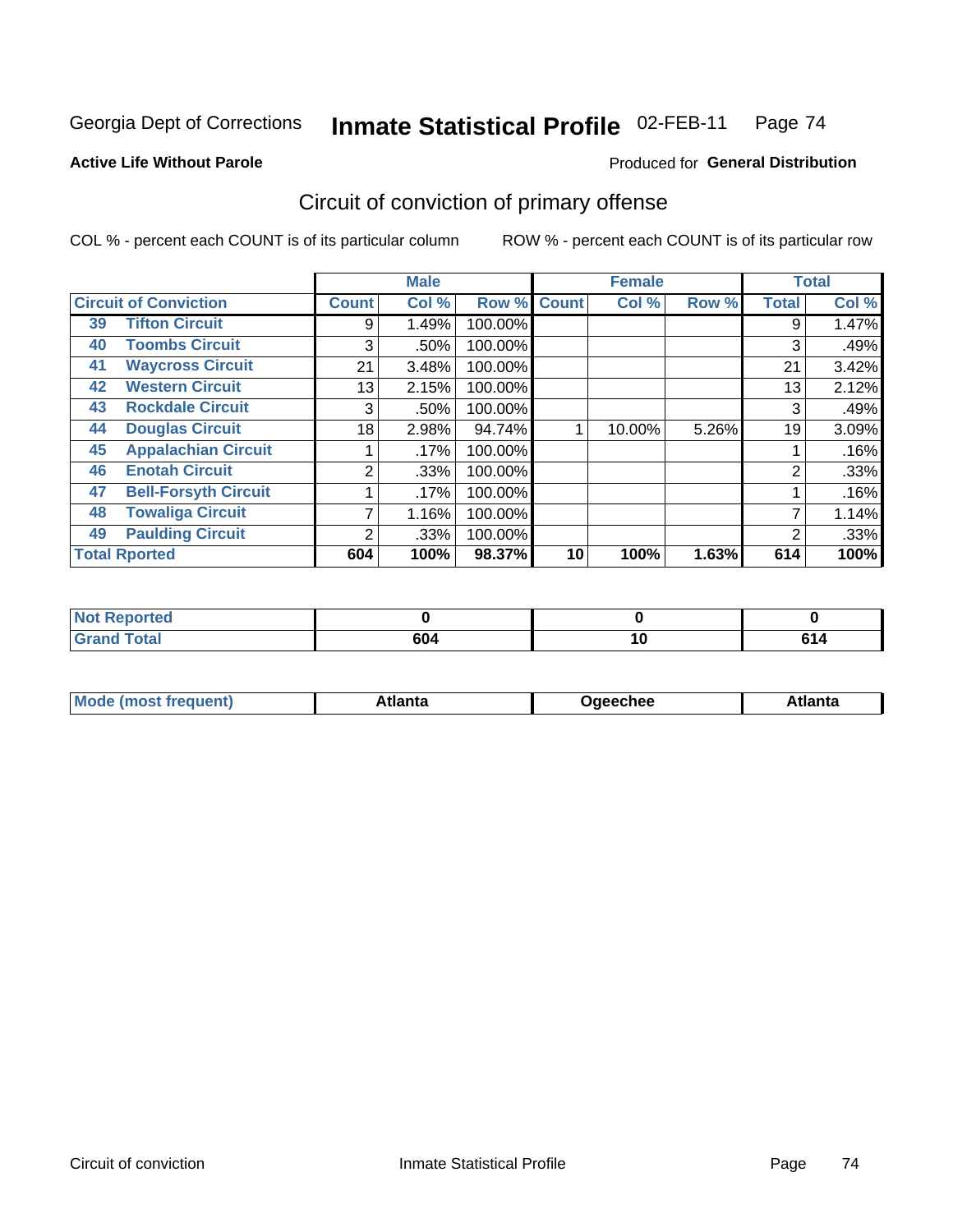## **Active Life Without Parole**

## Produced for General Distribution

# Years served (jail + prison) in this incarceration

COL % - percent each COUNT is of its particular column

|                       |                | <b>Male</b> |         |                | <b>Female</b> |       |                         | <b>Total</b> |
|-----------------------|----------------|-------------|---------|----------------|---------------|-------|-------------------------|--------------|
| <b>Years Served</b>   | <b>Count</b>   | Col %       | Row %   | <b>Count</b>   | Col %         | Row % | <b>Total</b>            | Col %        |
| Less than one year    | $\overline{5}$ | 0.83%       | 100.00% |                |               |       | $\overline{5}$          | 0.81%        |
| 1 to 1.99 years       | 26             | 4.30%       | 96.30%  | $\mathbf{1}$   | 10.00%        | 3.70% | 27                      | 4.40%        |
| 2 to 2.99 years       | 36             | 5.96%       | 100.00% |                |               |       | 36                      | 5.86%        |
| 3 to 3.99 years       | 41             | 6.79%       | 100.00% |                |               |       | 41                      | 6.68%        |
| 4 to 4.99 years       | 18             | 2.98%       | 94.74%  | $\mathbf{1}$   | 10.00%        | 5.26% | 19                      | 3.09%        |
| 5 to 5.99 years       | 26             | 4.30%       | 96.30%  | $\mathbf{1}$   | 10.00%        | 3.70% | 27                      | 4.40%        |
| 6 to 6.99 years       | 37             | 6.13%       | 100.00% |                |               |       | 37                      | 6.03%        |
| 7 to 7.99 years       | 22             | 3.64%       | 91.67%  | $\overline{2}$ | 20.00%        | 8.33% | 24                      | 3.91%        |
| 8 to 8.99 years       | 43             | 7.12%       | 93.48%  | 3              | 30.00%        | 6.52% | 46                      | 7.49%        |
| 9 to 9.99 years       | 43             | 7.12%       | 100.00% |                |               |       | 43                      | 7.00%        |
| 10 to 10.99 years     | 44             | 7.28%       | 100.00% |                |               |       | 44                      | 7.17%        |
| 11 to 11.99 years     | 38             | 6.29%       | 100.00% |                |               |       | 38                      | 6.19%        |
| 12 to 12.99 years     | 39             | 6.46%       | 97.50%  | 1              | 10.00%        | 2.50% | 40                      | 6.51%        |
| 13 to 13.99 years     | 49             | 8.11%       | 98.00%  | $\mathbf{1}$   | 10.00%        | 2.00% | 50                      | 8.14%        |
| 14 to 14.99 years     | 41             | 6.79%       | 100.00% |                |               |       | 41                      | 6.68%        |
| 15 to 15.99 years     | 28             | 4.64%       | 100.00% |                |               |       | 28                      | 4.56%        |
| 16 to 16.99 years     | 23             | 3.81%       | 100.00% |                |               |       | 23                      | 3.75%        |
| 17 to 17.99 years     | 17             | 2.81%       | 100.00% |                |               |       | 17                      | 2.77%        |
| 18 to 18.99 years     | 6              | 0.99%       | 100.00% |                |               |       | 6                       | 0.98%        |
| 19 to 19.99 years     | 6              | 0.99%       | 100.00% |                |               |       | 6                       | 0.98%        |
| 21 to 21.99 years     | 4              | 0.66%       | 100.00% |                |               |       | 4                       | 0.65%        |
| 22 to 22.99 years     | 4              | 0.66%       | 100.00% |                |               |       | 4                       | 0.65%        |
| 23 to 23.99 years     | 1              | 0.17%       | 100.00% |                |               |       | $\overline{1}$          | 0.16%        |
| 24 to 24.99 years     | 2              | 0.33%       | 100.00% |                |               |       | $\overline{2}$          | 0.33%        |
| 27 to 27.99 years     | 1              | 0.17%       | 100.00% |                |               |       | $\mathbf{1}$            | 0.16%        |
| Thirty + years        | 4              | 0.66%       | 100.00% |                |               |       | $\overline{\mathbf{4}}$ | 0.65%        |
| <b>Total Reported</b> | 604            | 100%        | 98.37%  | 10             | 100%          | 1.63% | 614                     | 100%         |

| <b>Not Reported</b>            |                   |                   |                          |
|--------------------------------|-------------------|-------------------|--------------------------|
| <b>Grand Total</b>             | 604               |                   | 614                      |
|                                |                   |                   |                          |
| <b>Mean</b><br>(average)       | 10.05             | 7.85              | 10.02                    |
| <b>Median (middle)</b>         | 10.13             | 8.17              | 10.075                   |
| <b>Mode</b><br>(most frequent) | 14 to 14.99 years | 13 to 13.99 years | <b>14 to 14.99 years</b> |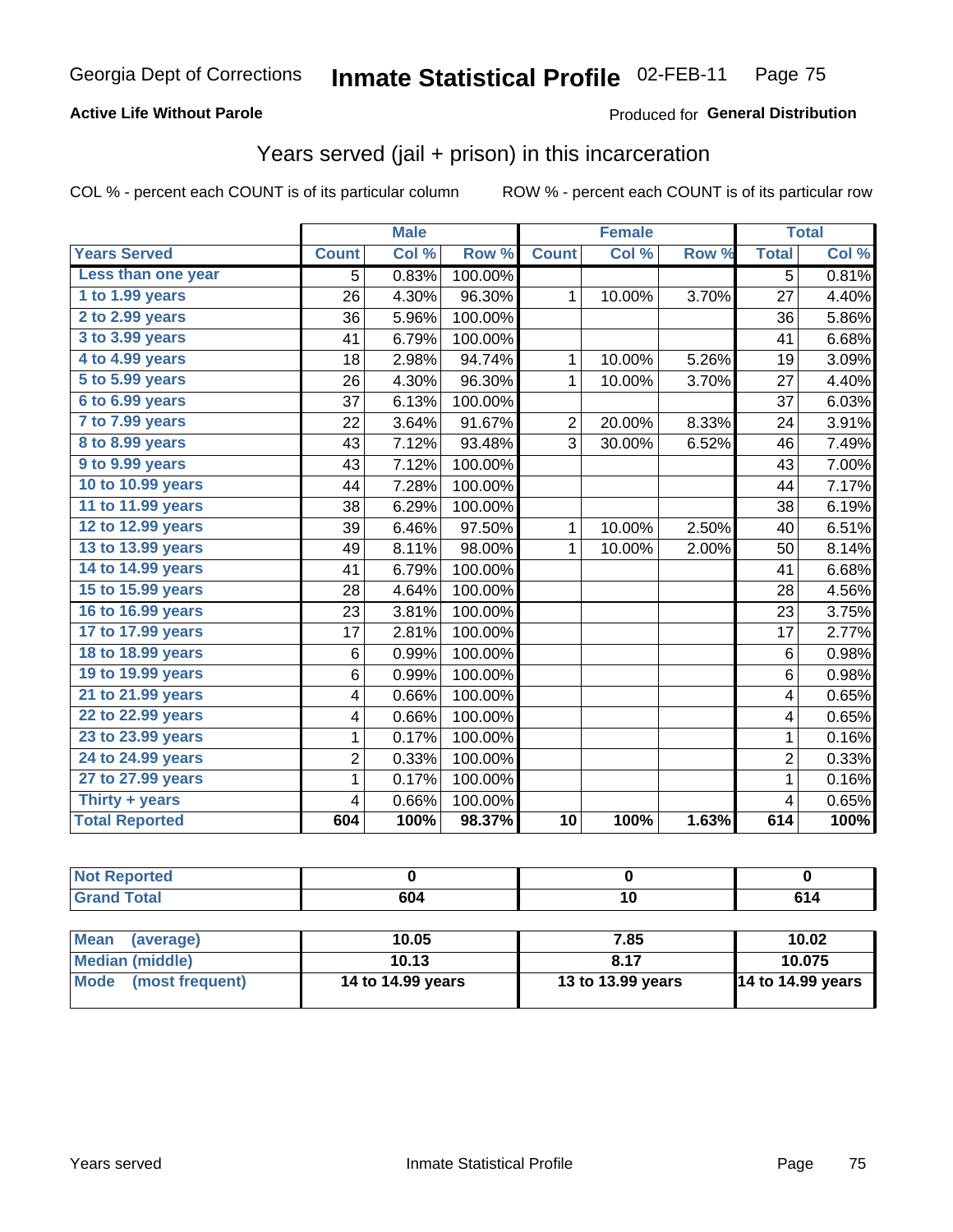Georgia Dept of Corrections

#### Inmate Statistical Profile 02-FEB-11 Page 76

## **Active Life Without Parole**

Produced for General Distribution

## Results of most recent HIV tests

COL % - percent each COUNT is of its particular column

|                         |              | <b>Male</b> |        |              | <b>Female</b> |          |               | Total  |
|-------------------------|--------------|-------------|--------|--------------|---------------|----------|---------------|--------|
| <b>HIV Test Results</b> | <b>Count</b> | Col%        | Row %I | <b>Count</b> | Col %         | Row %    | $\tau$ otal i | Col %  |
| <b>Positive</b>         |              | 0.68%       | 80.00% |              | 10.00%        | 20.00%   |               | 0.83%  |
| <b>Negative</b>         | 587          | 99.32%      | 98.49% |              | $90.00\%$     | $1.51\%$ | 596           | 99.17% |
| <b>Total Reported</b>   | 591          | 100%        | 98.34% | 10           | 100%          | $1.66\%$ | 601           | 100%   |

| <b>Not Reported</b> |     |    |
|---------------------|-----|----|
| <b>Total</b>        | 604 | c. |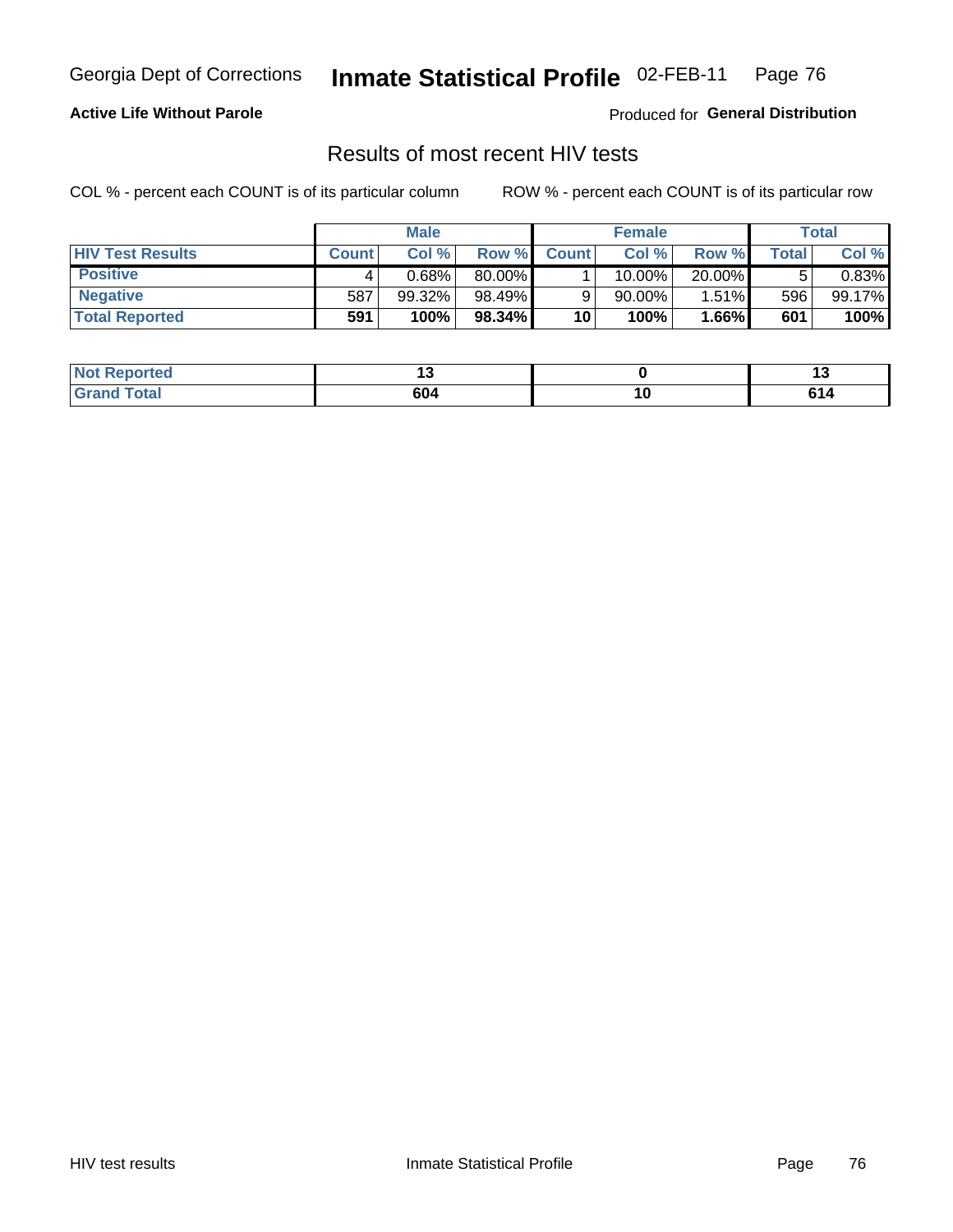#### Inmate Statistical Profile 02-FEB-11 Page 77

## **Active Life Without Parole**

Produced for General Distribution

## Results of most recent tuberculosis test

COL % - percent each COUNT is of its particular column

|                                  |              | <b>Male</b> |         |              | <b>Female</b> |          |       | Total  |
|----------------------------------|--------------|-------------|---------|--------------|---------------|----------|-------|--------|
| <b>Tuberculosis Test Results</b> | <b>Count</b> | Col%        | Row %I  | <b>Count</b> | Col %         | Row %    | Total | Col %  |
| <b>Positive on current test</b>  | 157          | 26.43%      | 100.00% |              |               |          | 157   | 25.99% |
| <b>Negative</b>                  | 437          | 73.57%      | 97.76%  | 10           | 100.00%       | $2.24\%$ | 447   | 74.01% |
| <b>Total Reported</b>            | 594          | 100%        | 98.34%  | 10           | 100%          | 1.66%    | 604   | 100%   |

| Reported<br><b>NOT</b> | ιu  |               | 10                            |
|------------------------|-----|---------------|-------------------------------|
| <b>otal</b>            | 604 | . u<br>$\sim$ | e A<br>0 I 4<br>$\sim$ $\sim$ |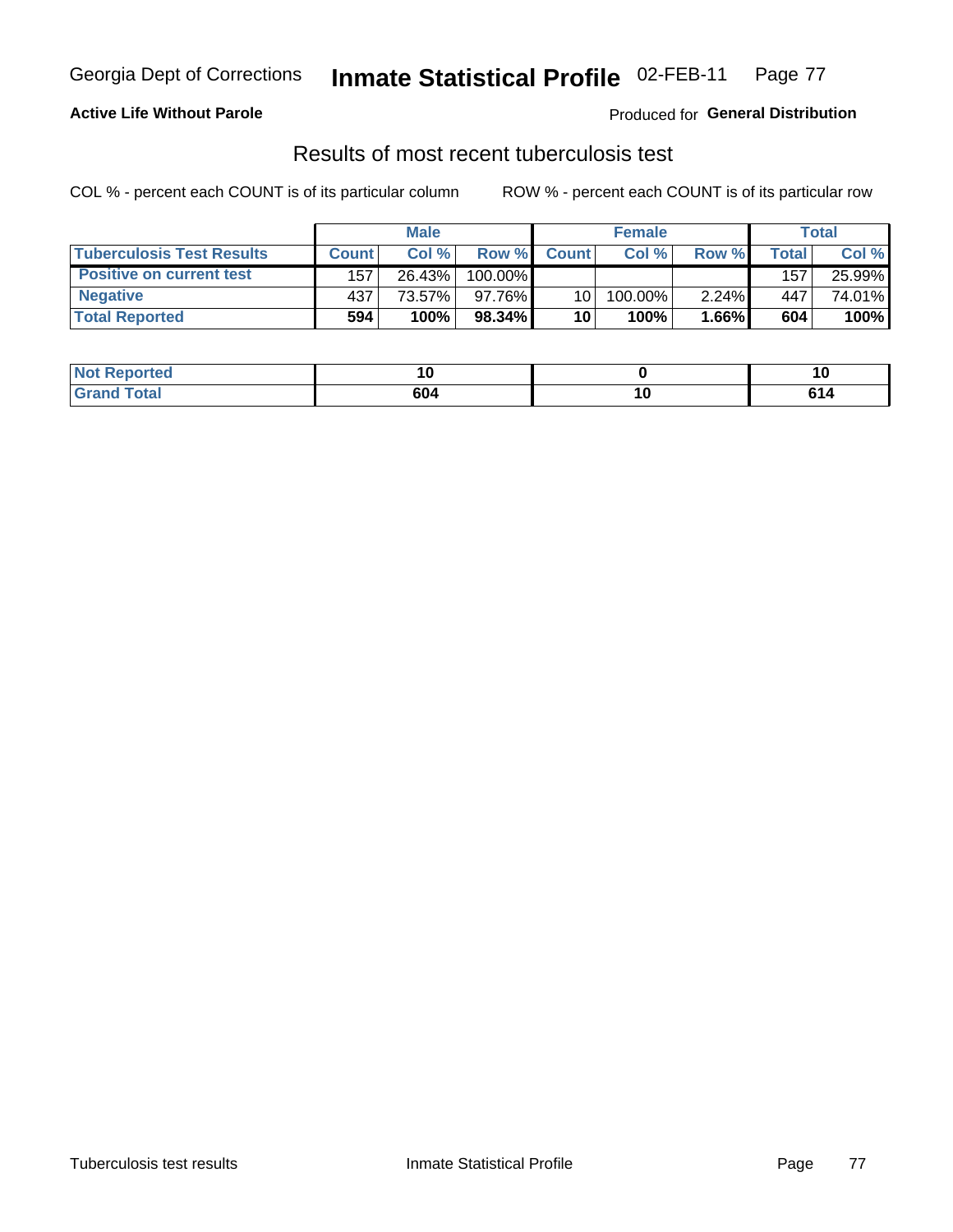#### Inmate Statistical Profile 02-FEB-11 Page 78

## **Active Life Without Parole**

Produced for General Distribution

## Results of most recent syphilis test

COL % - percent each COUNT is of its particular column

|                                 |              | <b>Male</b> |           |              | <b>Female</b> |        |             | Total  |
|---------------------------------|--------------|-------------|-----------|--------------|---------------|--------|-------------|--------|
| <b>Syphilis Test Results</b>    | <b>Count</b> | Col%        | Row %     | <b>Count</b> | Col %         | Row %I | $\tau$ otal | Col %  |
| <b>Positive on current test</b> | 16           | 2.73%       | $94.12\%$ |              | 10.00%        | 5.88%  | 17          | 2.85%  |
| <b>Negative</b>                 | 571          | 97.27%      | 98.45%    |              | 90.00%        | 1.55%  | 580         | 97.15% |
| <b>Total Reported</b>           | 587          | 100%        | 98.32%    | 10           | 100%          | 1.68%  | 597         | 100%   |

| <b>Not Reported</b> |     |        |                                                                 |
|---------------------|-----|--------|-----------------------------------------------------------------|
| <b>Grand Total</b>  | 604 | $\sim$ | cа<br>U I 4<br>$\sim$ $\sim$ $\sim$ $\sim$ $\sim$ $\sim$ $\sim$ |